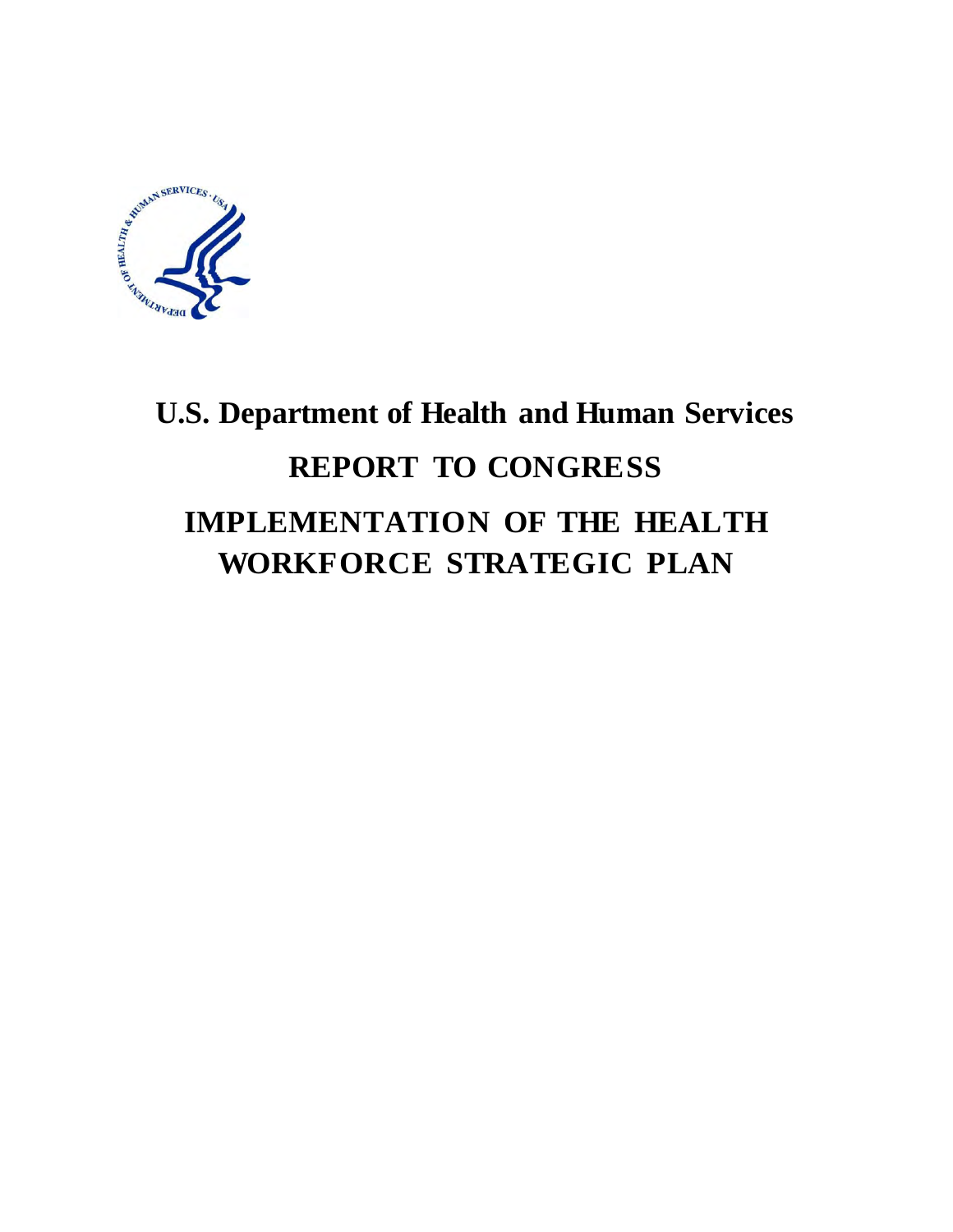### <span id="page-1-0"></span>**Executive Summary**

This Report to Congress provides a summary of actions taken to implement the Health Workforce Strategic Plan, in response to Section 3402 of the Coronavirus Aid, Relief, and Economic Security Act (also known as the CARES Act) (Public Law 116-136).

*(a) Strategic Plan.--*

*(1) In general.--Not later than 1 year after the date of enactment of this Act, the Secretary of Health and Human Services (referred to in this Act as the "Secretary''), in consultation with the Advisory Committee on Training in Primary Care Medicine and Dentistry and the Advisory Council on Graduate Medical Education, shall develop a comprehensive and coordinated plan with respect to the health workforce development programs of the Department of Health and Human Services, including education and training programs.*

*(c) Report.--Not later than 2 years after the date of enactment of this Act, the Secretary shall submit to the Committee on Health, Education, Labor, and Pensions of the Senate, and the Committee on Energy and Commerce of the House of Representatives, a report describing the plan developed under subsection (a) and actions taken to implement such plan.*

The Health Workforce Strategic Plan describes an integrated, forward-looking approach for health workforce development programs administered by the Department of Health and Human Services (HHS, the Department). This Report to Congress outlines activities undertaken to implement the Health Workforce Strategic Plan, inventories of HHS investments in the health workforce, and the most recent results for performance measures related to these programs.

In addition, the following findings are included in this Report:

- Both the health workforce and the investments to help meet supply and demand challenges are diverse and complex. The health workforce is not monolithic; nor are the programs to strengthen the workforce.
- Coordination of effort can amplify the reach of HHS investments. As the first plan of its kind on this topic, the Health Workforce Strategic Plan is an opportunity for strengthened coordination of diverse investments and improved cross-agency learning within HHS and with other federal partners.
- New challenges presented by the COVID-19 pandemic have exposed and exacerbated existing concerns regarding the health workforce supply and demand.Prior to the COVID-19 pandemic, the United States struggled with shortages and maldistribution of the health workforce. The pandemic has aggravated these issues, highlighting the challenges facing the health workforce.
- Rapid contextual changes challenge existing methodologies historically used to calculate health workforce supply and demand, including for the primary care, behavioral health care, and public health workforce.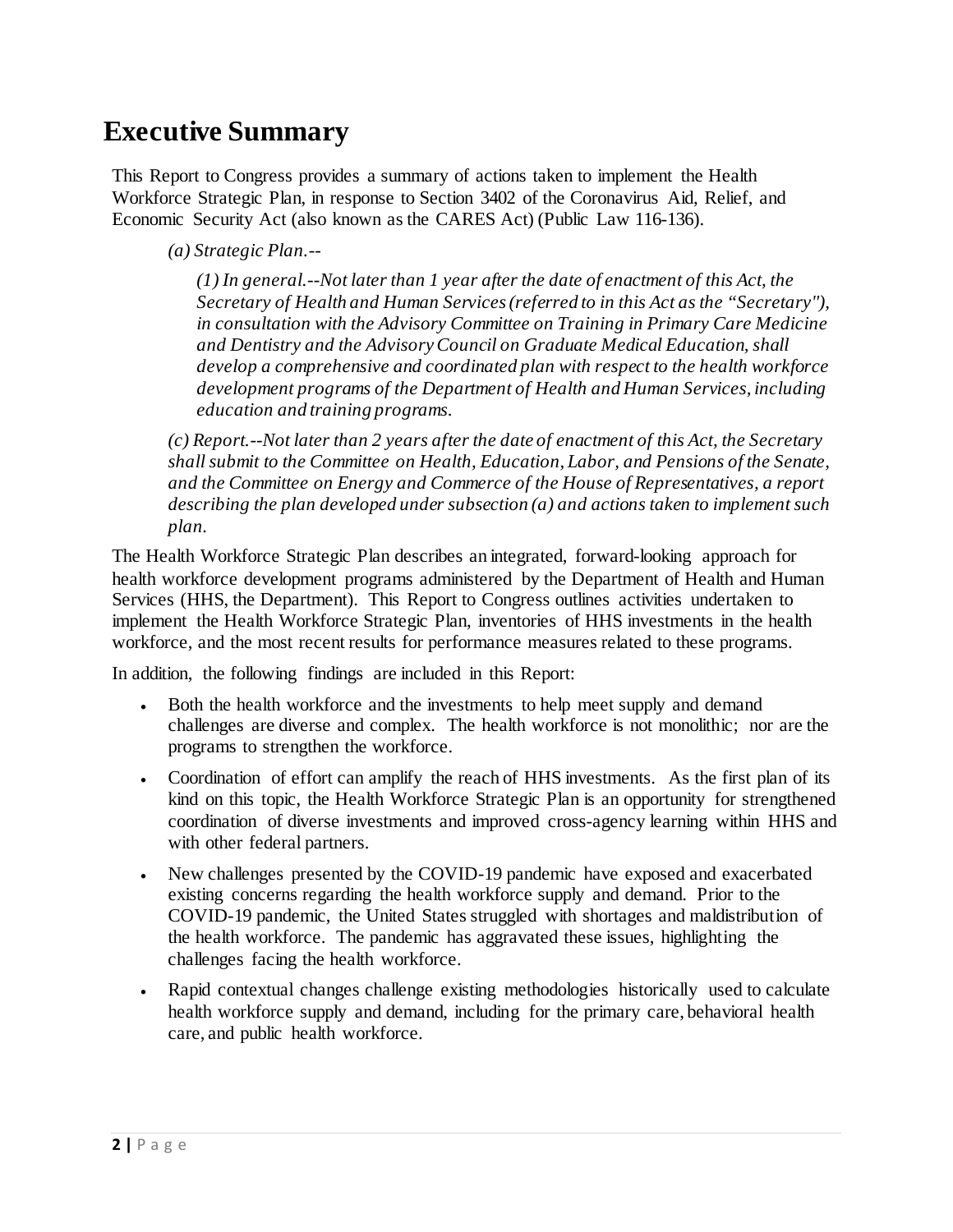## Report to Congress on Implementation of the Health Workforce Strategic Plan

## <span id="page-2-0"></span>**List of Figures**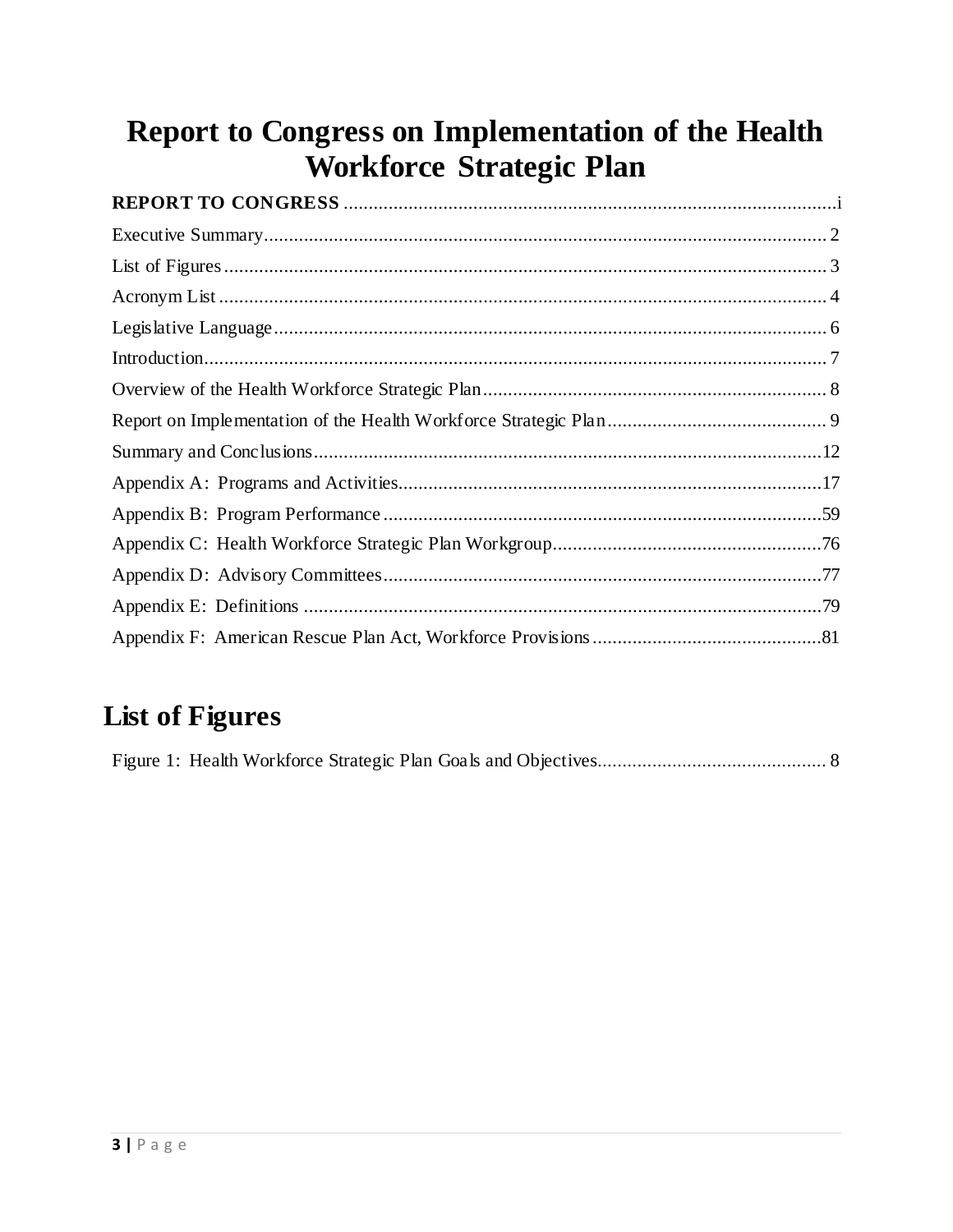## <span id="page-3-0"></span>**Acronym List**

| ACF              | Administration for Children and Families                          |
|------------------|-------------------------------------------------------------------|
| <b>ACICBL</b>    | Advisory Committee on Interdisciplinary, Community-Based Linkages |
| <b>ACL</b>       | Administration for Community Living                               |
| <b>AETC</b>      | AIDS Education and Training Centers                               |
| <b>AHRQ</b>      | Agency for Healthcare Research and Quality                        |
| ARP              | American Rescue Plan Act of 2021                                  |
| ASPE             | Assistant Secretary for Planning and Evaluation                   |
| <b>ASPR</b>      | Assistant Secretary for Planning and Response                     |
| <b>ASTHO</b>     | Association of State and Territorial Health Officials             |
| <b>BHW</b>       | <b>Bureau of Health Workforce</b>                                 |
| <b>BHWET</b>     | Behavioral Health Workforce Education and Training                |
| <b>CARES</b> Act | Coronavirus Aid, Relief, and Economic Security Act                |
| <b>CCBHC</b>     | Certified Community Behavioral Health Centers                     |
| <b>CDC</b>       | Centers for Disease Control and Prevention                        |
| <b>CMS</b>       | Centers for Medicare & Medicaid Services                          |
| <b>DATA 2000</b> | Drug Addiction Treatment Act of 2000                              |
| <b>EMT</b>       | <b>Emergency Medical Technician</b>                               |
| EIS              | Epidemic Intelligence Service                                     |
| <b>FDA</b>       | Food and Drug Administration                                      |
| <b>FTE</b>       | Full-time equivalents                                             |
| FY               | Fiscal year                                                       |
| <b>GME</b>       | <b>Graduate Medical Education</b>                                 |
| HA               | Hospital Associations                                             |
| <b>HBCU</b>      | Historically Black Colleges and Universities                      |
| <b>HCOP</b>      | <b>Health Careers Opportunity Program</b>                         |
| <b>HHS</b>       | U.S. Department of Health and Human Services                      |
| <b>HIPAA</b>     | Health Insurance Portability and Accountability Act               |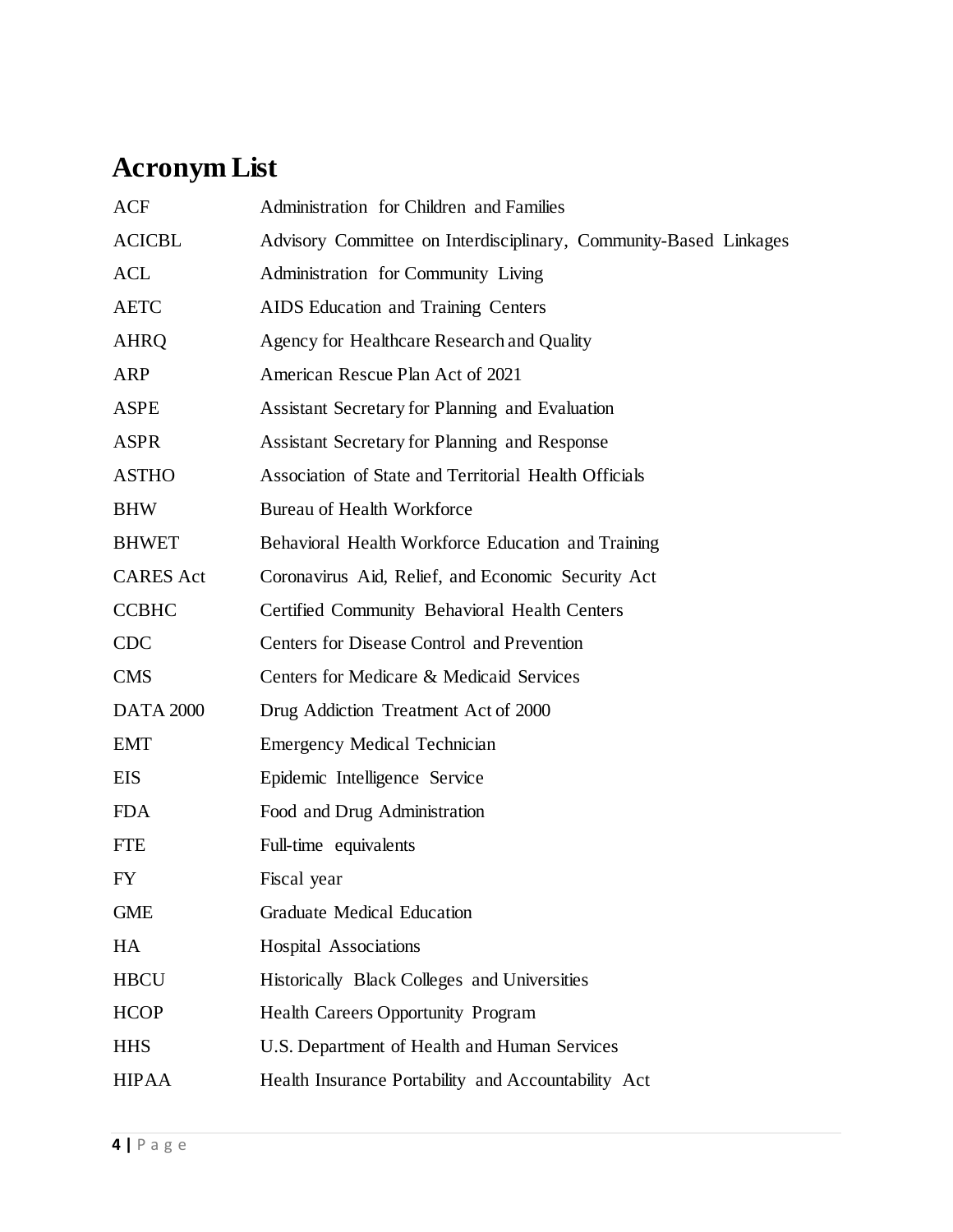## **Acronym List**

| <b>HPOG</b>    | <b>Health Profession Opportunity Grants</b>                          |
|----------------|----------------------------------------------------------------------|
| <b>HRSA</b>    | <b>Health Resources and Services Administration</b>                  |
| <b>IHS</b>     | Indian Health Service                                                |
| $LGBTQ+$       | Lesbian, Gay, Bisexual, Transgender, Queer Community                 |
| <b>MCH</b>     | Maternal and Child Health                                            |
| <b>MCHB</b>    | Maternal and Child Health Bureau                                     |
| <b>MIPS</b>    | Merit-based Incentive Payment System                                 |
| <b>NACNEP</b>  | National Advisory Council on Nurse Education and Practice            |
| <b>NACNHSC</b> | National Advisory Council on the National Health Service Corps       |
| <b>NEPOR</b>   | Nurse Education, Practice, Quality and Retention Program             |
| <b>NHSC</b>    | National Health Service Corps                                        |
| <b>ONC</b>     | Office of the National Coordinator for Health Information Technology |
| <b>PHAP</b>    | Public Health Associate Program                                      |
| PHS Act        | Public Health Service Act                                            |
| <b>SAMHSA</b>  | Substance Abuse and Mental Health Services Administration            |
| <b>STEPPS</b>  | Strategies and Tools to Enhance Performance and Patient Safety       |
| <b>TANF</b>    | Temporary Assistance for Needy Families                              |
| U.S.C.         | U.S. Code                                                            |
| VA             | U.S. Department of Veterans Affairs                                  |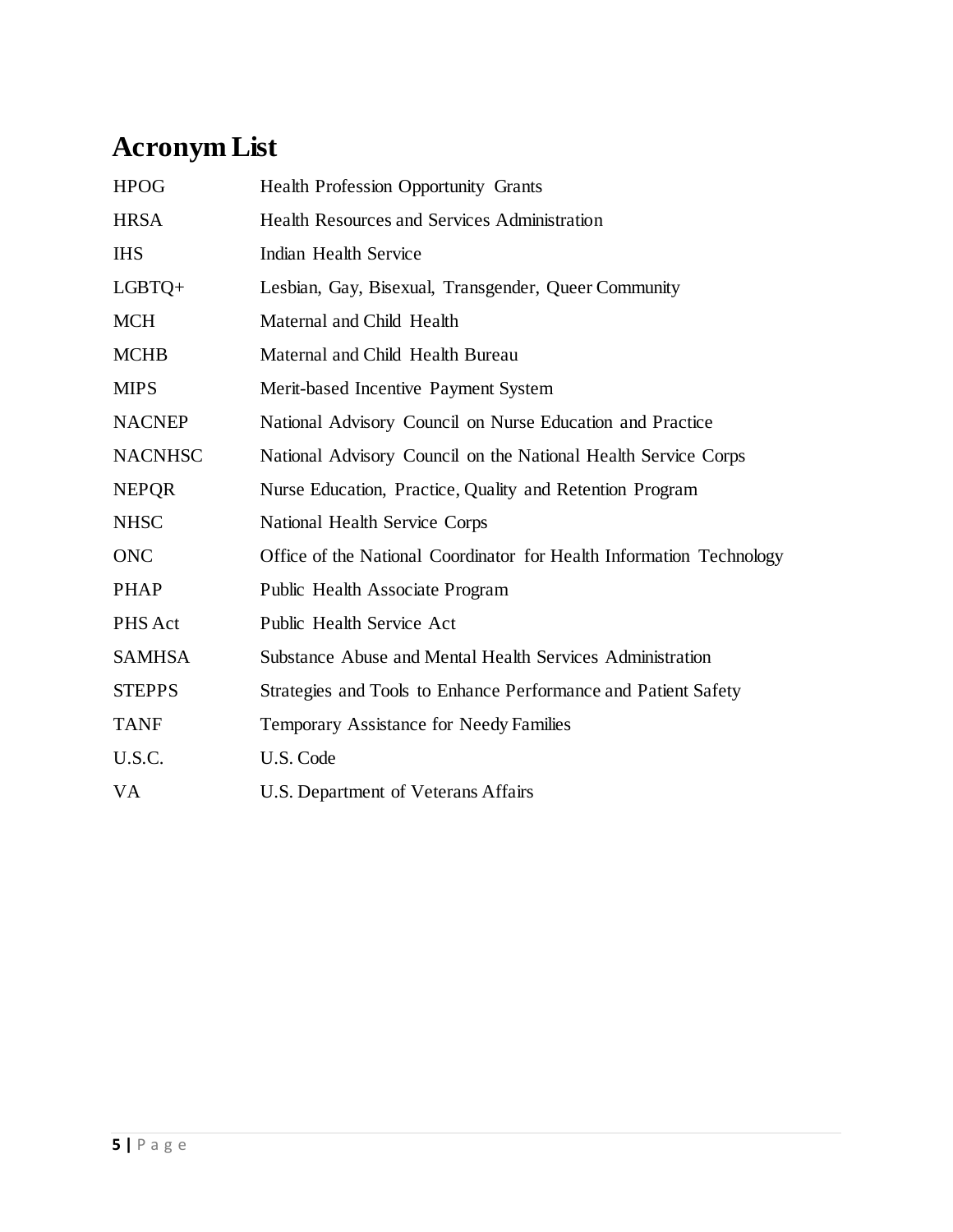## <span id="page-5-0"></span>**Legislative Language**

Section 3402 of the Coronavirus Aid, Relief, and Economic Security Act (CARES Act) (Public Law 116-136), sets out the requirements for this Report to Congress:

*(a) Strategic Plan.--*

*(1) In general.--Not later than 1 year after the date of enactment of this Act, the Secretary of Health and Human Services (referred to in this Act as the "Secretary''), in consultation with the Advisory Committee on Training in Primary Care Medicine and Dentistry and the Advisory Council on Graduate Medical Education, shall develop a comprehensive and coordinated plan with respect to the health care workforce development programs of the Department of Health and Human Services, including education and training programs.*

*(2) Requirements.--The plan under paragraph (1) shall--*

*(A) include performance measures to determine the extent to which the programs described in paragraph (1) are strengthening the Nation's health care system;*

*(B) identify any gaps that exist between the outcomes of programs described in paragraph (1) and projected health care workforce needs identified in workforce projection reports conducted by the Health Resources and Services Administration;*

*(C) identify actions to address the gaps described in subparagraph (B); and*

*(D) identify barriers, if any, to implementing the actions identified under subparagraph (C).*

*(b) Coordination With Other Agencies.--The Secretary shall coordinate with the heads of other Federal agencies and departments that fund or administer health care workforce development programs, including education and training programs, to--*

*(1) evaluate the performance of such programs, including the extent to which such programs are efficient and effective and are meeting the nation's health workforce needs; and*

*(2) identify opportunities to improve the quality and consistency of the information collected to evaluate within and across such programs, and to implement such improvements*

*(c) Report.--Not later than 2 years after the date of enactment of this Act, the Secretary shall submit to the Committee on Health, Education, Labor, and Pensions of the Senate, and the Committee on Energy and Commerce of the House of Representatives, a report describing the plan developed under subsection (a) and actions taken to implement such plan.*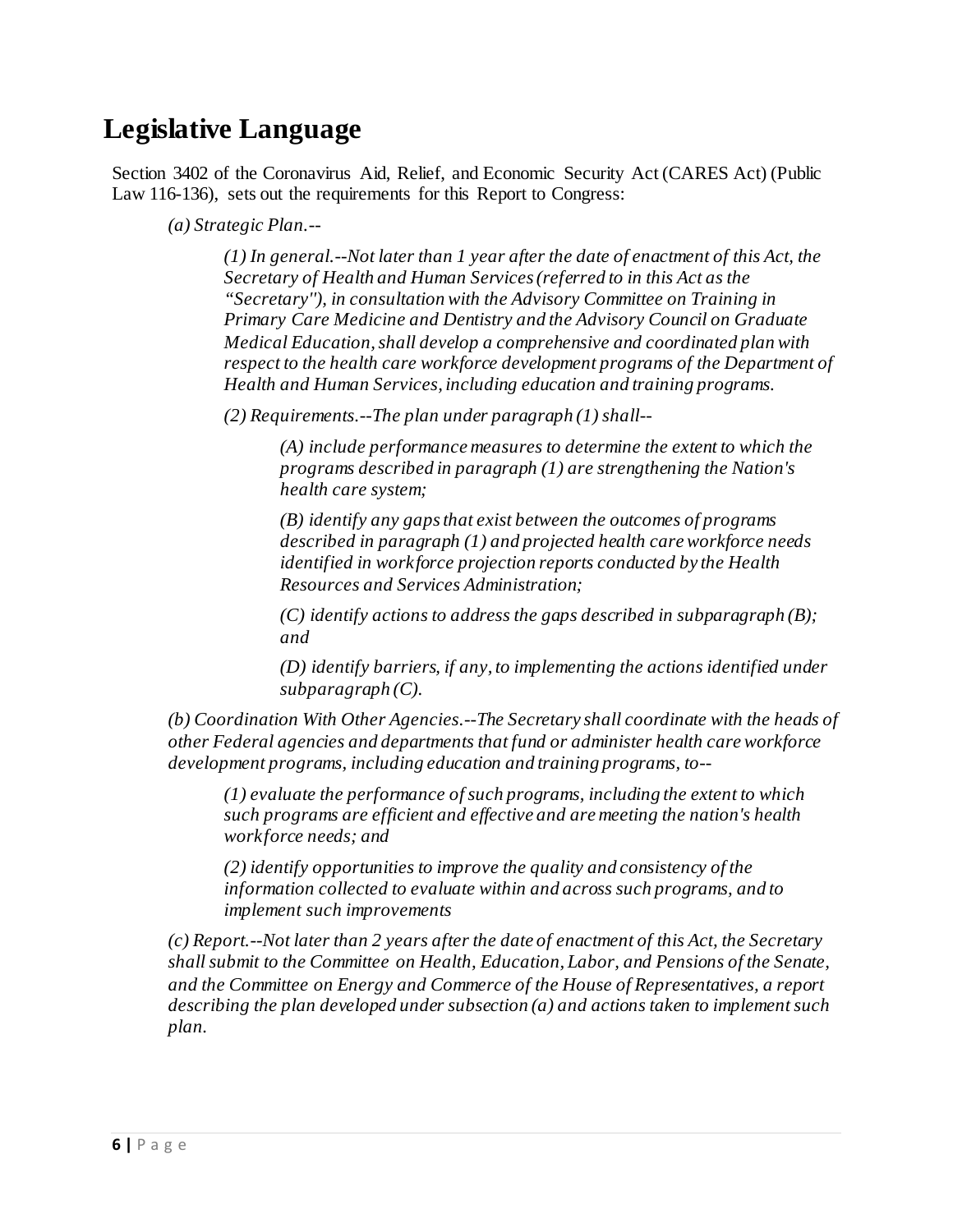## <span id="page-6-0"></span>**Introduction**

The mission of the Department of Health and Human Services (HHS, the Department) is to enhance the health and well-being of all Americans, by providing for effective health and human services and by fostering sound, sustained advances in the sciences underlying medicine, public health, and social services.

Across its operating divisions, HHS administers an array of health and human services programs that aim to provide all Americans with a usual and ongoing source of health care, including informed and coordinated investments to enhance the access, supply, distribution, and quality of the nation's health workforce. The health workforce includes a wide variety of occupations: registered nurses, physicians, dentists, allied health professionals, community health workers, direct support professionals, caregivers, and others. Current investments in the health workforce are informed by available data and are aligned with the Department's authorities.

This Report to Congress is comprised of two major sections as required by the CARES Act, Section 3402: (1) an overview of the [Health Workforce Strategic Plan,](https://bhw.hrsa.gov/sites/default/files/bureau-health-workforce/about-us/hhs-health-workforce-strategic-plan-2021.pdf) the first developed by HHS, which provides a framework for investments in the health workforce, and (2) a report of efforts to implement the Health Workforce Strategic Plan, including new initiatives authorized by the American Rescue Plan (ARP) Act of 2021 (Public Law 117-2) and a comprehensive report of program performance. This Report also presents a set of findings describing opportunities for further action to continue to strengthen the health workforce.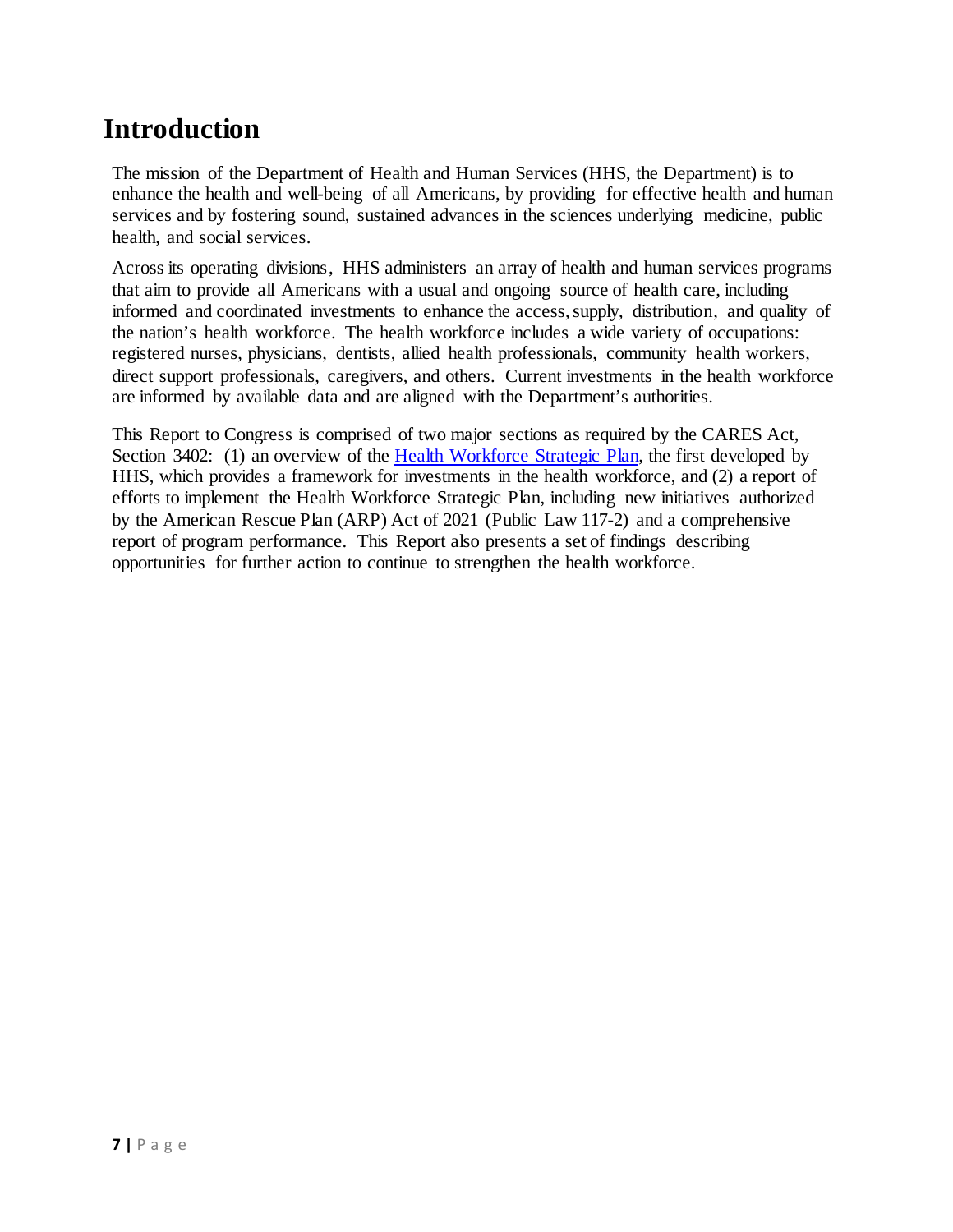## <span id="page-7-0"></span>**Overview of the Health Workforce Strategic Plan**

The Health Workforce Strategic Plan focuses on four goals: expanding supply, ensuring equitable distribution, improving quality, and enhancing the use of evidence to improve outcomes. The Health Workforce Strategic Plan facilitates coordinated efforts to address longstanding barriers to strengthening the health workforce – barriers that have been amplified by ongoing crises including the COVID-19 pandemic, the economic circumstances for lower and middle-income families, changing health impacts due to climate change, and inequity in access and opportunity.

To develop the Health Workforce Strategic Plan, HHS convened a workgroup of subject matter experts from HHS operating and staff divisions with roles in strengthening the health workforce; conducted a comprehensive environmental scan of health workforce investments; consulted with the Advisory Council on Graduate Medical Education and the Advisory Committee on Training in Primary Care Medicine and Dentistry, as required by the CARES Act; consulted with the Advisory Committee on Interdisciplinary, Community-Based Linkages, the National Advisory Council on Nurse Education and Practice, and the National Advisory Council on the National Health Service Corps; and engaged subject matter experts from other federal departments with roles in educating and training the health workforce. HHS organized these inputs into the goals and objectives below.

Within the Health Workforce Strategic Plan, each goal and objective outlines the Department's role, challenges to achieving the goals, and a series of strategic actions, reflecting the Department's current and authorized commitments. Appendixes include a program inventory and list of program performance measures.



#### <span id="page-7-1"></span>**Figure 1: Health Workforce Strategic Plan Goals and Objectives**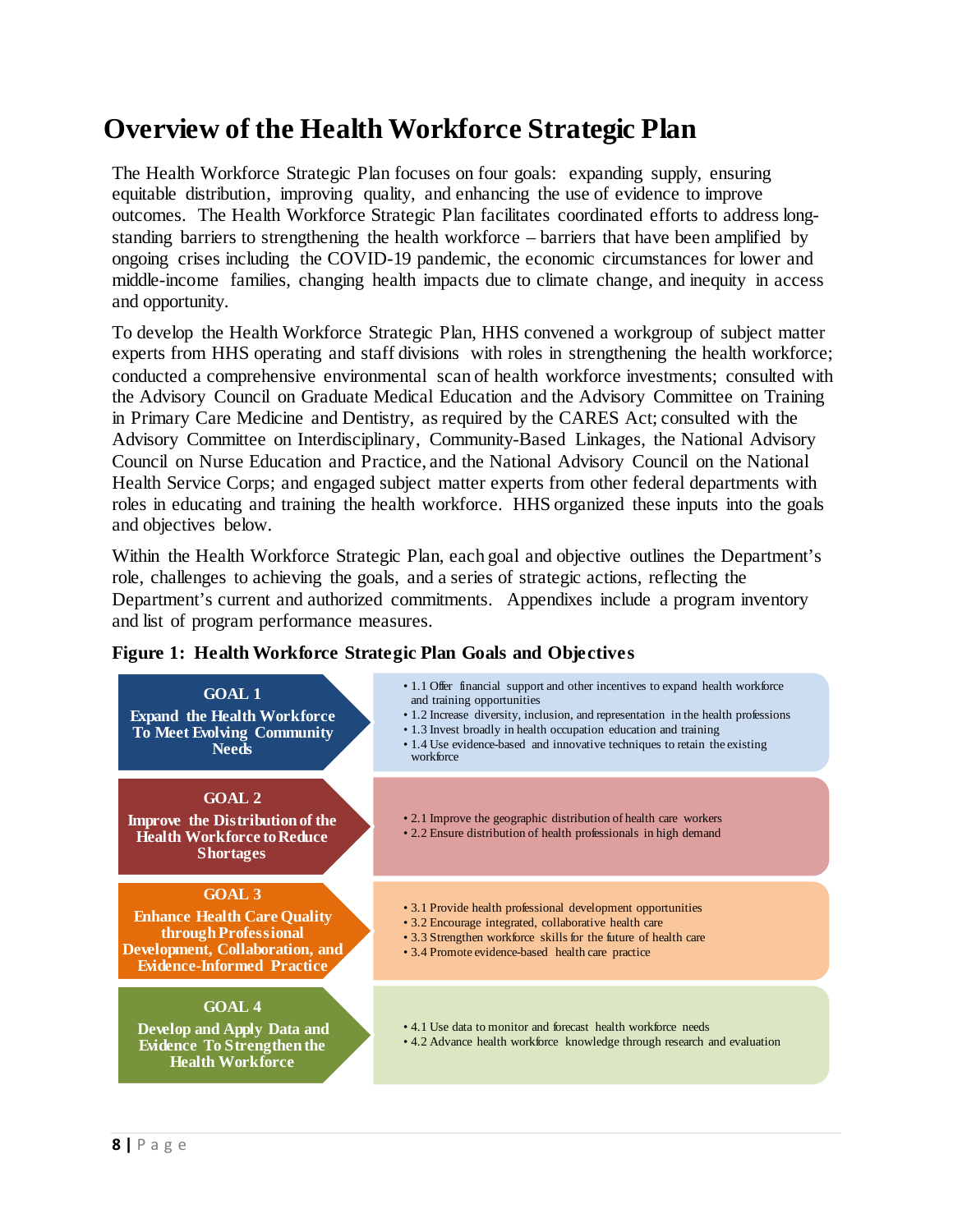## <span id="page-8-0"></span>**Report on Implementation of the Health Workforce Strategic Plan**

This Report to Congress reflects HHS programs and activities that work to strengthen the health workforce, as well as recent reports of program performance from the most recent year available, mostly fiscal year (FY) 2021. This Report to Congress also includes information about implementation of the ARP Act, which invests significant resources in the health care, public health, and mental health workforce, aligning with the goals of the Health Workforce Strategic Plan.

### **Addressing Challenges, Gaps, and Barriers to Supporting the Health Workforce**

#### **Supply of the Health Workforce**

Projections<sup>[1](#page-8-1)</sup> estimate that current efforts will increase supply but not fully meet demand for many health care occupations, such as primary care providers,<sup>[2](#page-8-2)</sup> dentists,<sup>[3](#page-8-3)</sup> general surgeons,<sup>[4](#page-8-4)</sup> psychiatrists, addiction counselors,<sup>5</sup> the public health workforce,<sup>6</sup> and direct support professionals.[7](#page-8-7) Through scholarships, stipends, and loan repayment programs for students and practicing health professionals, the Department works to expand the supply and reduce financial barriers to education and training. HHS also invests in institutions of higher education to expand

<span id="page-8-1"></span><sup>&</sup>lt;sup>1</sup> The National Center for Health Workforce Analysis projects supply and demand for the following health workforce professions: behavioral or mental health, geriatrics, health careers, medicine, nursing, oral health, and public health. The most current projections are available a[t https://bhw.hrsa.gov/data-research/review-health-](https://bhw.hrsa.gov/data-research/review-health-workforce-research)

<span id="page-8-2"></span>[workforce-research.](https://bhw.hrsa.gov/data-research/review-health-workforce-research)<br><sup>[2](https://bhw.hrsa.gov/data-research/review-health-workforce-research)</sup> Health Resources and Services Administration, National Center for Health Workforce Analysis. Primary Care Workforce Projections. https://bhw.hrsa.gov/data-research/projecting-health-workforce-supply-demand/primary-health (Accessed December 10, 2021).

<span id="page-8-3"></span><sup>&</sup>lt;sup>3</sup> Health Resources and Services Administration, National Center for Health Workforce Analysis. n.d. *Oral Health Workforce Projections, 2017-2030: Dentists and Dental Hygienists.* Rockville, MD: Health Resources and Services Administration. [https://bhw.hrsa.gov/sites/default/files/bureau-health-workforce/data-research/oral-health-](https://bhw.hrsa.gov/sites/default/files/bureau-health-workforce/data-research/oral-health-2017-2030.pdf)[2017-2030.pdf](https://bhw.hrsa.gov/sites/default/files/bureau-health-workforce/data-research/oral-health-2017-2030.pdf) (Accessed December 4, 2020).

<span id="page-8-4"></span><sup>&</sup>lt;sup>4</sup> Ellison, E. Christopher, Timothy M. Pawlik, David P. Way, Bhagwan Satiani, and Thomas E. Williams. 2018. "Ten-Year Reassessment of the Shortage of General Surgeons: Increases in Graduation Numbers of General Surgery Residents are Insufficient to Meet the Future Demand for General Surgeon." *Surgery* 164 (4): 726-732.<br>https://pubmed.ncbi.nlm.nih.gov/30098811/ (Accessed July 15, 2021).

<span id="page-8-5"></span><sup>&</sup>lt;sup>5</sup> Health Resources and Services Administration, National Center for Health Workforce Analysis. n.d. *Behavioral Health Workforce Projections, 2017-2030*. Rockville, MD: Health Resources and Services Administration. <https://bhw.hrsa.gov/sites/default/files/bhw/nchwa/projections/bh-workforce-projections-fact-sheet.pdf>(Accessed December 4, 2020).

<span id="page-8-6"></span><sup>6</sup> Katie Sellers, Jonathon P. Leider, Elizabeth Gould, Brian C. Castrucci, Angela Beck, Kyle Bogaert, Fatima Coronado, Gulzar Shah, Valerie Yeager, Leslie M. Beitsch, and Paul C. Erwin, 2019: The State of the US Governmental Public Health Workforce, 2014-2017. American Journal of Public Health 109, 674\_680, https://doi.org/10.2105/AJPH.2019.305011 (Accessed December 10, 2021).

<span id="page-8-7"></span><sup>&</sup>lt;sup>7</sup> Institute on Community Integration, University of Minnesota. 2021. "Direct Support Workforce." <https://ici.umn.edu/program-areas/community-living-and-employment/direct-support-workforce>(Accessed June 8, 2021).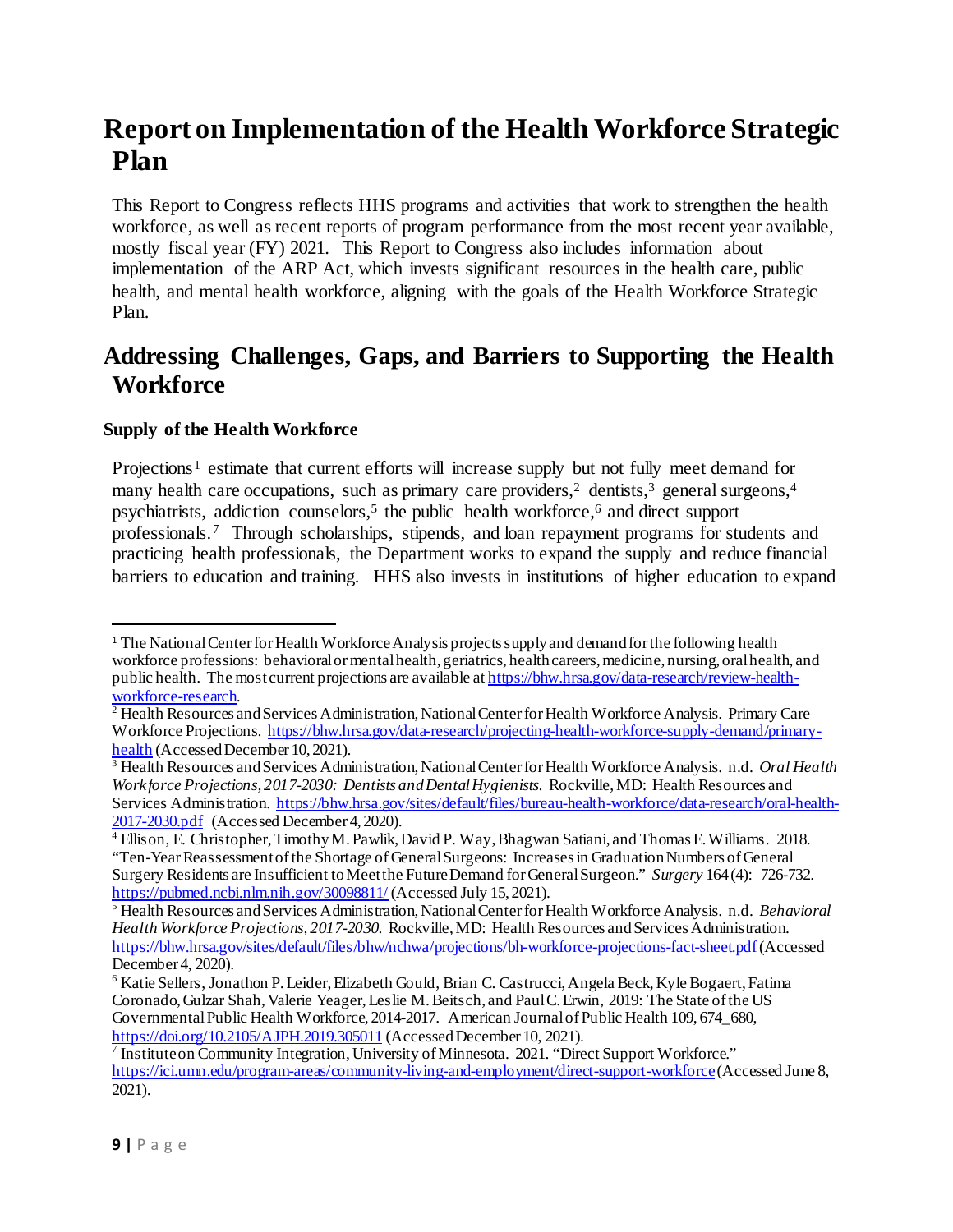the supply of health professionals, and is actively working to retain the current workforce, reduce burnout, and increase career satisfaction.

Graduate medical education (GME) payments made by the Medicare program and other funding sources represent the largest federal investment in building up the nation's physician workforce.<sup>[8](#page-9-0)</sup> GME payments from the Medicare program are governed largely by strict, statutory formulas. The Institute of Medicine has noted that in general, the statute has insufficient flexibility to be directed effectively towards meeting the nation's health care needs, such as the ability to address geographic and specialty-related physician shortages.[9](#page-9-1) The National Academies of Science, Engineering, and Medicine have observed that additional investments from multiple sources will be necessary to match the health needs of communities with the right number and types of health workers<sup>[10](#page-9-2)</sup>

#### **Diversity and Distribution of the Health Workforce**

Areas experiencing health workforce shortages are often in the places where health care is needed most urgently. Rural and urban underserved areas disproportionately face health workforce shortages and face some of the nation's greatest health care needs. For example, rural residents tend to have lower life expectancy levels than their urban counterparts,<sup>[11](#page-9-3)</sup> and the per capita availability of primary care physicians to serve rural residents is roughly 19 percent lower than in urban areas.[12](#page-9-4) Economically depressed and other underserved areas also face greater challenges in recruiting and retaining health care providers.[13](#page-9-5) The COVID-19 pandemic has intensified these challenges.

The United States experiences shortages in certain health care professions and specialties, including oral health, behavioral health, and maternal and child health, that can negatively affect health outcomes. The nation's workforce of mental health and substance use disorder treatment providers is critical to providing Americans with access to essential health care services.

Further, advancing health equity also requires a diverse health workforce. Evidence has shown that health professionals who are racial or ethnic minorities or from rural backgrounds are more

<span id="page-9-0"></span><sup>&</sup>lt;sup>8</sup> The Consolidated Appropriations Act, 2021, Section 126, makes available 1,000 new Medicare-funded GME positions to be distributed beginning in FY 2023. <https://www.congress.gov/bill/116th-congress/house-bill/133/text> (Accessed December 10, 2021).

<span id="page-9-1"></span><sup>9</sup> Institute of Medicine. 2014. *Graduate Medical Education That Meets the Nation's Health Needs*, ed. Jill Eden, Donald Berwick and Gail Wilensky. Washington, DC: The National Academies Press.

<https://www.nap.edu/catalog/18754/graduate-medical-education-that-meets-the-nations-health-needs>(Accessed December 3, 2020).

<span id="page-9-2"></span><sup>10</sup> National Academies of Sciences, Engineering, and Medicine. 2017. *Future Financial Economics of Health Professional Education: Proceedings of a Workshop*, ed. Patricia A. Cuff and Megan M. Perez. Washington, DC: The National Academies Press[. https://www.nap.edu/catalog/24736/future-financial-economics-of-health](https://www.nap.edu/catalog/24736/future-financial-economics-of-health-professional-education-proceedings-of-a)[professional-education-proceedings-of-a](https://www.nap.edu/catalog/24736/future-financial-economics-of-health-professional-education-proceedings-of-a) (Accessed December 3, 2020).<br><sup>11</sup> Cosby, A. G., M. M. McDoom-Echebiri, W. James, H. Khandekar, W. Brown, and H. L. Hanna. 2019. "Growth

<span id="page-9-3"></span>and Persistence of Place-Based Mortality in the United States: The Rural Mortality Penalty." *Am J Public Health*

<span id="page-9-4"></span><sup>&</sup>lt;sup>12</sup> Petterson, S. M., R. L. Phillips, Jr., A. W. Bazemore, and G. T. Koinis. 2013. "Unequal Distribution of the U.S. Primary Care Workforce." *Am Fam Physician* 87 (11). [https://www.ncbi.nlm.nih.gov/pubmed/23939507.](https://www.ncbi.nlm.nih.gov/pubmed/23939507)<br><sup>13</sup> Liu, X., L. Dou, H. Zhang, Y. Sun, and B. Yuan. 2015. "Analysis of Context Factors in Compulsory and

<span id="page-9-5"></span>Incentive Strategies for Improving Attraction and Retention of Health Workers in Rural and Remote Areas: A Systematic Review." *Hum Resour Health*13: 61. [https://doi.org/10.1186/s12960-015-0059-6.](https://doi.org/10.1186/s12960-015-0059-6)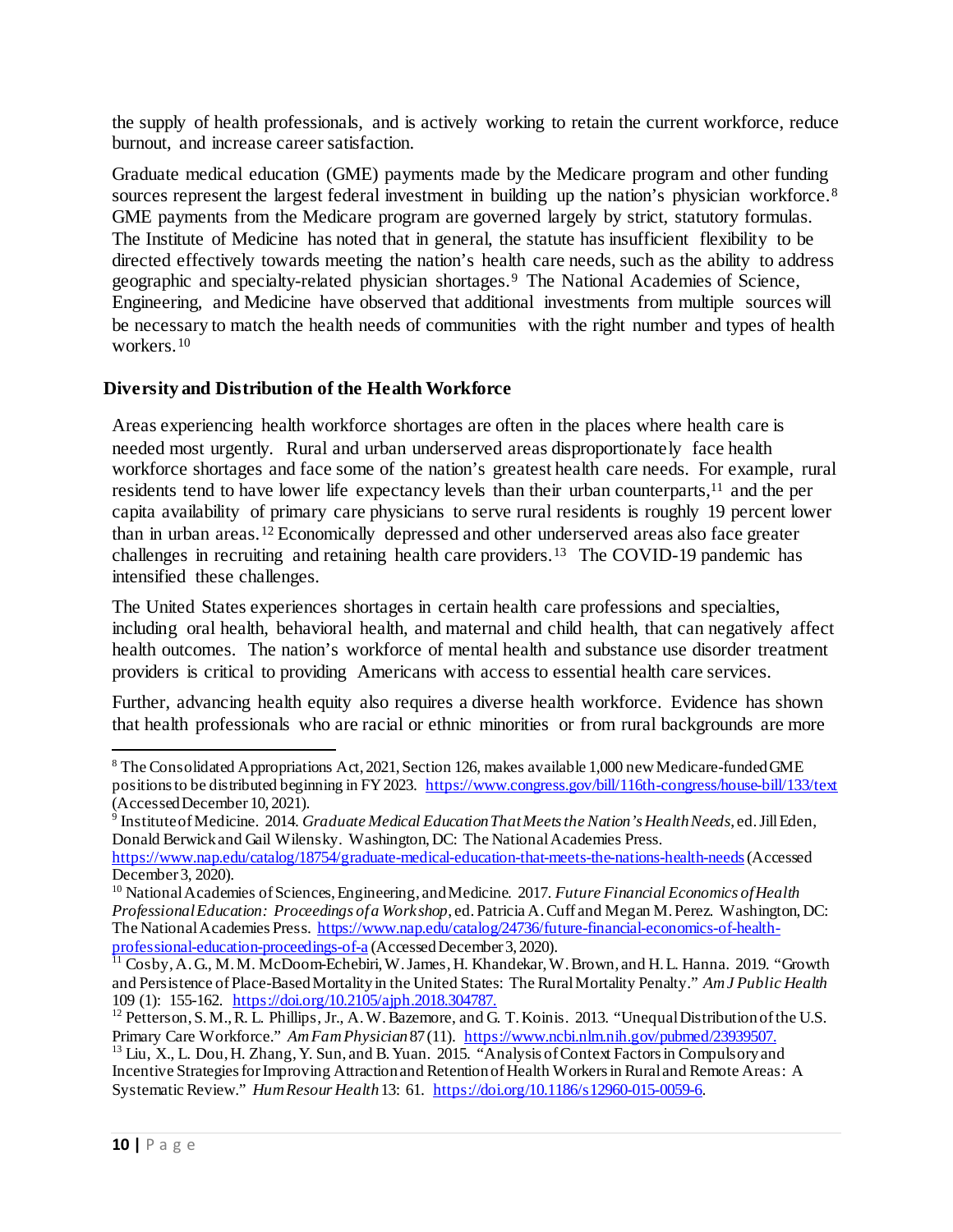likely to deliver care in underserved communities.<sup>[14](#page-10-0)</sup> The current composition of the health workforce in the United States does not mirror the racial or ethnic composition of the country; for example, white workers are overrepresented in 23 of 30 health care occupations.<sup>[15](#page-10-1)</sup> When Hispanics and Blacks are well represented, these health occupations tend to be support positions.[16](#page-10-2)

HHS employs a multifaceted approach to address these challenges – recruiting students from communities that HHS serves, training students in rural and underserved communities, supporting community-based training, leveraging loan and scholarship programs to reduce financial barriers, and expanding efforts through new authorities of the ARP Act. Appendix F lists these new authorities.

#### **Quality of Care**

Promoting quality involves ensuring the workforce has the necessary skills to meet the demands of rapidly evolving conditions. The COVID-19 pandemic has exacerbated existing challenges and has heightened the urgency of training a flexible, responsive health workforce able to respond to urgent and shifting health care needs. Innovative approaches to health care delivery such as telehealth services can extend the health workforce into high-need shortage areas without sacrificing quality.<sup>[17](#page-10-3)</sup>

Interprofessional care <sup>[18](#page-10-4)</sup> can improve the quality of care, yet challenges persist. Barriers such as inconsistencies in the scope of practice regulations at the state level can limit the ability of certain advance practice registered nurses, physician assistants, and other providers to work at the top of their education and training.[19](#page-10-5) The limitations in clinicians working at the full potential of their education and training may lead to poorer quality of care and worse health outcomes. These limitations can also contribute to workforce shortages, as the time of clinicians with the highest levels of training is diverted to tasks that could optimally be done by those with other professional qualifications.

Appendix A outlines HHS's strategic efforts to promote quality health care delivery, including efforts to train interprofessional and collaborative teams, and integrate behavioral and oral health into primary care.

<span id="page-10-0"></span><sup>&</sup>lt;sup>14</sup> Pittman P, Chen C, Erikson C, et al. Health Workforce for Health Equity. Med Care. 2021;59(Suppl 5):S405-S408. doi:10.1097/MLR.0000000000001609

<span id="page-10-2"></span><span id="page-10-1"></span><sup>&</sup>lt;sup>15</sup> Ibid.<br><sup>16</sup> U.S. Department of Health and Human Services, Health Resources and Services Administration, National Center for Health Workforce Analysis. 2017. Sex, Race, and Ethnic Diversity of U.S. Health Occupations (2011-2015), Rockville, Maryland.

<span id="page-10-3"></span><sup>&</sup>lt;sup>17</sup> Shigekawa, E., M. Fix, G. Corbett, D. H. Roby, and J. Coffman. 2018. "The Current State of Telehealth Evidence: A Rapid Review." *Health Aff (Millwood)* 37 (12): 1975-1982.<br>https://doi.org/10.1377/hlthaff.2018.05132.

<span id="page-10-4"></span> $\frac{18}{18}$  $\frac{18}{18}$  $\frac{18}{18}$  Interprofessional care involves a team of health care professionals working together with patients, families, caregivers, and communities to deliver high quality health care.

<span id="page-10-5"></span><sup>&</sup>lt;sup>19</sup> Dill, M. J., S. Pankow, C. Erikson, and S. Shipman. 2013. "Survey Shows Consumers Open to a Greater Role for Physician Assistants and Nurse Practitioners." *Health Aff (Millwood)* 32 (6): 1135-42. [https://doi.org/10.1377/hlthaff.2012.1150.](https://doi.org/10.1377/hlthaff.2012.1150)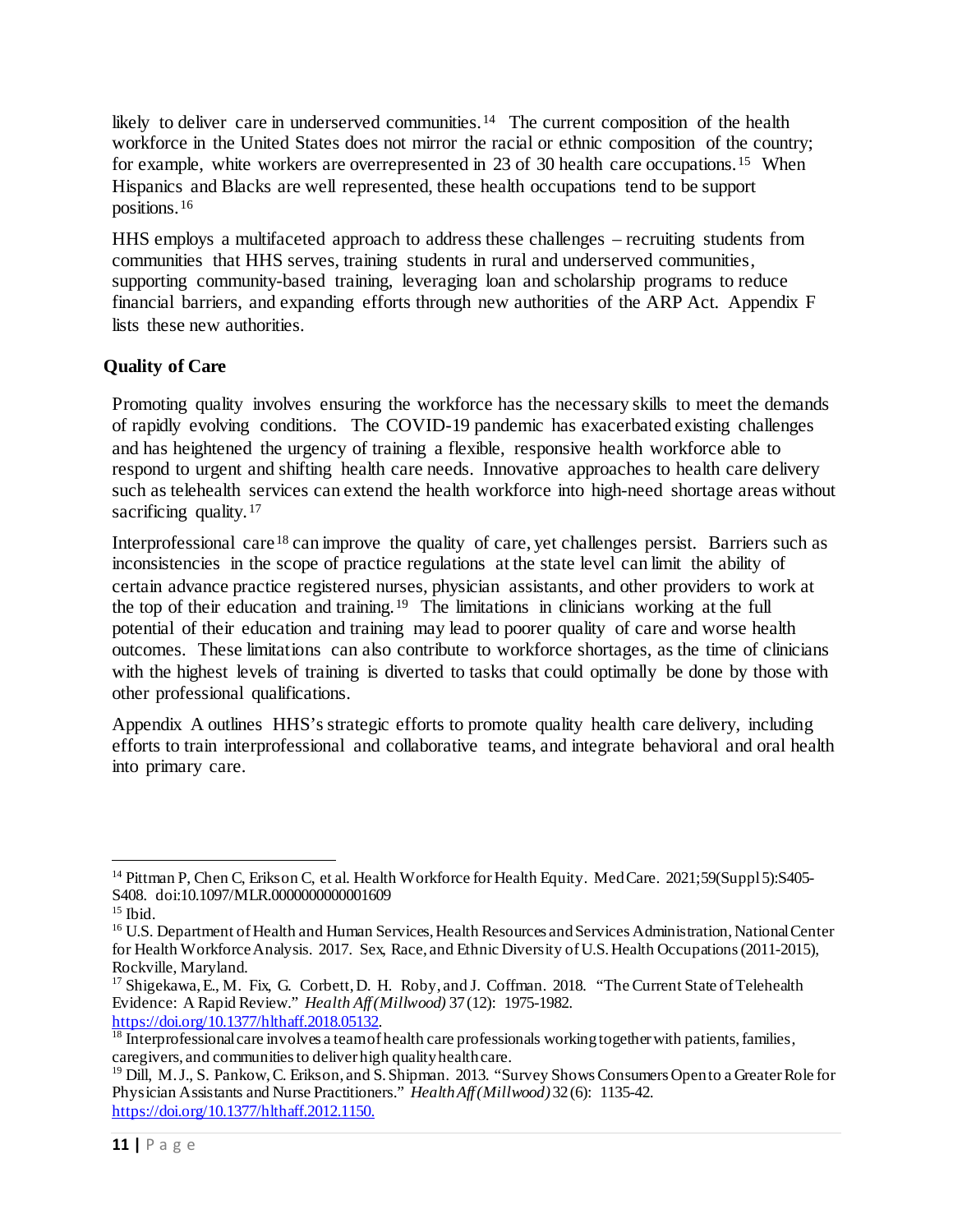#### **Building and Using Data and Evidence**

Workforce supply and demand data are not static. The demographics of the nation's population shift over time, as do factors such as labor force participation. The Health Resources and Services Administration (HRSA) National Center for Health Workforce Analysis uses simulation models to estimate current and future supply of, and demand for, the health workforce by occupation, geographic area, and year. However, sufficient data are not always available to conduct these analyses. In addition, the COVID-19 pandemic has affected supply and demand for health care providers across professions, in both the short and long term. HHS is conducting studies to learn more about the potential impacts of the COVID-19 pandemic and future needs for the health workforce.

### <span id="page-11-0"></span>**Summary and Conclusions**

### **Finding #1: The health workforce – and the investments to help meet supply and demand challenges – are diverse.**

The health workforce is not monolithic; nor are the programs to strengthen the workforce. Eleven of HHS's Operating and Staff Divisions contribute to the advancement of the four goals of the Health Workforce Strategic Plan. The Divisions do so in accordance with their budget, authorities, and mission. The Health Workforce Strategic Plan identified more than 180 health workforce programs, evidence-building activities, and other investments administered by HHS.

As seen in Appendix A, some HHS programs focus on expanding the supply, demand, or quality of specific health professions, including primary care, nursing, behavioral health, oral health, maternal health, geriatrics and elder care, pharmacy, and allied health. The ARP Act bolstered these activities and provides funding for new programs to expand the public health workforce supply.

Further, investments include GME, the largest investment in education and training of the health workforce, as well as other types of fellowships, residencies, and experiential learning; scholarships and loan repayment programs; recruitment efforts; training and technical assistance; curriculum development; research and evaluation; and data collection and analysis.

In addition, some programs target specific subpopulations, including rural communities, American Indians and Alaska Natives, Native Hawaiians, racial and ethnic minority populations, individuals from low-income backgrounds, and veterans.

### **Finding #2: Coordination of effort can amplify the reach of HHS investments.**

#### **Internal Coordination at HHS**

The Health Workforce Strategic Plan is an opportunity for strengthened coordination of diverse investments and improved cross-agency learning within HHS. In response to the implementation of programs funded through the ARP Act, the Centers for Disease Control and Prevention (CDC), HRSA, and the Substance Abuse and Mental Health Services Administration (SAMHSA) have worked to strengthen coordination of behavioral health and public health workforce activities. In addition, HRSA has convened joint meetings of the chairs of the five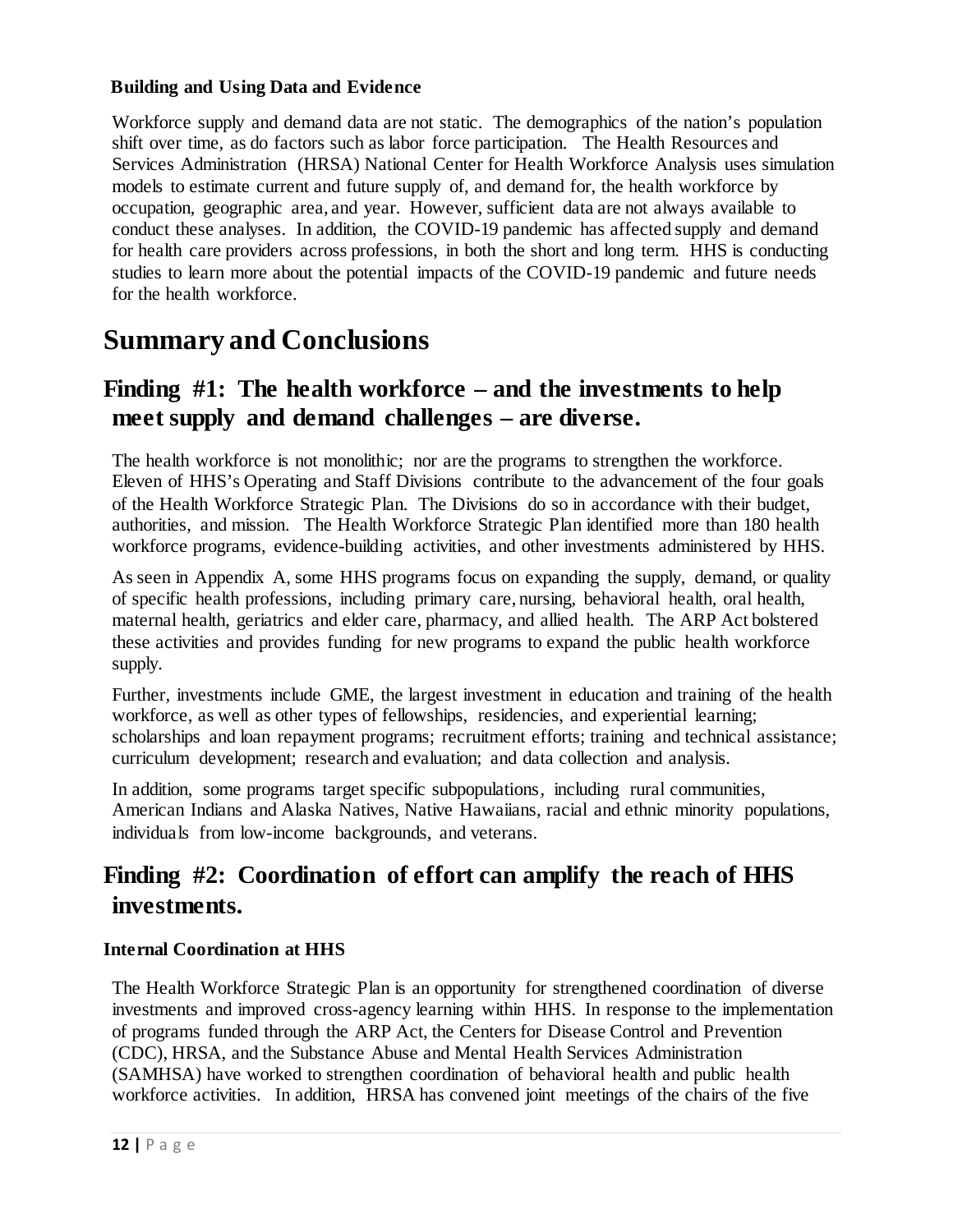health workforce Advisory Committees that were consulted on the Health Workforce Strategic Plan, to coordinate on complementary activities associated with Reports, recommendations, and meeting agendas and topics.

#### **External Coordination**

Coordination with other federal departments, such as the U.S. Departments of Agriculture, Defense, Education, Housing and Urban Development, Labor, and Veterans Affairs, could expand the reach of HHS health workforce education and training programs. HHS engaged subject matter experts in these federal agencies to learn more about other investments in the health workforce. Below are examples of other federal agency authorities that support the education and training of the health workforce; this list is not exhaustive.

#### **U.S. Department of Agriculture**

Administered by the National Institute of Food and Agriculture, the 1890 Land-Grant Institutions National Program delivers agricultural research, education, and extension programs. Through partnerships with the 19 historically black universities established under the Second Morrill Act of 1890, the U.S. Department of Agriculture aims to attract students to careers in agriculture, food, natural resources, and human sciences. These programs are not focused exclusively on the health workforce, but are inclusive of efforts to train students in certain health professions (nutritionists).

#### **U.S. Department of Defense**

The mission of the Uniformed Services University of the Health Sciences is to educate and develop uniformed health professionals, scientists, and leaders. Through four schools – the School of Medicine, Graduate School of Nursing, Postgraduate Dental College, and College of Allied Health Sciences – this university has helped the U.S. military expand what was once primarily a combat care system to include community reintegration efforts for military patients.

#### **U.S. Department of Education**

The U.S. Department of Education's Office of Career, Technical, and Adult Education coordinates programs related to adult education and literacy, career and technical education, and community colleges. These programs are inclusive of, but not limited to, health workforce education and training activities.

The Strengthening Career and Technical Education for the 21st Century Act of 2018 (Public Law 115-224), which reauthorized the Carl D. Perkins Career and Technical Education Act of 2006 (Public Law 109-270), provided funding for career and technical education programs for youth and adults. Through these programs, states develop and implement career and technical programs for 16 career clusters, including the career clusters related to the health workforce - health science and human services.<sup>[20](#page-12-0)</sup>

<span id="page-12-0"></span><sup>&</sup>lt;sup>20</sup> U.S. Department of Education. Career Clusters and Programs of Study. <https://www2.ed.gov/about/offices/list/ovae/pi/cte/factsh/career-clstrs-prgrms-study-fs080528qa-kc.pdf> (Accessed September 9, 2021).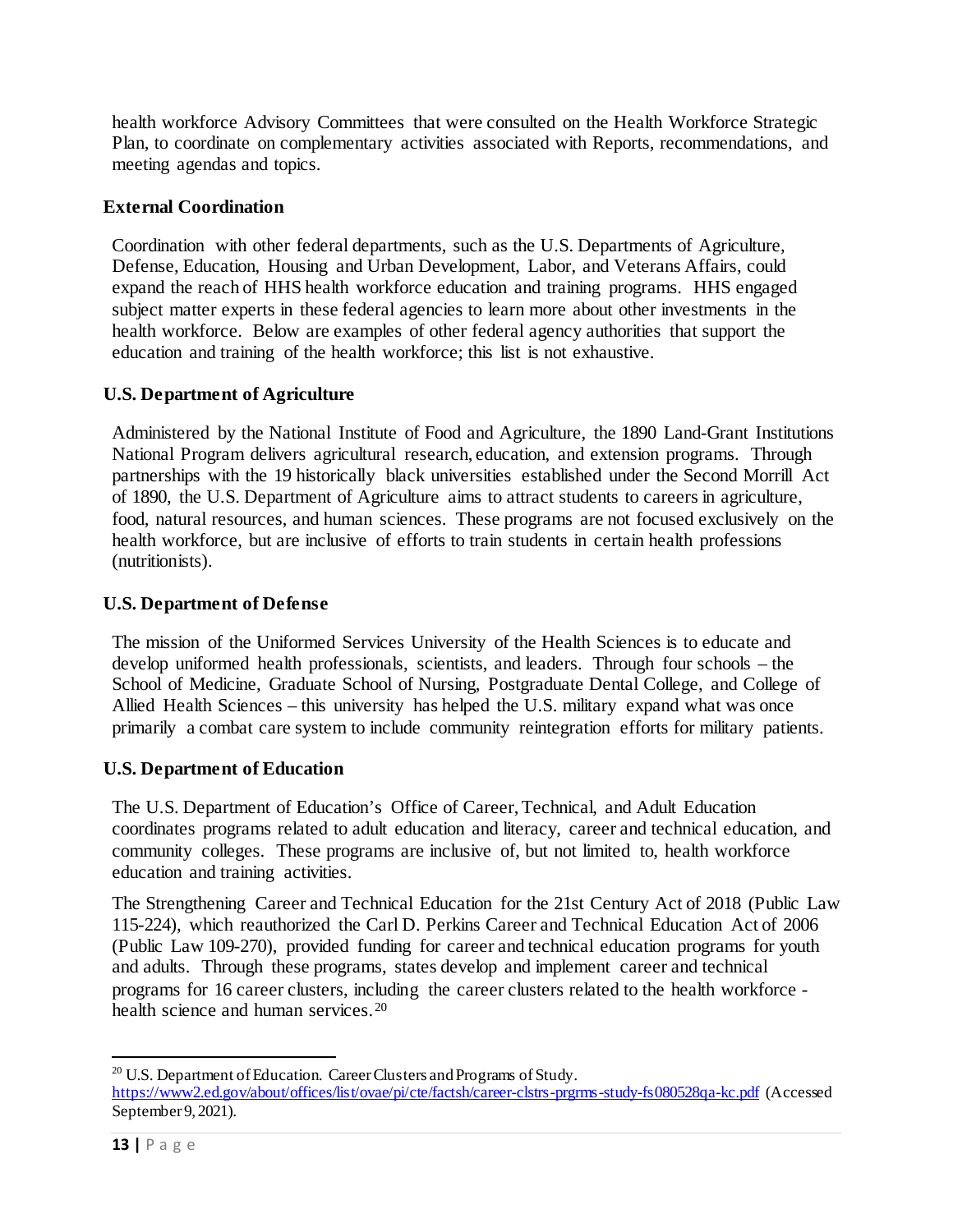#### **U.S. Department of Housing and Urban Development**

Though not focused exclusively on educating and training the health workforce, the U.S. Department of Housing and Urban Development's Promise Zones coordinate the efforts of multiple federal departments in high poverty areas in select urban, rural, and tribal communities to boost economic activity and job growth, and improve educational opportunities. During the COVID-19 pandemic, Promise Zones demonstrated their capacity to improve access to health providers, by expanding testing services in some areas.[21](#page-13-0)

#### **U.S. Department of Labor**

Through the Workforce Innovation and Opportunity Act of 2014 (Public Law 113-128), the U.S. Department of Labor coordinates with the U.S. Department of Education and HHS to strengthen the ability of youth and those with significant barriers to employment to get high-quality jobs and careers. While programs are not targeted specifically to the health workforce, these programs are inclusive of efforts to grow the health workforce.

The U.S. Department of Labor awards funds to address rural healthcare shortages in communities across the country through the H-1B Rural Healthcare Grant Program, administered by the Employment and Training Administration. The purpose of this grant program is to increase the number of individuals training in healthcare occupations that directly affect patient care, and alleviate health workforce shortages by creating sustainable employment and training programs in healthcare occupations serving rural populations.[22](#page-13-1)

#### **U.S. Department of Veterans Affairs**

The U.S. Department of Veterans Affairs (VA) invests in building and sustaining a workforce to provide veterans and their families with high-quality health care. The John S. McCain III, Daniel K. Akaka, and Samuel R. Johnson VA Maintaining Internal Systems and Strengthening Integrated Outside Networks Act of 2018 (Public Law 115-182) authorized and expanded programs to recruit and retain health care providers through several programs, including through student loan debt reimbursement, scholarships, training, and service opportunities.<sup>[23](#page-13-2)</sup>

The Veterans Access, Choice, and Accountability Act of 2014 (Public Law 113-146) directs the Secretary of Veterans Affairs to establish graduate medical residency programs or ensure that existing graduate medical residency programs have a sufficient number of residency positions at any U.S. Department of Veterans Affairs medical facility experiencing a physician shortage or located in a Health Professional Shortage Area.

https://www.hudexchange.info/news/meeting-community-needs-during-the-covid-19-pandemic-successes-in-the-<br>promise-zones-webinar-series/ (Accessed September 10, 2021).

 $\overline{a}$ 

<span id="page-13-0"></span><sup>&</sup>lt;sup>21</sup> HUD Exchange. U.S. Department of Housing and Urban Development. Meeting Community Needs during the COVID-19 Pandemic: Successes in the Promise Zones Webinar Series.

<span id="page-13-1"></span> $\frac{22}{22}$  U.S. Department of Labor. H-1B Rural Healthcare Grants: Overview of the H-1B Rural Healthcare Grant Program and Project Descriptions. (n.d.[\) https://www.dol.gov/sites/dolgov/files/ETA/skillstraining/RH-One-Pager](https://www.dol.gov/sites/dolgov/files/ETA/skillstraining/RH-One-Pager-and-Grant-Award-Abstracts.pdf)[and-Grant-Award-Abstracts.pdf](https://www.dol.gov/sites/dolgov/files/ETA/skillstraining/RH-One-Pager-and-Grant-Award-Abstracts.pdf). Accessed September 9, 2021.<br><sup>23</sup> U.S. Department of Veterans Affairs. 2021. "Annual Report on the Steps Taken to Achieve Full Staffing

<span id="page-13-2"></span>Capacity."<https://www.va.gov/EMPLOYEE/docs/Section-505-Annual-Report-2021.pdf> (Accessed September 9, 2021).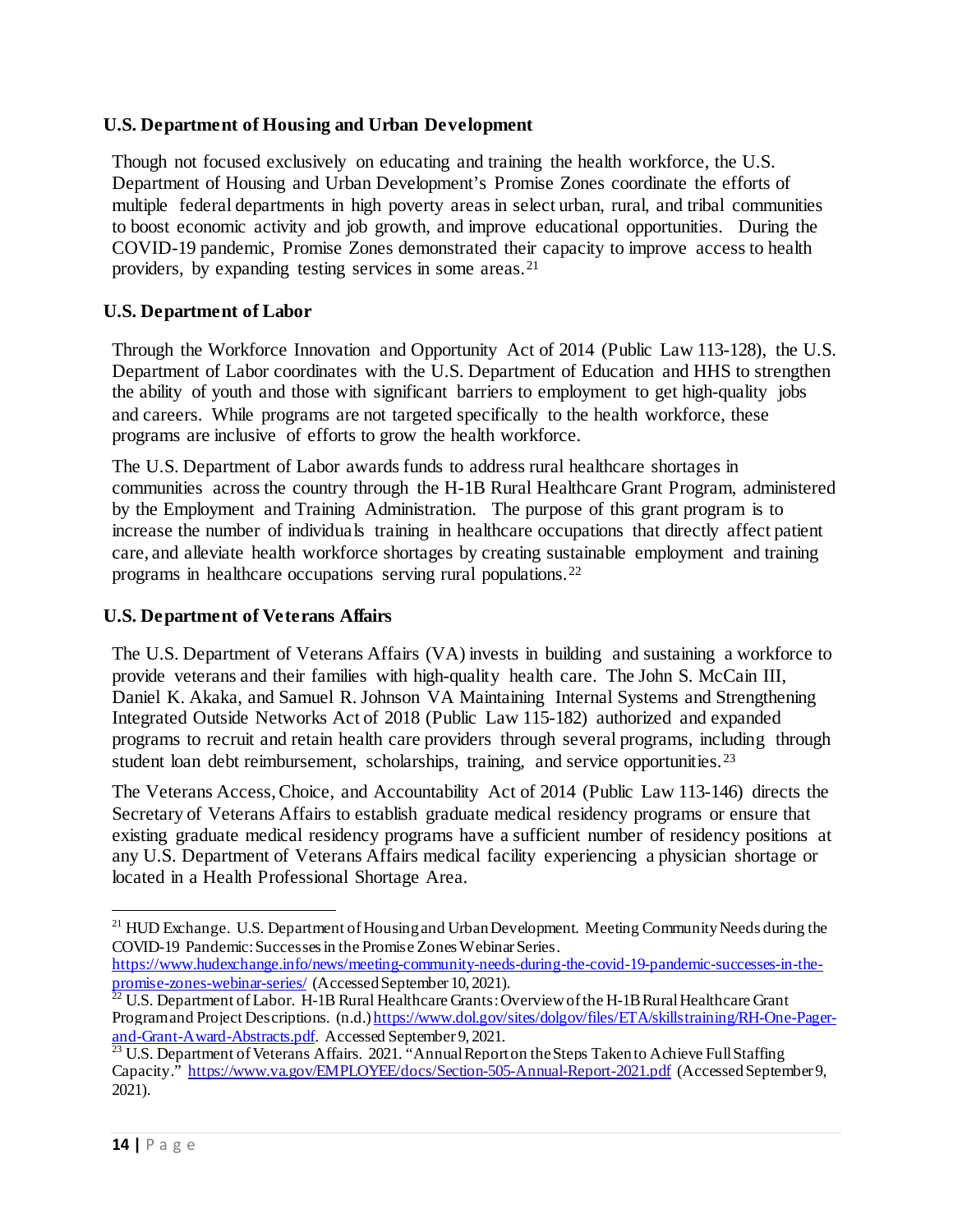The VA is the largest health care system, employing more than 367,200 full time health care professionals and support staff; the Veterans Health Administration engages through more than 46,000 active volunteers, 120,000 health profession trainees, and nearly 16,000 affiliated medical faculty. The Veterans Health Administration is the largest integrated health care system in the United States, and the largest provider of graduate medical education.<sup>[24](#page-14-0)</sup>

#### **National Health Care Workforce Commission Authorization**

The Patient Protection and Affordable Care Act of 2010 (Public Law 111-148), Section 5101, authorized a National Health Care Workforce Commission to support interagency collaboration on policies to advance health workforce goals. This Commission would coordinate activities administered by HHS and the Departments of Labor, VA, Homeland Security, and Education to review current and project future health workforce supply and demand, explore implications of policies that affect the health workforce, including GME policies, investigate the health workforce needs of special populations, and make recommendations for revisions to federal policies and programs. Congress has not appropriated funding to support this provision.

### **Finding #3: The effects of the COVID-19 pandemic on the health workforce have exposed and exacerbated existing challenges.**

Prior to the COVID-19 pandemic, the United States struggled with shortages and maldistribution of the health workforce, especially in rural areas. The pandemic has magnified these issues, highlighting the tenuous state of the health workforce and adding to the stress of those already caring for the most vulnerable patients. HHS anticipates these challenges will persist, as the aging population and the pandemic continue to increase demand for health care. These shortages will be particularly pronounced for primary care medical and behavioral health providers in rural and other high-need areas. The HRSA National Center for Health Workforce Analysis projects:

- A shortage of 17,210 primary care physician full-time equivalents (FTE) by  $2030$ ;<sup>[25](#page-14-1)</sup>
- A 20 percent drop in the supply of the behavioral health workforce by  $2030;^{26}$  $2030;^{26}$  $2030;^{26}$  and
- A 40 percent increase in the demand for long term care services by 2030.<sup>[27](#page-14-3)</sup>

These estimates do not yet capture the impact of the COVID-19 pandemic on the U.S. health workforce; the pandemic may influence trends in how many people join or leave health occupations. For example, millions of individuals enrolled in Medicaid receive home and community-based services, as an alternative to institutional placement, which has an impact on the health professionals who provide home and community-based services. The historic

l

<span id="page-14-0"></span><sup>&</sup>lt;sup>24</sup> U.S. Department of Veterans Affairs. Veterans Health Administration. About VHA. April 23, 2021.<br>https://www.va.gov/health/aboutvha.asp. Accessed December 17, 2021.

<span id="page-14-1"></span> $\frac{25 \text{ U.S. Department of Health and Human Services, Health Resources and Services Administration, Health$ Workforce Projections, Projected Supply and Demand of Health Care Workers through 2030. Accessed October 13, 2021 fro[m https://data.hrsa.gov/topics/health-workforce/workforce-projections.](https://data.hrsa.gov/topics/health-workforce/workforce-projections) 26 Ibid.

<span id="page-14-3"></span><span id="page-14-2"></span> $27$  Ibid.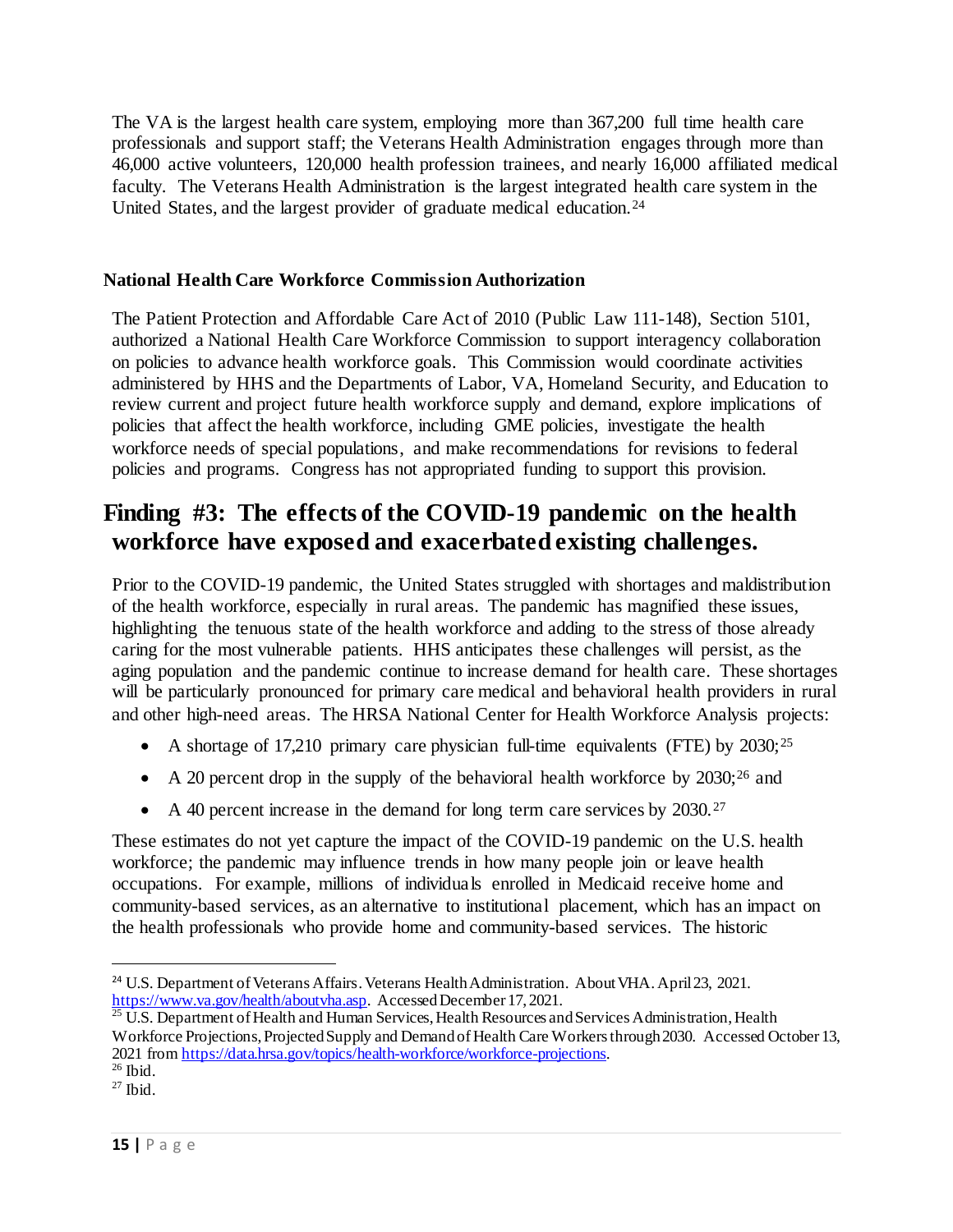shortages of the direct service workforce have been exacerbated by this pandemic.<sup>[28](#page-15-0)</sup> Further, historical approaches to projecting health workforce supply and demand may not have incorporated factors amplified by the COVID-19 pandemic, such as provider mental health, fatigue, and burnout.

### **Finding #4: Rapid contextual changes challenge existing methodologies historically used to calculate health workforce supply and demand, including for the primary care, behavioral health care, and public health workforce.**

Research and evaluation conducted by entities such as the HRSA National Center for Health Workforce Analysis help policymakers understand supply, distribution, and education of the health workforce. In the rapidly changing environment due to the COVID-19 pandemic, related economic crisis, climate change, and health inequities, historical methodologies used to determine workforce supply and demand may no longer be appropriate and may lead to inaccurate projections. For example, nascent research is starting to show that the COVID-19 pandemic has exacerbated need for the services provided by specific health care occupations; however, existing workforce projection methodologies cannot capture this impact yet. As such, dedicated investments in data collection and analysis, research, evaluation, and other evidencebuilding activities that can take into account the contextual changes are essential to supporting future health workforce decision-making.

<span id="page-15-0"></span><sup>&</sup>lt;sup>28</sup> U.S. Department of Health and Human Services, Office of the Assistant Secretary for Preparedness and Response, Direct Services Workforce Shortages during COVID 19. Accessed December 10, 2021 from [https://www.phe.gov/Preparedness/planning/abc/Pages/Direct-Services-Workforce-Shortages-during-COVID-](https://www.phe.gov/Preparedness/planning/abc/Pages/Direct-Services-Workforce-Shortages-during-COVID-19.aspx)[19.aspx.](https://www.phe.gov/Preparedness/planning/abc/Pages/Direct-Services-Workforce-Shortages-during-COVID-19.aspx)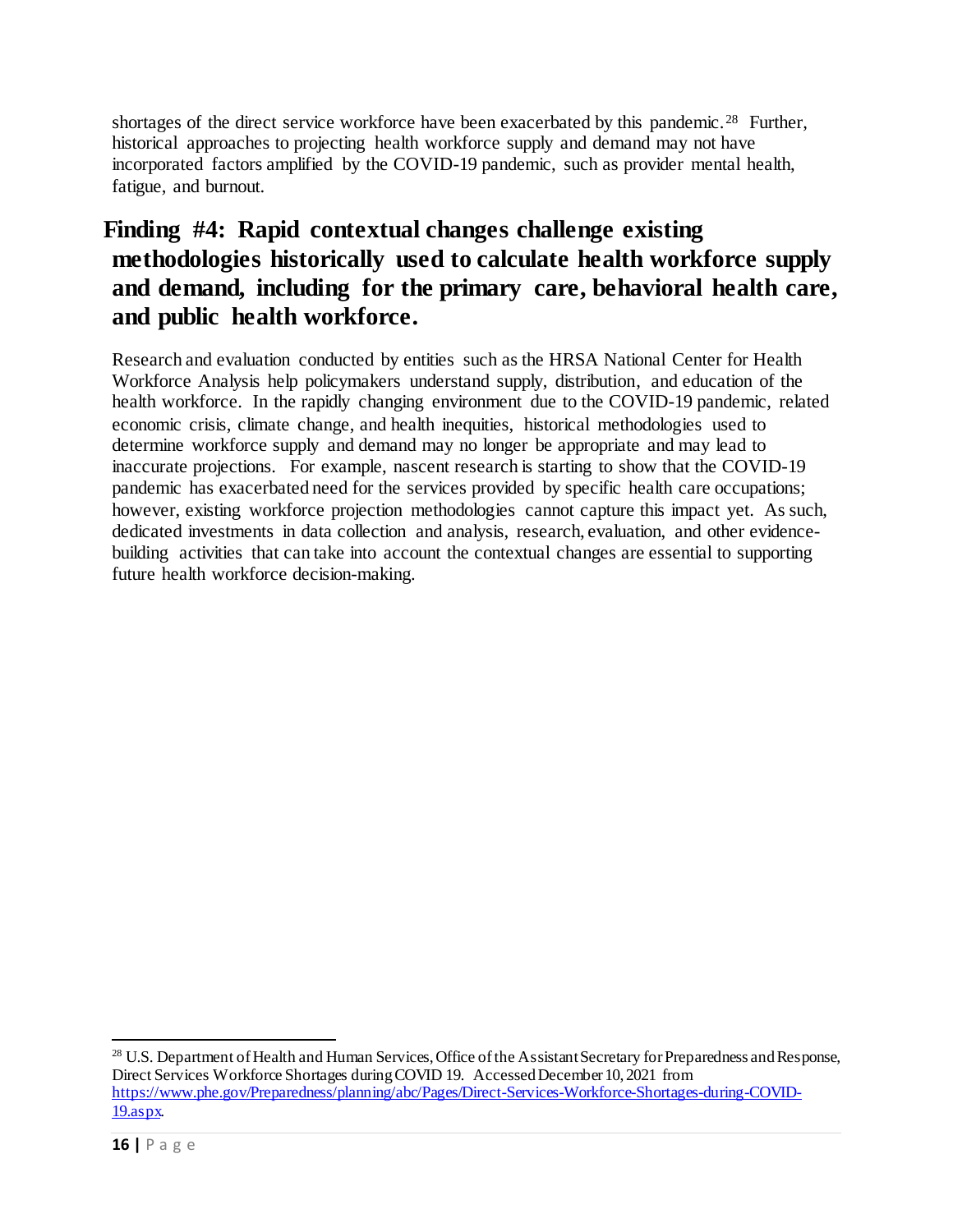## **Appendix A: Programs and Activities**

Below are health workforce programs and activities that support achievement of the goals and objectives of the Health Workforce Strategic Plan.

| 1.1.1: Provide scholarships or stipends for professional and paraprofessional students and faculty in health and allied health |  |
|--------------------------------------------------------------------------------------------------------------------------------|--|
| programs to reduce financial barriers                                                                                          |  |

<span id="page-16-0"></span>

| <b>Program/Activity (with</b><br>hyperlink)                                                                      | <b>Description</b>                                                                                                                                                                                                                                                               | <b>Division</b>                                                     |
|------------------------------------------------------------------------------------------------------------------|----------------------------------------------------------------------------------------------------------------------------------------------------------------------------------------------------------------------------------------------------------------------------------|---------------------------------------------------------------------|
| National Health Service Corps<br>(NHSC) Scholarship Program                                                      | Scholarships to students pursuing eligible primary care health<br>professions training who commit to provide primary care services in<br>Health Professional Shortage Areas.                                                                                                     | Health Resources and<br><b>Services</b><br>Administration<br>(HRSA) |
| Nurse Corps Scholarship Program                                                                                  | Scholarships to nursing students who agree to work at a Critical<br>Shortage Facility when they graduate.                                                                                                                                                                        | <b>HRSA</b>                                                         |
| Ruth L. Kirschstein National<br><b>Research Service Award</b><br><b>Institutional Research Training</b><br>Grant | Institutional training grants to eligible institutions to develop or<br>enhance postdoctoral research training opportunities for individuals,<br>including women and individuals from disadvantaged backgrounds,<br>who are planning to pursue careers in primary care research. | <b>HRSA</b>                                                         |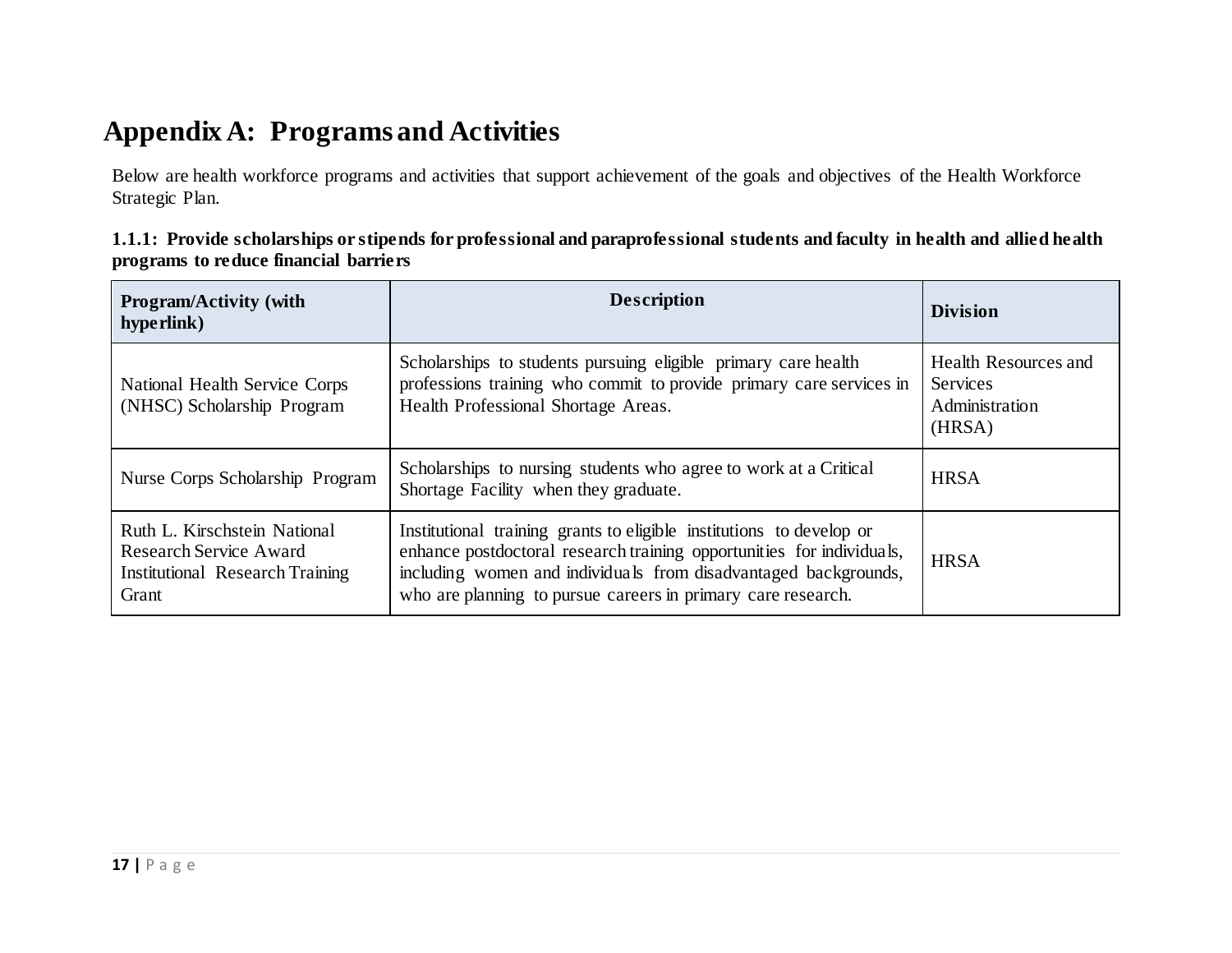**Program/Activity (with hyperlink) Description division division division division division** division division division division division division [Children's Hospitals Graduate](https://bhw.hrsa.gov/funding/apply-grant/childrens-hospitals-graduate-medical-education)  [Medical Education Program](https://bhw.hrsa.gov/funding/apply-grant/childrens-hospitals-graduate-medical-education) Funds to freestanding children's hospitals to maintain graduate medical education programs, including residency programs for primary care physicians and physicians with pediatric medical and surgical subspecialties. **HRSA** [Direct Graduate Medical](https://www.cms.gov/Medicare/Medicare-Fee-for-Service-Payment/AcuteInpatientPPS/DGME)  [Education](https://www.cms.gov/Medicare/Medicare-Fee-for-Service-Payment/AcuteInpatientPPS/DGME) Regulations implementing the statutory methodology for determining payments to hospitals for the direct costs of approved graduate medical education programs. Centers for Medicare & Medicaid Services (CMS) [Indirect Medical Education](https://www.cms.gov/Medicare/Medicare-Fee-for-Service-Payment/AcuteInpatientPPS/Indirect-Medical-Education-IME) Regulations implementing the statutory methodology for determining payments to hospitals for the indirect costs of approved graduate medical education programs. CMS Enhancing Peer Support and Navigation in the Certified Community Behavioral Health Centers (CCBHC) Effort to train and hire peer support providers and peer navigators in the current and expanded CCBHC programs which will number in excess of 500 across the country. Substance Abuse and Mental Health Services Administration (SAMHSA) [Epidemic Intelligence Service –](https://www.cdc.gov/eis/application/benefits.html)  [Student Loan Repayment](https://www.cdc.gov/eis/application/benefits.html) Federal student loan repayment to select participants as an incentive to recruit qualifying public health fellows to priority initiatives, including data science. Centers for Disease Control and Prevention (CDC) [Epidemic Intelligence Service – 2-](http://www.cdc.gov/eis) [Year Paid Fellowship for](http://www.cdc.gov/eis)  [Clinicians](http://www.cdc.gov/eis) Fellowship program for clinicians who help public health officials investigate and control infectious disease outbreaks and respond to natural disasters and other threats to the public's health. CDC

**1.1.2: Fund graduate and post-graduate training to practicing health professionals through fellowships and residency programs to incentivize providing services in high need areas and to vulnerable populations**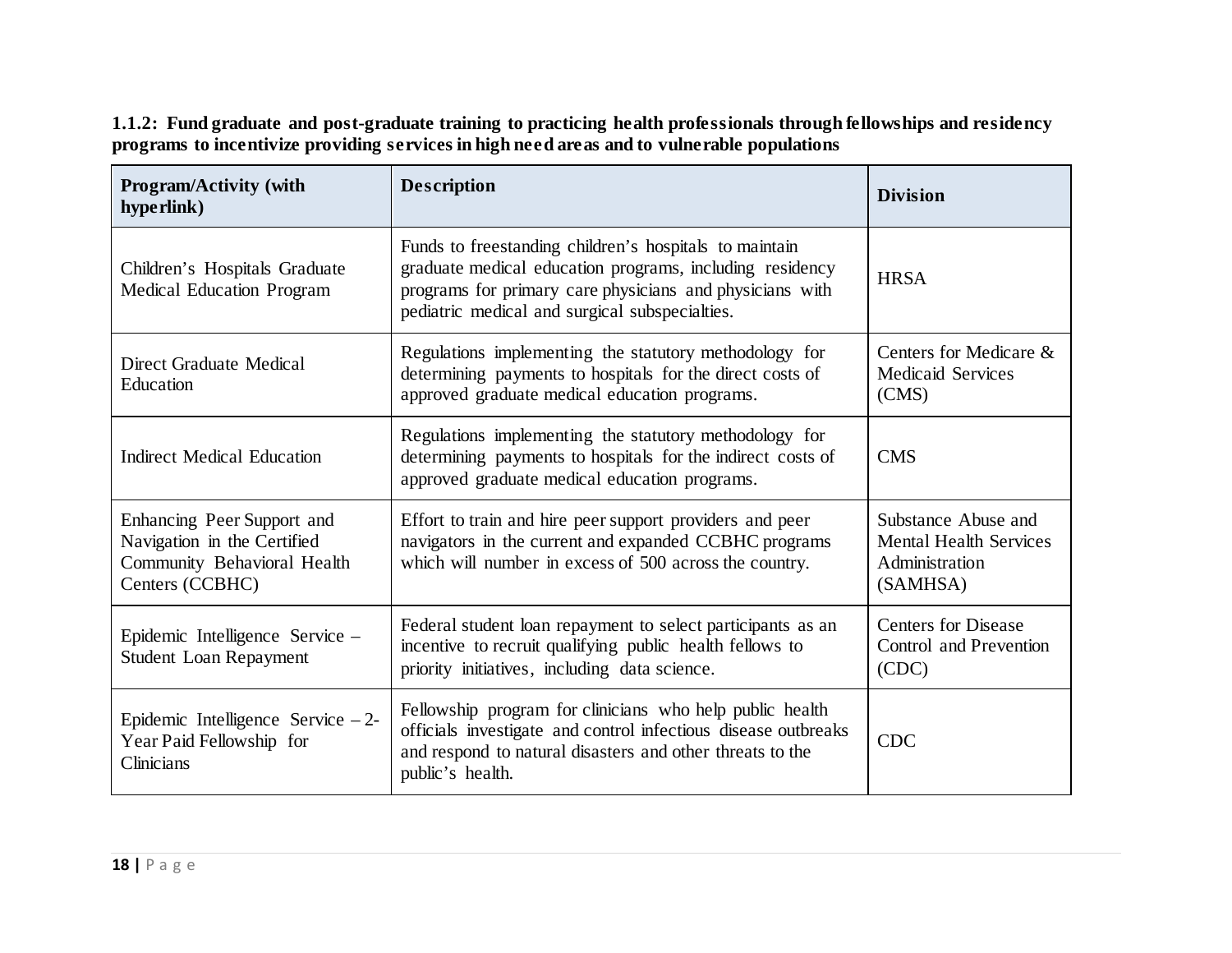| <b>Program/Activity (with</b><br>hyperlink)                                                            | <b>Description</b>                                                                                                                                                                                                                                                                                                                                                                                                                                          | <b>Division</b> |
|--------------------------------------------------------------------------------------------------------|-------------------------------------------------------------------------------------------------------------------------------------------------------------------------------------------------------------------------------------------------------------------------------------------------------------------------------------------------------------------------------------------------------------------------------------------------------------|-----------------|
| Future Leaders in Infectious and<br>Global Health Threats $-3$ -Year<br>Paid Fellowship for Clinicians | Fellowship for clinicians who address global public health<br>threats, and translate public health science and research into<br>successful infectious disease programs with global<br>applications.                                                                                                                                                                                                                                                         | <b>CDC</b>      |
| <b>Nurse Anesthetist Traineeship</b><br>Program                                                        | Support for entities to meet the cost of traineeships to<br>increase the number of Certified Registered Nurse<br>Anesthetists providing care, especially to rural and<br>underserved populations.                                                                                                                                                                                                                                                           | <b>HRSA</b>     |
| Postdoctoral Training in General,<br>Pediatric, and Public Health<br><b>Dentistry Program</b>          | Professional training programs in general, pediatric, public<br>health dentistry and dental hygiene for students, dental<br>residents, other oral health professionals, practicing dentists,<br>or other approved primary care dental trainees and provide<br>financial assistance to dental or dental hygiene students,<br>dental residents, and practicing dentists.                                                                                      | <b>HRSA</b>     |
| Prevention Fellowship Program                                                                          | Program designed to address the critical, nationwide shortage<br>and projected future need of substance abuse prevention<br>professionals by providing training, mentorship, and hands-<br>on work experience to develop and sustain a cadre of<br>prevention professionals who understand and exemplify the<br>principles and best practices of substance abuse prevention<br>including new and changing regulations, practices, and<br>research findings. | <b>SAMHSA</b>   |
| Preventive Medicine Residency<br>and Fellowship                                                        | Service-learning fellowship program providing preventive<br>medicine residents and fellows with opportunities to gain<br>leadership and management skills while bridging medicine<br>and public health.                                                                                                                                                                                                                                                     | <b>CDC</b>      |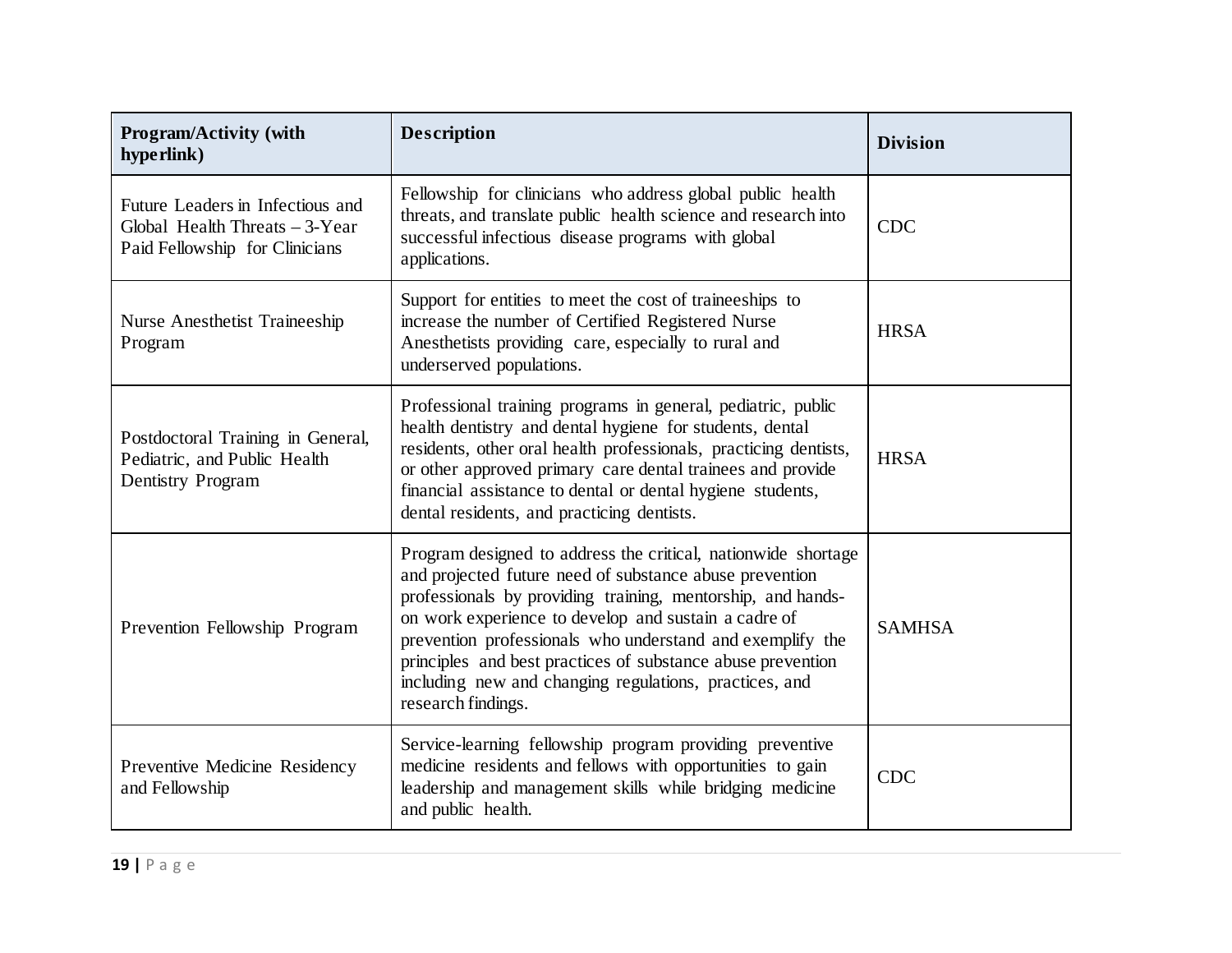| <b>Program/Activity (with</b><br>hyperlink)                                             | <b>Description</b>                                                                                                                                                                                                                  | <b>Division</b> |
|-----------------------------------------------------------------------------------------|-------------------------------------------------------------------------------------------------------------------------------------------------------------------------------------------------------------------------------------|-----------------|
| Preventive Medicine Residency<br>Program                                                | Residencies to train physicians in preventive medicine<br>specialties to increase the number and quality of preventive<br>medicine residents and physicians.                                                                        | <b>HRSA</b>     |
| Primary Care Training and<br>Enhancement – Physician<br><b>Assistant Program</b>        | Programs that train physician assistants and prepare faculty<br>to train physician assistants.                                                                                                                                      | <b>HRSA</b>     |
| Primary Care Training and<br>Enhancement: Community<br>Prevention and Maternal Health   | Training for primary care physicians in maternity care<br>services or population health to improve maternal health<br>outcomes in rural and underserved areas.                                                                      | <b>HRSA</b>     |
| Primary Care Training and<br>Enhancement: Residency Training<br>in Primary Care Program | Residency programs in family medicine, general internal<br>medicine, general pediatrics, or a combination of internal<br>medicine and pediatrics.                                                                                   | <b>HRSA</b>     |
| Primary Care Training and<br>Enhancement: Training Primary<br>Care Champions            | Fellowship programs to train community-based practicing<br>primary care physician, physician assistant, and nurse<br>practitioner champions to lead health care transformation and<br>enhance teaching in community-based settings. | <b>HRSA</b>     |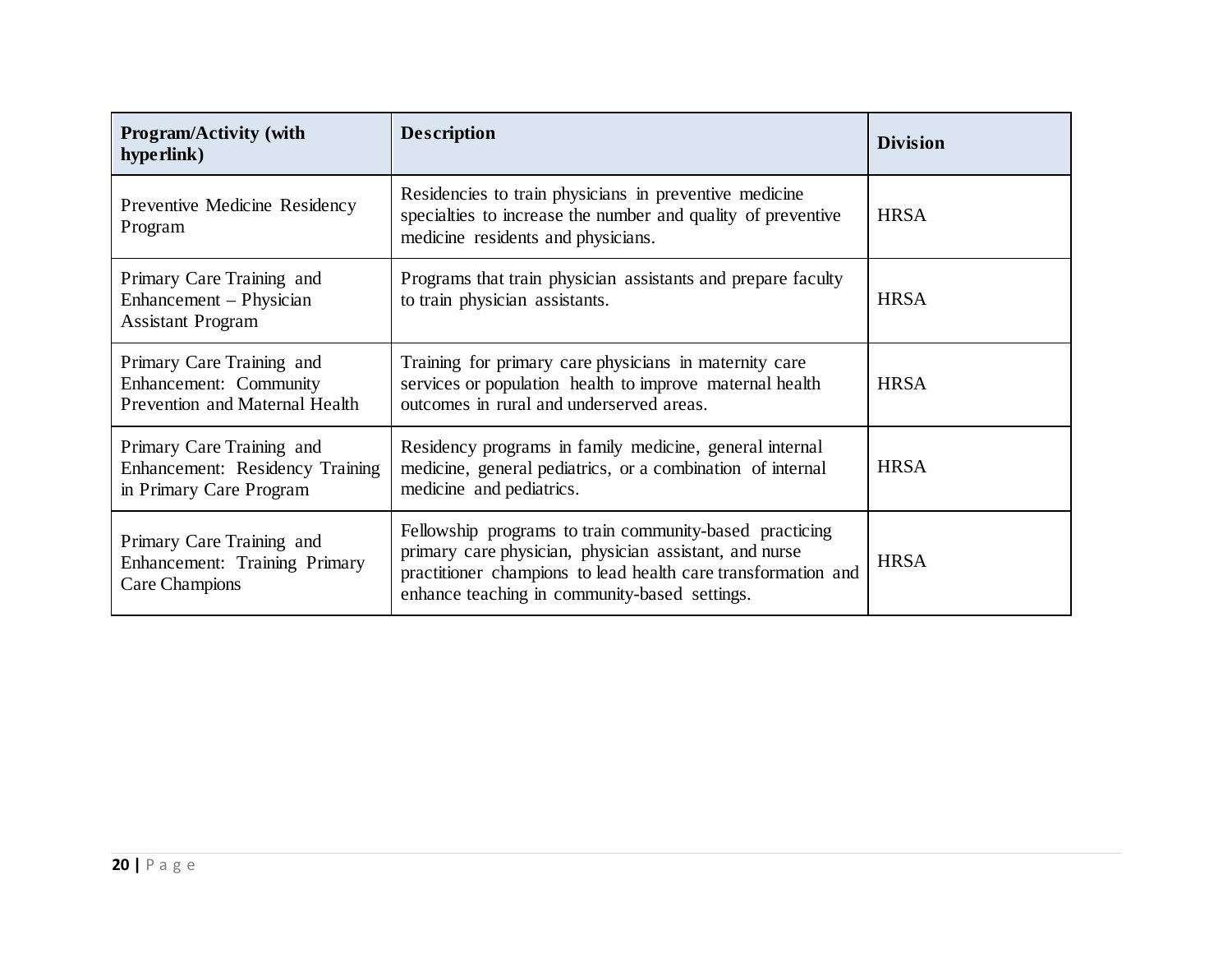| <b>Program/Activity (with</b><br>hyperlink)                                            | <b>Description</b>                                                                                                                                                                                                                                                                                                                                                                                   | <b>Division</b>                                                                            |
|----------------------------------------------------------------------------------------|------------------------------------------------------------------------------------------------------------------------------------------------------------------------------------------------------------------------------------------------------------------------------------------------------------------------------------------------------------------------------------------------------|--------------------------------------------------------------------------------------------|
| Academic Partnerships to Improve<br>Health                                             | Partnership focusing on improving the health of individuals and<br>communities through alliances among academic associations,<br>universities, and CDC, using fellowship and workforce innovation<br>projects, serving as a conduit for public health workforce<br>activities, and enhancing population health education for medical,<br>nursing, and public health students.                        | <b>CDC</b>                                                                                 |
| CDC Workforce Fellowship<br>Programs                                                   | Curriculum revisions to improve health equity and diversity,<br>equity, and inclusion of our programs.                                                                                                                                                                                                                                                                                               | <b>CDC</b>                                                                                 |
| Centers of Excellence Program <sup>29</sup>                                            | Effort to recruit, train, and retain underrepresented minority<br>students and faculty and improve information resources, clinical<br>education, curricula, and cultural competence as they relate to<br>minority health issues and social determinants of health.                                                                                                                                   | <b>HRSA</b>                                                                                |
| Enhancing CDC Quality Training<br>Development and Quality Training<br><b>Standards</b> | Resources to help design and develop quality training to improve<br>public health and connect with others who do similar work.                                                                                                                                                                                                                                                                       | <b>CDC</b>                                                                                 |
| Public Health Informatics and<br>Technology Workforce<br>Development Program           | Program to train at least 4,000 individuals from Minority Serving<br>Institutions and other colleges and universities through an<br>interdisciplinary approach in public health informatics and<br>technology and ensure these training, certification, and degree<br>programs are sustainable to create a continuous pipeline of diverse<br>public health informatics and technology professionals. | Office of the National<br>Coordinator for Health<br><b>Information Technology</b><br>(ONC) |

<span id="page-20-0"></span>**1.1.3: Support curriculum enhancement to improve quality, quantity, distribution, and diversity of the health workforce**

l

<sup>&</sup>lt;sup>29</sup> The Centers of Excellence Program funding goes toward recruitment, training, and retaining underrepresented minority students and faculty at health professions schools. Accredited allopathic schools of medicine, osteopathic medicine, dentistry, or pharmacy, or graduate programs in behavioral or mental health, are eligible to apply.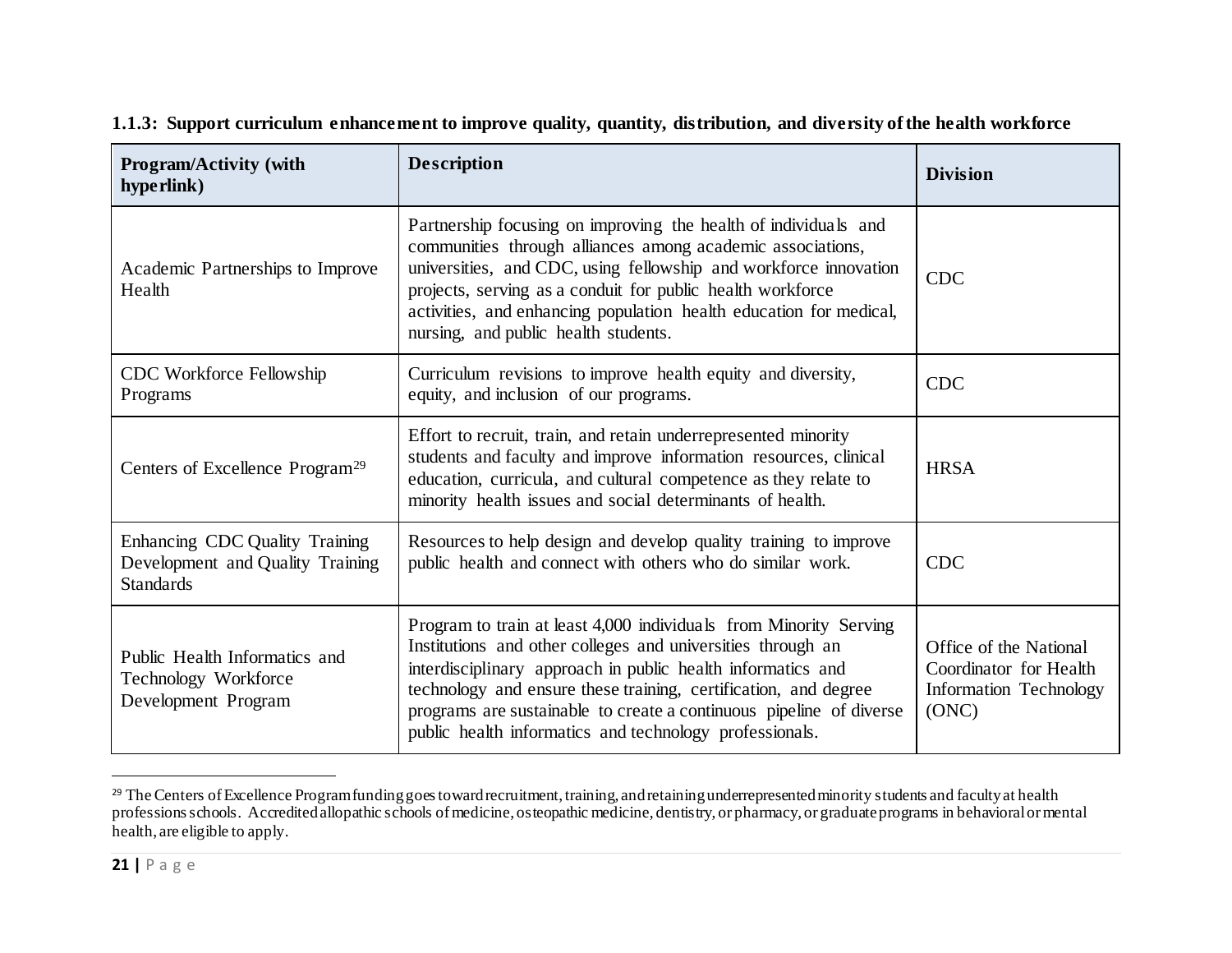| <b>Program/Activity (with</b><br>hype rlink)                                              | <b>Description</b>                                                                                                                                                                                                                                                                                    | <b>Division</b> |
|-------------------------------------------------------------------------------------------|-------------------------------------------------------------------------------------------------------------------------------------------------------------------------------------------------------------------------------------------------------------------------------------------------------|-----------------|
| Rural Residency Planning and<br>Development Program                                       | Development of newly accredited and sustainable rural residency<br>programs in family medicine, internal medicine, public health and<br>general preventive medicine, psychiatry, general surgery,<br>obstetrics and gynecology to expand the physician and dentist<br>workforce in rural communities. | <b>HRSA</b>     |
| Rural Residency Planning and<br>Development Technical Assistance<br>Program               | Cooperative agreement to provide technical assistance to HRSA's<br>Rural Residency Planning and Development Program award<br>recipients to support the creation of new rural residency programs<br>that will expand the rural physician workforce.                                                    | <b>HRSA</b>     |
| Strengthening U.S. Public Health<br>Infrastructure, Workforce, and Data<br><b>Systems</b> | Program to provide cross-cutting support to public health agencies<br>for critical infrastructure needs related to workforce, foundational<br>capabilities, data modernization, and physical infrastructure.                                                                                          | <b>CDC</b>      |

**1.2.1: Target training assistance to individuals with low incomes and from disadvantaged backgrounds to strengthen supply in high-demand health occupations that offer good pay, benefits, and opportunities for advancement** 

| <b>Program/Activity (with</b><br>hype rlink)                                    | <b>Description</b>                                                                                                                                                              | <b>Division</b> |
|---------------------------------------------------------------------------------|---------------------------------------------------------------------------------------------------------------------------------------------------------------------------------|-----------------|
| <b>Health Careers Opportunity</b><br>Program (HCOP): National HCOP<br>Academies | Assistance to individuals from educationally or economically<br>disadvantaged backgrounds to undertake education and complete a<br>health or allied health professions program. | <b>HRSA</b>     |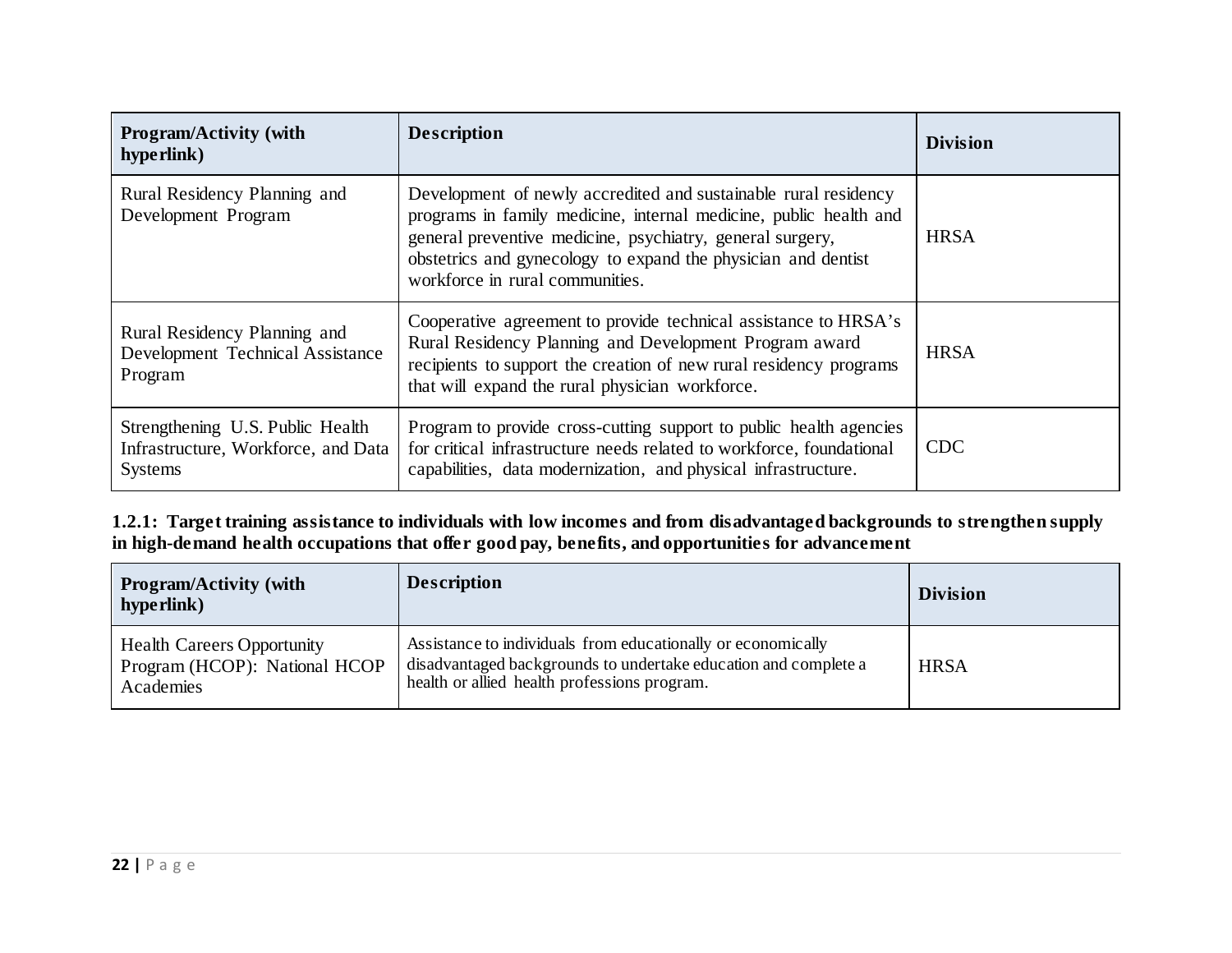<span id="page-22-0"></span>

| <b>Program/Activity (with</b><br>hyperlink)                                                                          | <b>Description</b>                                                                                                                                                                                                                                                                                                                                              | <b>Division</b>                                      |
|----------------------------------------------------------------------------------------------------------------------|-----------------------------------------------------------------------------------------------------------------------------------------------------------------------------------------------------------------------------------------------------------------------------------------------------------------------------------------------------------------|------------------------------------------------------|
| <b>Health Profession Opportunity</b><br>Grants (HPOG) <sup>30</sup>                                                  | Education, training, and supportive services to recipients of Temporary<br>Assistance for Needy Families (TANF) and other low-income<br>individuals in health care occupations that pay well and are expected to<br>experience labor shortages or be in high demand.                                                                                            | Administration for<br>Children and Families<br>(ACF) |
| <b>Health Professions Student Loans</b>                                                                              | Long-term, low-interest loans for students with financial need who are<br>pursuing a course of study in an approved health discipline, an<br>approved course in a nursing discipline, or a degree in allopathic<br>medicine, osteopathic medicine, dentistry, pharmacy, optometry, or<br>podiatric medicine.                                                    | <b>HRSA</b>                                          |
| Maternal and Child Health<br>Leadership, Education, and<br>Advancement in Undergraduate<br>Pathways Training Program | Effort to recruit undergraduate students from economically and<br>educationally disadvantaged backgrounds into maternal and child<br>health professions and related fields such as pediatrics, nutrition, social<br>work, nursing, pediatric dentistry, psychology, health education,<br>pediatric occupational/physical therapy and speech language pathology. | <b>HRSA</b>                                          |
| Scholarships for Disadvantaged<br><b>Students</b>                                                                    | Scholarships to health professional students from disadvantaged<br>backgrounds enrolled in health professions degree programs.                                                                                                                                                                                                                                  | <b>HRSA</b>                                          |
| Temporary Assistance for Needy<br>Families                                                                           | TANF and state maintenance of effort funds could help low-income<br>parents pay for health care training programs.                                                                                                                                                                                                                                              | <b>ACF</b>                                           |

 $^{30}$  HPOG was authorized by the Affordable Care Act, (ACA), Public Law 111-148, 124 Stat. 119, March 23, 2010, sect. 5507(a), "Demonstration Projects to Provide Low-Income Individuals with Opportunities for Education, Training, and Career Advancement to Address Health Professions Workforce Needs," adding sect. 2008(a) to the Social Security Act, 42 U.S.C. 1397g(a). In 2010, ACF awarded the first round of 5-year grants to 32 organizations. ACF awarded a second round of grants in 2015; these grants concluded on September 29, 2021. Additional grant awards are contingent on HPOG reauthorization.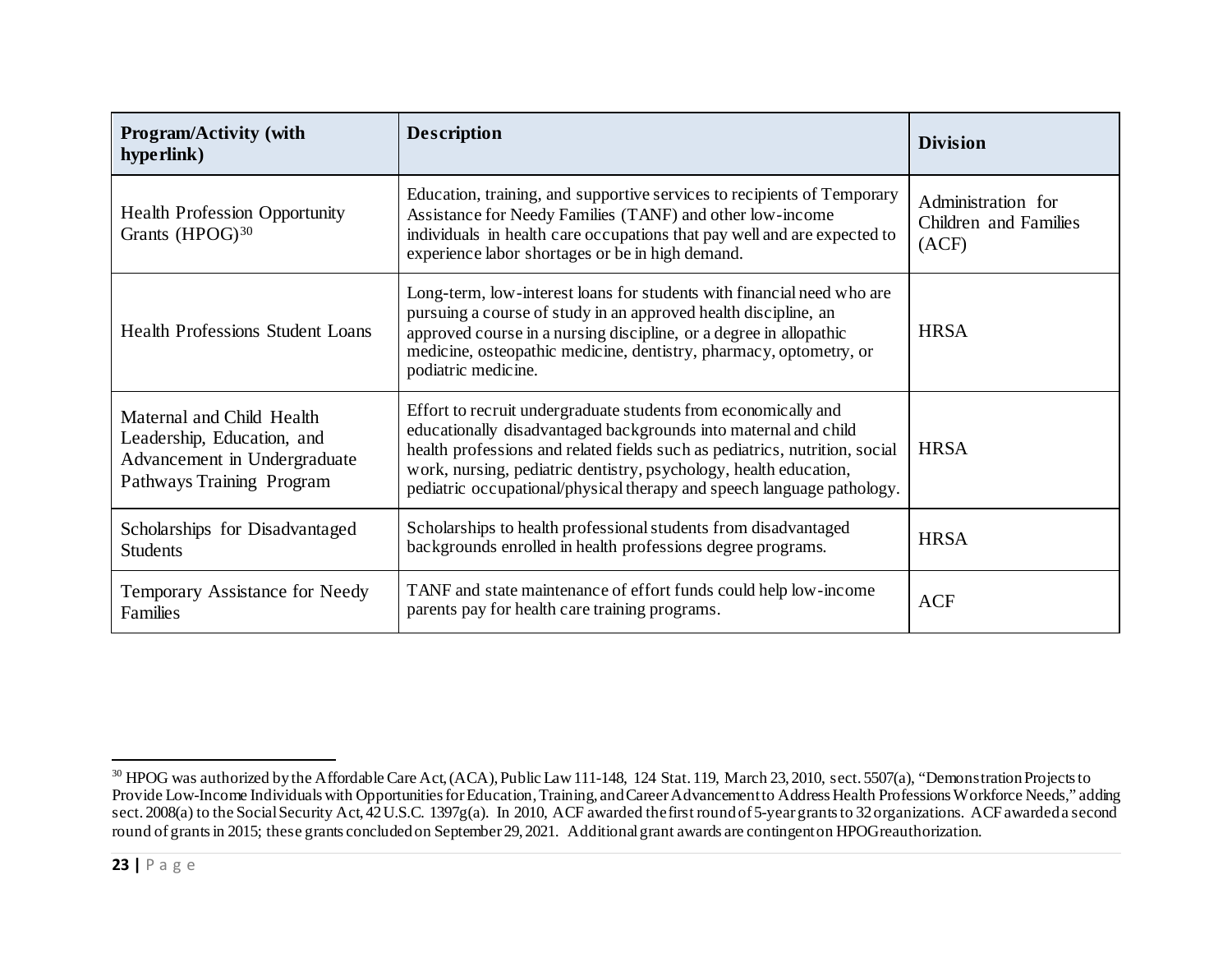**1.2.2: Actively recruit, train, and retain individuals from underrepresented backgrounds, including racial and ethnic minority students and students with disabilities, into the health workforce**

| <b>Program/Activity (with</b><br>hyperlink)                           | <b>Description</b>                                                                                                                                                                                                                                           | <b>Division</b> |
|-----------------------------------------------------------------------|--------------------------------------------------------------------------------------------------------------------------------------------------------------------------------------------------------------------------------------------------------------|-----------------|
| Epidemic Intelligence Service (EIS)<br>Fellowship                     | Expansion of the number of EIS fellows to increase workforce<br>diversity through experiential service fellowship, which includes<br>opportunities to apply epidemiology and gain practical skills to<br>become future public health leaders.                | <b>CDC</b>      |
| Laboratory Leadership Service<br>Fellowship                           | Training which prepares early-career laboratory scientists to<br>become future public health laboratory leaders, while providing<br>field-based training for early career public health professionals.<br>Expanding program to increase workforce diversity. | <b>CDC</b>      |
| Maternal and Child Health (MCH)<br>Public Health Catalyst Program     | Exposure to maternal and child health content for public health<br>students, including individuals from underrepresented<br>backgrounds who are also underrepresented in the maternal and<br>child health field.                                             | <b>HRSA</b>     |
| Native Hawaiian Health<br>Scholarship Program                         | Scholarships for Native Hawaiian health professional students in<br>exchange for providing service after graduation in a medically<br>underserved area in Hawaii.                                                                                            | <b>HRSA</b>     |
| Nursing Workforce Diversity -<br><b>Eldercare Enhancement Program</b> | Eldercare education and training opportunities to nursing students<br>from disadvantaged backgrounds, including racial and ethnic<br>minorities underrepresented among registered nurses.                                                                    | <b>HRSA</b>     |
| Nursing Workforce Diversity<br>Program                                | Mentoring, partnerships, financial support, academic support, and<br>peer support for individuals from disadvantaged backgrounds,<br>including racial and ethnic minorities underrepresented among<br>registered nurses.                                     | <b>HRSA</b>     |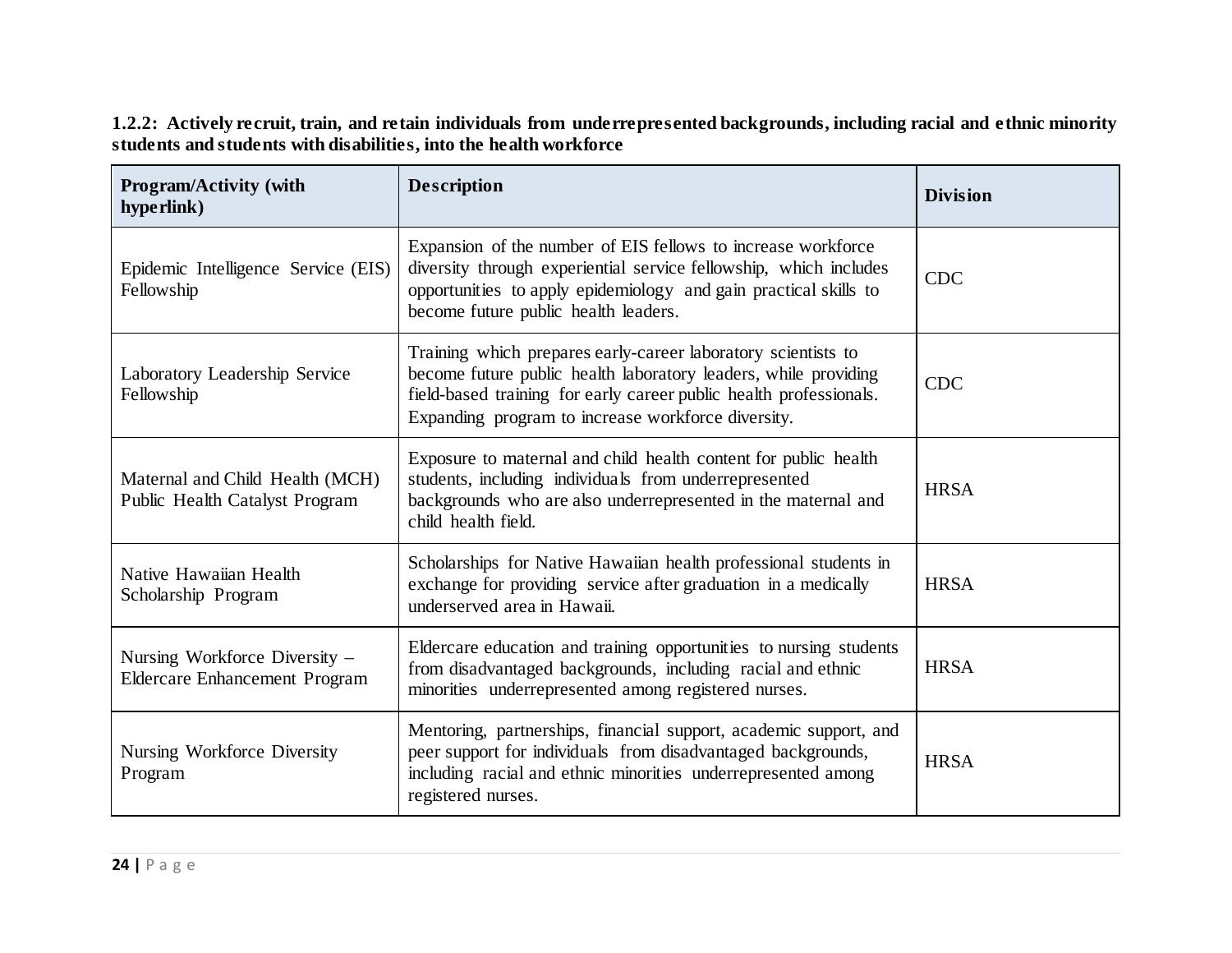| <b>Program/Activity (with</b><br>hype rlink) | <b>Description</b>                                                                                                                                                                                                                                                                                             | <b>Division</b> |
|----------------------------------------------|----------------------------------------------------------------------------------------------------------------------------------------------------------------------------------------------------------------------------------------------------------------------------------------------------------------|-----------------|
| Public Health Associate Program              | Competitive, 2-year paid training program with CDC, which<br>assigns associates to public health agencies and nongovernmental<br>organizations in the United States and U.S. territories, and helps<br>associates gain hands-on experience that will serve as a foundation<br>for their public health careers. | <b>CDC</b>      |

#### **1.2.3: Conduct targeted recruitment of American Indian and Alaska Native individuals to strengthen their representation within the workforce**

| <b>Program/Activity (with</b><br>hype rlink)                                        | <b>Description</b>                                                                                                                                                                                                                                                                            | <b>Division</b>                |
|-------------------------------------------------------------------------------------|-----------------------------------------------------------------------------------------------------------------------------------------------------------------------------------------------------------------------------------------------------------------------------------------------|--------------------------------|
| <b>HPOG</b> for Tribes, Tribal<br>Organizations, or Tribal College or<br>University | Education, training, and supportive services to recipients of TANF<br>and other low-income individuals in health care occupations that<br>pay well and are expected to experience labor shortages or be in<br>high demand.                                                                    | <b>ACF</b>                     |
| Indian Health Service Extern<br>Program                                             | Pre-professional training for scholarship recipients, offering<br>opportunities to participate in hands-on experiences in their<br>chosen health profession or field with the Indian Health Service.                                                                                          | Indian Health Service<br>(IHS) |
| <b>IHS Scholarship Program</b>                                                      | Scholarships to American Indian and Alaska Native students<br>enrolled in courses for entry into a health professions school,<br>courses leading to a degree in pre-medicine, pre-dentistry, pre-<br>podiatry, or other health subjects, or an eligible health professions<br>degree program. | <b>IHS</b>                     |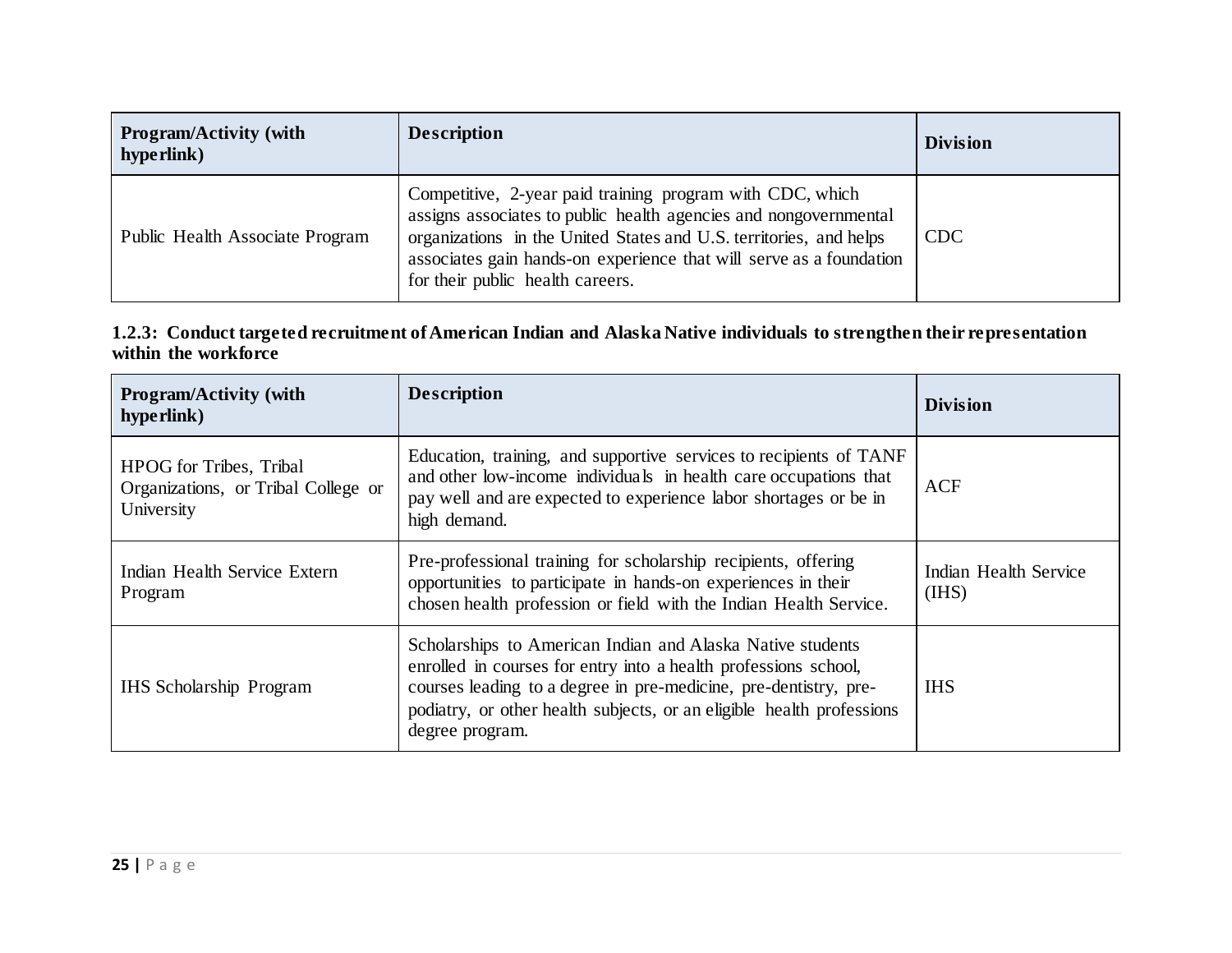| Program/Activity (with<br>hyperlink)                                         | <b>Description</b>                                                                                                                                                                                                                                                                                                                                                                                  | <b>Division</b> |
|------------------------------------------------------------------------------|-----------------------------------------------------------------------------------------------------------------------------------------------------------------------------------------------------------------------------------------------------------------------------------------------------------------------------------------------------------------------------------------------------|-----------------|
| Indians into Medicine Program                                                | Tutoring, career counseling, scholarship and financial aid<br>assistance, summer educational sessions, and travel grants for<br>health conferences to encourage American Indians and Alaska<br>Natives to enter the health professions.                                                                                                                                                             | <b>IHS</b>      |
| Public Health Informatics and<br>Technology Workforce<br>Development Program | Program to train at least 4,000 individuals from Minority Serving<br>Institutions and other colleges and universities through an<br>interdisciplinary approach in public health informatics and<br>technology and ensure these training, certification and degree<br>programs are sustainable to create a continuous pipeline of diverse<br>public health informatics and technology professionals. | <b>ONC</b>      |

### **1.3.1: Invest in institutions of higher education to strengthen and expand the primary care workforce**

| <b>Program/Activity (with</b><br>hype rlink) | <b>Description</b>                                                                                                                                                                                                                              | <b>Division</b> |
|----------------------------------------------|-------------------------------------------------------------------------------------------------------------------------------------------------------------------------------------------------------------------------------------------------|-----------------|
| American Indians into Nursing<br>Program     | Grants to colleges and universities to recruit and train qualified<br>American Indian and Alaska Native individuals into nursing and<br>advanced practice nursing professions (nurse midwives, nurse<br>anesthetists, and nurse practitioners). | <b>IHS</b>      |
| <b>Medical Student Education</b><br>Program  | Grants to public institutions of higher education to expand or<br>support graduate education for medical students preparing to<br>become physicians in the top quintile of states with a projected<br>primary care provider shortage in 2025.   | <b>HRSA</b>     |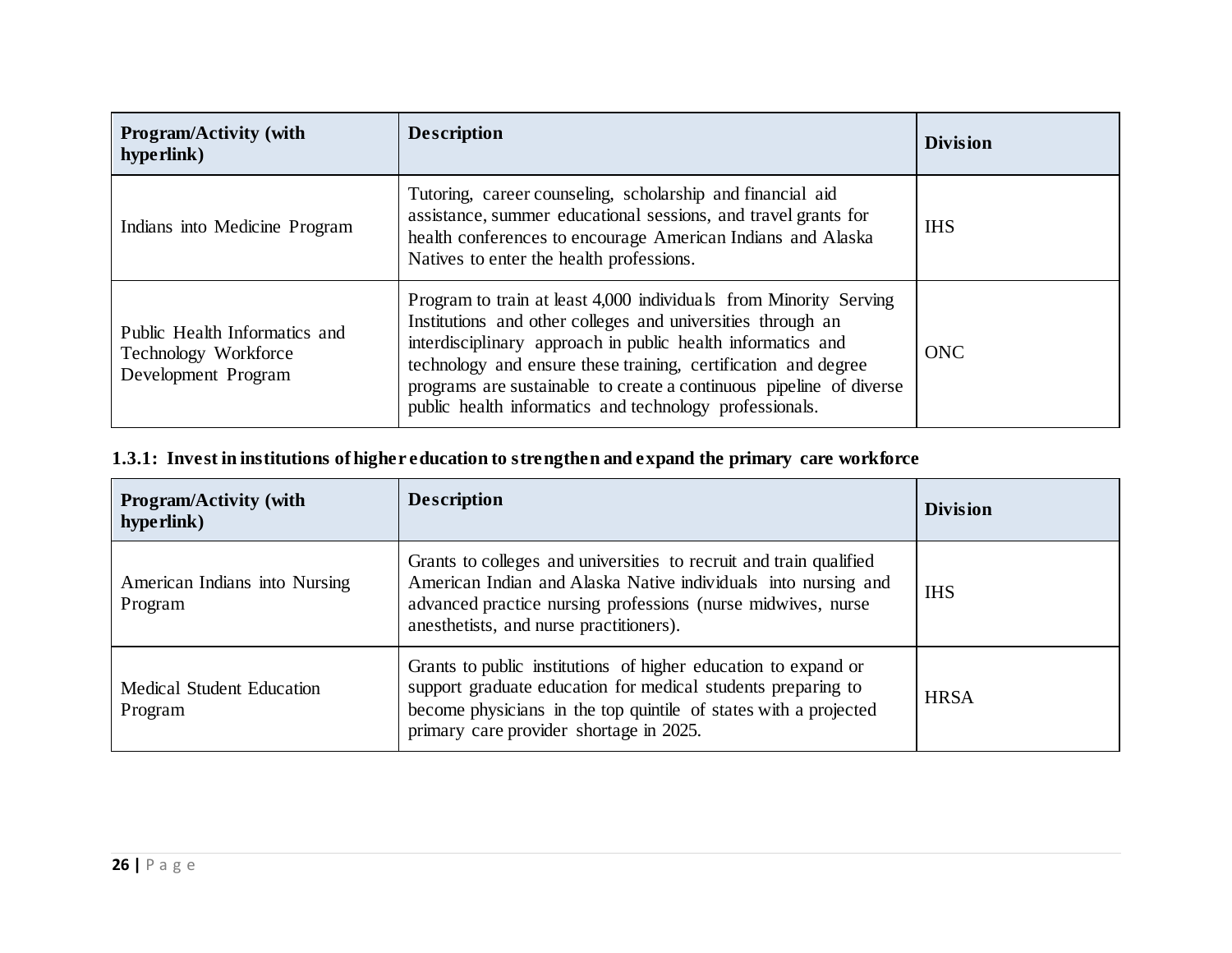| <b>Program/Activity (with</b><br>hyperlink)                                                         | <b>Description</b>                                                                                                                                                                                                    | <b>Division</b> |
|-----------------------------------------------------------------------------------------------------|-----------------------------------------------------------------------------------------------------------------------------------------------------------------------------------------------------------------------|-----------------|
| American Indians into Psychology<br>Program                                                         | Targeted career recruitment programs to encourage entry of<br>American Indians and Alaska Natives into the mental health field,<br>such as psychology.                                                                | <b>IHS</b>      |
| Behavioral Health Workforce<br>Education and Training (BHWET)                                       | Program that aims to increase the supply of behavioral health<br>professionals, while also improving distribution of a quality<br>behavioral health workforce and increasing access to behavioral<br>health services. | <b>HRSA</b>     |
| Historically Black Colleges and<br>Universities (HBCU) Center of<br>Excellence in Behavioral Health | Training for HBCU students to obtain advanced degrees in the<br>behavioral health field.                                                                                                                              | <b>SAMHSA</b>   |
| Provider's Clinical Support System<br>$-$ Universities                                              | Training for eligible providers to obtain a Drug Addiction<br>Treatment Act (DATA) 2000 waiver to prescribe medication-<br>assisted treatment for opioid use disorder.                                                | <b>SAMHSA</b>   |

#### **1.3.2: Conduct targeted training and recruitment to expand and diversify the behavioral health workforce**

#### **1.3.3: Recruit and retain health professions faculty members and encourage students to pursue faculty roles in their respective health care fields**

| <b>Program/Activity (with</b><br>hype rlink) | <b>Description</b>                                                                                                                                                                                         | <b>Division</b> |
|----------------------------------------------|------------------------------------------------------------------------------------------------------------------------------------------------------------------------------------------------------------|-----------------|
| Dental Faculty Loan Repayment<br>Program     | Loan repayment program for health professionals engaged in<br>general, pediatric, and public health dentistry and dental hygiene<br>in exchange for a commitment to serve as full-time faculty<br>members. | <b>HRSA</b>     |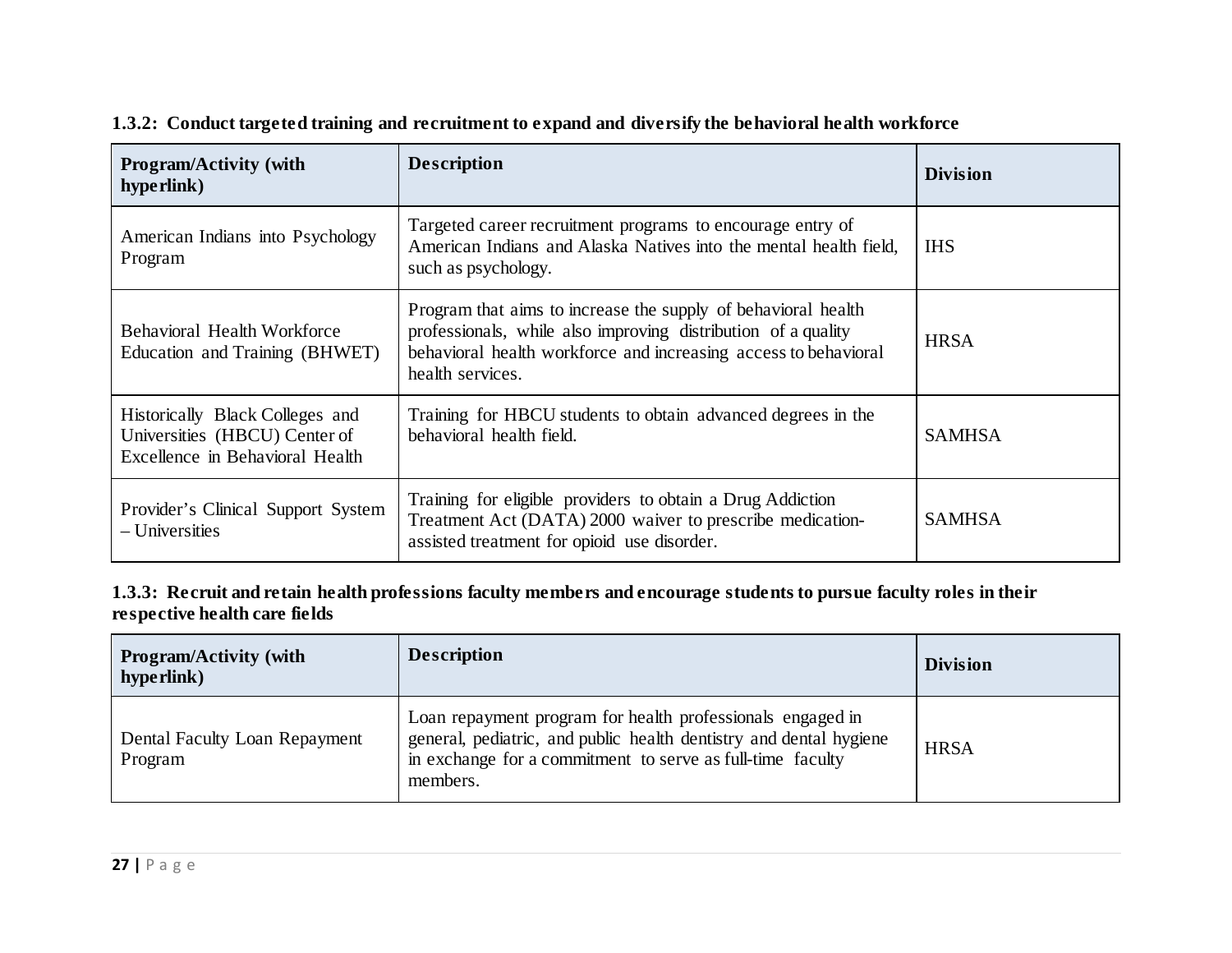| <b>Program/Activity (with</b><br>hype rlink)                                                                                          | <b>Description</b>                                                                                                                                                                                                              | <b>Division</b> |
|---------------------------------------------------------------------------------------------------------------------------------------|---------------------------------------------------------------------------------------------------------------------------------------------------------------------------------------------------------------------------------|-----------------|
| <b>Faculty Loan Repayment Program</b>                                                                                                 | Loan repayment program for faculty from disadvantaged<br>backgrounds, in exchange for a commitment to serve as faculty<br>educating the health workforce.                                                                       | <b>HRSA</b>     |
| Geriatrics Academic Career Award<br>Program                                                                                           | Support for career development of individual junior faculty in<br>geriatrics at accredited schools of allopathic medicine, osteopathic<br>medicine, nursing, social work, psychology, dentistry, pharmacy,<br>or allied health. | <b>HRSA</b>     |
| Primary Care Training and<br>Enhancement Program - Primary<br>Care Medicine and Dentistry<br>Clinician Educator Career<br>Development | Support the development of junior faculty and leaders in primary<br>care medicine and dentistry as well as support innovative projects<br>to transform health care delivery systems.                                            | <b>HRSA</b>     |

**1.4.1: Improve working conditions and work-life balance for health care providers to mitigate burnout and increase career satisfaction**

| <b>Program/Activity (with</b><br>hype rlink)                                        | <b>Description</b>                                                                                                                                                                                                                                                  | <b>Division</b>                                                |
|-------------------------------------------------------------------------------------|---------------------------------------------------------------------------------------------------------------------------------------------------------------------------------------------------------------------------------------------------------------------|----------------------------------------------------------------|
| Agency for Healthcare Research<br>and Quality Resource: Physician<br><b>Burnout</b> | Examination of the effects of working conditions on health care<br>professionals' ability to keep patients safe while providing high-<br>quality care.                                                                                                              | Agency for Healthcare<br><b>Research and Quality</b><br>(AHRQ) |
| Delta Region Community Health<br><b>Systems Development Program</b>                 | Intensive, multi-year technical assistance to health care facilities,<br>including critical access hospitals, small rural hospitals, rural<br>health clinics, tribal health care facilities and other health care<br>organizations in the Mississippi Delta Region. | <b>HRSA</b>                                                    |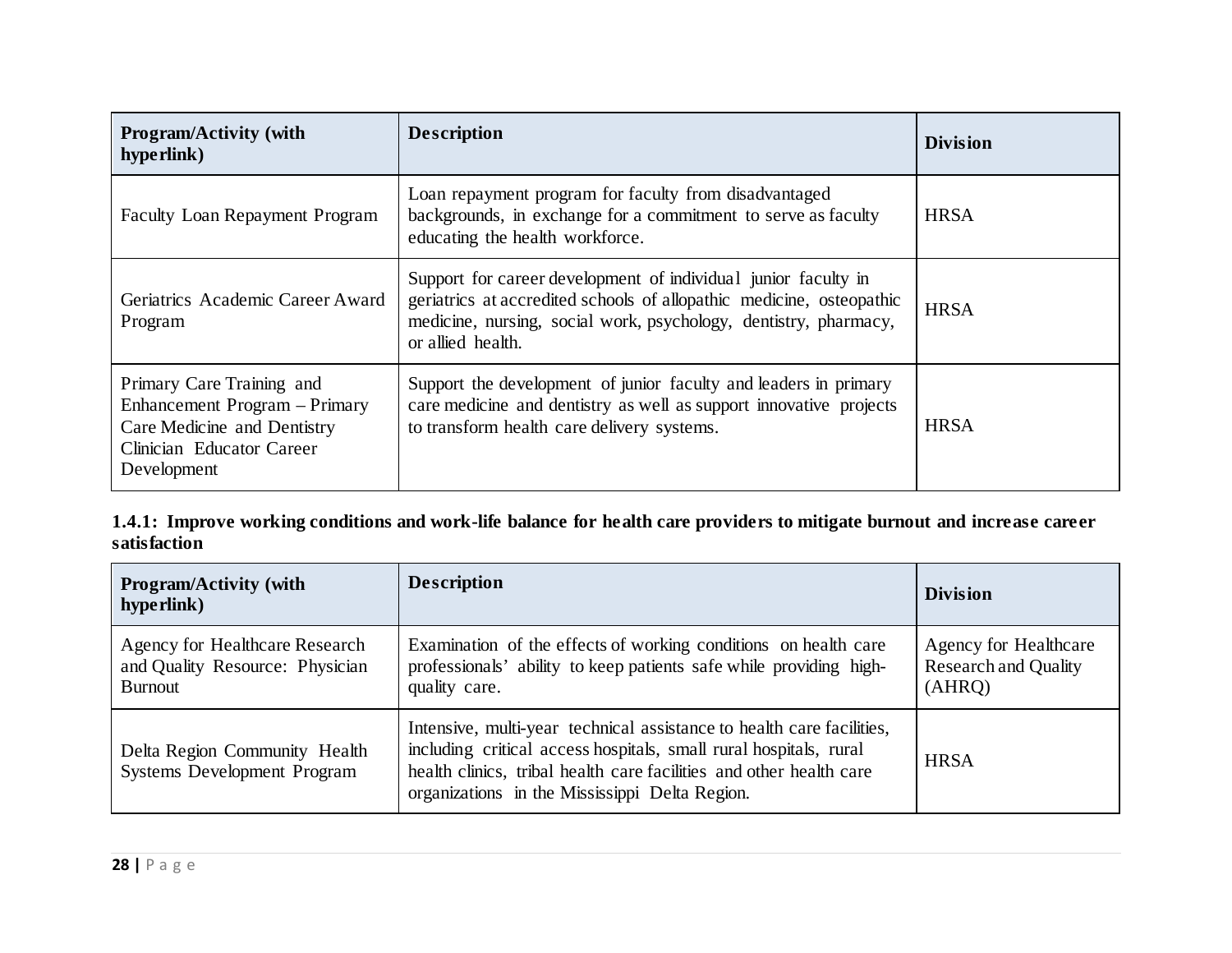| <b>Program/Activity (with</b><br>hyperlink)                                            | <b>Description</b>                                                                                                                                                                                                                                                                                                                                                                                                                      | <b>Division</b> |
|----------------------------------------------------------------------------------------|-----------------------------------------------------------------------------------------------------------------------------------------------------------------------------------------------------------------------------------------------------------------------------------------------------------------------------------------------------------------------------------------------------------------------------------------|-----------------|
| <b>Education and Awareness</b><br>Campaign for Health Care Workers                     | Initiative to raise awareness of and provide resources for health<br>care workers and first responders such as Emergency Medical<br>Technicians (EMTs), focusing on working conditions and the risks<br>of work-related stress, burnout, depression, anxiety, substance use<br>disorders, and suicidal behavior.                                                                                                                        | <b>CDC</b>      |
| Healthy Work Design and Well-<br>Being Program                                         | Program to advance worker safety, health, and well-being by<br>improving the design of work, management practices, and the<br>physical and psychosocial work environment.                                                                                                                                                                                                                                                               | <b>CDC</b>      |
| Health and Public Safety<br>Workforce Resiliency Technical<br><b>Assistance Center</b> | Tailored training and technical assistance to HRSA's workforce<br>resiliency programs to enhance capacity and infrastructure to<br>rapidly deploy innovative strategies that address workforce<br>burnout and promote resiliency.                                                                                                                                                                                                       | <b>HRSA</b>     |
| Health and Public Safety<br>Workforce Resiliency Training<br>Program                   | Targeted training activities using evidence-based and evidence-<br>informed strategies to reduce and address burnout, suicide, mental<br>health conditions, and substance abuse disorders among health<br>care professionals, including health care students, residents,<br>professionals, paraprofessionals, trainees, public safety officers,<br>and employers of such individuals in rural and medically<br>underserved communities. | <b>HRSA</b>     |
| Promoting Resilience and Mental<br>Health Among Health Professional<br>Workforce       | Support to entities providing health care, health care providers<br>associations, and Federally Qualified Health Centers, taking into<br>consideration the needs of rural and medically underserved<br>communities, to establish, enhance, or expand evidence informed<br>or evidenced-based programs or protocols to promote resilience,<br>mental health, and wellness among their providers, other<br>personnel, and members.        | <b>HRSA</b>     |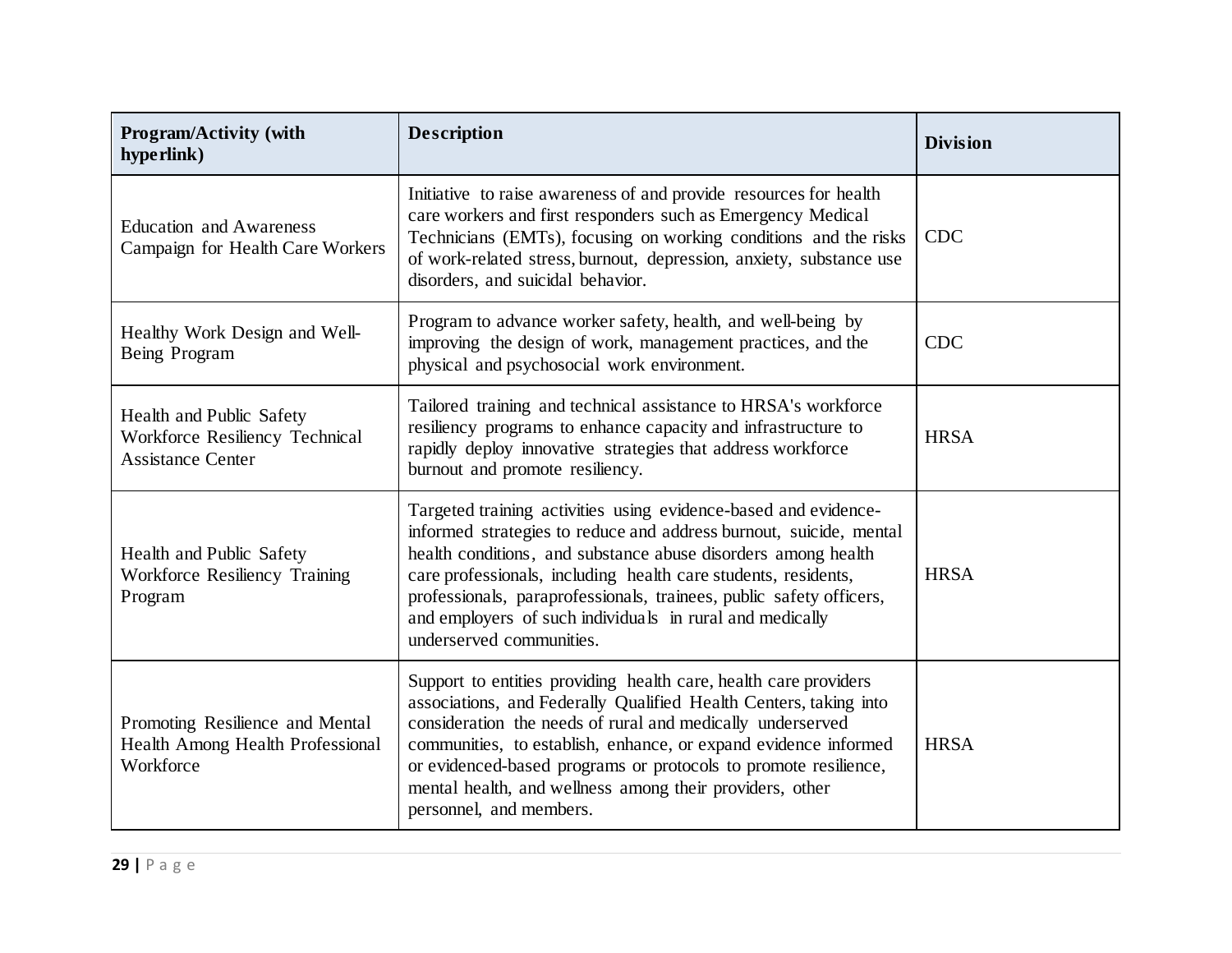| <b>Program/Activity (with</b><br>hype rlink) | <b>Description</b>                                                                                                                                                                                  | <b>Division</b> |
|----------------------------------------------|-----------------------------------------------------------------------------------------------------------------------------------------------------------------------------------------------------|-----------------|
| Total Worker Health <sup>®</sup> Program     | Policies, programs, and practices that integrate protection from<br>work-related safety and health hazards with promotion of injury<br>and illness prevention efforts to advance worker well-being. | <b>CDC</b>      |

| 2.1.1: Provide loan repayment and other supports to expand access to care in designated Health Professional Shortage Areas |  |
|----------------------------------------------------------------------------------------------------------------------------|--|
| and Critical Shortage Facilities                                                                                           |  |

| <b>Program/Activity (with</b><br>hype rlink)                 | <b>Description</b>                                                                                                                                                                                                                                                                                                                       | <b>Division</b> |
|--------------------------------------------------------------|------------------------------------------------------------------------------------------------------------------------------------------------------------------------------------------------------------------------------------------------------------------------------------------------------------------------------------------|-----------------|
| NHSC Loan Repayment Program                                  | Loan repayment program for eligible primary care, dental, and<br>mental health clinicians to provide culturally competent,<br>interdisciplinary health care services to underserved populations<br>located in designated Health Professional Shortage Areas in<br>exchange for repayment of outstanding qualifying educational<br>loans. | <b>HRSA</b>     |
| <b>NHSC Rural Community Loan</b><br><b>Repayment Program</b> | Loan repayment program, in coordination with HRSA's Rural<br>Communities Opioid Response Program, for eligible individuals<br>working in Health Professional Shortage Areas to combat the<br>opioid epidemic in the nation's rural communities.                                                                                          | <b>HRSA</b>     |
| NHSC Students to Service Loan<br>Repayment Program           | Loan repayment program for students in their last year of study<br>pursuing a degree in medicine, nursing, or dentistry and who agree<br>to provide culturally competent primary health services in Health<br>Professional Shortage Areas of greatest need for at least 3 years.                                                         | <b>HRSA</b>     |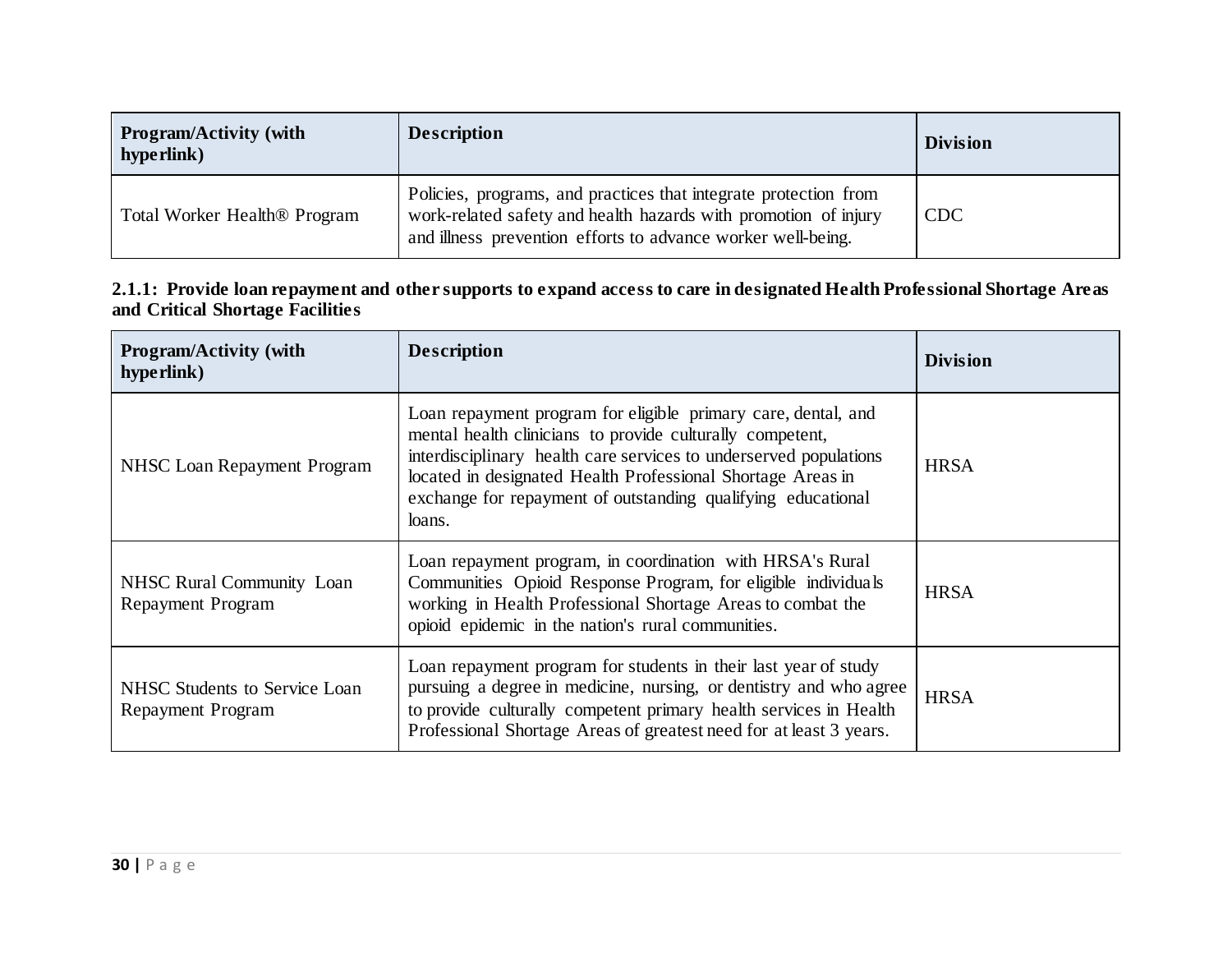| <b>Program/Activity (with</b><br>hype rlink)                                                                    | <b>Description</b>                                                                                                                                                                                                                                                                                                                                                                                        | <b>Division</b> |
|-----------------------------------------------------------------------------------------------------------------|-----------------------------------------------------------------------------------------------------------------------------------------------------------------------------------------------------------------------------------------------------------------------------------------------------------------------------------------------------------------------------------------------------------|-----------------|
| <b>NHSC Substance Use Disorder</b><br>Workforce Loan Repayment<br>Program                                       | Loan repayment program for medical, physician assistant, nursing,<br>and behavioral/mental health clinicians with specific training and<br>credentials to provide evidence-based substance use disorder<br>treatment serving at an NHSC-approved substance use disorder<br>treatment facility that is located in a designated Mental Health or<br>Primary Medical Care Health Professional Shortage Area. | <b>HRSA</b>     |
| Nurse Corps Loan Repayment<br>Program                                                                           | Loan repayment program for registered nurses in exchange for a<br>commitment to serve in a Critical Shortage Facility or at an<br>accredited school of nursing.                                                                                                                                                                                                                                           | <b>HRSA</b>     |
| <b>Primary Care Services Resource</b><br>Coordination and Development<br>Program (State Primary Care<br>Office) | Support to states and territories in addressing their statewide<br>primary care needs assessment, Shortage Designation<br>coordination; and technical assistance and collaboration to expand<br>access to primary care.                                                                                                                                                                                   | <b>HRSA</b>     |
| State Loan Repayment Program                                                                                    | Grants to states to operate loan repayment programs that offer<br>participants repayment of their qualifying educational loans in<br>exchange for a commitment to serve in Health Professional<br>Shortage Areas.                                                                                                                                                                                         | <b>HRSA</b>     |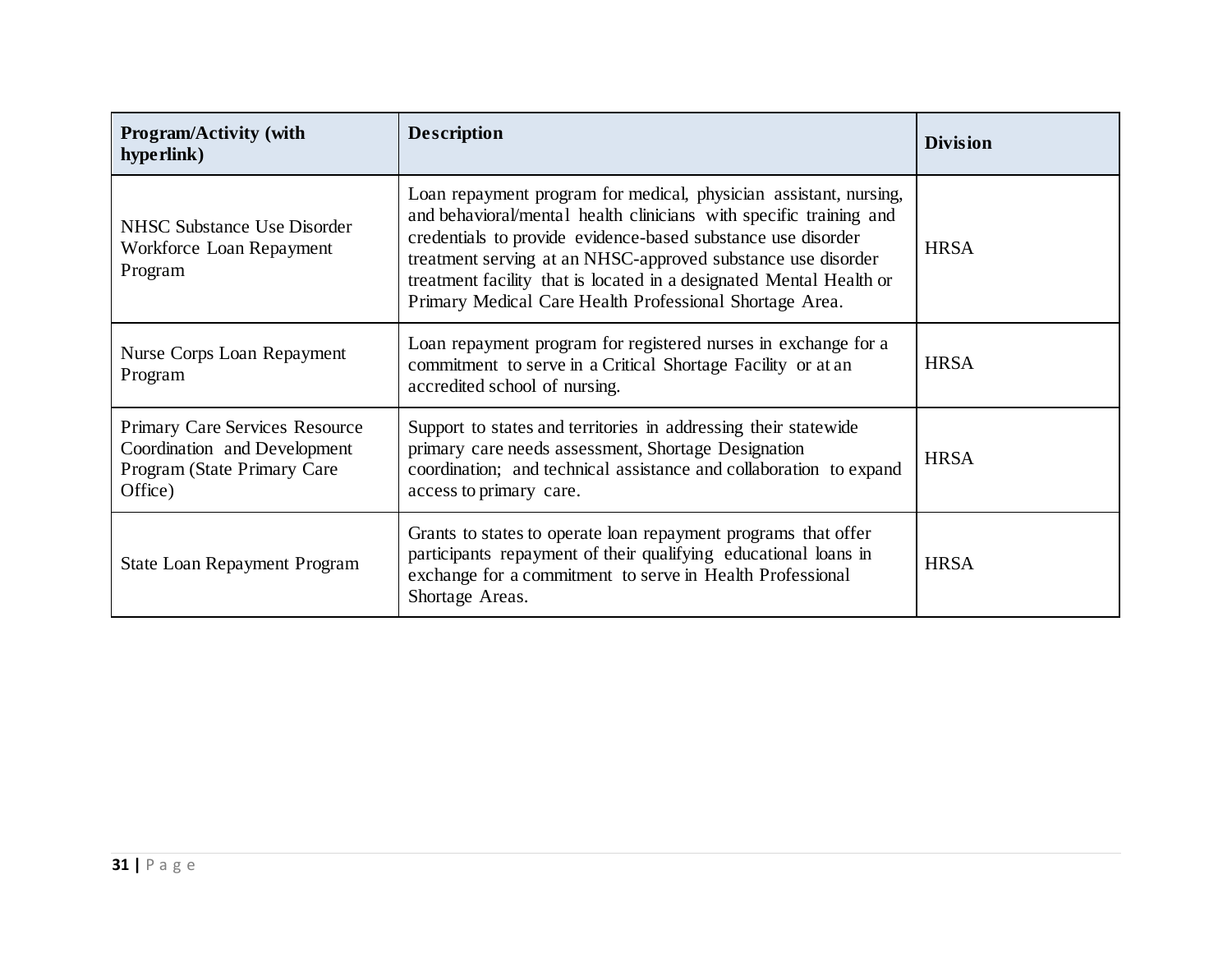#### **2.1.2: Conduct targeted recruitment, training, and retention investments to improve access to a high-quality health workforce in rural and underserved areas**

| <b>Program/Activity (with</b><br>hype rlink)                                                                | <b>Description</b>                                                                                                                                                                                                                                                                                                                                                                                 | <b>Division</b> |
|-------------------------------------------------------------------------------------------------------------|----------------------------------------------------------------------------------------------------------------------------------------------------------------------------------------------------------------------------------------------------------------------------------------------------------------------------------------------------------------------------------------------------|-----------------|
| Delta Region Rural Health<br>Workforce Training Program                                                     | Education and training for future and current health professionals<br>in the rural counties and parishes of the Mississippi River Delta<br>Region and Alabama Black Belt; focus on critical administrative<br>support functions, such as medical coding and billing, claims<br>processing, information management, and clinical documentation.                                                     | <b>HRSA</b>     |
| Nurse Education, Practice, Quality<br>and Retention (NEPQR) Simulation<br><b>Education Training Program</b> | Experiential learning opportunities for the nursing workforce,<br>using simulation-based technology, to advance the health of<br>patients, families, and communities in rural and medically<br>underserved areas experiencing diseases and conditions that affect<br>public health, such as high burden of stroke, heart disease,<br>behavioral health, maternal mortality, HIV/AIDS, and obesity. | <b>HRSA</b>     |
| <b>Rural Emergency Medical Services</b><br><b>Training Grant</b>                                            | Recruitment and training of emergency medical services personnel<br>in rural areas.                                                                                                                                                                                                                                                                                                                | <b>SAMHSA</b>   |
| Rural Telementoring Training<br>Center                                                                      | Training to academic medical centers and other centers of<br>excellence to create technology-enabled telementoring learning<br>programs that facilitate the dissemination of best practice specialty<br>care to primary care providers and care teams in rural and<br>underserved areas across the country.                                                                                        | <b>HRSA</b>     |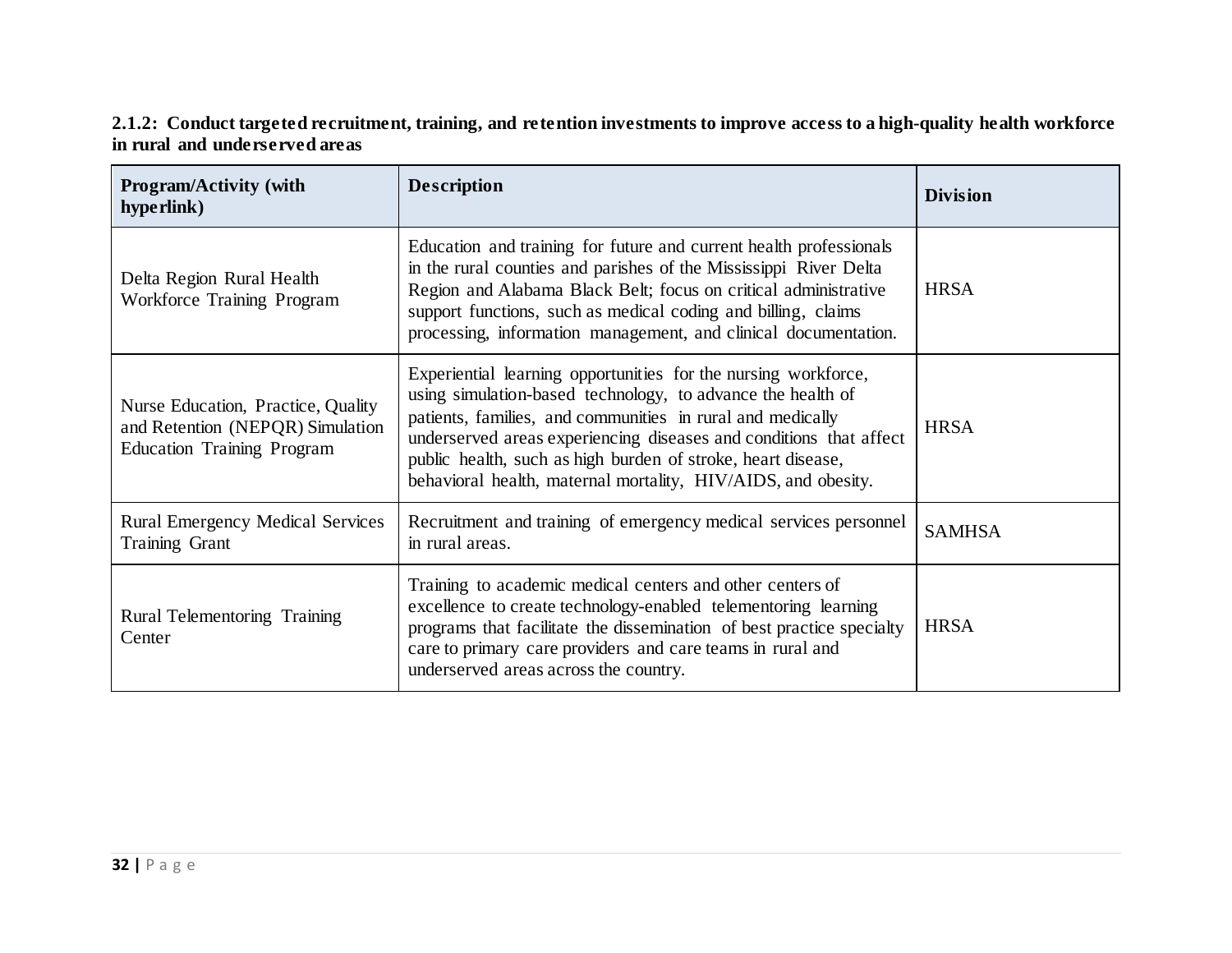| <b>Program/Activity (with</b><br>hyperlink)                                                   | <b>Description</b>                                                                                                                                                                      | <b>Division</b> |
|-----------------------------------------------------------------------------------------------|-----------------------------------------------------------------------------------------------------------------------------------------------------------------------------------------|-----------------|
| Indian Health Service Career Fairs                                                            | Opportunities to promote awareness of health care careers at the<br>Indian Health Service and conduct targeted recruitment to fill gaps<br>in geographic distribution or provider type. | <b>IHS</b>      |
| Indian Health Service Loan<br>Repayment Program and<br>Supplemental Loan Repayment<br>Program | Loan repayment awards to health care professionals in exchange<br>for a commitment to serve in a full-time clinical capacity at Indian<br>health programs with critical staffing needs. | <b>IHS</b>      |

#### **2.1.3: Encourage commitments to join the Indian Health Service, to meet critical staffing needs**

**2.2.1: Use a holistic approach to patient-centered care that expands screening and preventive services across primary care,**  behavioral health, and oral health, particularly in underserved urban and rural settings, to expand the capacity and role of the **primary care workforce**

| <b>Program/Activity (with</b><br>hype rlink)                                        | <b>Description</b>                                                                                                                                                                                                                                                                                                                                                           | <b>Division</b> |
|-------------------------------------------------------------------------------------|------------------------------------------------------------------------------------------------------------------------------------------------------------------------------------------------------------------------------------------------------------------------------------------------------------------------------------------------------------------------------|-----------------|
| Advanced Nursing Education –<br><b>Sexual Assault Nurse Examiners</b><br>Program    | Training and certification of registered nurses, advanced practice<br>registered nurses and forensic nurses as sexual assault nurse<br>examiners, to expand the number of providers able to conduct<br>sexual assault forensic examinations, providing better physical and<br>mental health care for survivors, better evidence collection, and<br>higher prosecution rates. | <b>HRSA</b>     |
| <b>Advanced Nursing Education</b><br><b>Nurse Practitioner Residency</b><br>Program | Preparation of new nurse practitioners for practice in community-<br>based settings through clinical and academic focused residency<br>programs, and connecting program participants to primary care<br>employment, especially in rural and/or underserved areas.                                                                                                            | <b>HRSA</b>     |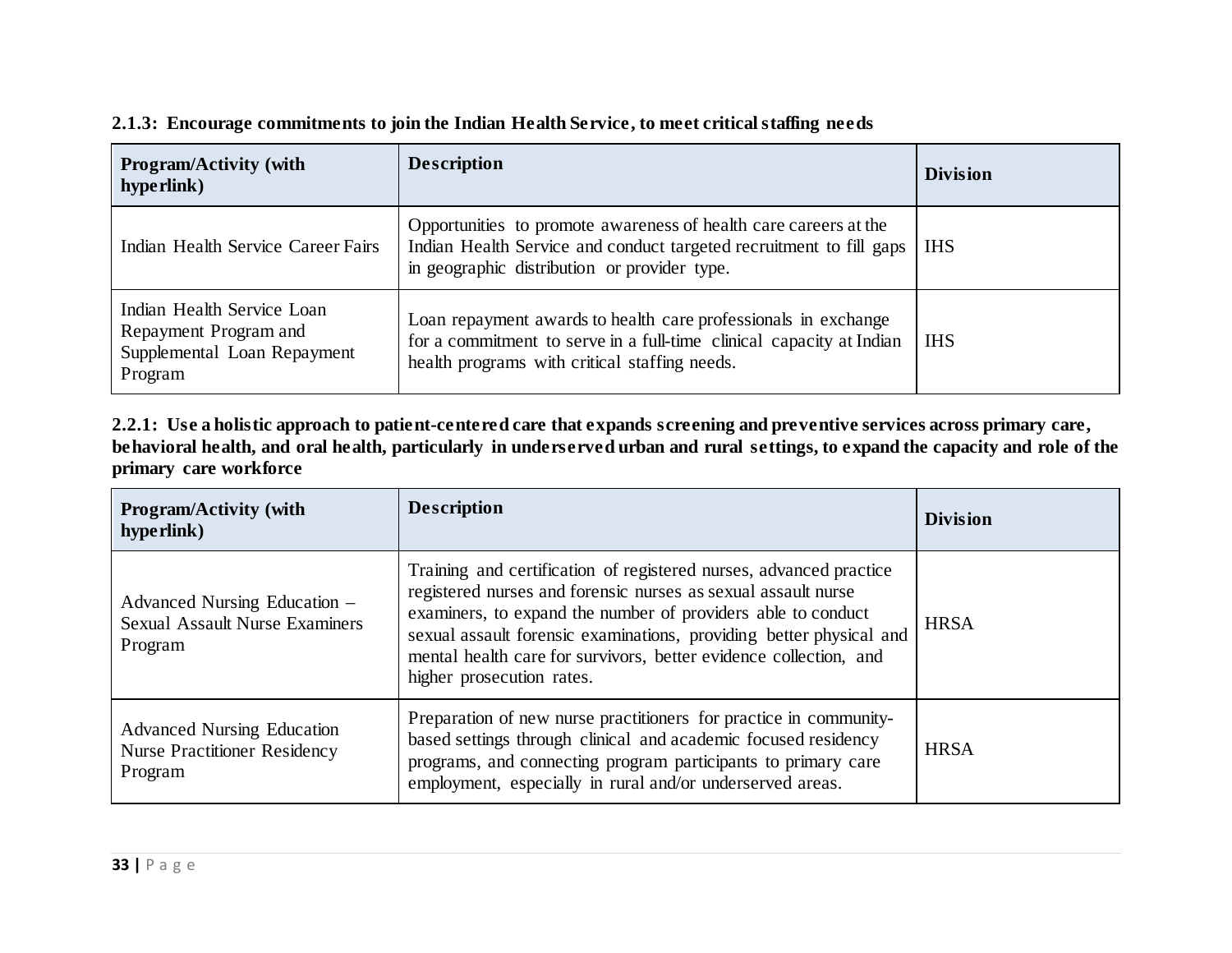| <b>Program/Activity (with</b><br>hyperlink)                                | <b>Description</b>                                                                                                                                                                                                                                                                                                                                                                                                                                                                         | <b>Division</b> |
|----------------------------------------------------------------------------|--------------------------------------------------------------------------------------------------------------------------------------------------------------------------------------------------------------------------------------------------------------------------------------------------------------------------------------------------------------------------------------------------------------------------------------------------------------------------------------------|-----------------|
| <b>Advanced Nursing Education</b><br>Workforce                             | Support for innovative academic practice partnerships to prepare<br>primary care advanced practice registered nurse students through<br>academic and clinical training with a focus on rural and<br>underserved populations, traineeships to deliver primary care<br>clinical training experiences with rural and/or underserved<br>populations for selected advanced practice nurse practitioner,<br>clinical nurse specialist, and nurse-midwifery students in primary<br>care programs. | <b>HRSA</b>     |
| <b>Area Health Education Centers</b>                                       | Educational and training activities that address six core topic areas<br>(inter-professional education, behavioral health integration, social<br>determinants of health, cultural competency, practice<br>transformation, and current and emerging health issues) to<br>improve the distribution, diversity and supply of the primary care<br>health professional workforce.                                                                                                               | <b>HRSA</b>     |
| Grants to States to Support Oral<br><b>Health Workforce Activities</b>     | Establishment of new oral health facilities for children, expanded<br>oral health facilities in dental Health Professional Shortage Areas,<br>and replacement of water fluoridation systems to improve the oral<br>health workforce's ability to provide comprehensive dental<br>services for underserved geographic areas and populations.                                                                                                                                                | <b>HRSA</b>     |
| Pharmacy Practice Experiential<br>Rotation in Managed Pharmacy<br>Care     | Experiential rotations for pharmacy care students to improve<br>understanding of the major concerns related to management,<br>regulation, and evaluation of the formulary and benefit designs of<br>Medicare Part D prescription drug plans.                                                                                                                                                                                                                                               | <b>CMS</b>      |
| <b>Teaching Health Center Graduate</b><br><b>Medical Education Program</b> | Support for qualified teaching health centers to bolster the primary<br>care workforce and improve the distribution of that workforce into<br>outpatient community-based care.                                                                                                                                                                                                                                                                                                             | <b>HRSA</b>     |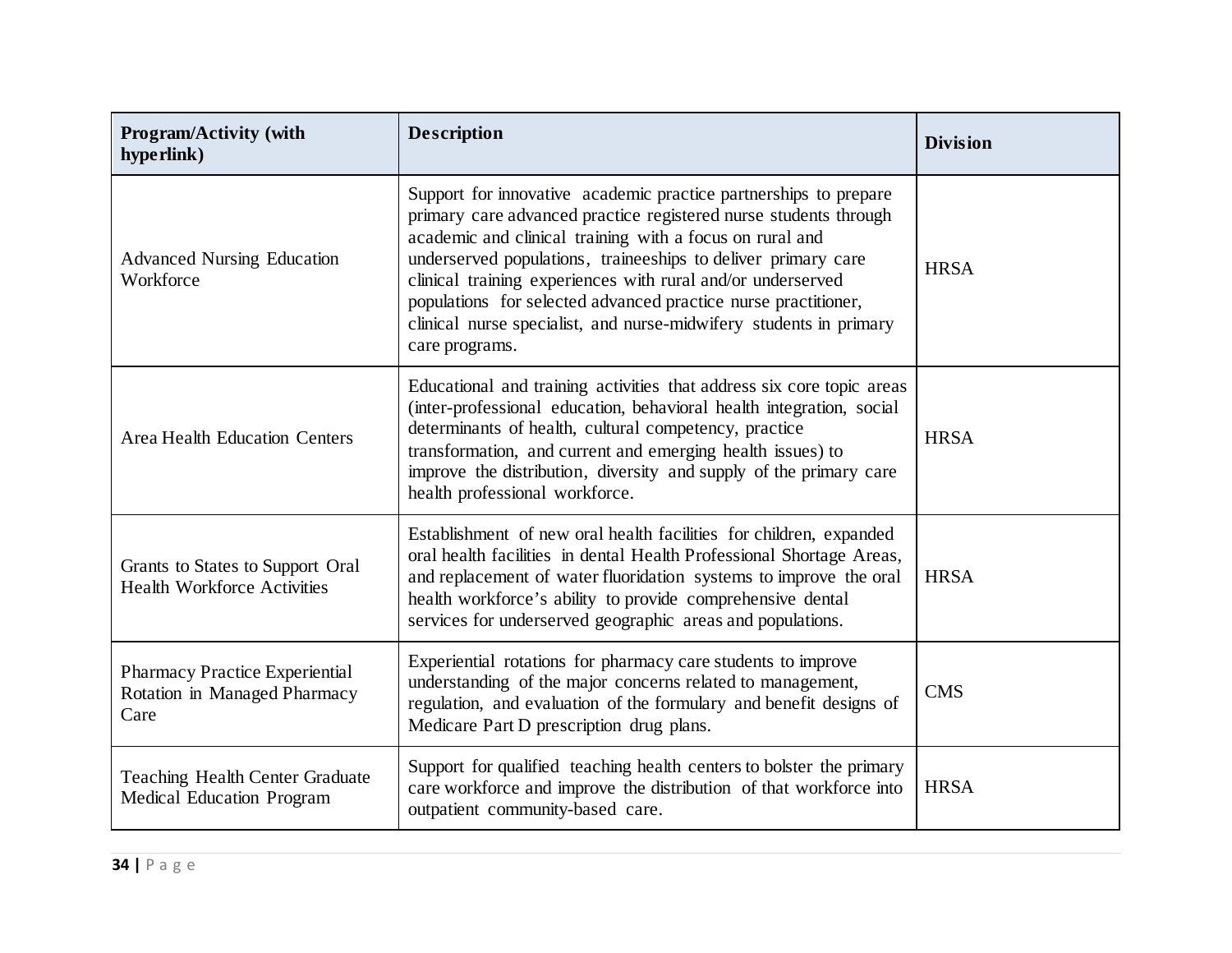| <b>Program/Activity (with</b><br>hyperlink)                                                      | <b>Description</b>                                                                                                                             | <b>Division</b> |
|--------------------------------------------------------------------------------------------------|------------------------------------------------------------------------------------------------------------------------------------------------|-----------------|
| <b>Teaching Health Center Planning</b><br>and Development Program                                | Support the development of newly accredited primary care<br>residency training programs in community-based ambulatory<br>patient care centers. | <b>HRSA</b>     |
| <b>Teaching Health Center Planning</b><br>and Development Technical<br><b>Assistance Program</b> | Technical assistance to recipients of and potential applicants to the<br>Teaching Health Center Planning and Development Program.              | <b>HRSA</b>     |

**2.2.2: Increase the supply and capacity of the behavioral health workforce to provide new, innovative, and evidence-based treatment in community-based primary care settings**

| <b>Program/Activity (with</b><br>hype rlink)                                                           | <b>Description</b>                                                                                                                                                                                                                                                                                                          | <b>Division</b> |
|--------------------------------------------------------------------------------------------------------|-----------------------------------------------------------------------------------------------------------------------------------------------------------------------------------------------------------------------------------------------------------------------------------------------------------------------------|-----------------|
| Addiction Medicine Fellowship<br>Program, Addiction Psychiatry<br>Fellowship Program                   | Fellowship program to expand the number of addiction medicine<br>specialists who will work in underserved community-based<br>settings that integrate primary care with mental health disorders<br>and substance use disorder prevention and treatment services.                                                             | <b>HRSA</b>     |
| <b>Advanced Nursing Education</b><br><b>Nurse Practitioner Residency</b><br><b>Integration Program</b> | Preparation of new nurse practitioners in primary care or<br>behavioral health practice in integrated, community-based settings<br>through clinical and academic focused 12-month Nurse<br>Practitioner Residency programs.                                                                                                 | <b>HRSA</b>     |
| <b>Area Health Education Centers</b>                                                                   | Expansion of the substance abuse and mental health workforce<br>who will focus on children, adolescents, and transitional-age youth<br>who have or are at-risk for developing a recognized behavioral<br>health disorder through targeted recruitment, field placements,<br>career development, and job placement services. | <b>HRSA</b>     |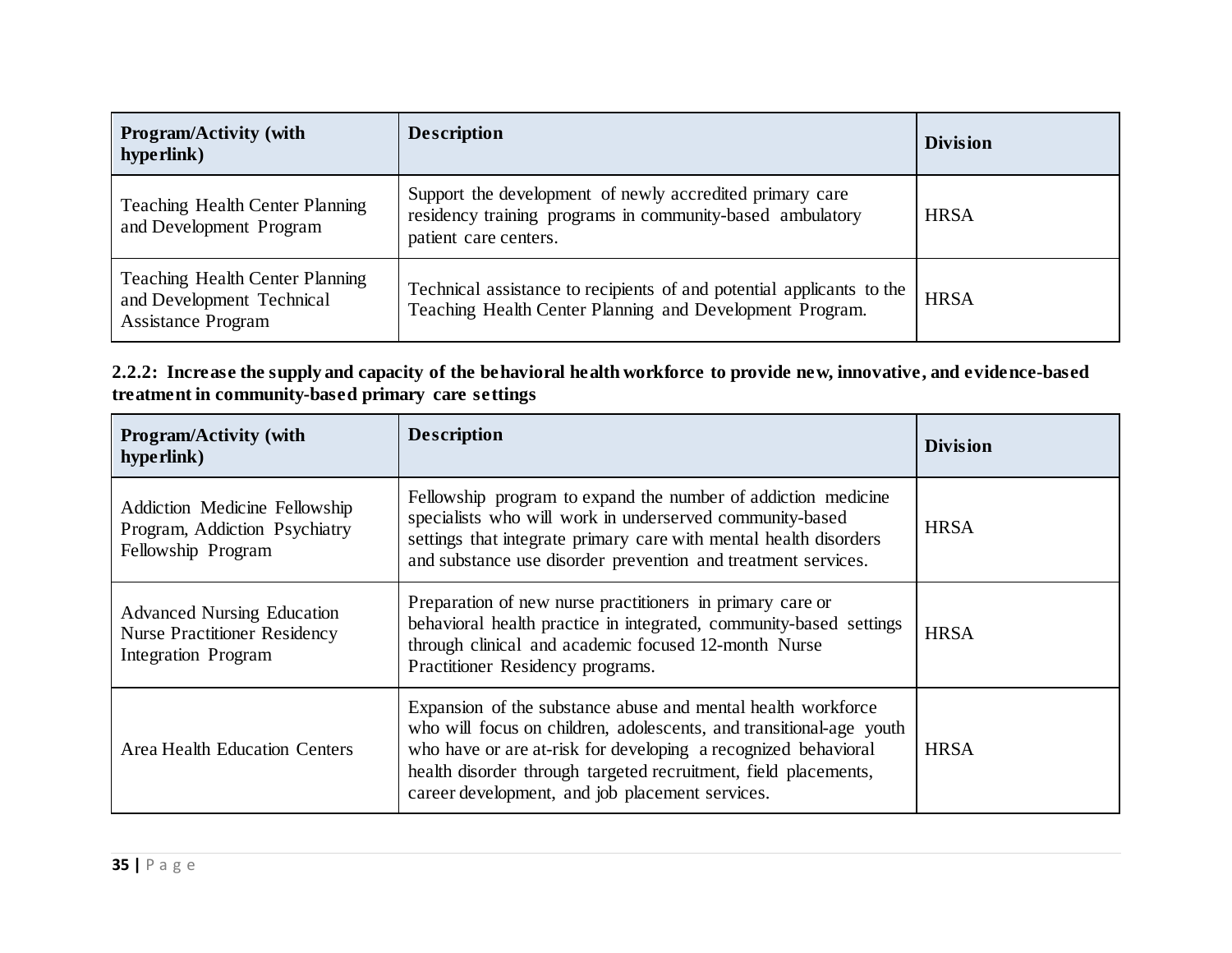| Program/Activity (with<br>hyperlink)                                                      | <b>Description</b>                                                                                                                                                                                                                                                                                                                                       | <b>Division</b> |
|-------------------------------------------------------------------------------------------|----------------------------------------------------------------------------------------------------------------------------------------------------------------------------------------------------------------------------------------------------------------------------------------------------------------------------------------------------------|-----------------|
| <b>Behavioral Health Workforce</b><br>Education and Training Program<br>for Professionals | Effort to increase the supply of behavioral health professionals and<br>coordination with community-based partners (e.g., hospitals, crisis<br>centers, state and local health departments, emergency<br>departments, faith-based organizations, first responders, and<br>judicial systems).                                                             | <b>HRSA</b>     |
| <b>Expansion of Practitioner</b><br>Education                                             | Integration of substance use disorder education into the standard<br>curriculum of relevant health care and health services education<br>programs to expand the number of practitioners able to deliver<br>high-quality, evidence-based substance use disorder treatment.                                                                                | <b>SAMHSA</b>   |
| Graduate Psychology Education<br>Program                                                  | Practice-based training experience for psychology students<br>through grants for the planning, development, or operation of<br>accredited graduate, doctoral, doctoral internship, and post-<br>doctoral psychology fellowship programs that address access for<br>underserved populations.                                                              | <b>HRSA</b>     |
| <b>Integrated Substance Use Disorder</b><br><b>Training Program</b>                       | Training program to expand of the number of nurse practitioners,<br>physician assistants, health service psychologists, and social<br>workers trained to provide mental health and substance use<br>disorders services in underserved community-based settings that<br>integrate primary care and mental health and substance use<br>disorders services. | <b>HRSA</b>     |
| Opioid-Impacted Family Support<br>Program                                                 | Expansion in the number of peer support specialists and other<br>paraprofessionals trained to work in integrated, interprofessional<br>teams to serve children whose parents are affected by opioid use<br>disorders and other substance use disorders.                                                                                                  | <b>HRSA</b>     |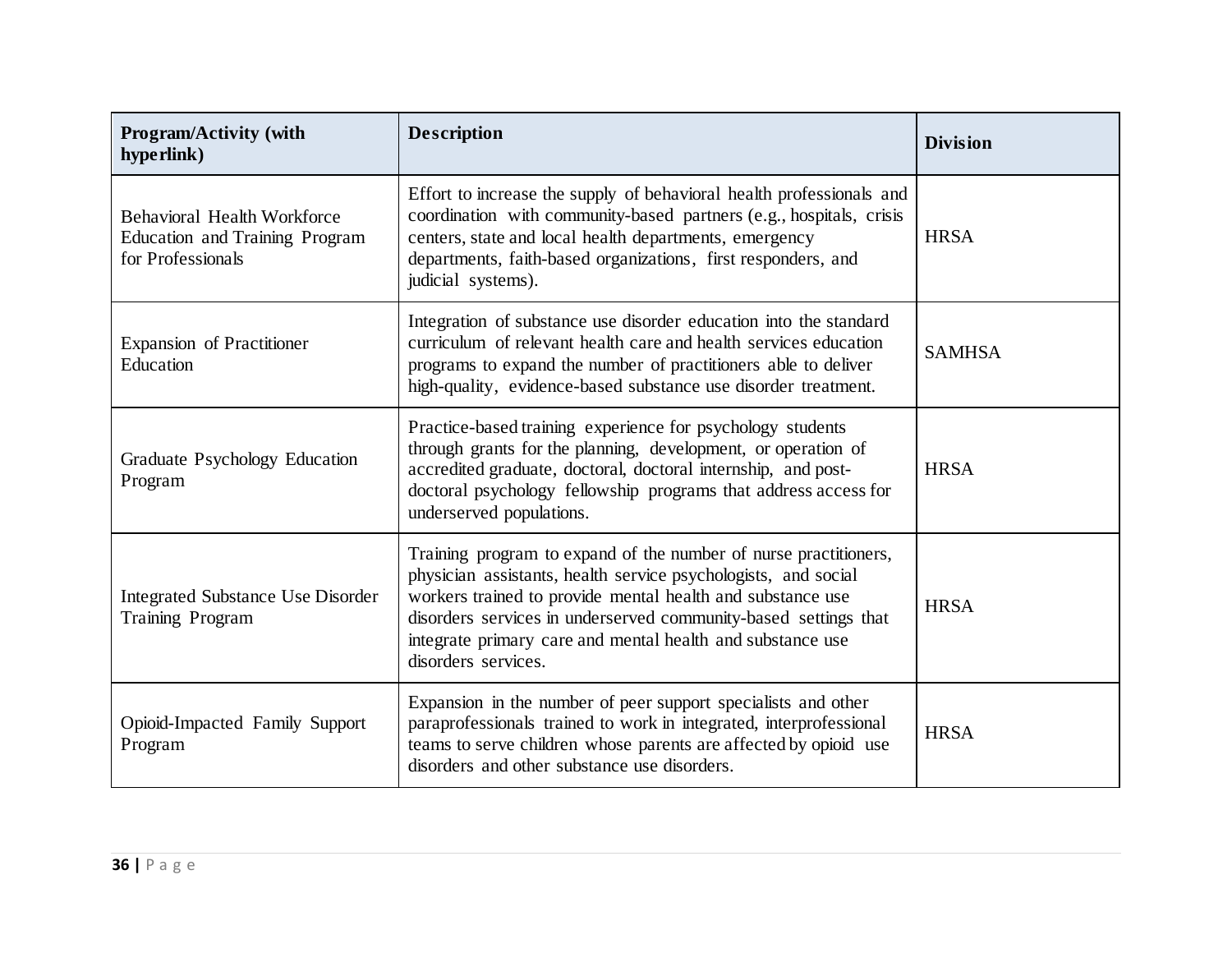| <b>Program/Activity (with</b><br>hype rlink) | <b>Description</b>                                                                                                                                                                                | <b>Division</b> |
|----------------------------------------------|---------------------------------------------------------------------------------------------------------------------------------------------------------------------------------------------------|-----------------|
| Providers Clinical Support System            | Incentives to expand the number of providers with a DATA 2000<br>waiver to expand prescribing of Food and Drug Administration<br>(FDA)-approved medications for treatment of opioid use disorder. | <b>SAMHSA</b>   |

#### **2.2.3: Apply solutions that integrate primary care, geriatric care, and public health to expand a workforce capable of managing the complex and challenging demands in caring for older adults**

| <b>Program/Activity (with</b><br>hype rlink) | <b>Description</b>                                                                                                                                                                                                                     | <b>Division</b> |
|----------------------------------------------|----------------------------------------------------------------------------------------------------------------------------------------------------------------------------------------------------------------------------------------|-----------------|
| Geriatrics Workforce Enhancement<br>Program  | Integration of geriatrics with primary care and transformation of<br>primary care clinical environments into age-friendly health<br>systems to maximize patient and family engagement and improve<br>health outcomes for older adults. | <b>HRSA</b>     |

**2.2.4: Conduct targeted investments to reduce disparities in access to specialized health care services, including oral health, behavioral health, maternal and child health, and public health**

| <b>Program/Activity (with</b><br>hyperlink)                        | <b>Description</b>                                                                                                                                                                                                                                  | <b>Division</b> |
|--------------------------------------------------------------------|-----------------------------------------------------------------------------------------------------------------------------------------------------------------------------------------------------------------------------------------------------|-----------------|
| Implementation of Improving<br><b>Access to Maternity Care Act</b> | Development of criteria for Maternity Care Health Professional<br>Target Areas.                                                                                                                                                                     | <b>HRSA</b>     |
| $NEPQR - Veteran Nurses in$<br>Primary Care Training Program       | Career ladder programs to increase the enrollment, progression,<br>and graduation of veterans from nursing programs to expand the<br>nursing workforce and improve employment opportunities for<br>veterans in high demand careers such as nursing. | <b>HRSA</b>     |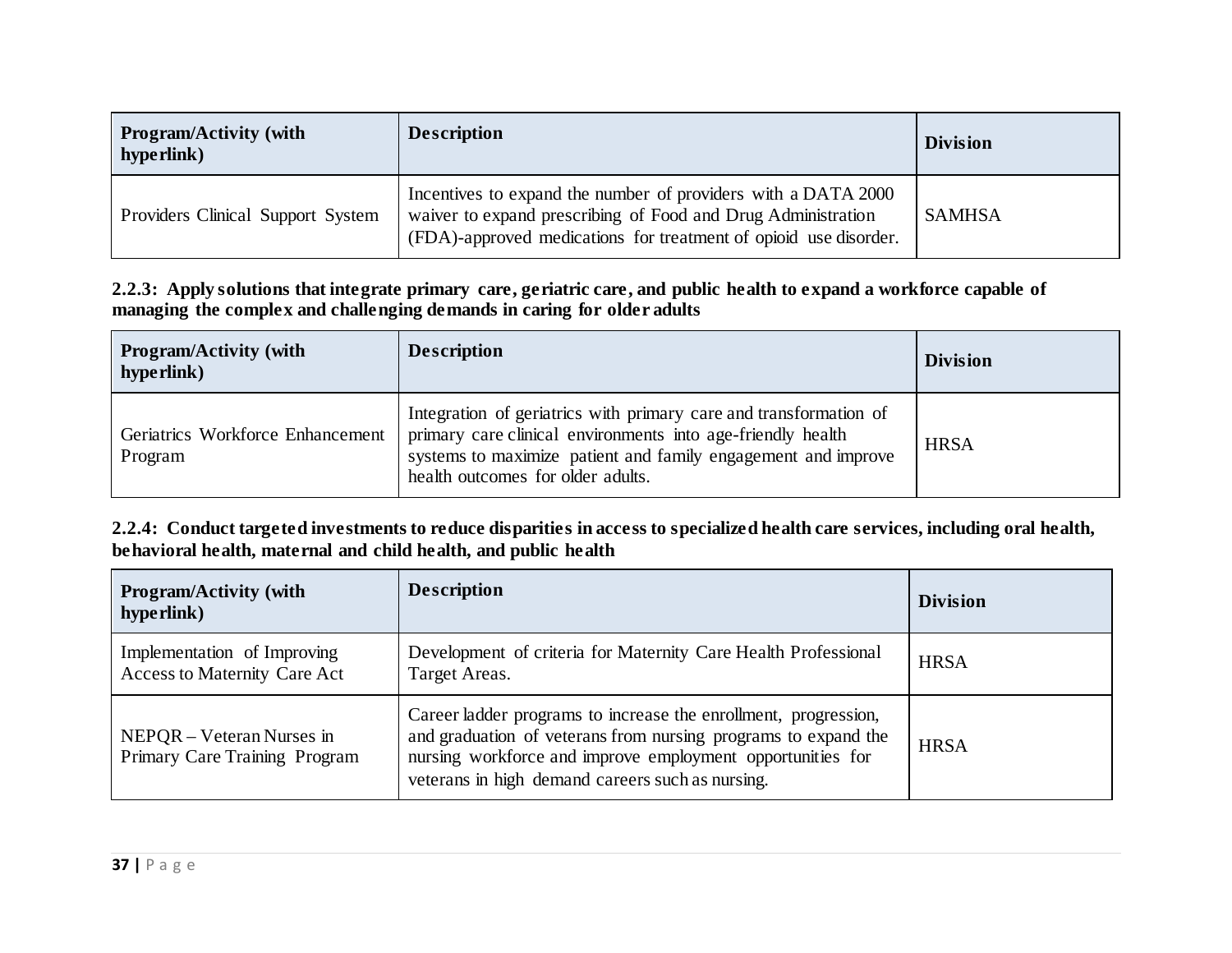| <b>Program/Activity (with</b><br>hype rlink)               | <b>Description</b>                                                                                                                                                                                                                               | <b>Division</b> |
|------------------------------------------------------------|--------------------------------------------------------------------------------------------------------------------------------------------------------------------------------------------------------------------------------------------------|-----------------|
| State Opioid Response Technical<br><b>Assistance Grant</b> | Promotion of greater access to prevention treatment, recovery<br>supports to address opioid and stimulant misuse, and care, by<br>identifying health care professionals with relevant expertise and<br>capacity to provide technical assistance. | <b>SAMHSA</b>   |

### **2.2.5: Strengthen the public health workforce to support robust responses during public health emergencies such as the COVID-19 pandemic**

| <b>Program/Activity (with</b><br>hype rlink)                               | <b>Description</b>                                                                                                                                                                                                                                                                                                                                                                                                                                                                                                                                                                               | <b>Division</b> |
|----------------------------------------------------------------------------|--------------------------------------------------------------------------------------------------------------------------------------------------------------------------------------------------------------------------------------------------------------------------------------------------------------------------------------------------------------------------------------------------------------------------------------------------------------------------------------------------------------------------------------------------------------------------------------------------|-----------------|
| CDC E-learning Institute<br>Fellowship                                     | The CDC E-learning Institute is designed to cultivate skills of<br>public health training professionals with limited experience<br>designing or developing e-learning products. Through<br>partnership with the Public Health Foundation, E-learning<br>Institute is a 6-month online fellowship that offers access to<br>CDC-developed materials and subject matter experts, as well as<br>the opportunity to learn from peers in a positive, experiential<br>environment. Fellows learn innovative strategies and get the<br>hands-on experience needed to create quality e-learning products. | <b>CDC</b>      |
| <b>CDC Public Health Associate</b><br>Program (PHAP)                       | Competitive, 2-year, paid training program. PHAP associates are<br>assigned to state, tribal, local, and territorial public health<br>agencies and nongovernmental organizations, and work alongside<br>other professionals across a variety of public health settings.                                                                                                                                                                                                                                                                                                                          | <b>CDC</b>      |
| <b>CDC</b> Steven M. Teutsch Prevention<br><b>Effectiveness Fellowship</b> | Implementation of an infectious disease modeling track.                                                                                                                                                                                                                                                                                                                                                                                                                                                                                                                                          | <b>CDC</b>      |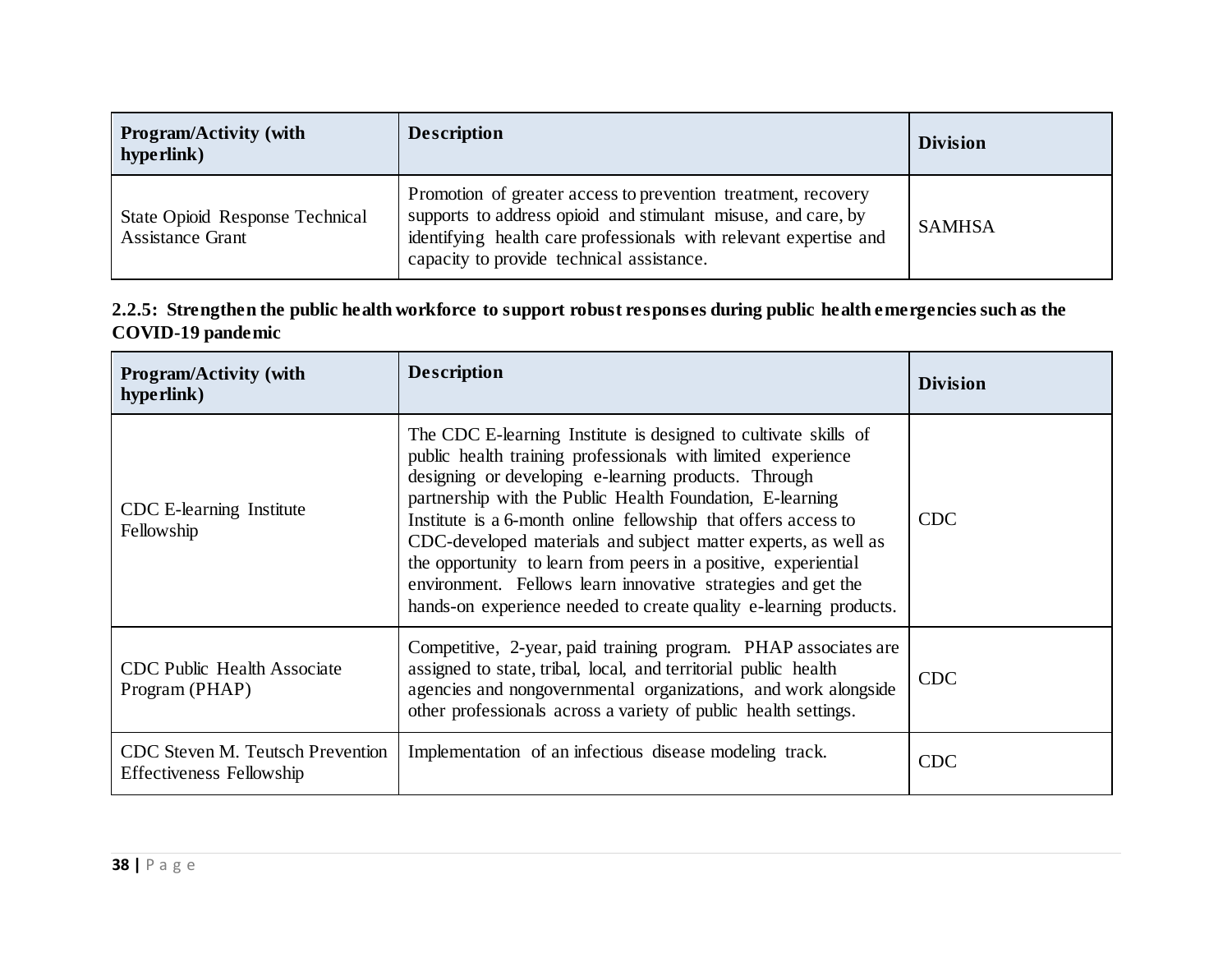| <b>Program/Activity (with</b><br>hype rlink)                                              | <b>Description</b>                                                                                                                                                                                                                                                                                                                                          | <b>Division</b>                                                       |
|-------------------------------------------------------------------------------------------|-------------------------------------------------------------------------------------------------------------------------------------------------------------------------------------------------------------------------------------------------------------------------------------------------------------------------------------------------------------|-----------------------------------------------------------------------|
| <b>CDC TRAIN</b>                                                                          | Modernization and support for integration between TRAIN and<br>other learning management systems to better provide trainings to<br>build the skills of the current workforce.                                                                                                                                                                               | <b>CDC</b>                                                            |
| CDC Undergraduate Public Health<br><b>Scholars Program</b>                                | Program that prepares a diverse body of students to consider<br>public health as a career to help ensure a future where an<br>increasingly diverse American public benefits from a more<br>diverse and better trained public health workforce.                                                                                                              | <b>CDC</b>                                                            |
| Enhancing Community-Based<br>Capacity for National COVID-19<br>Vaccine Outreach           | Effort to establish, expand, and sustain a public health workforce<br>to prevent, prepare for, and respond to COVID-19 including<br>mobilizing community outreach workers, which may include<br>community health workers, patient navigators, and social support<br>specialists to educate and assist individuals in receiving the<br>COVID-19 vaccination. | <b>HRSA</b>                                                           |
| <b>Emergency System for Advance</b><br>Registration for Volunteer Health<br>Professionals | Development of a national network of state-based programs for<br>pre-registration of volunteer health professionals who can provide<br>needed help during an emergency.                                                                                                                                                                                     | <b>Assistant Secretary for</b><br>Preparedness and<br>Response (ASPR) |
| Epidemiology Elective Program                                                             | Expansion of a program to support placing more Epidemiology<br>Elective Program students at state, tribal, local, and territorial<br>health departments.                                                                                                                                                                                                    | <b>CDC</b>                                                            |
| <b>Hospital Preparedness Program</b>                                                      | Program that provides leadership and funding through<br>cooperative agreements to states, territories, and eligible major<br>metropolitan areas to increase the ability of funding recipients to<br>plan for and respond to large-scale emergencies and disasters.                                                                                          | <b>ASPR</b>                                                           |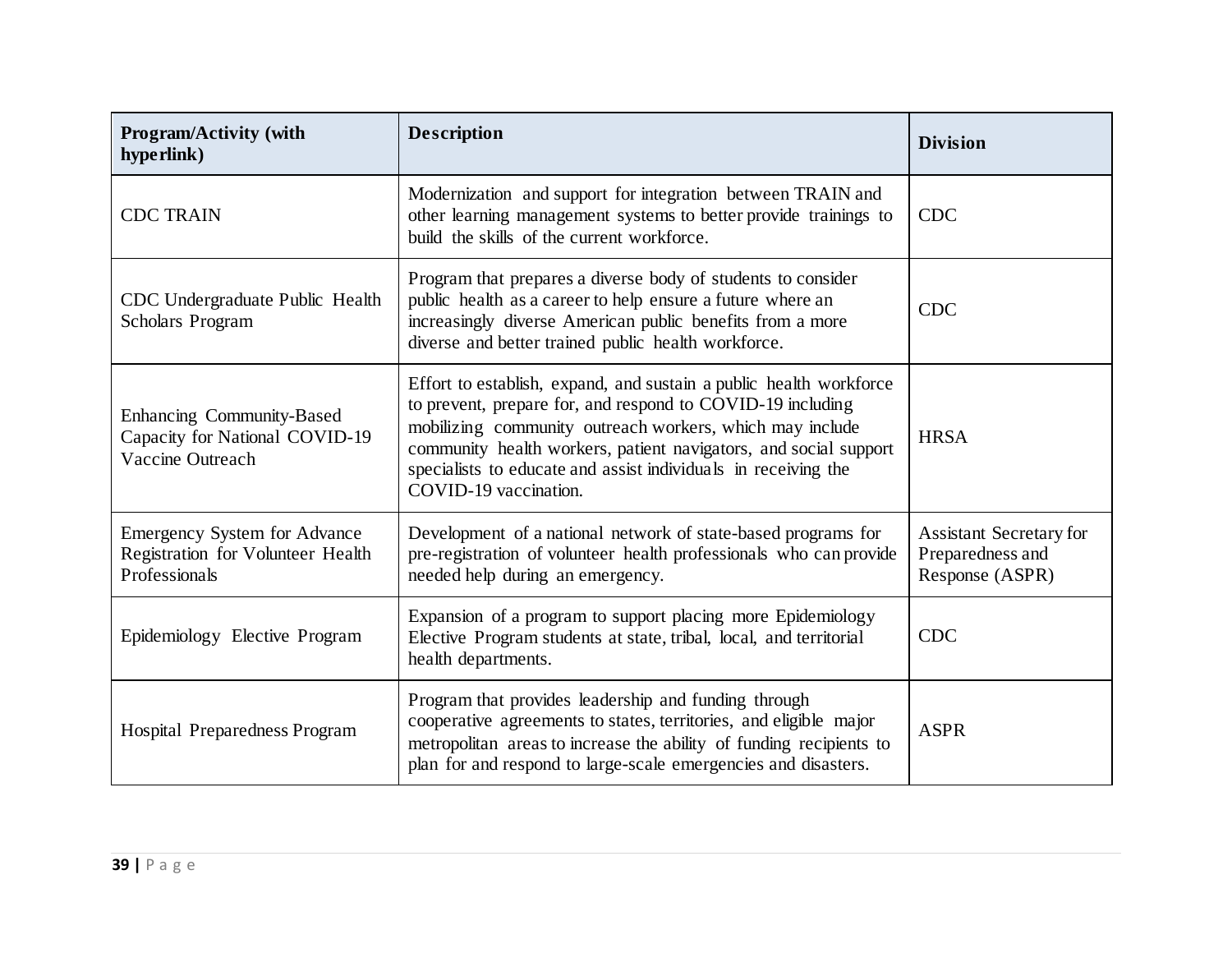| <b>Program/Activity (with</b><br>hyperlink)             | <b>Description</b>                                                                                                                                                                                                                                      | <b>Division</b> |
|---------------------------------------------------------|---------------------------------------------------------------------------------------------------------------------------------------------------------------------------------------------------------------------------------------------------------|-----------------|
| National Public Health Laboratory<br>Fellowship Program | Establishment of a program to expand the current<br>CDC/Association for Public Health Laboratories program to<br>support Bachelor or Master's level fellows for 1-year full-time<br>fellowships in state, local or territorial laboratories.            | <b>CDC</b>      |
| National Special Pathogen System                        | Effort to improve recruitment and retention of special pathogen-<br>trained staff with specialties that may be needed in special<br>pathogen response.                                                                                                  | <b>ASPR</b>     |
| Public Health AmeriCorps                                | Partnership with AmeriCorps to recruit and build a new<br>workforce to respond to the public health needs of the nation and<br>provide public health service in their own communities.                                                                  | <b>CDC</b>      |
| Public Health Emergency<br>Management Fellowship        | The fellowship builds capacity among members of the<br>international public health community through standardized<br>training, mentorship, and technical assistance.                                                                                    | <b>CDC</b>      |
| Public Health Laboratory<br>Internship Program          | Collaboration with Association for Public Health Laboratories to<br>establish new national public health laboratory internship<br>program for undergraduates for up to 12 weeks, full time<br>internships in state, local, or territorial laboratories. | <b>CDC</b>      |
| Regional Disaster Health Response<br>System             | A tiered system that builds upon and unifies existing assets within<br>states and across regions to support a more coherent,<br>comprehensive, and capable health care disaster response system<br>able to respond to health security threats.          | <b>ASPR</b>     |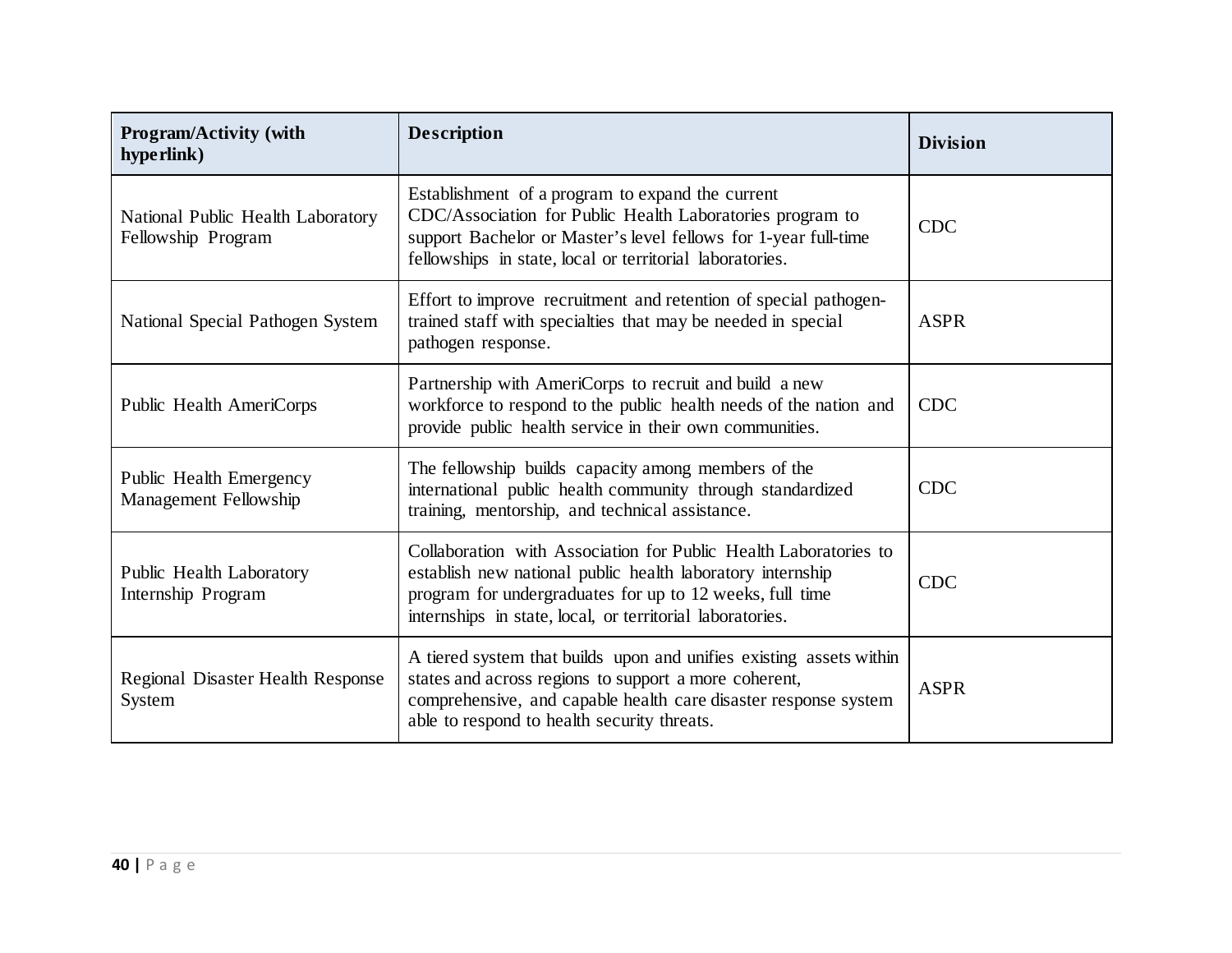**3.1.1: Provide continuing education opportunities for health care providers to improve quality and patient safety, comparative effectiveness, and prevention/care management**

| <b>Program/Activity (with</b><br>hyperlink)                                                                                    | <b>Description</b>                                                                                                                                                                                                                                                                                | <b>Division</b> |
|--------------------------------------------------------------------------------------------------------------------------------|---------------------------------------------------------------------------------------------------------------------------------------------------------------------------------------------------------------------------------------------------------------------------------------------------|-----------------|
| <b>AHRQ PSNet Continuing Medical</b><br>Education, Maintenance of<br>Certification                                             | Continuing education modules in the form of Web-based<br>Morbidity and Mortality Rounds for clinicians to learn about<br>patient safety challenges resulting from medical errors, and how<br>to address them.                                                                                     | <b>AHRQ</b>     |
| <b>AHRQ PSNet Training Catalog</b>                                                                                             | Continuing education through a published national resource<br>featuring a variety of classroom, self-study, and web-based<br>training opportunities.                                                                                                                                              | <b>AHRQ</b>     |
| <b>Health Assessment Recertification</b><br>Project for Diversely Trained<br>Clinicians                                        | Evidence-based practice improvement guide and interactive web-<br>based modules that help diversified clinicians design and<br>implement a quality improvement plan to improve documentation<br>of health assessments.                                                                            | <b>AHRQ</b>     |
| Patient Self-Management Support<br>of Chronic Conditions: Framework<br>for Clinicians Seeking<br><b>Recertification Credit</b> | Interactive web-based module to help clinicians design and<br>implement a quality improvement plan that solicits patient input<br>to improve patient self-management support for those with<br>chronic health conditions.                                                                         | <b>AHRQ</b>     |
| <b>Project Firstline</b>                                                                                                       | Culturally appropriate and linguistically accessible infection<br>control training opportunities for all U.S. frontline health care<br>workers and select public health professionals to support the<br>healthcare community to stop the spread of infectious diseases in<br>healthcare settings. | <b>CDC</b>      |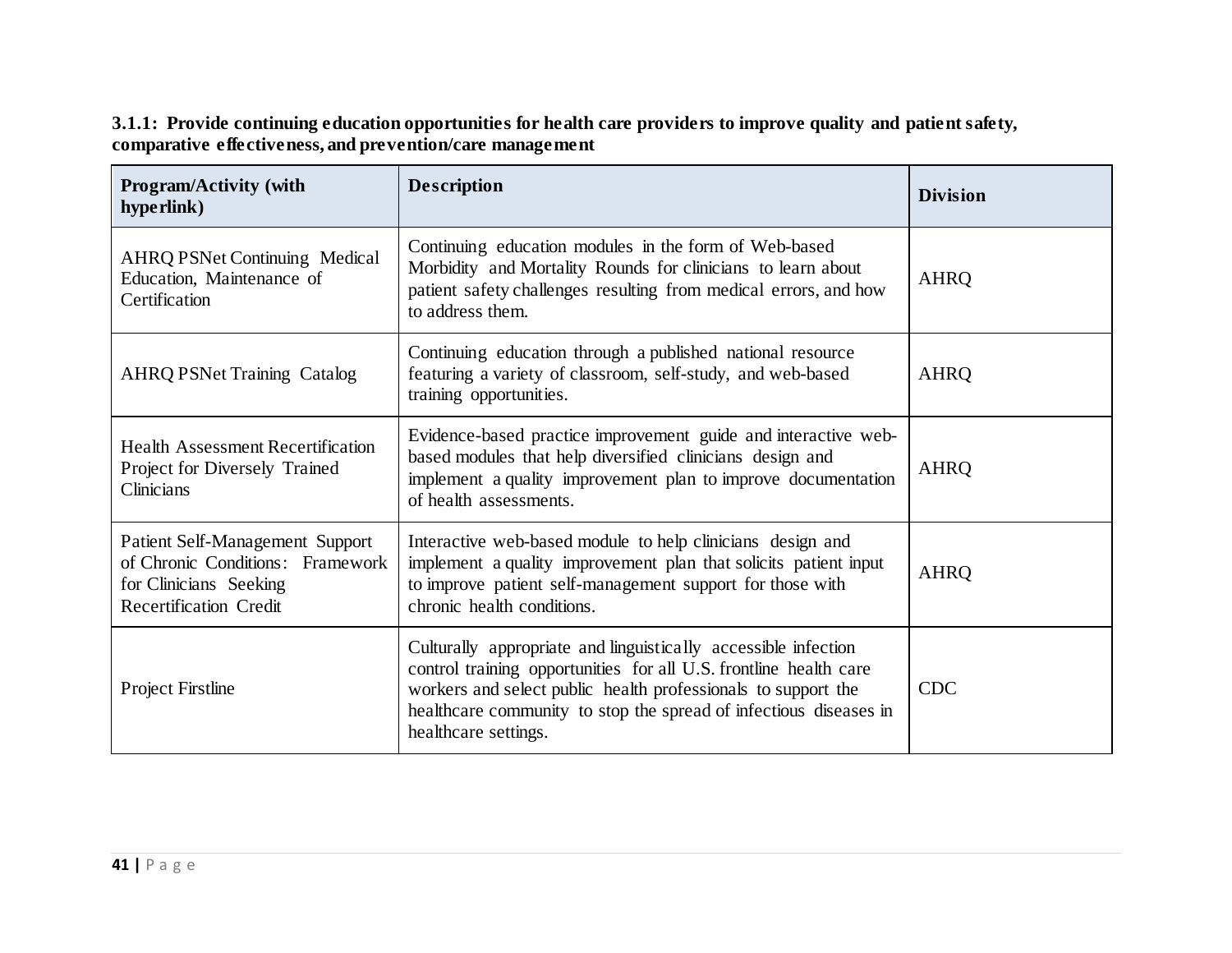| Program/Activity (with<br>hype rlink)                                                           | <b>Description</b>                                                                                                                                                                                                                                                                                                                                                                                          | <b>Division</b> |
|-------------------------------------------------------------------------------------------------|-------------------------------------------------------------------------------------------------------------------------------------------------------------------------------------------------------------------------------------------------------------------------------------------------------------------------------------------------------------------------------------------------------------|-----------------|
| <b>Behavioral Health Workforce</b><br>Development Technical<br><b>Assistance and Evaluation</b> | Tailored technical assistance to behavioral health workforce<br>programs.                                                                                                                                                                                                                                                                                                                                   | <b>HRSA</b>     |
| CDC Continuing Education<br>Credits                                                             | Continuing Education training provided at no cost to the health<br>workforce.                                                                                                                                                                                                                                                                                                                               | <b>CDC</b>      |
| <b>CDC Public Health Training</b>                                                               | Training and continuing education credits through free accredited<br>courses, engaging professionals in state, tribal, local, and<br>territorial agencies and organizations.                                                                                                                                                                                                                                | <b>CDC</b>      |
| Center of Excellence for Infant<br>and Early Childhood Mental<br><b>Health Consultation</b>     | Tools, resources, training, and mentorship to the infant and early<br>childhood mental health field to promote the healthy social and<br>emotional development of infants and young children.                                                                                                                                                                                                               | <b>SAMHSA</b>   |
| Centers of Excellence in Maternal<br>and Child Health Education,<br>Science and Practice        | Leadership training, applied research, and technical assistance to<br>communities, states, and regions to prepare students for careers in<br>maternal and child public health practice, research, planning,<br>policy development, and advocacy.                                                                                                                                                            | <b>HRSA</b>     |
| Developmental-Behavioral<br>Pediatrics                                                          | Program to support fellows in developmental-behavioral<br>pediatrics, to enhance the behavioral, psychosocial, and<br>developmental aspects of general pediatric care, by preparing them<br>with the knowledge and skills to evaluate, diagnose, develop, and<br>provide evidence-based interventions to children and adolescents<br>with autism spectrum disorder and other developmental<br>disabilities. | <b>HRSA</b>     |

**3.1.2: Provide training and technical assistance to the health workforce to help them apply knowledge from recent advances in medical research, health care program evaluations, and data analysis to their field of practice**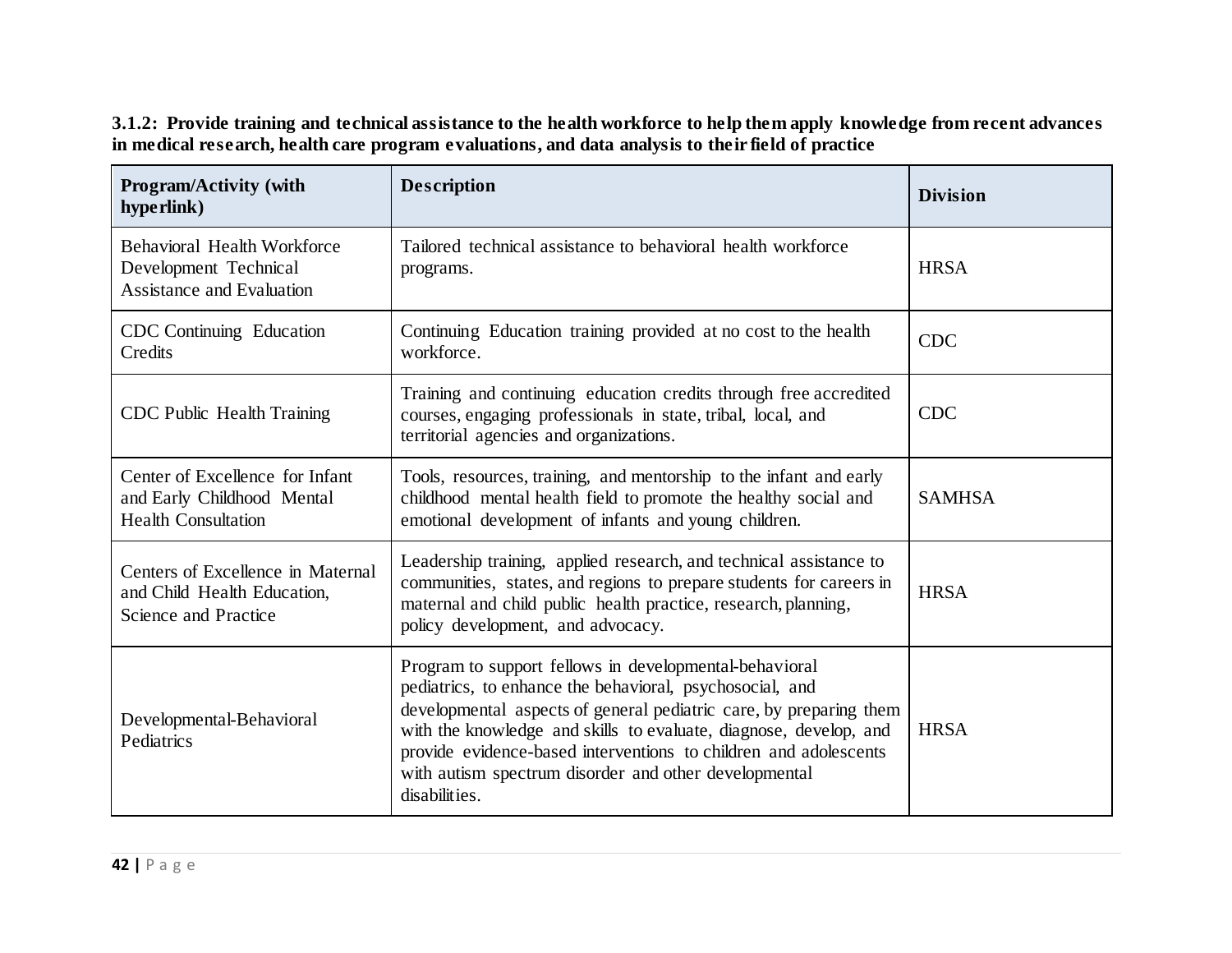| <b>Program/Activity (with</b><br>hype rlink)                                                                  | <b>Description</b>                                                                                                                                                                                                                                                                                                                                                          | <b>Division</b> |
|---------------------------------------------------------------------------------------------------------------|-----------------------------------------------------------------------------------------------------------------------------------------------------------------------------------------------------------------------------------------------------------------------------------------------------------------------------------------------------------------------------|-----------------|
| <b>Disaster Distress Helpline</b><br>Contract                                                                 | Crisis counseling and support to people experiencing emotional<br>distress related to natural or human-caused disasters, provided 24<br>hours per day, 7 days per week, 365 days per year.                                                                                                                                                                                  | <b>SAMHSA</b>   |
| Epidemiological Aids                                                                                          | Support to health jurisdictions to investigate urgent public health<br>problems and provide recommendations.                                                                                                                                                                                                                                                                | <b>CDC</b>      |
| First Responders – Comprehensive<br>Addiction and Recovery Act                                                | Training for first responders and members of key community<br>sectors to administer drugs or devices approved for emergency<br>treatment of known or suspected opioid overdose, to reduce<br>morbidity associated with opioid overdose.                                                                                                                                     | <b>SAMHSA</b>   |
| <b>GAINS</b> Center for Behavioral<br><b>Health and Justice Transformation</b><br><b>Technical Assistance</b> | Technical assistance and support resource that offers trauma<br>training for justice and behavioral health practitioners as well as<br>virtual learning communities.                                                                                                                                                                                                        | <b>SAMHSA</b>   |
| Improving Cause of Death<br>Reporting Training Module                                                         | Training module designed to increase knowledge and improve the<br>competency of those who certify causes of death. The goal of this<br>educational activity is to provide training on how cause-of-death<br>information is used, how to fill out death certificates, when to refer<br>a case to a medical examiner or coroner, and where to access<br>additional resources. | <b>CDC</b>      |
| Leadership Education in<br>Neurodevelopmental and Related<br><b>Disabilities</b>                              | Training for future leaders in a variety of disciplines to improve<br>the health of children who have or are at risk of developing<br>neurodevelopmental disabilities or other similar conditions such as<br>autism and intellectual disabilities.                                                                                                                          | <b>HRSA</b>     |
| Maternal and Child Health<br>Navigator                                                                        | Free, competency-based learning and tools for state public health<br>professionals to improve health of children and families.                                                                                                                                                                                                                                              | <b>HRSA</b>     |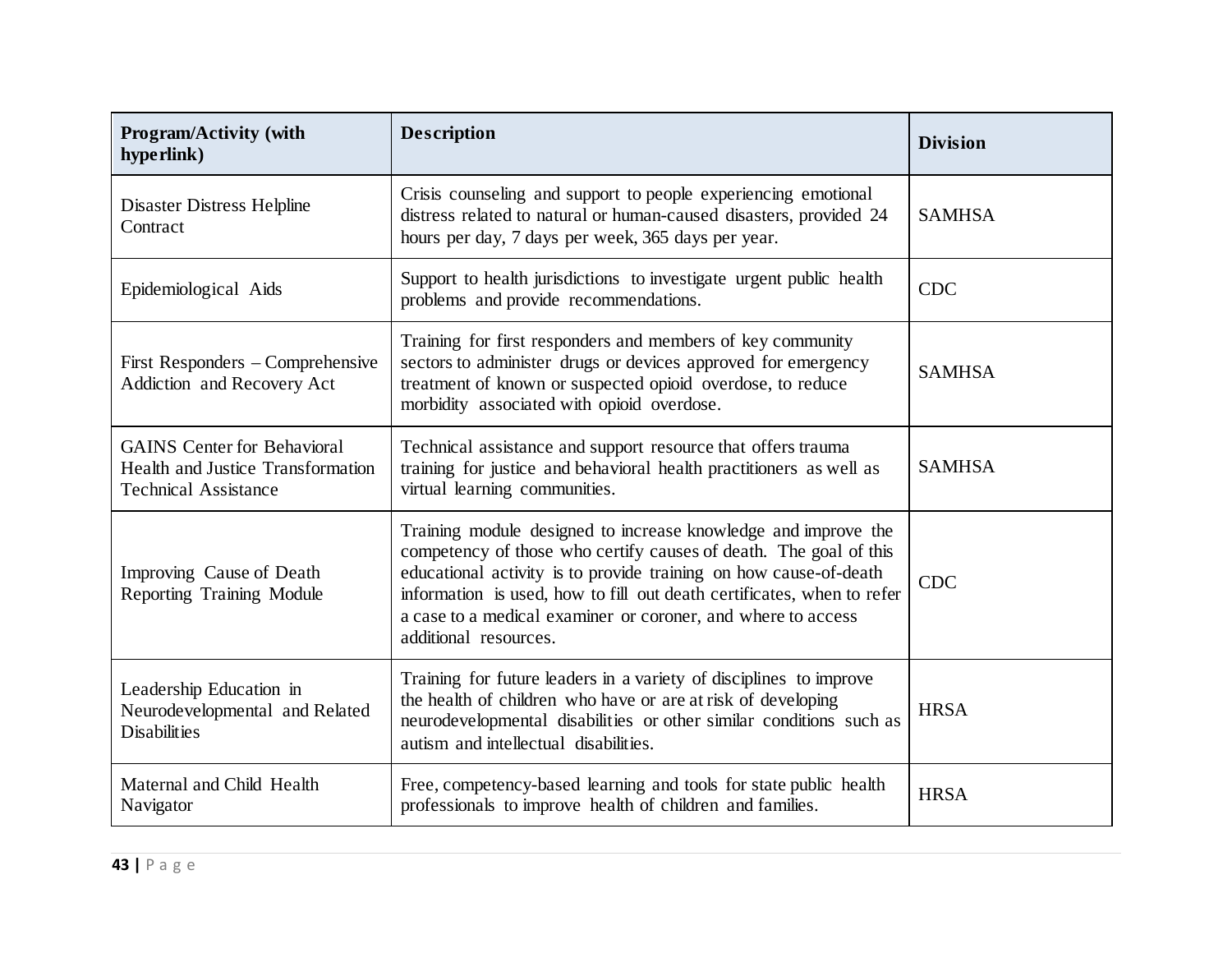| <b>Program/Activity (with</b><br>hyperlink)                                                  | <b>Description</b>                                                                                                                                                                                                                                                                                             | <b>Division</b> |
|----------------------------------------------------------------------------------------------|----------------------------------------------------------------------------------------------------------------------------------------------------------------------------------------------------------------------------------------------------------------------------------------------------------------|-----------------|
| Maternal and Child Health<br>Workforce Development Programs                                  | Workforce development and training investments to support the<br>development of maternal and child health leaders and<br>professionals in the areas of public health and clinical practice.                                                                                                                    | <b>HRSA</b>     |
| National Ambulatory Medical<br>Care Survey Continuing Education                              | Continuing education courses, including courses to explain the<br>purpose, scope, and design of the National Ambulatory Medical<br>Care Survey, to support timely certifications among health care<br>providers and professionals.                                                                             | <b>CDC</b>      |
| NEPQR – Veteran Nurses in<br>Primary Care Training Program                                   | Recruitment and training of nursing students and current<br>registered nurses who are veterans to practice to the full scope of<br>their license in community-based primary care teams, with an<br>emphasis on chronic disease prevention and control, including<br>mental health and substance use disorders. | <b>HRSA</b>     |
| Ryan White HIV/AIDS Program<br>Part F: AIDS Education and<br>Training Centers (AETC) Program | A national network of centers with leading HIV experts who<br>provide tailored education and technical assistance to healthcare<br>providers and organizations to strengthen their ability to care for<br>and treat patients with HIV or at-risk for HIV.                                                      | <b>HRSA</b>     |

# **3.1.3: Enhance the health care research workforce to support ongoing learning of the health workforce**

| <b>Program/Activity (with</b><br>hype rlink) | <b>Description</b>                                                                                                                                                                                                                                         | <b>Division</b> |
|----------------------------------------------|------------------------------------------------------------------------------------------------------------------------------------------------------------------------------------------------------------------------------------------------------------|-----------------|
| AHRQ Research Training and<br>Education      | Research training of health services researchers, including<br>clinician researchers, to produce a cadre of independent<br>researchers and scientists who will continue contributing to the<br>health services research field and attain research funding. | AHRQ            |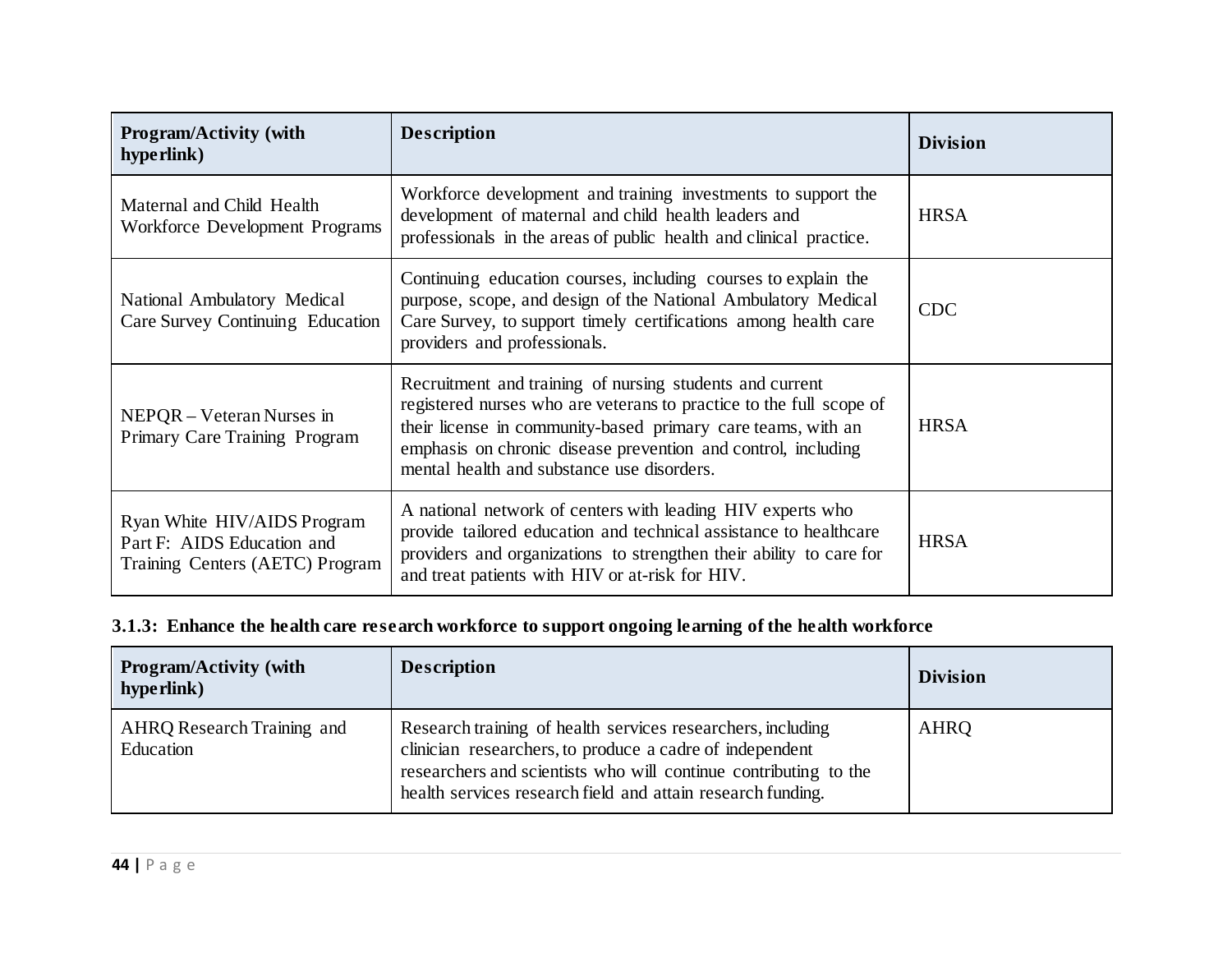| <b>Program/Activity (with</b><br>hype rlink) | <b>Description</b>                                                                                                                                                                                                                               | <b>Division</b> |
|----------------------------------------------|--------------------------------------------------------------------------------------------------------------------------------------------------------------------------------------------------------------------------------------------------|-----------------|
| Learning Health Systems                      | Training for clinician and research scientists to conduct patient-<br>centered outcomes research within learning health systems and<br>build the capacity of researchers to conduct, apply, and implement<br>patient-centered outcomes research. | <b>AHRQ</b>     |

## **3.2.1: Promote team-based care to take a patient-centered approach to planning and delivering care**

| <b>Program/Activity (with</b><br>hype rlink)                                                       | <b>Description</b>                                                                                                                                                                                                                                                           | <b>Division</b> |
|----------------------------------------------------------------------------------------------------|------------------------------------------------------------------------------------------------------------------------------------------------------------------------------------------------------------------------------------------------------------------------------|-----------------|
| NEPQR – Registered Nurses in<br>Primary Care Training Program                                      | Recruitment and training of nursing students and current<br>registered nurses to practice in community-based primary care<br>teams, with a focus on chronic disease prevention and control,<br>including mental health and substance use conditions.                         | <b>HRSA</b>     |
| NEPQR Interprofessional<br>Collaborative Practice Program:<br><b>Behavioral Health Integration</b> | Promotion of team-based care models in interprofessional nurse-<br>led primary care teams in rural or underserved areas.                                                                                                                                                     | <b>HRSA</b>     |
| Opioid Workforce Expansion<br><b>Program Professionals</b>                                         | Training at interprofessional and team-based care field placement<br>sites and internships integrating behavioral health and primary<br>care to increase the number of behavioral health professionals and<br>transform integrated behavioral health and primary care teams. | <b>HRSA</b>     |
| TeamSTEPPS (Strategies and<br>Tools to Enhance Performance and<br>Patient Safety) 2.0 Curriculum   | Evidence-based program to improve teamwork and<br>communication skills among health care providers, enabling them<br>to respond quickly and effectively to whatever situations arise.                                                                                        | <b>AHRQ</b>     |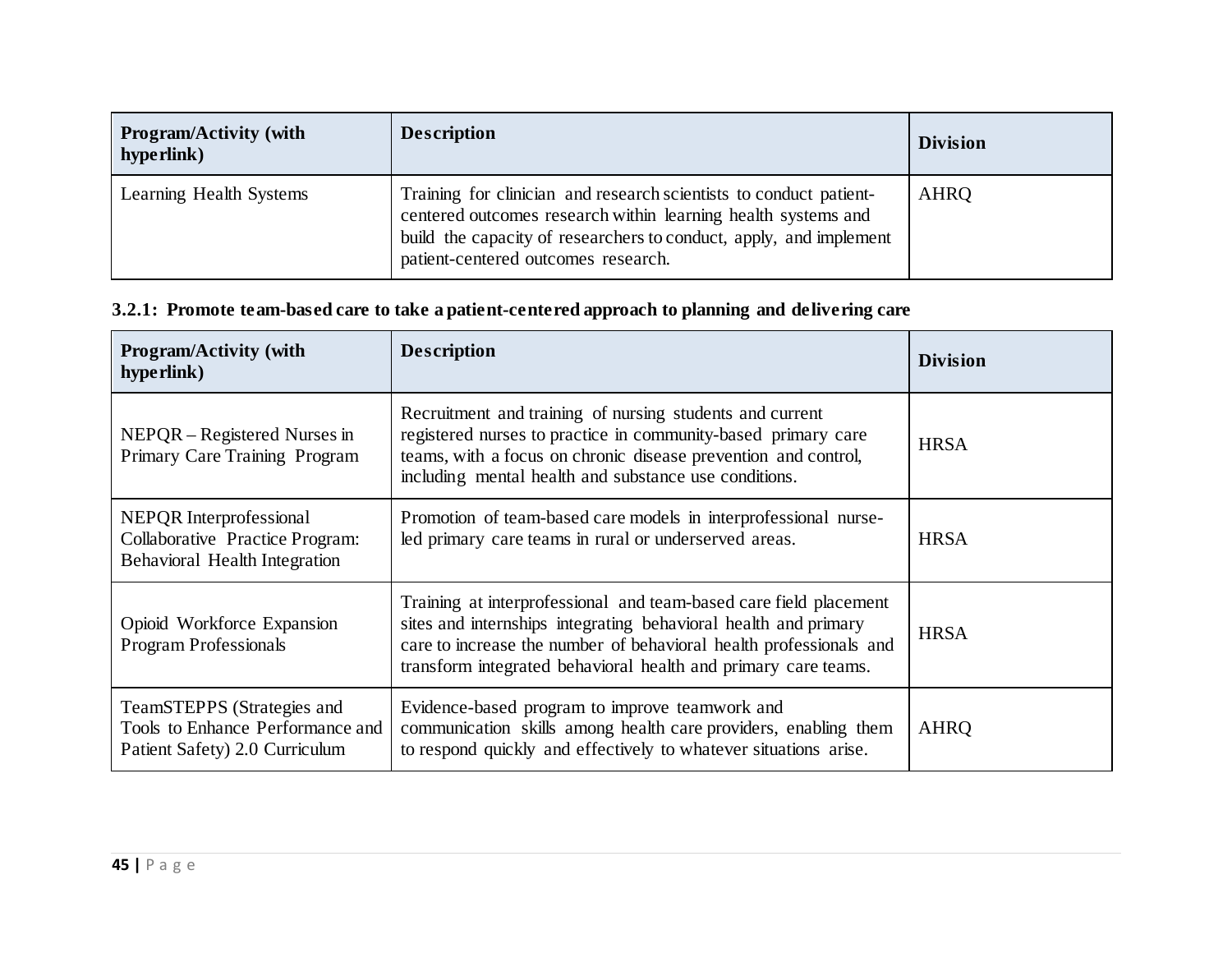**3.2.2: Integrate community health workers, paraprofessionals, social workers, and social service agencies into interdisciplinary teams to strengthen coordination of primary care and public health approaches**

| Program/Activity (with<br>hyperlink)                                             | <b>Description</b>                                                                                                                                                                                   | <b>Division</b> |
|----------------------------------------------------------------------------------|------------------------------------------------------------------------------------------------------------------------------------------------------------------------------------------------------|-----------------|
| Center of Excellence for Protected<br><b>Health Information</b>                  | Training and technical assistance for health care practitioners on<br>privacy laws and regulations related to information about mental<br>and substance use disorders.                               | <b>SAMHSA</b>   |
| <b>Education and Research Centers</b><br>Portfolio                               | Interdisciplinary graduate training, research training, continuing<br>education, and outreach in core occupational safety and health<br>disciplines to help improve workplace safety and health.     | <b>CDC</b>      |
| Family Support Technical<br><b>Assistance Center</b>                             | Specialized training to provider organizations and practitioners on<br>family supports and services during times of medical or<br>psychiatric emergency and other critical situations with families. | <b>SAMHSA</b>   |
| Leadership Education in<br><b>Adolescent Health</b>                              | Interdisciplinary leadership training to maternal and child health<br>leaders in adolescent and young adult health within medicine,<br>nursing, nutrition, psychology, and social work.              | <b>HRSA</b>     |
| Leadership Education in<br>Neurodevelopmental and Related<br><b>Disabilities</b> | Interdisciplinary training to enhance the clinical expertise and<br>leadership skills of professionals caring for children with<br>neurodevelopmental and other disabilities, including autism.      | <b>HRSA</b>     |
| Maternal and Child Health<br>Nutrition                                           | Graduate training to nutritionists and registered dietitians and<br>short-term training focused on clinical and public health<br>approaches to maternal and child nutrition.                         | <b>HRSA</b>     |
| National Center of Excellence for<br>Eating Disorders                            | Training and technical assistance for health care practitioners on<br>issues related to addressing eating disorders.                                                                                 | <b>SAMHSA</b>   |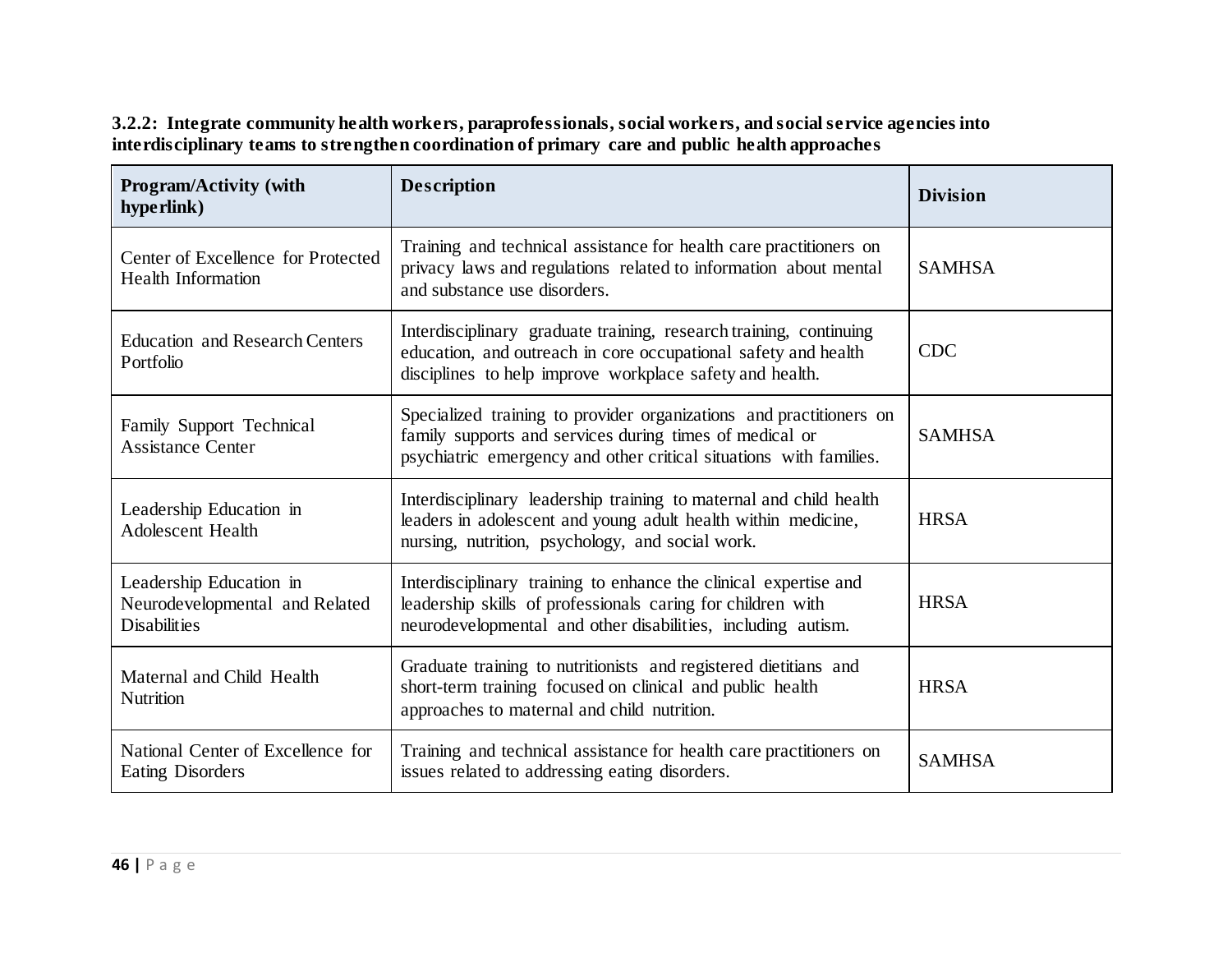| <b>Program/Activity (with</b><br>hype rlink)                                                                                           | <b>Description</b>                                                                                                                                                                                                                                                                      | <b>Division</b>                                 |
|----------------------------------------------------------------------------------------------------------------------------------------|-----------------------------------------------------------------------------------------------------------------------------------------------------------------------------------------------------------------------------------------------------------------------------------------|-------------------------------------------------|
| Opioid Workforce Expansion<br><b>Program Paraprofessionals</b>                                                                         | Experiential training opportunities such as field placement,<br>internships, and apprenticeships to increase the supply and skill<br>level of behavioral health-related paraprofessionals while also<br>improving distribution of a quality behavioral health workforce.                | <b>HRSA</b>                                     |
| Partnering to Transform Health<br>Outcomes with Persons with<br>Intellectual Disabilities and<br>Developmental Disabilities<br>Program | Development of resources for medical professionals to address,<br>prevent, and report health care discrimination, in partnership with<br>people with intellectual and developmental disabilities and their<br>families.                                                                 | Administration for<br>Community Living<br>(ACL) |
| Pediatric Pulmonary Centers                                                                                                            | Interdisciplinary leadership training in pediatric pulmonary<br>medicine, nursing, social work, nutrition, and family leadership to<br>assure access to care and improve the health status of infants,<br>children, and youth with chronic respiratory and sleep related<br>conditions. | <b>HRSA</b>                                     |
| <b>Recovery Community Services</b><br>Program                                                                                          | Program to develop a trained, qualified, and effectively supervised<br>peer workforce to support the recovery experience and<br>complement clinical practice.                                                                                                                           | <b>SAMHSA</b>                                   |
| Regional Public Health Training<br><b>Centers Program</b>                                                                              | Tailored training and technical assistance for the public health<br>workforce to enhance skills in systems thinking, change<br>management, persuasive communication, data analytics, and<br>problem solving.                                                                            | <b>HRSA</b>                                     |
| <b>Resources for Integrated Care</b>                                                                                                   | Capacity building for providers to build understanding and skills<br>in addressing the needs of individuals eligible for Medicaid and<br>Medicare, also known as dual eligibles.                                                                                                        | <b>CMS</b>                                      |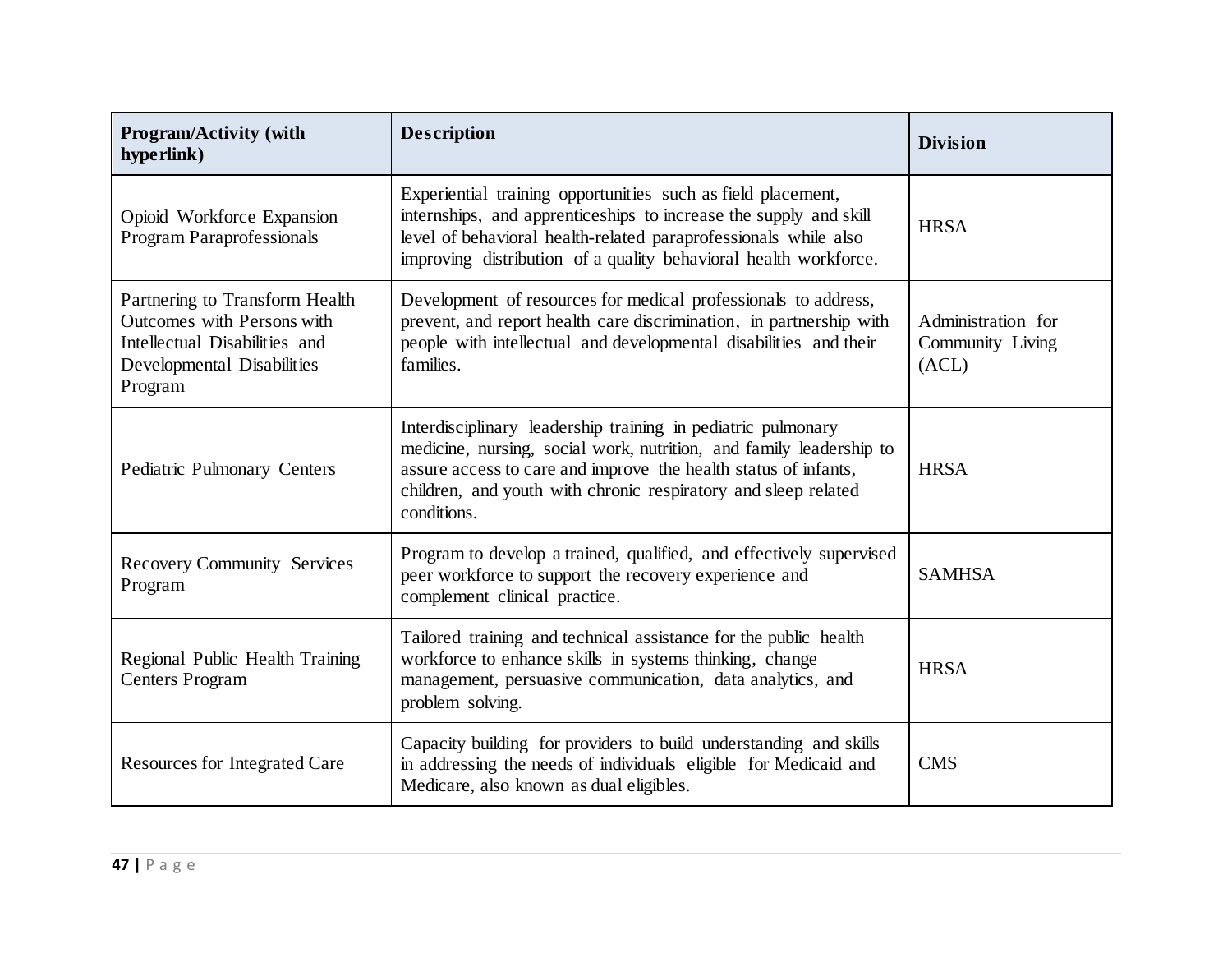| <b>Program/Activity (with</b><br>hype rlink) | <b>Description</b>                                                                                                                                                                                                                                                                                                             | <b>Division</b> |
|----------------------------------------------|--------------------------------------------------------------------------------------------------------------------------------------------------------------------------------------------------------------------------------------------------------------------------------------------------------------------------------|-----------------|
| Peer Support Technical Assistance<br>Center  | Technical assistance and support to recovery community<br>organizations and peer support networks, offering training,<br>translation and interpretation services, data collection, capacity<br>building, and evaluation and improvement of the effectiveness of<br>such services provided by recovery community organizations. | <b>SAMHSA</b>   |

## **3.3.1: Promote expanded use of innovations such as telehealth services to help providers deliver high-quality care**

| Program/Activity (with<br>hype rlink)                   | <b>Description</b>                                                                                                                                                                                                                                                                                                                                                                 | <b>Division</b> |
|---------------------------------------------------------|------------------------------------------------------------------------------------------------------------------------------------------------------------------------------------------------------------------------------------------------------------------------------------------------------------------------------------------------------------------------------------|-----------------|
| COVID-19 CARES Telehealth<br>Programs                   | Program to expand telehealth access and distant care services for<br>providers, pregnant women, children, adolescents, and families to<br>help prevent and respond to COVID-19.                                                                                                                                                                                                    | <b>HRSA</b>     |
| National Emergency Tele-Critical<br><b>Care Network</b> | A network focused on building a cloud-based health information<br>system that will support healthcare facilities during disasters and<br>emergencies.                                                                                                                                                                                                                              | <b>ASPR</b>     |
| Pediatric Mental Health Care<br><b>Access Program</b>   | Promote behavioral health integration into pediatric primary care<br>using telehealth to provide tele-consultation, training, technical<br>assistance, and care coordination for pediatric primary care<br>providers to diagnose, treat, and refer children and adolescents<br>with behavioral health conditions, especially those living in rural<br>and other underserved areas. | <b>HRSA</b>     |
| <b>Telehealth Resource Centers</b>                      | Telehealth-related training and support to the health workforce in<br>rural and underserved areas.                                                                                                                                                                                                                                                                                 | <b>HRSA</b>     |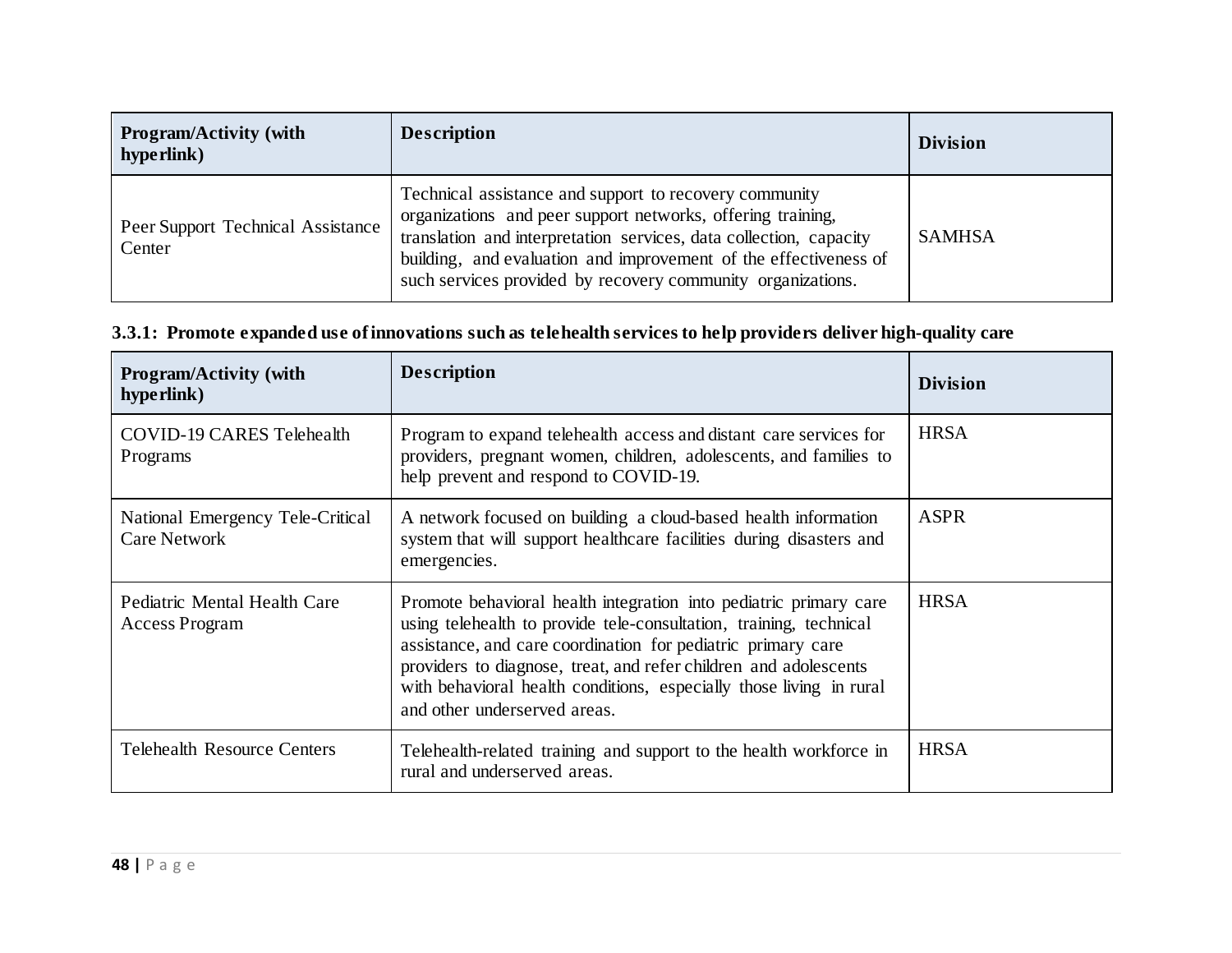| <b>Program/Activity (with</b><br>hype rlink) | <b>Description</b>                                                                                                                         | <b>Division</b> |
|----------------------------------------------|--------------------------------------------------------------------------------------------------------------------------------------------|-----------------|
| Telehealth.HHS.gov                           | Information for providers and patients on efforts to support and<br>promote telehealth services through the Telehealth.HHS.gov<br>website. | <b>HHS</b>      |

#### **3.3.2: Promote care practices that advance health equity**

| <b>Program/Activity (with</b><br>hype rlink)                      | <b>Description</b>                                                                                                                                                                                                                                                                                                                                                                                 | <b>Division</b> |
|-------------------------------------------------------------------|----------------------------------------------------------------------------------------------------------------------------------------------------------------------------------------------------------------------------------------------------------------------------------------------------------------------------------------------------------------------------------------------------|-----------------|
| Centers of Excellence for<br><b>Behavioral Health Disparities</b> | Training and technical assistance for health care practitioners on<br>issues related to addressing behavioral health disparities among<br>African Americans (African American Behavioral Health Center<br>of Excellence), the LGBTQ community (LGBTQ+ Behavioral<br>Health Equity Center of Excellence), and older individuals (Center<br>of Excellence for Behavioral Health Disparity in Aging). | <b>SAMHSA</b>   |
| Minority Fellowship Program                                       | Fellowship to expand the number of mental and substance use<br>disorder professionals who provide culturally competent service.                                                                                                                                                                                                                                                                    | <b>SAMHSA</b>   |

#### **3.4.1: Promote multidisciplinary care, or integrated health care solutions, encouraging collaborations of health care professionals with the patient and family, to improve care quality**

| <b>Program/Activity (with</b><br>hype rlink)                  | <b>Description</b>                                                                                                                                                                                                                                     | <b>Division</b> |
|---------------------------------------------------------------|--------------------------------------------------------------------------------------------------------------------------------------------------------------------------------------------------------------------------------------------------------|-----------------|
| <b>AHRQ Patient and Family</b><br><b>Engagement Resources</b> | A variety of programs to engage patients and families in their care<br>to improve the quality and safety of care, including resources for<br>different settings for use by clinicians as well as resources for<br>direct use by patients and families. | <b>AHRQ</b>     |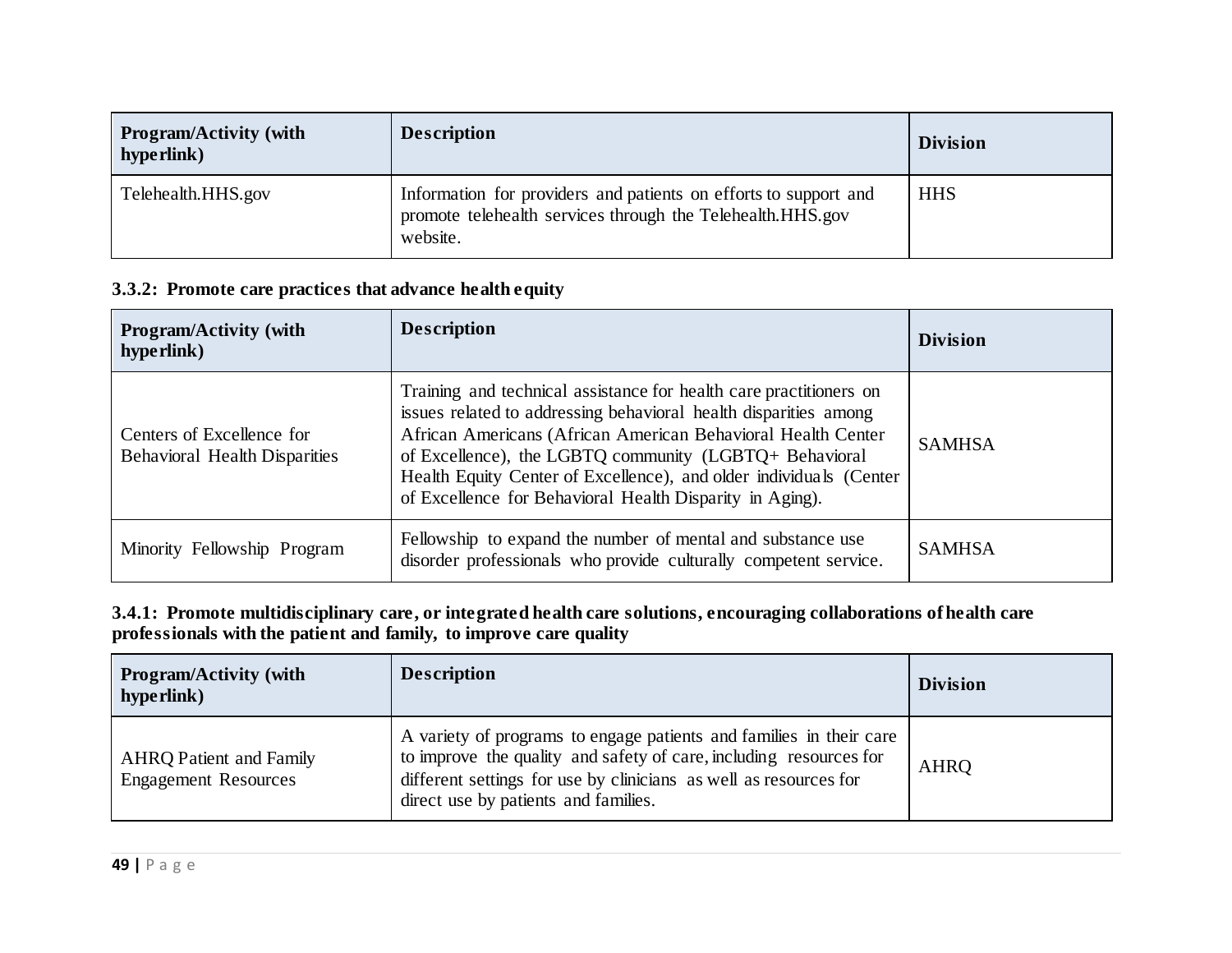| Program/Activity (with<br>hyperlink)                                                                                | <b>Description</b>                                                                                                                                                                                                                                                                                                        | <b>Division</b> |
|---------------------------------------------------------------------------------------------------------------------|---------------------------------------------------------------------------------------------------------------------------------------------------------------------------------------------------------------------------------------------------------------------------------------------------------------------------|-----------------|
| <b>Assertive Community Treatment</b><br>Grants                                                                      | Innovative service delivery models to deliver multidisciplinary,<br>comprehensive, and effective services to patients with complex<br>and challenging needs.                                                                                                                                                              | <b>SAMHSA</b>   |
| Center of Excellence for<br><b>Integrated Health Solutions</b>                                                      | Effort to advance the implementation of high-quality, evidence-<br>based treatment for individuals with co-occurring physical and<br>mental health conditions, including substance use disorders.                                                                                                                         | <b>SAMHSA</b>   |
| Center of Excellence for Protected<br>Health Information Related to<br>Mental and Substance Use<br><b>Disorders</b> | Training and technical assistance for providers to understand<br>confidentiality and privacy protections under 42 CFR Part 2:<br>Confidentiality of Substance Abuse Disorder Patient Records and<br>the Health Insurance Portability and Accountability Act of 1996<br>(HIPAA) to eliminate barriers to coordinated care. | <b>SAMHSA</b>   |
| <b>Consumer and Consumer</b><br>Supported Technical Assistance<br>Center                                            | Technical assistance resource that facilitates quality improvement<br>of the mental health system by specific promotion of consumer-<br>directed approaches for adults with serious mental illness.                                                                                                                       | <b>SAMHSA</b>   |
| <b>Expansion of Practitioner</b><br>Education                                                                       | Integration of substance use disorder education into the standard<br>curriculum of relevant health care and health services education<br>programs, to expand the number of practitioners who deliver high-<br>quality, evidence-based substance use disorder treatment.                                                   | <b>SAMHSA</b>   |
| National Network to Eliminate<br>Disparities in Behavioral Health                                                   | A network of community-based organizations focused on the<br>mental health and substance use issues of diverse racial and ethnic<br>communities, which supports information sharing, training, and<br>technical assistance towards the goal of promoting behavioral<br>health equity.                                     | <b>SAMHSA</b>   |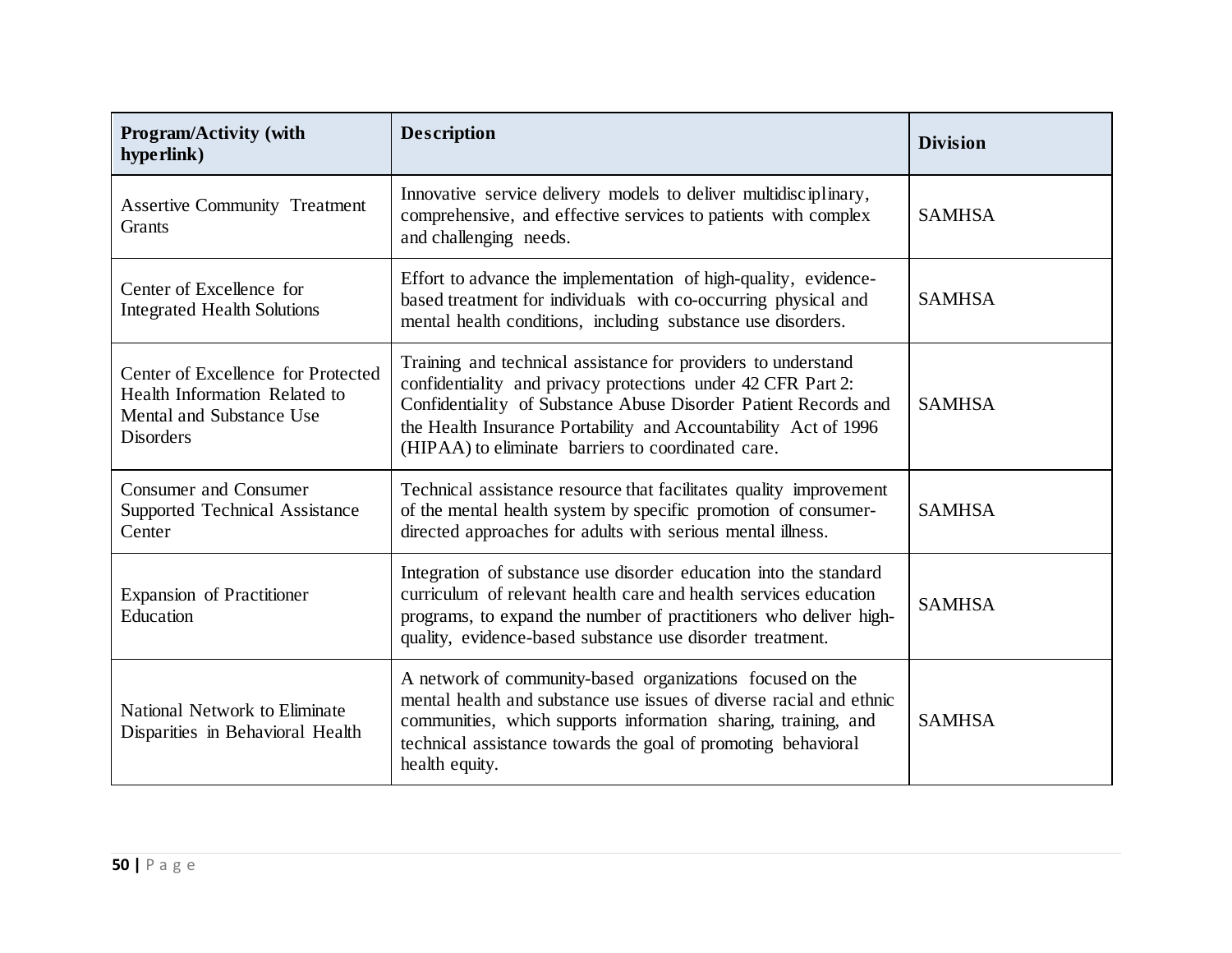| <b>Program/Activity (with</b><br>hyperlink)                                                            | <b>Description</b>                                                                                                                                                                                                                                             | <b>Division</b> |
|--------------------------------------------------------------------------------------------------------|----------------------------------------------------------------------------------------------------------------------------------------------------------------------------------------------------------------------------------------------------------------|-----------------|
| Primary Care Training and<br>Enhancement: Integrating<br>Behavioral Health and Primary<br>Care Program | Innovative training programs for current and future primary care<br>clinicians that integrate behavioral health care into primary care,<br>particularly in rural and underserved settings, with a special<br>emphasis on the treatment of opioid use disorder. | <b>HRSA</b>     |
| <b>Rural Opioid Technical Assistance</b><br>Center                                                     | Training and technical assistance for rural communities on<br>addressing opioid issues.                                                                                                                                                                        | <b>SAMHSA</b>   |
| Suicide Prevention Resource<br>Center                                                                  | Resource center that provides a virtual learning lab designed to<br>help state- and community-level partnerships build and improve<br>more effective prevention efforts.                                                                                       | <b>SAMHSA</b>   |

#### **3.4.2: Promote evidence-informed practices to enhance the capacity of behavioral health care providers to deliver highquality, evidence-based care**

| <b>Program/Activity (with</b><br>hyperlink)                  | <b>Description</b>                                                                                                                                                                                                                 | <b>Division</b> |
|--------------------------------------------------------------|------------------------------------------------------------------------------------------------------------------------------------------------------------------------------------------------------------------------------------|-----------------|
| Addiction Technology Transfer<br>Centers                     | Technical assistance to increase the capacity of specialized<br>behavioral and primary health care providers to provide high-<br>quality, effective services for clients with substance use disorder<br>and co-occurring disorder. | <b>SAMHSA</b>   |
| Clinical Support System for<br><b>Serious Mental Illness</b> | Consultations for mental health professionals on evidence-based<br>screening and treatment and courses on topics related to serious<br>mental illness.                                                                             | <b>SAMHSA</b>   |
| Mental Health Technology<br><b>Transfer Centers</b>          | Training and technical assistance to ensure that mental health<br>treatment and recovery support services and evidence-based<br>practices are available for individuals with mental disorders.                                     | <b>SAMHSA</b>   |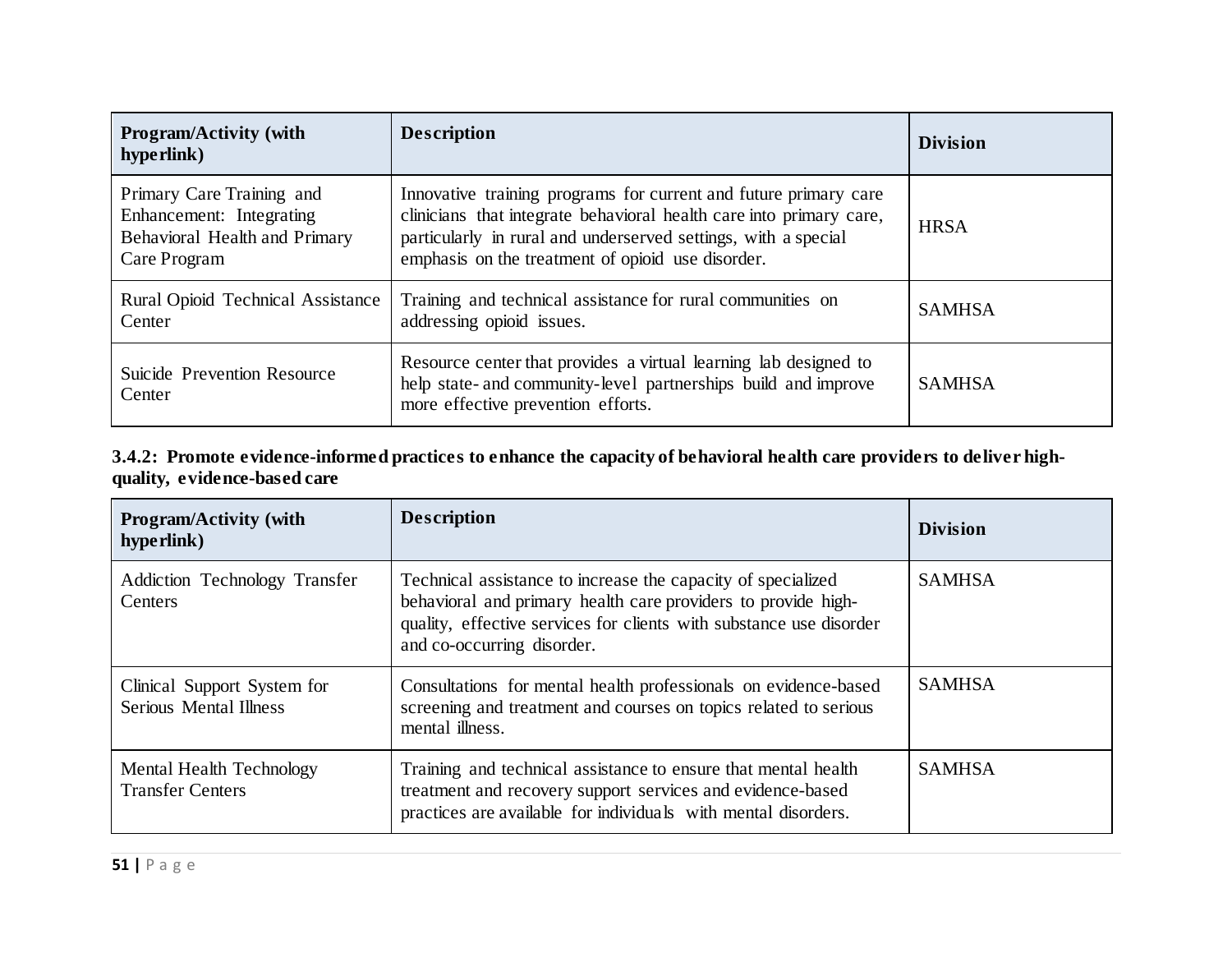| <b>Program/Activity (with</b><br>hype rlink) | <b>Description</b>                                                                                                                                                                                                                                         | <b>Division</b> |
|----------------------------------------------|------------------------------------------------------------------------------------------------------------------------------------------------------------------------------------------------------------------------------------------------------------|-----------------|
| Prevention Technology Transfer<br>Centers    | Tools for substance use prevention professionals to improve<br>understanding of prevention science, use of epidemiological data<br>to guide prevention planning, and selection and implementation of<br>evidence-based and promising prevention practices. | <b>SAMHSA</b>   |

#### **4.1.1: Use health workforce data, research, and evaluations to inform how and where to allocate resources to strengthen the health workforce**

| <b>Program/Activity (with</b><br>hyperlink)             | <b>Description</b>                                                                                                                                                                                                                            | <b>Division</b> |  |
|---------------------------------------------------------|-----------------------------------------------------------------------------------------------------------------------------------------------------------------------------------------------------------------------------------------------|-----------------|--|
| <b>Health Equity Report</b>                             | Metrics on how the contributions of the health workforce have led<br>to improvements in health equity and diversity.                                                                                                                          | <b>HRSA</b>     |  |
| Mental and Substance Use<br>Disorder Practitioner Data  | Comprehensive data and analysis on occupations that provide<br>prevention and treatment of mental and substance use disorders to<br>inform policy and planning decisions.                                                                     | <b>SAMHSA</b>   |  |
| Merit-Based Incentive Payment<br>System (MIPS)          | Data reporting system focusing on quality and cost of patient care,<br>to provide performance-based payment adjustments to<br>participating Medicare Part B clinicians.                                                                       | <b>CMS</b>      |  |
| National Center for Health<br><b>Workforce Analysis</b> | Health workforce projections estimating future demand, supply,<br>and adequacy of specified occupations at the national, state, and<br>metro-nonmetro levels.                                                                                 | <b>HRSA</b>     |  |
| National Sample Survey of<br><b>Registered Nurses</b>   | Nationally representative data on the nursing workforce to identify<br>their characteristics such as education and training, employment,<br>income, and demographics, and evaluate and project the supply<br>and demand of nursing resources. | <b>HRSA</b>     |  |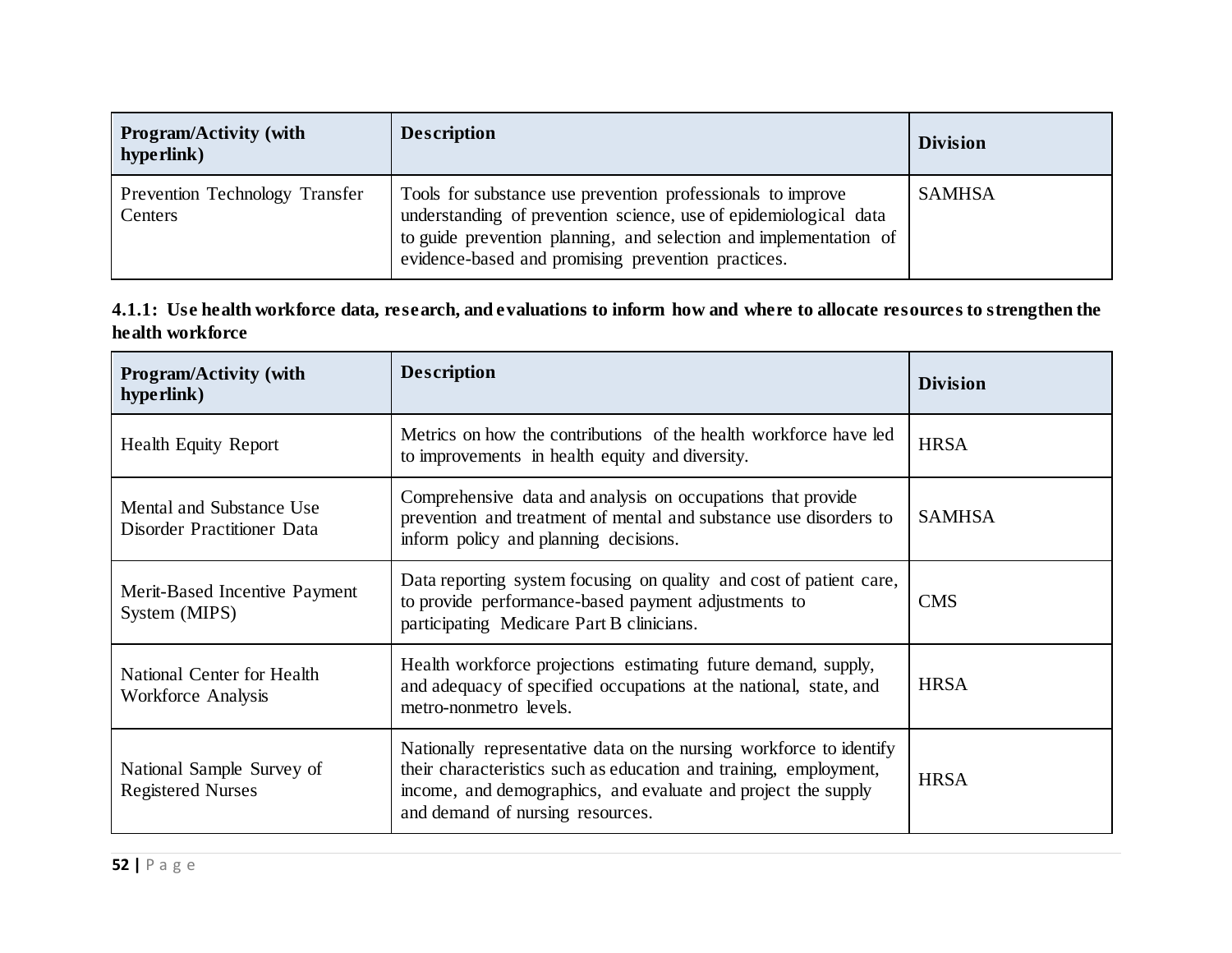| <b>Program/Activity (with</b><br>hype rlink)                                                     | <b>Description</b>                                                                                                                                                                                                                                                                      | <b>Division</b> |  |
|--------------------------------------------------------------------------------------------------|-----------------------------------------------------------------------------------------------------------------------------------------------------------------------------------------------------------------------------------------------------------------------------------------|-----------------|--|
| Payroll-Based Journal                                                                            | System that collects nursing home staffing information to gauge<br>its impact on quality of care.                                                                                                                                                                                       | <b>CMS</b>      |  |
| Public Health Workforce Research<br>Center                                                       | Research center that enhances the collection, analysis, and use of<br>more comprehensive research data about the public health<br>workforce, including composition, needs, and evidence-informed<br>strategies and interventions.                                                       | CDC and HRSA    |  |
| Public Health Workforce<br>Surveillance Data                                                     | Analysis of workforce data to forecast future needs, evaluate<br>program, and forecast improvements, including, but not limited to,<br>data from national profile surveys of state, tribal, local and<br>territorial health departments.                                                | <b>CDC</b>      |  |
| Shortage Designation<br>Modernization Project                                                    | Effort to streamline the shortage designation process that<br>encompasses Health Professional Shortage Areas and Medically<br>Underserved Areas/Populations.                                                                                                                            | <b>HRSA</b>     |  |
| Staffing Up: Determining Public<br>Health Workforce Levels Needed<br>to Serve the Nation Project | A collaborative project of CDC, the deBeaumont Foundation, and<br>the Public Health National Center for Innovation to develop a<br>national estimate and tools that can inform public health<br>workforce staffing levels needed to perform the foundational<br>public health services. | <b>CDC</b>      |  |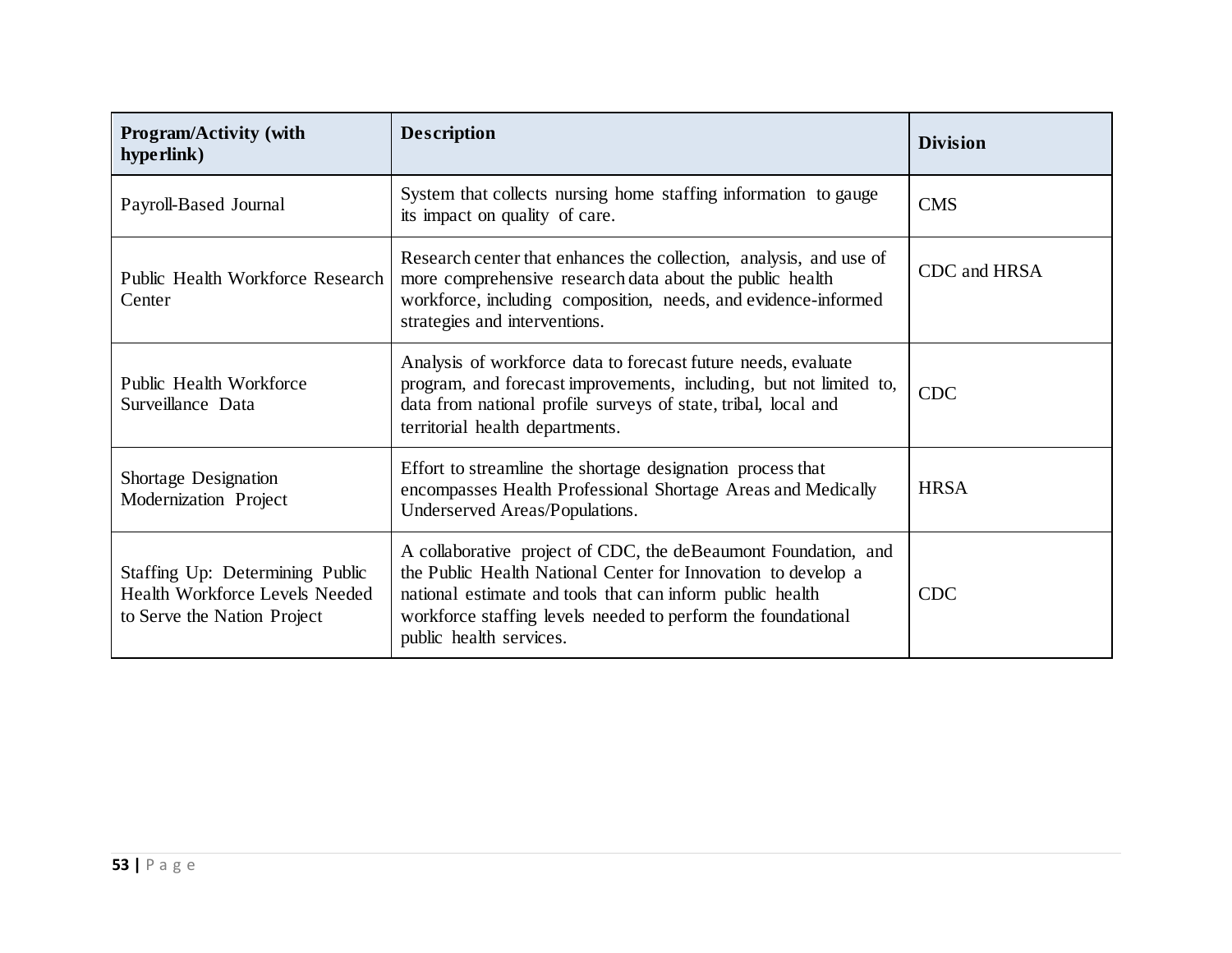| <b>Program/Activity (with</b><br>hype rlink)    | <b>Description</b>                                                                                                                                                                                                                                                                                     | <b>Division</b> |
|-------------------------------------------------|--------------------------------------------------------------------------------------------------------------------------------------------------------------------------------------------------------------------------------------------------------------------------------------------------------|-----------------|
| National Center for Health<br><b>Statistics</b> | Nationally representative statistics on health care to inform the<br>development of professional education curricula for health care<br>workers, formulate health policy, inform medical practice<br>management, and evaluate quality of care.                                                         | <b>CDC</b>      |
| National Practitioner Data Bank                 | Web-based repository of medical malpractice payments and<br>certain adverse actions related to health care practitioners,<br>providers, and suppliers as a flagging system to prevent<br>practitioners from moving state to state without disclosure or<br>discovery of previous damaging performance. |                 |

#### **4.1.2: Conduct ongoing tracking of adverse actions to support the delivery of quality care**

#### **4.2.1: Conduct studies to learn how best to prepare primary care providers to participate in and lead health care systems aimed at improving access, quality of care, and cost effectiveness**

| <b>Program/Activity (with</b><br>hyperlink)                                                                                                                                                                                  | <b>Description</b>                                                                                                                                                                                                         | <b>Division</b> |  |
|------------------------------------------------------------------------------------------------------------------------------------------------------------------------------------------------------------------------------|----------------------------------------------------------------------------------------------------------------------------------------------------------------------------------------------------------------------------|-----------------|--|
| <b>AHRQ Primary Care Research</b><br><b>Studies</b>                                                                                                                                                                          | Research concerning the nature and characteristics of primary care<br>practice, the management of commonly occurring and<br>undifferentiated clinical problems, and the continuity and<br>coordination of health services. | AHRQ            |  |
| Research and data analysis on national health workforce issues,<br>Health Workforce Research<br>and technical assistance to regional and local entities on workforce<br>Centers<br>data collection, analysis, and reporting. |                                                                                                                                                                                                                            | <b>HRSA</b>     |  |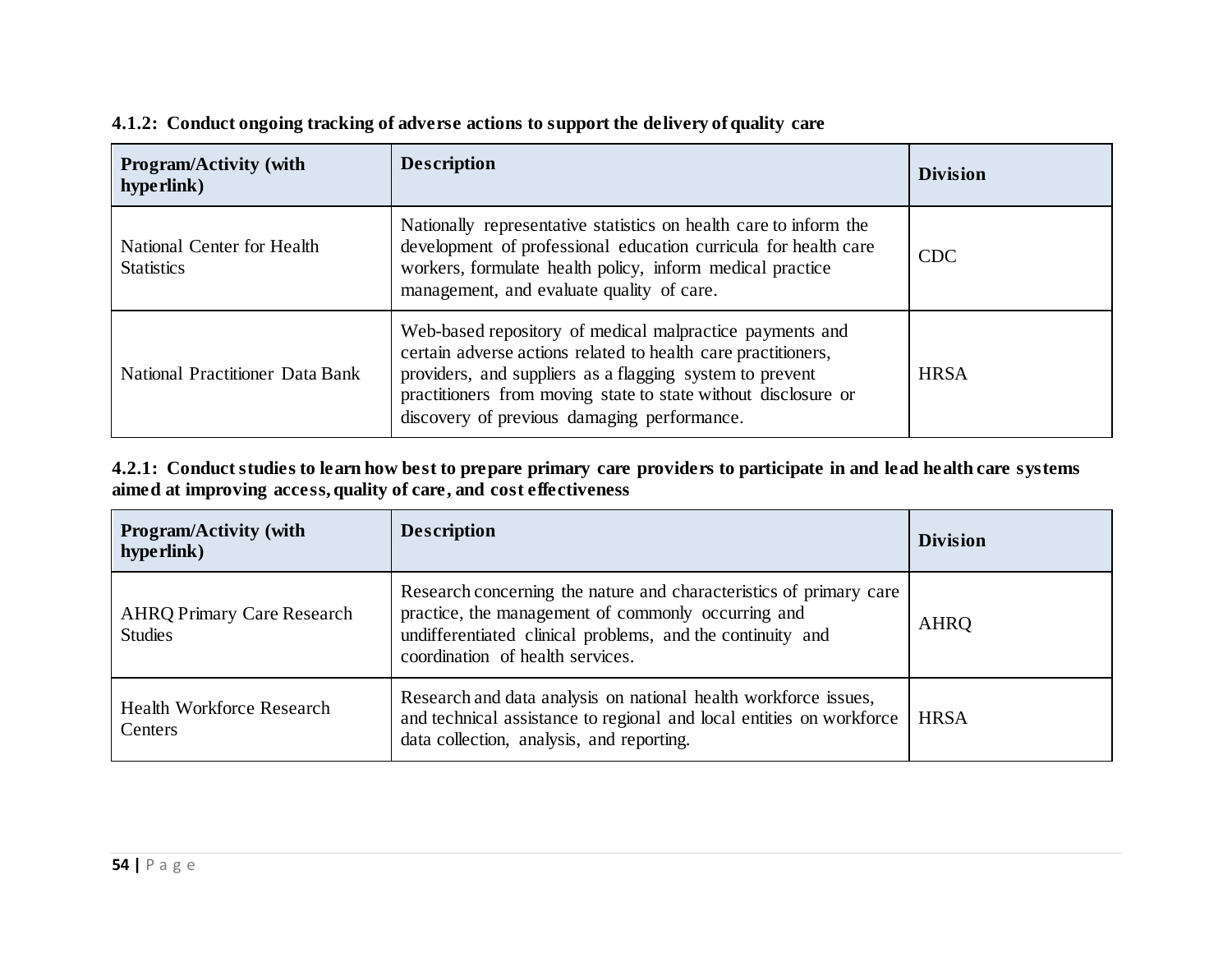<span id="page-54-0"></span>

| <b>Program/Activity (with</b><br>hype rlink)                                            | <b>Description</b>                                                                                                                                                                                                                                                                                                                           | <b>Division</b>                                                            |
|-----------------------------------------------------------------------------------------|----------------------------------------------------------------------------------------------------------------------------------------------------------------------------------------------------------------------------------------------------------------------------------------------------------------------------------------------|----------------------------------------------------------------------------|
| Strengthening the Entry-Level<br>Health Care Workforce: Finding a<br>Path <sup>31</sup> | Project to provide potential approaches to expand and strengthen<br>the entry-level health care workforce in the United States, with a<br>primary focus on seven occupations: nurses, medical assistants,<br>dental assistants and hygienists, health aides, community health<br>workers, peer specialists, and other specialized providers. | Office of the Assistant<br>Secretary for Planning<br>and Evaluation (ASPE) |

## **4.2.2: Assess the workforce needed to deliver high-quality behavioral health care**

| <b>Program/Activity (with</b><br>hype rlink)                                                                                                                                                                                                                                                                                                                                                                                            | <b>Description</b>                                                                                                                                                                                                                                                         | <b>Division</b> |  |
|-----------------------------------------------------------------------------------------------------------------------------------------------------------------------------------------------------------------------------------------------------------------------------------------------------------------------------------------------------------------------------------------------------------------------------------------|----------------------------------------------------------------------------------------------------------------------------------------------------------------------------------------------------------------------------------------------------------------------------|-----------------|--|
| Disability and Rehabilitation<br><b>Research Projects Program</b>                                                                                                                                                                                                                                                                                                                                                                       | Program to test the impact of a peer navigator program on how<br>people with psychiatric disabilities engage in the existing service<br>system to address their health and wellness goals.                                                                                 | ACL             |  |
| <b>Field Initiated Projects Program</b><br>Grant (90IFRE0025)                                                                                                                                                                                                                                                                                                                                                                           | Development and testing of the Community Life Engagement<br>Guidepost Fidelity Scale, which helps determine service<br>providers' adherence to standards for the provision of day services<br>and supports for people with intellectual and developmental<br>disabilities. | ACL             |  |
| Development of new scientific knowledge about how the<br>credentialing process for newly certified peer specialists<br>contributes to employment outcomes and career advancement<br>Field Initiated Projects Program<br>Grant (90IFRE0029)<br>opportunities, to understand how mental health workers with a<br>psychiatric history use this lived experience and formal training to<br>support other people with psychiatric histories. |                                                                                                                                                                                                                                                                            | <b>ACL</b>      |  |

 $31$  Additional studies conducted by ASPE on health workforce topics are available at https://aspe.hhs.gov.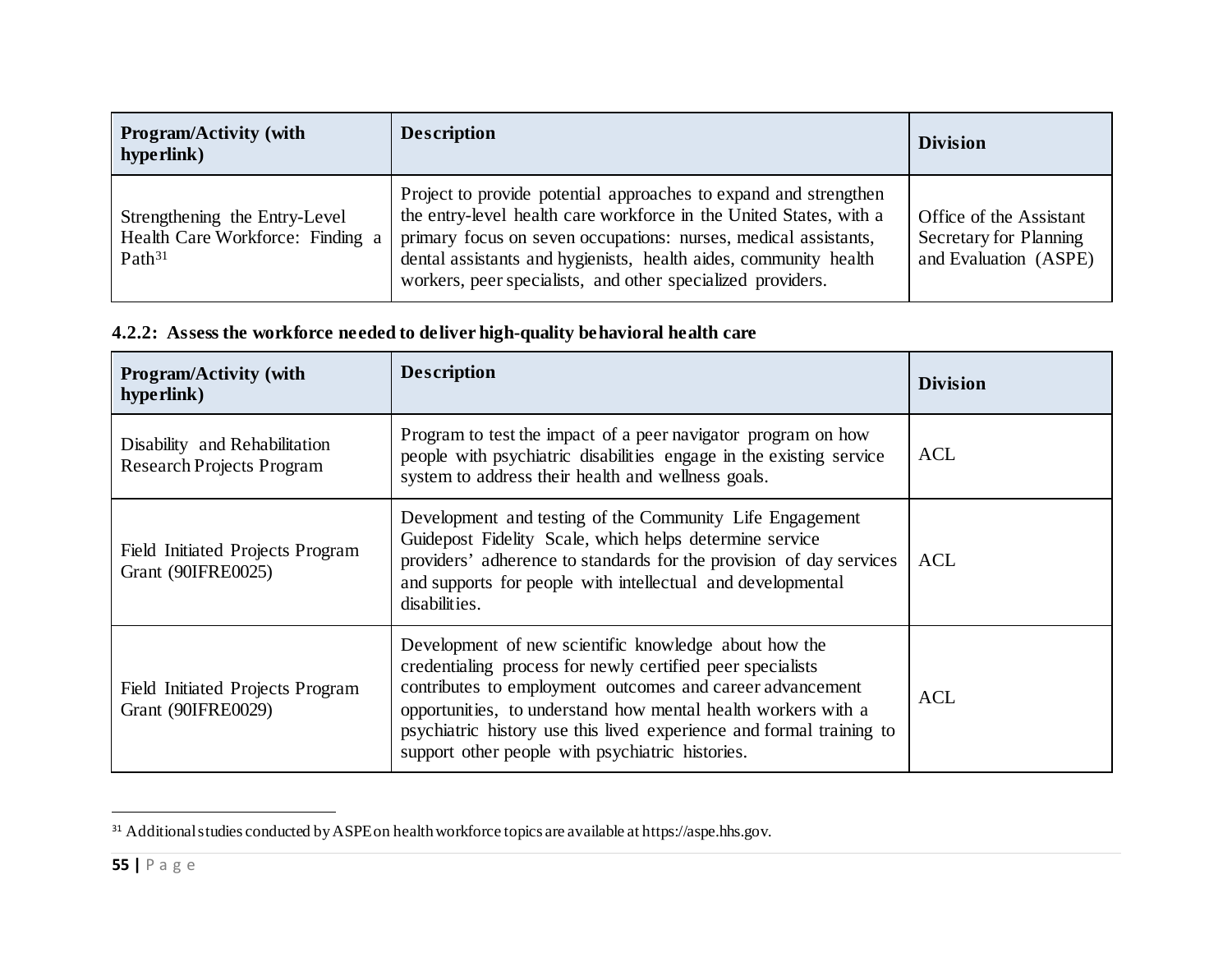<span id="page-55-0"></span>

| <b>Program/Activity (with</b><br>hyperlink)                                                      | <b>Description</b>                                                                                                                                                                                                                                                                                 | <b>Division</b> |
|--------------------------------------------------------------------------------------------------|----------------------------------------------------------------------------------------------------------------------------------------------------------------------------------------------------------------------------------------------------------------------------------------------------|-----------------|
| <b>Field Initiated Projects Program</b><br>Grant (90IFRE0027)                                    | Development of new knowledge about the effectiveness of an<br>intervention to increase commitment and job satisfaction among<br>peer providers in mental health care settings.                                                                                                                     | <b>ACL</b>      |
| <b>HRSA Bureau of Health</b><br>Workforce (BHW) Substance Use<br><b>Disorder Evaluation</b>      | Assessments of efforts to increase access to the number of<br>clinicians delivering evidence-based substance use disorder<br>treatment, to enhance education and training in substance use<br>prevention, and to support substance use disorder treatment in<br>rural and underserved communities. | <b>HRSA</b>     |
| <b>Technology Transfer Centers</b><br>Program                                                    | Effort to track the number of providers receiving training and<br>technical assistance on evidence-based practices for substance use<br>disorder treatment, mental disorder treatment, and substance use<br>disorder prevention practices.                                                         | <b>SAMHSA</b>   |
| Workforce Implications of<br><b>Behavioral Health Care Models:</b><br>Final Report <sup>32</sup> | Project to investigate promising behavioral health models to<br>expand the delivery of services by reorganizing or transforming<br>the behavioral health workforce, and the barriers and facilitators to<br>their widespread adoption.                                                             | <b>ASPE</b>     |

<sup>&</sup>lt;sup>32</sup> Additional studies conducted by ASPE on health workforce topics are available at https://aspe.hhs.gov.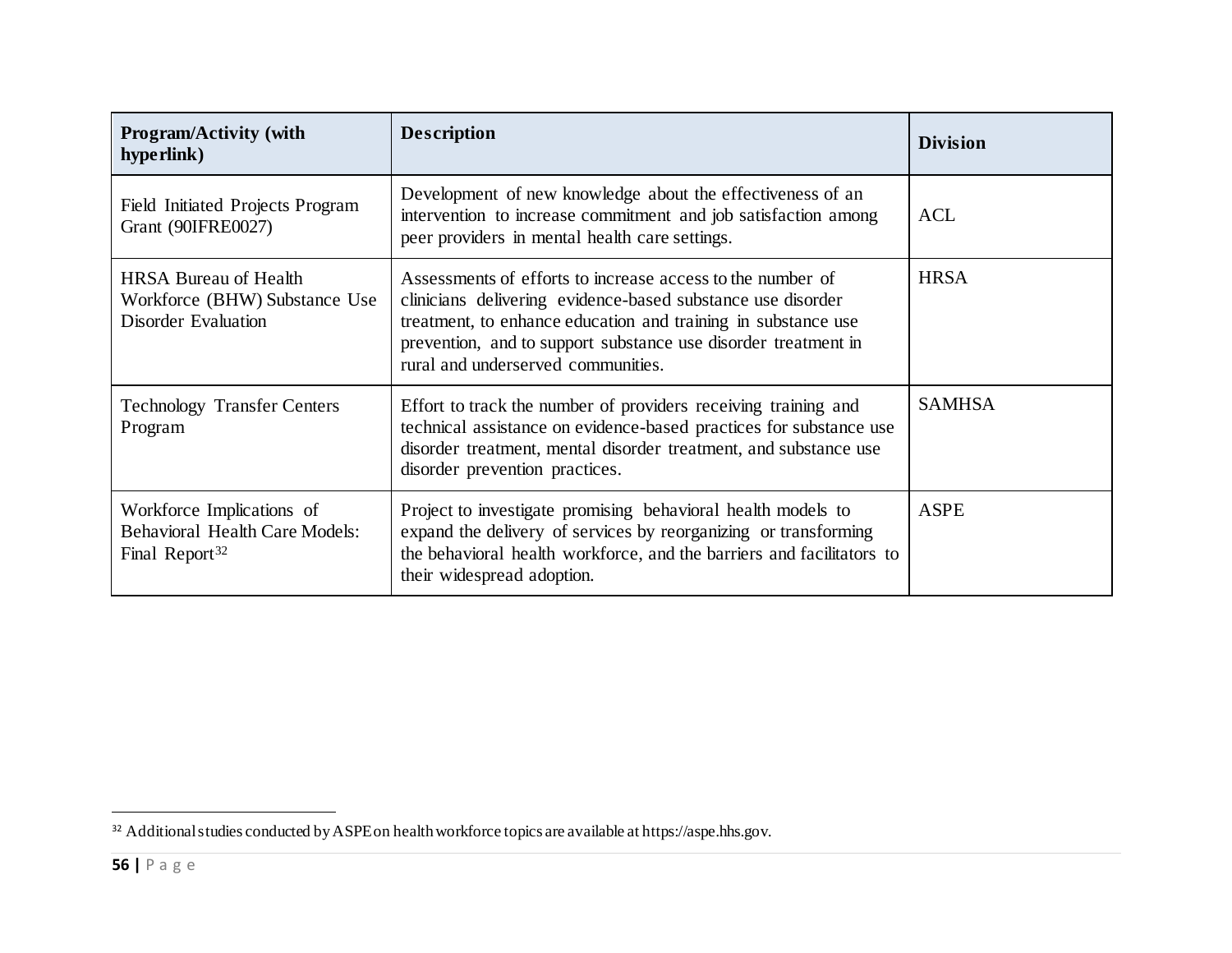| <b>Program/Activity (with</b><br>hyperlink)                                                       | <b>Description</b>                                                                                                                                                                                                                                                                                                                                                                            | <b>Division</b> |
|---------------------------------------------------------------------------------------------------|-----------------------------------------------------------------------------------------------------------------------------------------------------------------------------------------------------------------------------------------------------------------------------------------------------------------------------------------------------------------------------------------------|-----------------|
| CDC-Association of State and<br>Territorial Health Officials<br>Partnership (ASTHO)               | Discussions with ASTHO committee developing a new program<br>to enhance the capacity and strengthen the professional network of<br>mid- to senior- level governmental public health professionals<br>from identity groups that are underrepresented in public health<br>leadership, including people of color, people with disabilities, and<br>lesbian/gay/bisexual/transgender individuals. | <b>CDC</b>      |
| Council on Linkages between<br>Academia and Public Health<br>Practice                             | A collaborative of 23 national organizations focused on improving<br>public health education and training, practice, and research, with a<br>particular focus on the public health workforce, most notably<br>revision and support of the Core Competencies for Public Health<br>Professionals.                                                                                               | <b>CDC</b>      |
| HRSA Maternal and Child Health<br>Bureau's (MCHB) Public Health<br>Workforce Expert Panel Meeting | Meeting to gather input about priorities, needs, and opportunities<br>to support an optimal public health workforce.                                                                                                                                                                                                                                                                          | <b>HRSA</b>     |
| <b>Public Health Accreditation Board</b>                                                          | A voluntary national accreditation program which supports the use<br>of field-developed and evidence-based consensus standards for<br>state, tribal, local and territorial health departments, including a<br>domain and set of standards dedicated to workforce development.                                                                                                                 |                 |

## **4.2.3: Engage stakeholders to assemble best practices for supporting the public health workforce**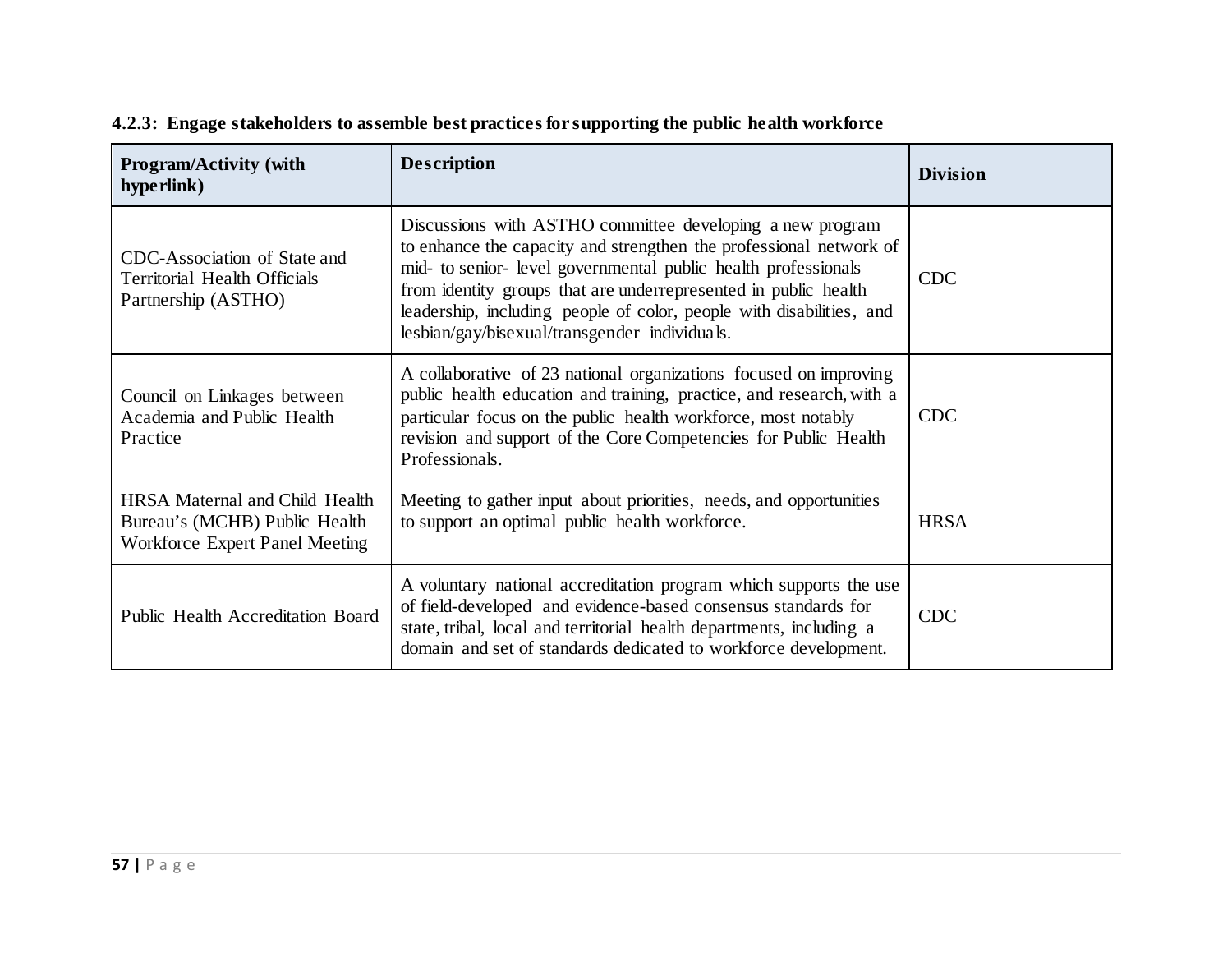| <b>Program/Activity (with</b><br>hyperlink)                                                      | <b>Description</b>                                                                                                                                                                                                                                                                                                                                                  | <b>Division</b> |
|--------------------------------------------------------------------------------------------------|---------------------------------------------------------------------------------------------------------------------------------------------------------------------------------------------------------------------------------------------------------------------------------------------------------------------------------------------------------------------|-----------------|
| Rehabilitation Research and<br><b>Training Center Program</b>                                    | Program to accelerate development and application of non-<br>medical, person-centered outcome measures that inform the<br>design, implementation, and continuous improvement of federal<br>and state home and community-based services programs, policies,<br>and interventions, by identifying promising practices and requisite<br>service-delivery competencies. | <b>ACL</b>      |
| <b>COVID-19 Intensifies Nursing</b><br>Home Workforce Challenges<br>(October 2020) <sup>33</sup> | Examination of the impact of the COVID-19 pandemic on nursing<br>homes in relation to long-standing workforce challenges, and<br>identify new federal, state, and facility-level policies and practices<br>that have been implemented to address those challenges, including<br>relaxation of federal licensing, credentialing, and training<br>requirements.       | <b>ASPE</b>     |

## <span id="page-57-0"></span>**4.2.4: Develop evidence to improve the home and community-based services workforce**

<sup>33</sup> Additional studies conducted by ASPE on health workforce topics are available at https://aspe.hhs.gov.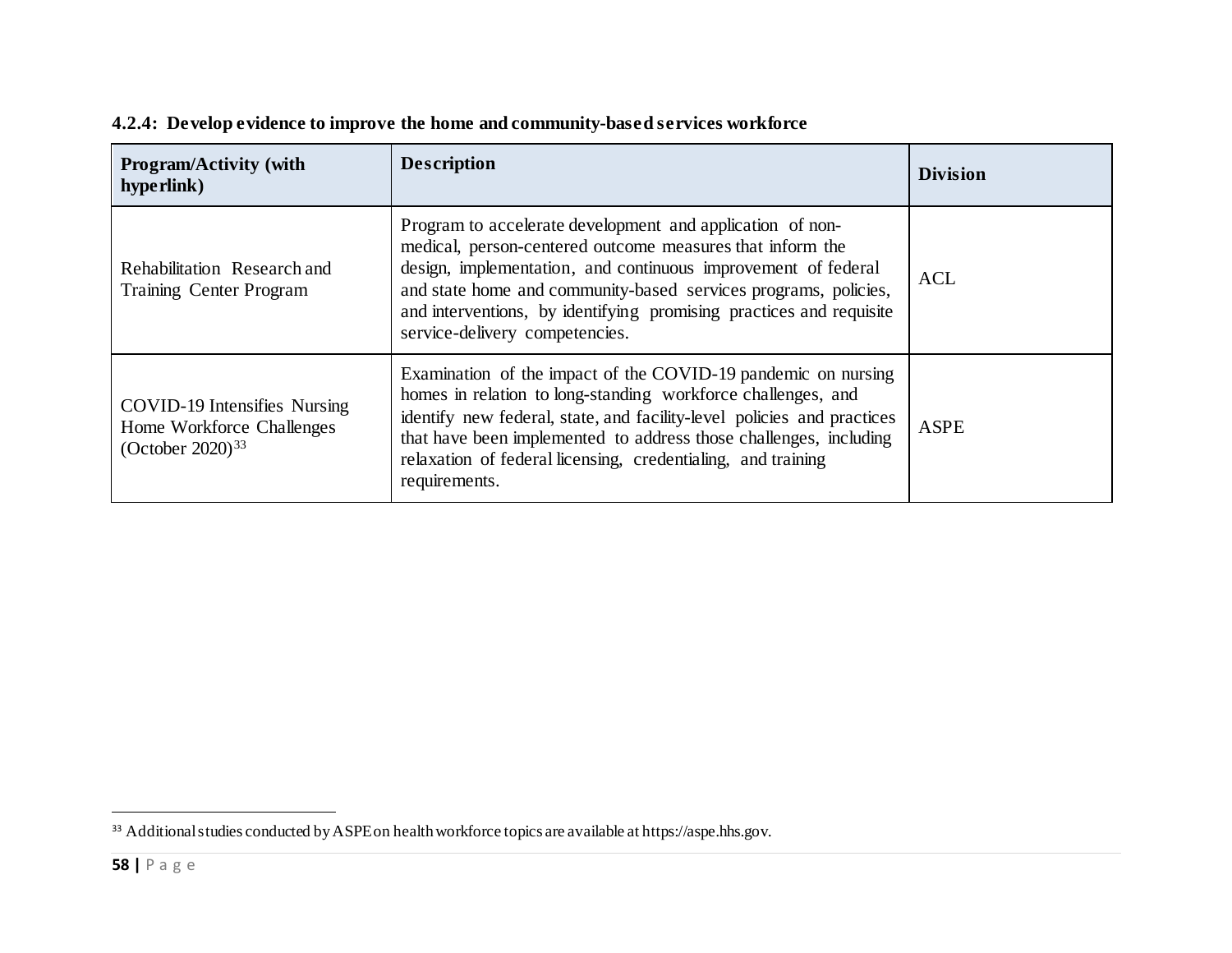# **Appendix B: Program Performance**

Below is a comprehensive list of health workforce measures identified by the partners who contributed to the development of the Health Workforce Strategic Plan, organized by Goal and then by HHS Division. These performance measures capture both outputs and outcomes of program investments, to examine effectiveness and improve program processes. HHS tracks regularly and reports annually on progress on performance measures.

| Program                                       | <b>Measure</b>                                                                                                                                                                                                                                                                                                                                                                                                                                                                                                                                                               | <b>Division</b> | <b>Most Recent</b><br><b>Result</b> | Year<br>Reported |
|-----------------------------------------------|------------------------------------------------------------------------------------------------------------------------------------------------------------------------------------------------------------------------------------------------------------------------------------------------------------------------------------------------------------------------------------------------------------------------------------------------------------------------------------------------------------------------------------------------------------------------------|-----------------|-------------------------------------|------------------|
| <b>HPOG</b>                                   | Grantees are required to establish 5-year<br>quantifiable projections for the following seven<br>program activities: Overall Enrollment, Temporary<br>Assistance for Needy Families Enrollment, Basic<br>Skills Enrollment, Basic Skills Completion,<br>Healthcare Training Enrollment, Healthcare<br>Training Completion, and First-Time Employed in<br>Healthcare. HPOG was authorized as a<br>demonstration program with a mandated federal<br>evaluation. ACF is conducting ongoing evaluations<br>to assess program impacts, implementation, and<br>costs and benefits. | <b>ACF</b>      |                                     |                  |
| <b>Advanced Nursing Education</b><br>Programs | 6.I.C.38. Number of students trained in advanced<br>nursing degree programs.                                                                                                                                                                                                                                                                                                                                                                                                                                                                                                 | <b>HRSA</b>     | 4,817                               | FY 2019          |
| <b>Advanced Nursing Education</b><br>Programs | 6.I.C.40. Number of graduates from advanced<br>nursing degree programs.                                                                                                                                                                                                                                                                                                                                                                                                                                                                                                      | <b>HRSA</b>     | 1,604                               | FY 2019          |

#### **Goal 1: Expand Health Workforce Supply to Meet the Evolving Need**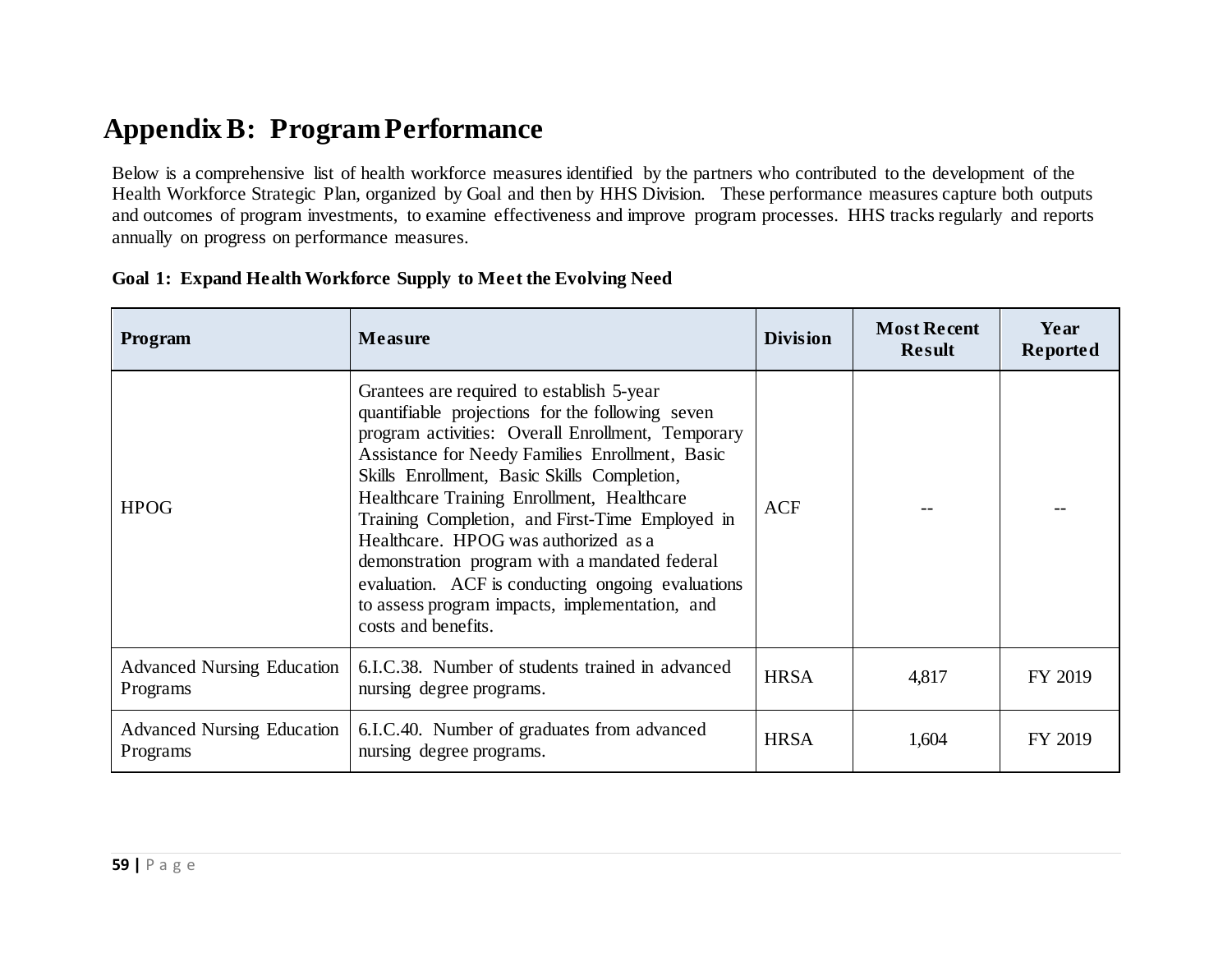<span id="page-59-0"></span>

| Program                                                                             | <b>Measure</b>                                                                                                                                                           | <b>Division</b> | <b>Most Recent</b><br><b>Result</b> | Year<br>Reported          |
|-------------------------------------------------------------------------------------|--------------------------------------------------------------------------------------------------------------------------------------------------------------------------|-----------------|-------------------------------------|---------------------------|
| Behavioral Health<br>Workforce Development<br>Program                               | 6.I.C.34. Number of students currently receiving<br>training in behavioral health degree and certificate<br>programs.                                                    | <b>HRSA</b>     | 6,119                               | FY 2019                   |
| <b>Behavioral Health</b><br>Workforce Development<br>Program                        | 6.I.C.35. Number of graduates completing<br>behavioral health programs and entering the<br>behavioral health workforce.                                                  | <b>HRSA</b>     | 4,449                               | FY 2019                   |
| Behavioral Health<br>Workforce Development<br>Program                               | 6.I.C.62. Number of substance use disorder<br>treatment providers receiving loan repayment. <sup>34</sup>                                                                | <b>HRSA</b>     | Metrics in<br>development           | Metrics in<br>development |
| <b>Centers for Excellence</b><br>Program                                            | 6.I.C.20. Percent of program participants who<br>completed pre-health professions preparation<br>training and intend to apply to a health professions<br>degree program. | <b>HRSA</b>     | 17%                                 | FY 2019                   |
| <b>Centers for Excellence</b><br>Program                                            | 6.I.C.21. Percent of program participants who<br>received academic retention support and<br>maintained enrollment in a health professions<br>degree program.             | <b>HRSA</b>     | 51%                                 | FY 2019                   |
| Children's Hospitals<br><b>Graduate Medical Education</b><br><b>Payment Program</b> | 7.E. Percent of payments made on time.                                                                                                                                   | <b>HRSA</b>     | 100%                                | FY 2019                   |

<sup>&</sup>lt;sup>34</sup> Baseline for this measure will be set for FY 2020 and reported in the FY 2023 Congressional Budget Justification.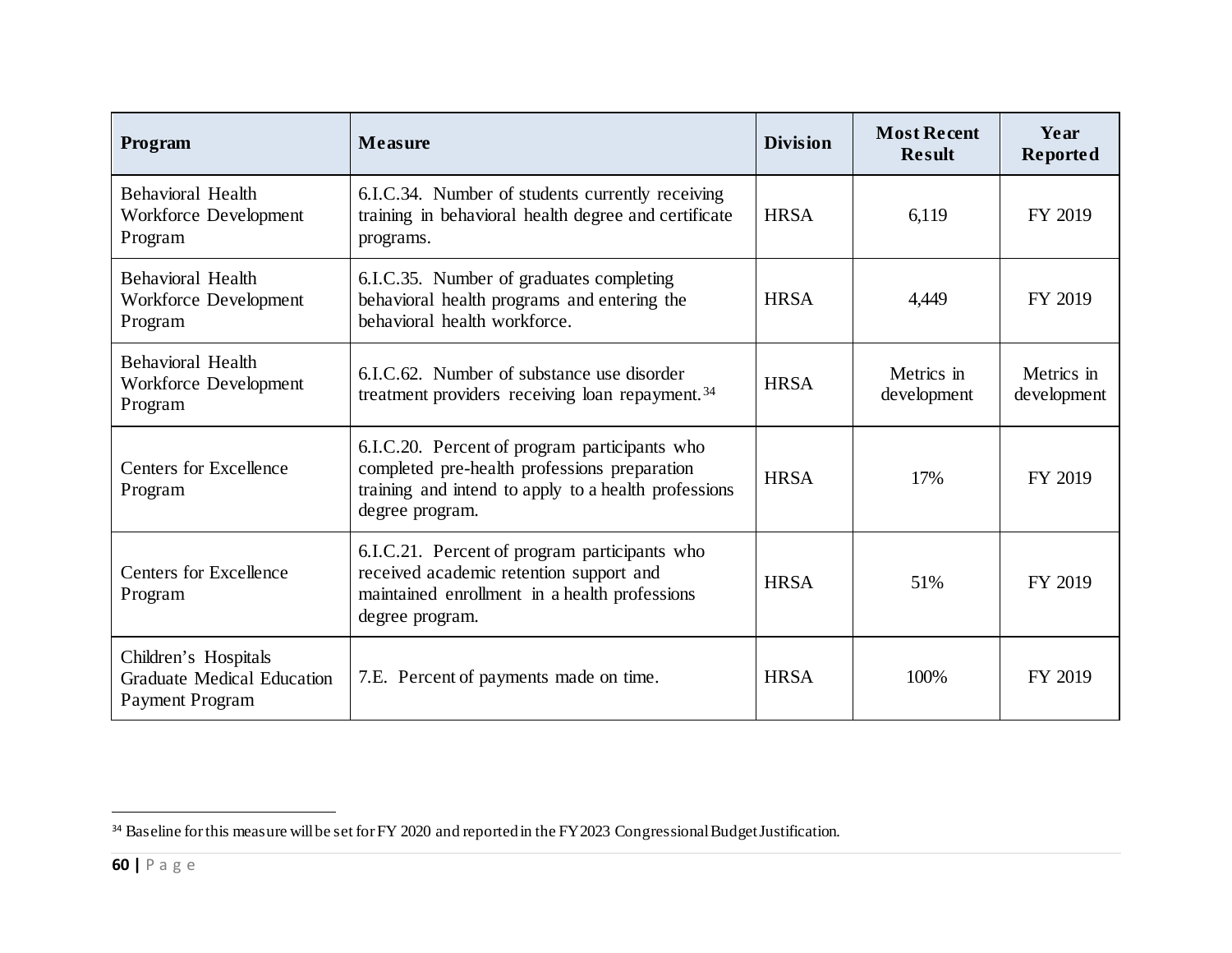| Program                                                                             | <b>Measure</b>                                                                                                                                                                                                | <b>Division</b> | <b>Most Recent</b><br><b>Result</b> | Year<br>Reported |
|-------------------------------------------------------------------------------------|---------------------------------------------------------------------------------------------------------------------------------------------------------------------------------------------------------------|-----------------|-------------------------------------|------------------|
| Children's Hospitals<br><b>Graduate Medical Education</b><br><b>Payment Program</b> | 7.I.A.1. Maintain the number of FTE residents<br>training in eligible children's teaching hospitals.                                                                                                          | <b>HRSA</b>     | 7,757                               | FY 2019          |
| Children's Hospitals<br><b>Graduate Medical Education</b><br><b>Payment Program</b> | 7. VII.C.1. Percent of hospitals with verified FTE<br>residents counts and caps.                                                                                                                              | <b>HRSA</b>     | 100%                                | FY 2019          |
| <b>MCH</b> Pipeline Training<br>Program (Undergraduate)                             | Training 07. The percent of HRSA MCHB<br>Pipeline Program graduates who have been<br>engaged in work focused on MCH populations 5<br>years post-graduation.                                                   | <b>HRSA</b>     | 100%                                | FY 2019          |
| <b>MCH</b> Pipeline Training<br>Program (Undergraduate)                             | Training 09. The percent of pipeline graduates that<br>enter graduate programs preparing them to work<br>with the MCH population 5 years post-graduation.                                                     | <b>HRSA</b>     | 67%                                 | FY 2019          |
| <b>MCHB</b> Graduate Training<br>Programs                                           | Training 10. The percent of long-term trainees that<br>have demonstrated field leadership after completing<br>an MCH training program (5 years after completing<br>the training program).                     | <b>HRSA</b>     | 88%                                 | FY 2019          |
| <b>MCHB</b> Graduate Training<br>Programs                                           | Training 11. The percentage of long-term trainees<br>who are engaged in work focused on MCH<br>populations after completing their MCH Training<br>Program (5 years after completing the training<br>program). | <b>HRSA</b>     | 83%                                 | FY 2019          |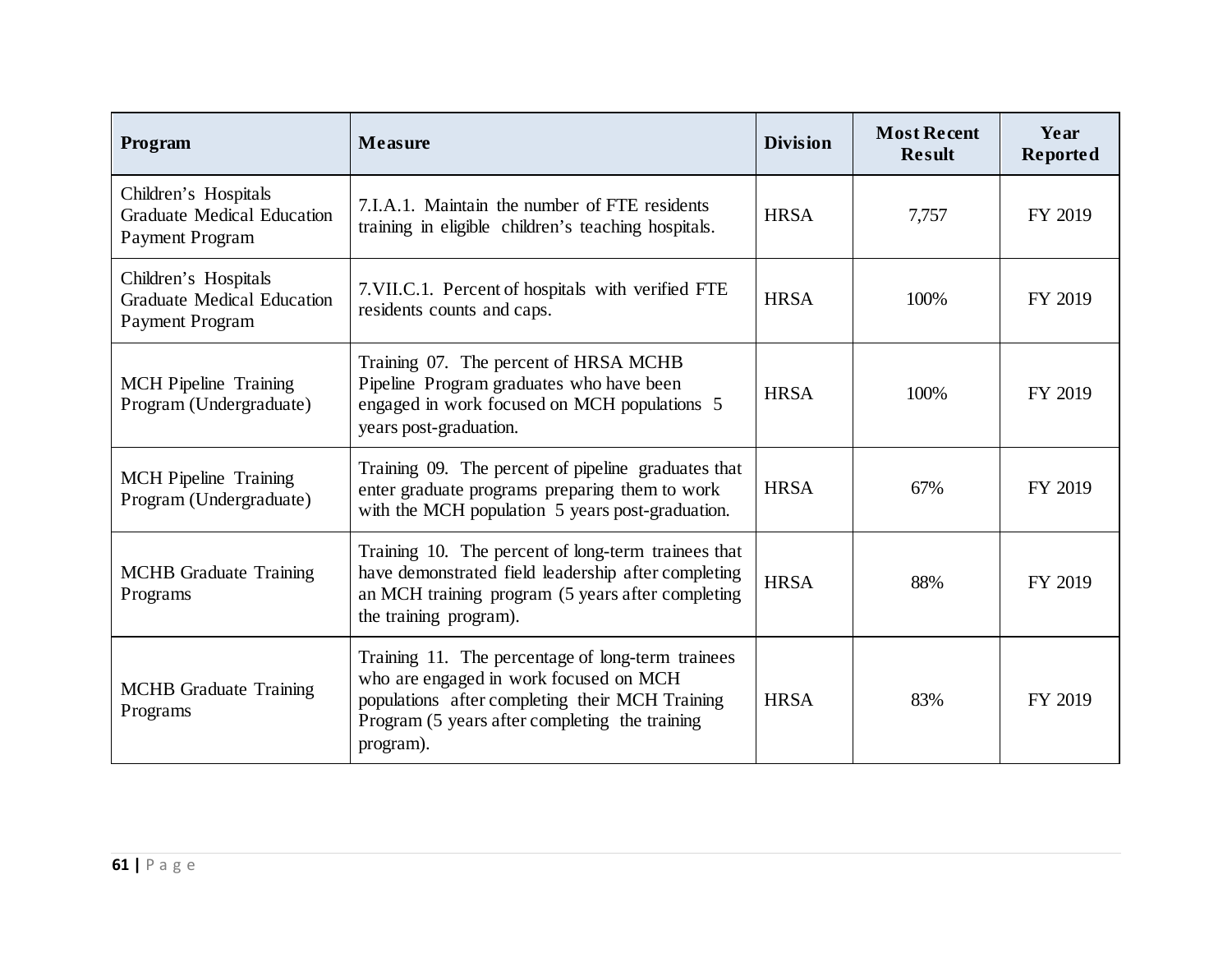<span id="page-61-0"></span>

| Program                                     | <b>Measure</b>                                                                                                                                                                                                                                                  | <b>Division</b> | <b>Most Recent</b><br><b>Result</b> | Year<br>Reported          |
|---------------------------------------------|-----------------------------------------------------------------------------------------------------------------------------------------------------------------------------------------------------------------------------------------------------------------|-----------------|-------------------------------------|---------------------------|
| <b>MCHB</b> Graduate Training<br>Programs   | Training 12. The percent of long-term trainees who<br>at 5 years post training have worked in an<br>interdisciplinary manner to serve the MCH<br>populations (e.g., individuals with disabilities and<br>their families, adolescents and their families, etc.). | <b>HRSA</b>     | 94%                                 | FY 2019                   |
| <b>Medical Student Education</b><br>Program | 6.I.C.60. Number of medical students matched to<br>primary care residencies. <sup>35</sup>                                                                                                                                                                      | <b>HRSA</b>     | Metrics in<br>development           | Metrics in<br>development |
| <b>NHSC</b>                                 | 4.E.1. Default rate of NHSC Scholarship and Loan<br>Repayment Program participants.                                                                                                                                                                             | <b>HRSA</b>     | 1.30%                               | FY 2019                   |
| <b>NHSC</b>                                 | 4.I.C.1. Number of individuals served by NHSC<br>clinicians.                                                                                                                                                                                                    | <b>HRSA</b>     | 17.0 million                        | FY 2020                   |
| <b>NHSC</b>                                 | 4.I.C.2. Support field strength (participants in<br>service) of the NHSC.                                                                                                                                                                                       | <b>HRSA</b>     | 16,229                              | FY 2020                   |
| <b>NHSC</b>                                 | 4.I.C.4. Percent of NHSC clinicians retained in<br>service to the underserved for at least 1 year<br>beyond the completion of their NHSC service<br>commitment.                                                                                                 | <b>HRSA</b>     | 81%                                 | FY 2020                   |
| <b>NHSC</b>                                 | 4.I.C.6. Number of NHSC sites.                                                                                                                                                                                                                                  | <b>HRSA</b>     | 18,548                              | FY 2020                   |
| Nurse Corps                                 | 5.E.1. Default rate of Nurse Corps Loan<br>Repayment Program (LRP) and Scholarship<br>Program (SP) participants.                                                                                                                                                | <b>HRSA</b>     | 2.27% (LRP)<br>$7.10\%$ (SP)        | FY 2020                   |

<sup>&</sup>lt;sup>35</sup> Baseline for this measure will be set for FY 2020 and reported in the FY 2023 Congressional Budget Justification.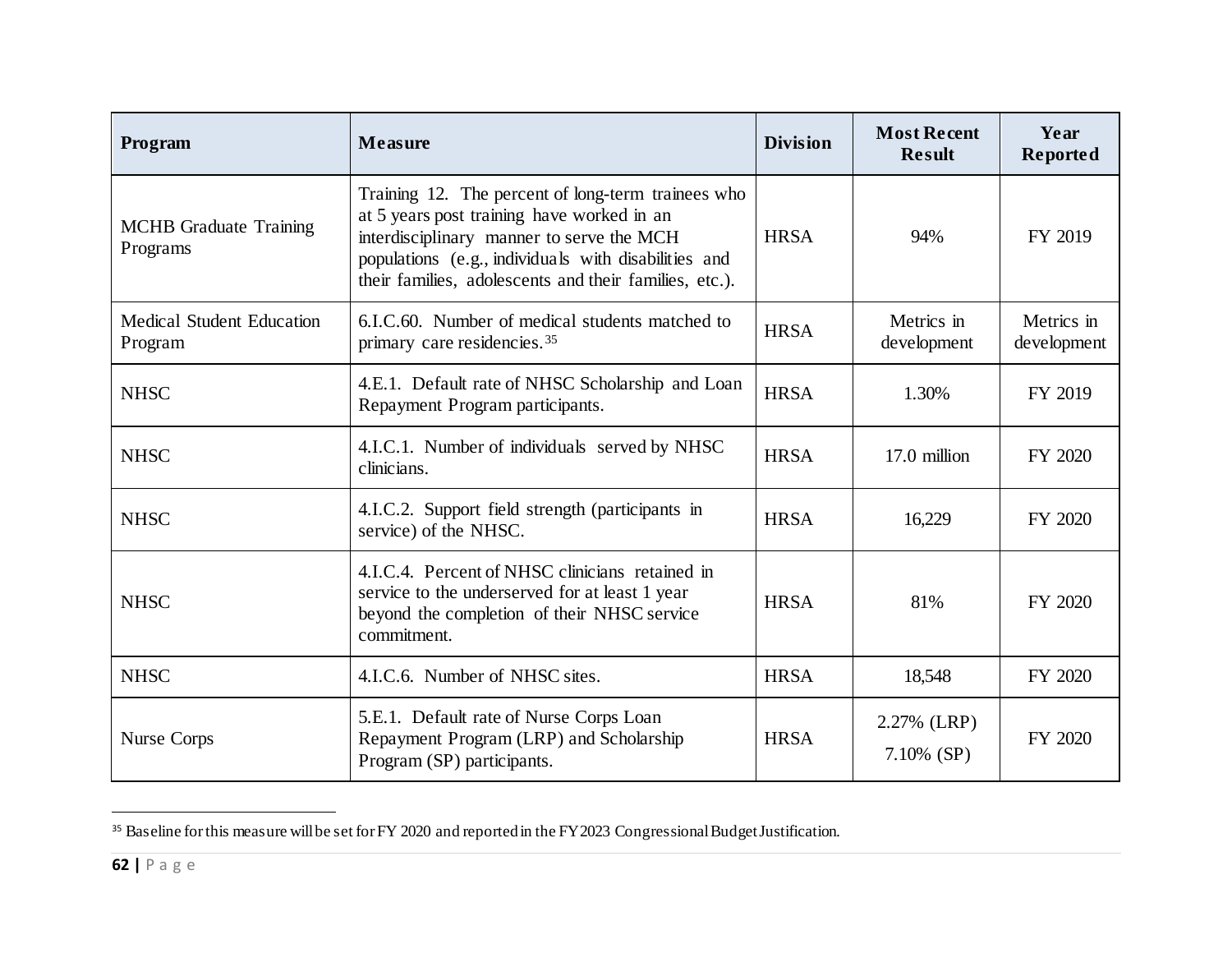| Program                                                           | <b>Measure</b>                                                                                                                                     | <b>Division</b> | <b>Most Recent</b><br><b>Result</b> | Year<br>Reported |
|-------------------------------------------------------------------|----------------------------------------------------------------------------------------------------------------------------------------------------|-----------------|-------------------------------------|------------------|
| <b>Nurse Corps</b>                                                | 5.I.C.7. Proportion of Nurse Corps Scholarship<br>Program awardees obtaining their baccalaureate<br>degree or advanced practice degree in nursing. | <b>HRSA</b>     | 96%                                 | FY 2020          |
| <b>Nurse Faculty Loan Program</b>                                 | 6.I.C.46. Number of graduate-level nursing<br>students who received a loan.                                                                        | <b>HRSA</b>     | 2,270                               | FY 2019          |
| <b>Nurse Faculty Loan Program</b>                                 | 6.I.C.47. Number of loan recipients who graduated<br>from an advanced nursing degree program.                                                      | <b>HRSA</b>     | 659                                 | FY 2019          |
| Nursing Education, Practice,<br>Quality, and Retention<br>Program | 6.I.C.57. Number of NEPQR nursing students<br>trained in primary care.                                                                             | <b>HRSA</b>     | 1,632                               | FY 2019          |
| Nursing Workforce Diversity<br>Program                            | 6.I.C.42. Number of program participants who<br>participated in academic support programs during<br>the academic year.                             | <b>HRSA</b>     | 5,732                               | FY 2019          |
| Nursing Workforce Diversity<br>Program                            | 6.I.C.43. Number of program participants who are<br>enrolled in a nursing degree program.                                                          | <b>HRSA</b>     | 5,888                               | FY 2019          |
| <b>Oral Health Training</b><br>Program                            | 6.I.C.27. Number of dental students trained.                                                                                                       | <b>HRSA</b>     | 11,121                              | FY 2019          |
| <b>Oral Health Training</b><br>Program                            | 6.I.C.28. Number of dental residents trained.                                                                                                      | <b>HRSA</b>     | 494                                 | FY 2019          |
| <b>Oral Health Training</b><br>Program                            | 6.I.C.29. Number of faculty trained.                                                                                                               | <b>HRSA</b>     | 256                                 | FY 2019          |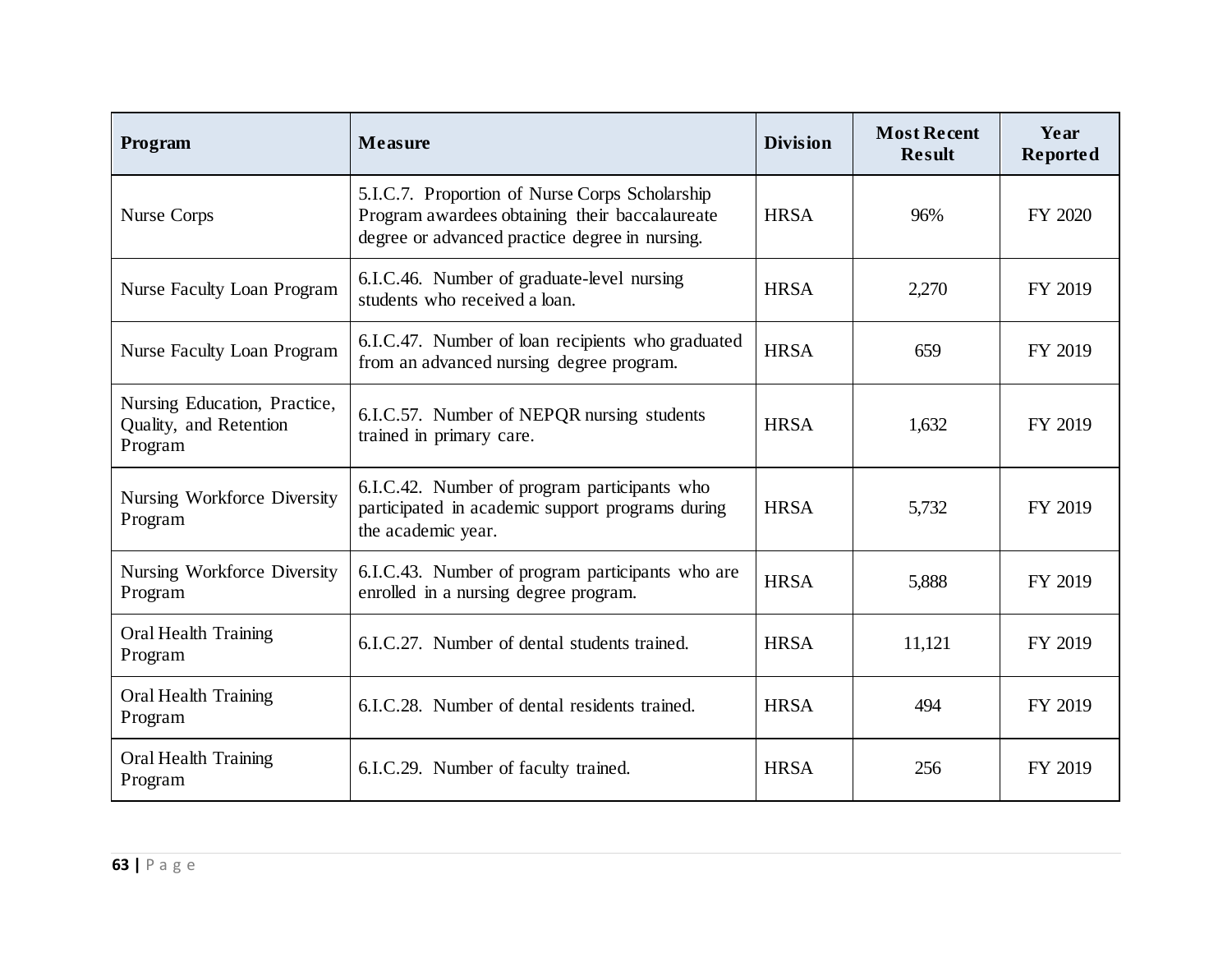| Program                                                 | <b>Measure</b>                                                                                                                                                                        | <b>Division</b> | <b>Most Recent</b><br><b>Result</b> | Year<br>Reported |
|---------------------------------------------------------|---------------------------------------------------------------------------------------------------------------------------------------------------------------------------------------|-----------------|-------------------------------------|------------------|
| Primary Care Training and<br><b>Enhancement Program</b> | 6.I.C.24. Number of physicians completing a<br>BHW-funded residency or fellowship.                                                                                                    | <b>HRSA</b>     | 830                                 | FY 2019          |
| Primary Care Training and<br><b>Enhancement Program</b> | 6.I.C.25. Number of physicians graduating from a<br>BHW-funded medical school.                                                                                                        | <b>HRSA</b>     | 1,584                               | FY 2019          |
| Primary Care Training and<br><b>Enhancement Program</b> | 6.I.C.26. Number of physician assistants<br>graduating from a BHW-funded program.                                                                                                     | <b>HRSA</b>     | 590                                 | FY 2019          |
| Public Health Training<br>Center                        | 6.I.C.9. Number of trainees participating in<br>continuing education sessions delivered by Public<br>Health Training Centers.                                                         | <b>HRSA</b>     | 307,750                             | FY 2019          |
| Public Health Training<br><b>Centers Program</b>        | 6.I.C.18. Number of instructional hours offered by<br>Public Health Training Centers.                                                                                                 | <b>HRSA</b>     | 6,074                               | FY 2019          |
| Public Health Training<br><b>Centers Program</b>        | 6.I.C.19. Number of Public Health Training<br>Center-sponsored public health students that<br>completed field placement practicums in state,<br>local, and tribal health departments. | <b>HRSA</b>     | 282                                 | FY 2019          |
| <b>State Offices of Rural Health</b>                    | 31.V.B.5. Number of clinician placements<br>facilitated by the State Offices of Rural Health<br>through their recruitment initiatives.                                                | <b>HRSA</b>     | 1,676                               | FY 2018          |
| Loan Repayment Program                                  | IHP-4. Number of new 2-year contracts awarded<br>under Section 108.                                                                                                                   | <b>IHS</b>      | 469                                 | FY 2021          |
| Loan Repayment Program                                  | IHP-5. Number of continuing 1-year contracts<br>awarded under Section 108.                                                                                                            | <b>IHS</b>      | 642                                 | FY 2021          |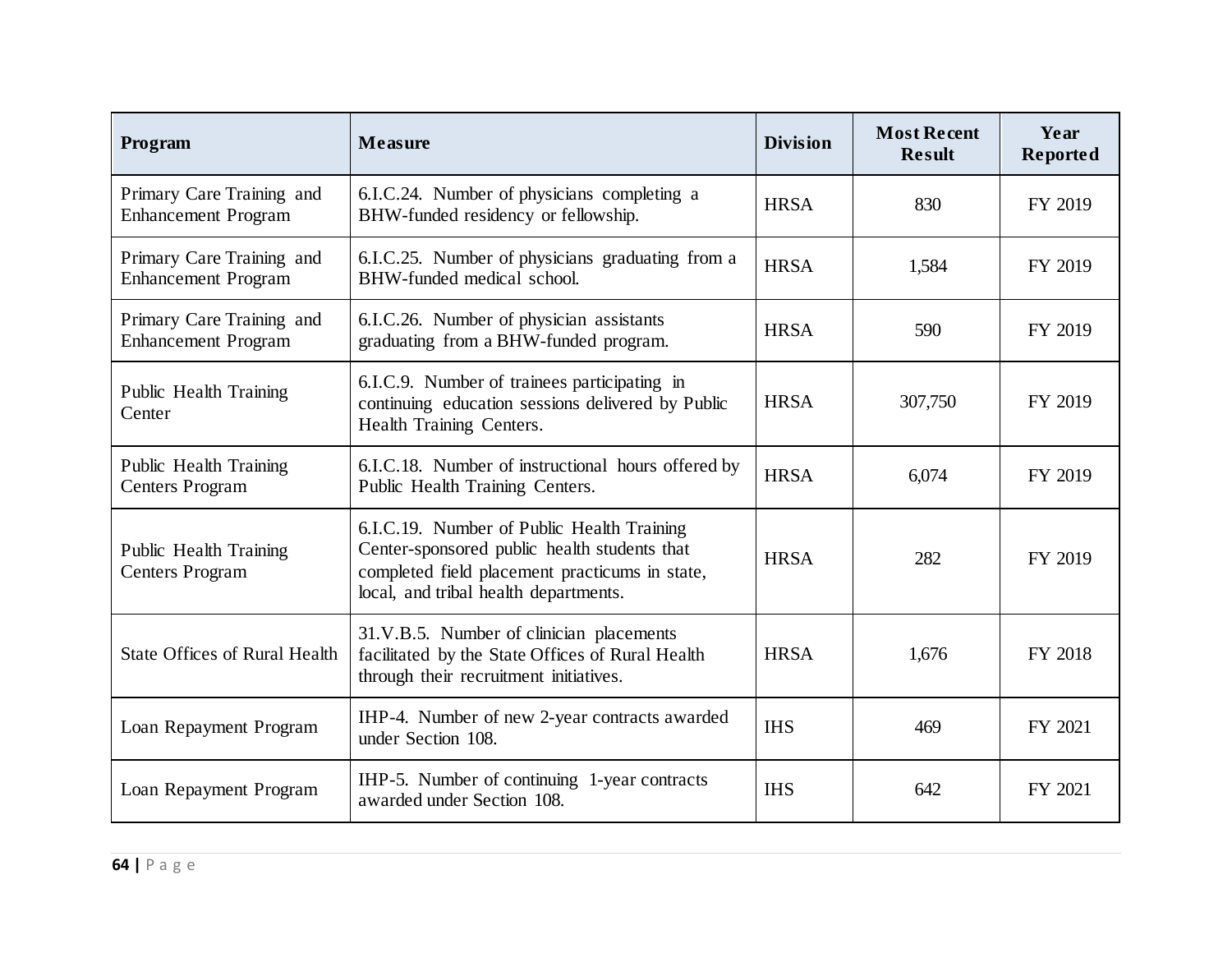| Program                                                                                              | Measure                                                                                                                                                              | <b>Division</b> | <b>Most Recent</b><br><b>Result</b> | Year<br>Reported |
|------------------------------------------------------------------------------------------------------|----------------------------------------------------------------------------------------------------------------------------------------------------------------------|-----------------|-------------------------------------|------------------|
| Scholarship Program                                                                                  | Number of externs under section 105.                                                                                                                                 | <b>IHS</b>      | 14                                  | FY 2021          |
| Scholarship Program                                                                                  | Number of scholarship awards under section 103.                                                                                                                      | <b>IHS</b>      | 35                                  | FY 2021          |
| Scholarship Program                                                                                  | Number of scholarship awards under section 104.                                                                                                                      | <b>IHS</b>      | 216                                 | FY 2021          |
| Scholarship Program                                                                                  | Proportion of Health Scholarship recipients placed<br>in Indian Health settings within 90 days of<br>graduation.                                                     | <b>IHS</b>      | 36%                                 | FY 2021          |
| <b>Public Health Informatics</b><br>and Technology Workforce<br>Development Program                  | Number of Minority Serving Institution students<br>trained in Public Health Informatics and<br>Technology.                                                           | <b>ONC</b>      | N/A                                 | N/A              |
| First Responder Training-<br>Comprehensive Addiction<br>and Recovery Act                             | 5.1.1. Number of first responders trained how to<br>administer FDA-approved overdose reversing<br>medication kits.                                                   | <b>SAMHSA</b>   | 44,155                              | FY 2020          |
| <b>Grants to Prevent</b><br>Prescription Drug/Opioid<br><b>Overdose-Related Deaths -</b><br>Naloxone | 5.1. Number of lay persons trained how to<br>administer Naloxone (or other FDA-approved drug<br>or device).                                                          | <b>SAMHSA</b>   | 26,445                              | FY 2020          |
| Improving Access to<br><b>Overdose Treatment</b><br>Activities                                       | 5.2.1. Number trained on prescribing FDA-<br>approved opioid-overdose reversal drugs or devices<br>for emergency treatment of known or suspected<br>opioid overdose. | <b>SAMHSA</b>   | 2,274                               | FY 2020          |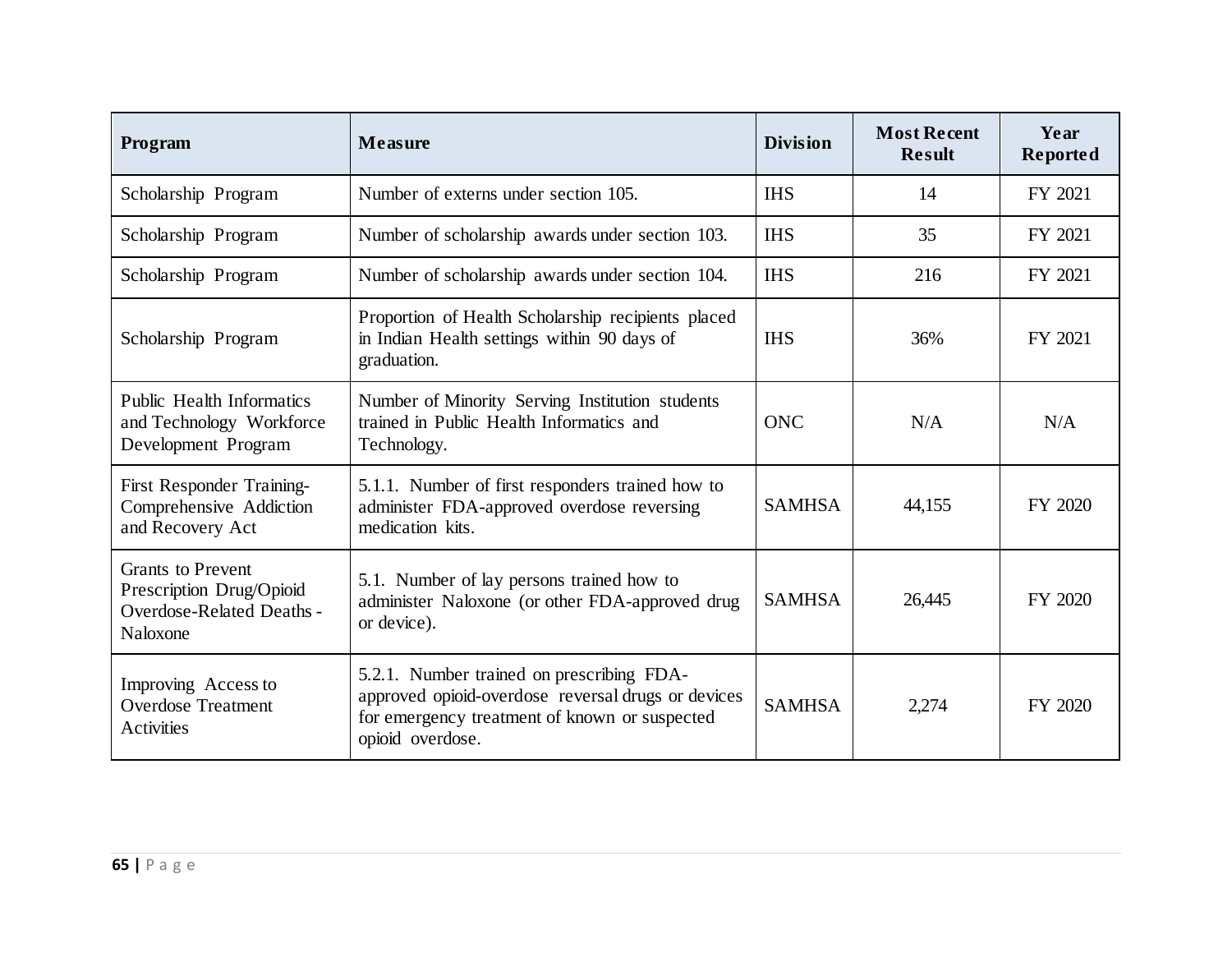| Program                                         | <b>Measure</b>                                                                                                                                                                                    | <b>Division</b> | <b>Most Recent</b><br><b>Result</b> | Year<br>Reported          |
|-------------------------------------------------|---------------------------------------------------------------------------------------------------------------------------------------------------------------------------------------------------|-----------------|-------------------------------------|---------------------------|
| <b>Addiction Medicine</b><br>Fellowship Program | 6.I.C.61. Number of new addiction medicine and<br>addiction psychiatry fellowship graduates entering<br>workforce. <sup>36</sup>                                                                  | <b>HRSA</b>     | Metrics in<br>development           | Metrics in<br>development |
| <b>Advanced Nursing Education</b><br>Program    | 6.I.C.39. Percent of students trained who are<br>underrepresented minorities and/or from<br>disadvantaged backgrounds.                                                                            | <b>HRSA</b>     | 34%                                 | FY 2019                   |
| Area Health Education<br>Center                 | 6.I.C.49. Number of Area Health Education<br>Centers scholars trained in medically underserved<br>communities and/or rural areas.                                                                 | <b>HRSA</b>     | 5,399                               | FY 2019                   |
| Area Health Education<br>Center                 | 6.I.C.50. Percent of Area Health Education Centers<br>program completers practicing in medically<br>underserved communities and/or rural areas.                                                   | <b>HRSA</b>     | 20%                                 | FY 2019                   |
| <b>BHW Cross-Cutting</b><br>Measure             | 6.I.B.1. Percentage of graduates and program<br>completers of BHW-supported health professions<br>training programs who are underrepresented<br>minorities and/or from disadvantaged backgrounds. | <b>HRSA</b>     | 50%                                 | FY 2019                   |
| <b>BHW Cross-Cutting</b><br>Measure             | 6.I.C.1. Percentage of trainees in BHW-supported<br>health professions training programs who receive<br>training in medically underserved communities.                                            | <b>HRSA</b>     | 67%                                 | FY 2019                   |

<span id="page-65-0"></span>

|  |  | Goal 2: Improve Distribution of the Health Workforce to Reduce Shortages |  |  |  |  |  |
|--|--|--------------------------------------------------------------------------|--|--|--|--|--|
|--|--|--------------------------------------------------------------------------|--|--|--|--|--|

<sup>&</sup>lt;sup>36</sup> Baseline for this measure will be set for FY 2020 and reported in the FY 2023 Congressional Budget Justification.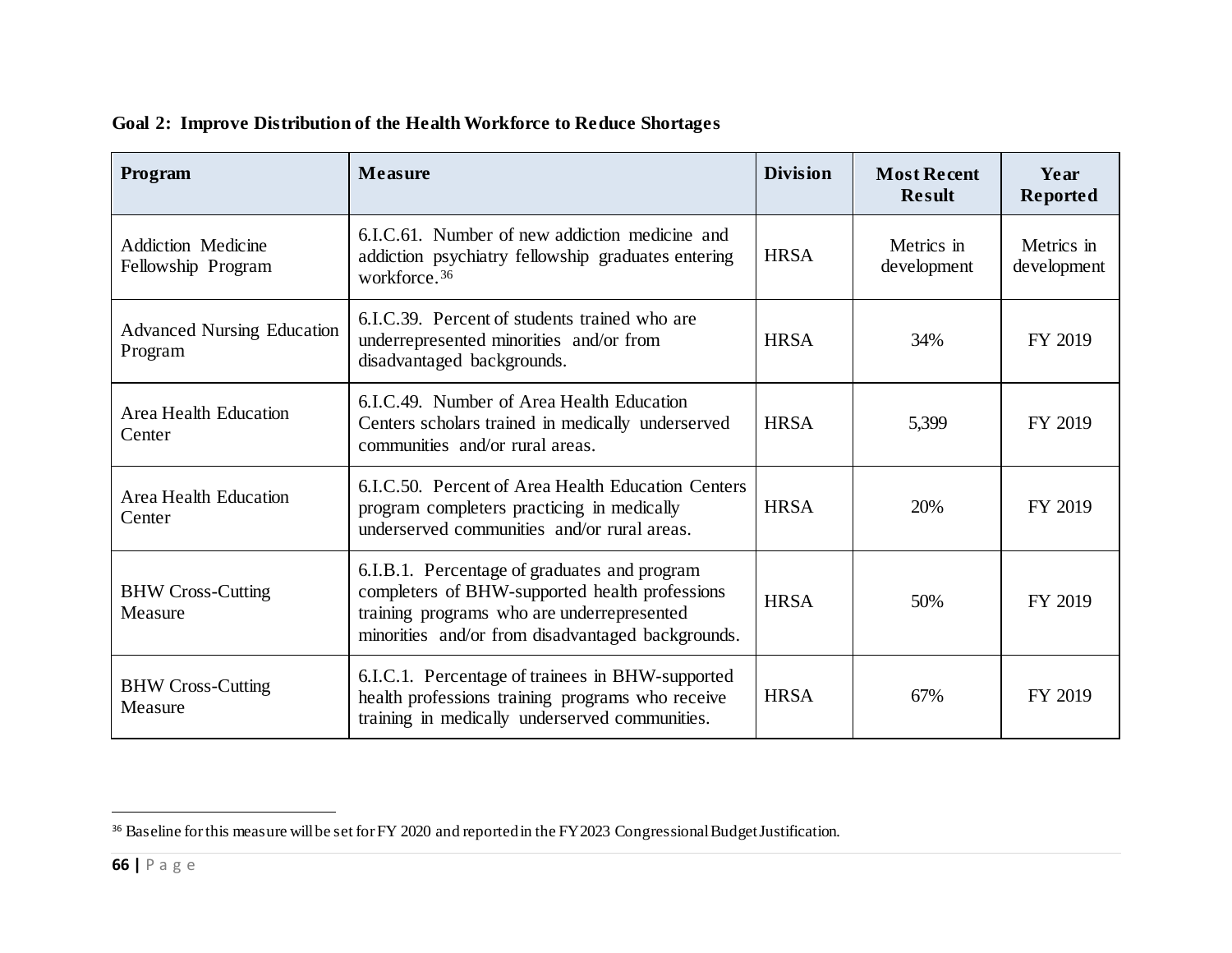| Program                                            | <b>Measure</b>                                                                                                                                              | <b>Division</b> | <b>Most Recent</b><br><b>Result</b> | Year<br>Reported |
|----------------------------------------------------|-------------------------------------------------------------------------------------------------------------------------------------------------------------|-----------------|-------------------------------------|------------------|
| <b>BHW Cross-Cutting</b><br>Measure                | 6.I.C.2. Percentage of individuals supported by<br>BHW who completed a primary care training<br>program and are currently employed in underserved<br>areas. | <b>HRSA</b>     | 43%                                 | FY 2019          |
| Geriatrics Workforce<br><b>Enhancement Program</b> | 6.I.C.12. Number of BHW-sponsored educational<br>offerings provided on Alzheimer's disease and<br>related dementias.                                        | <b>HRSA</b>     | 906                                 | FY 2019          |
| Geriatrics Workforce<br><b>Enhancement Program</b> | 6.I.C.13. Number of trainees participating in<br>educational offerings on Alzheimer's disease and<br>related dementias.                                     | <b>HRSA</b>     | 146,024                             | FY 2019          |
| Geriatrics Workforce<br><b>Enhancement Program</b> | 6.I.C.32. Number of continuing education trainees<br>in geriatrics programs.                                                                                | <b>HRSA</b>     | 290,161                             | FY 2019          |
| Geriatrics Workforce<br><b>Enhancement Program</b> | 6.I.C.33. Number of students who received<br>geriatric-focused training in settings across the care<br>continuum.                                           | <b>HRSA</b>     | 56,603                              | FY 2019          |
| Graduate Psychology<br><b>Education Program</b>    | 6.I.C.36. Number of graduate-level psychology<br>students supported in Graduate Psychology<br>Education program.                                            | <b>HRSA</b>     | 251                                 | FY 2019          |
| Graduate Psychology<br><b>Education Program</b>    | 6.I.C.37. Number of interprofessional students<br>trained in Graduate Psychology Education program.                                                         | <b>HRSA</b>     | 3,358                               | FY 2019          |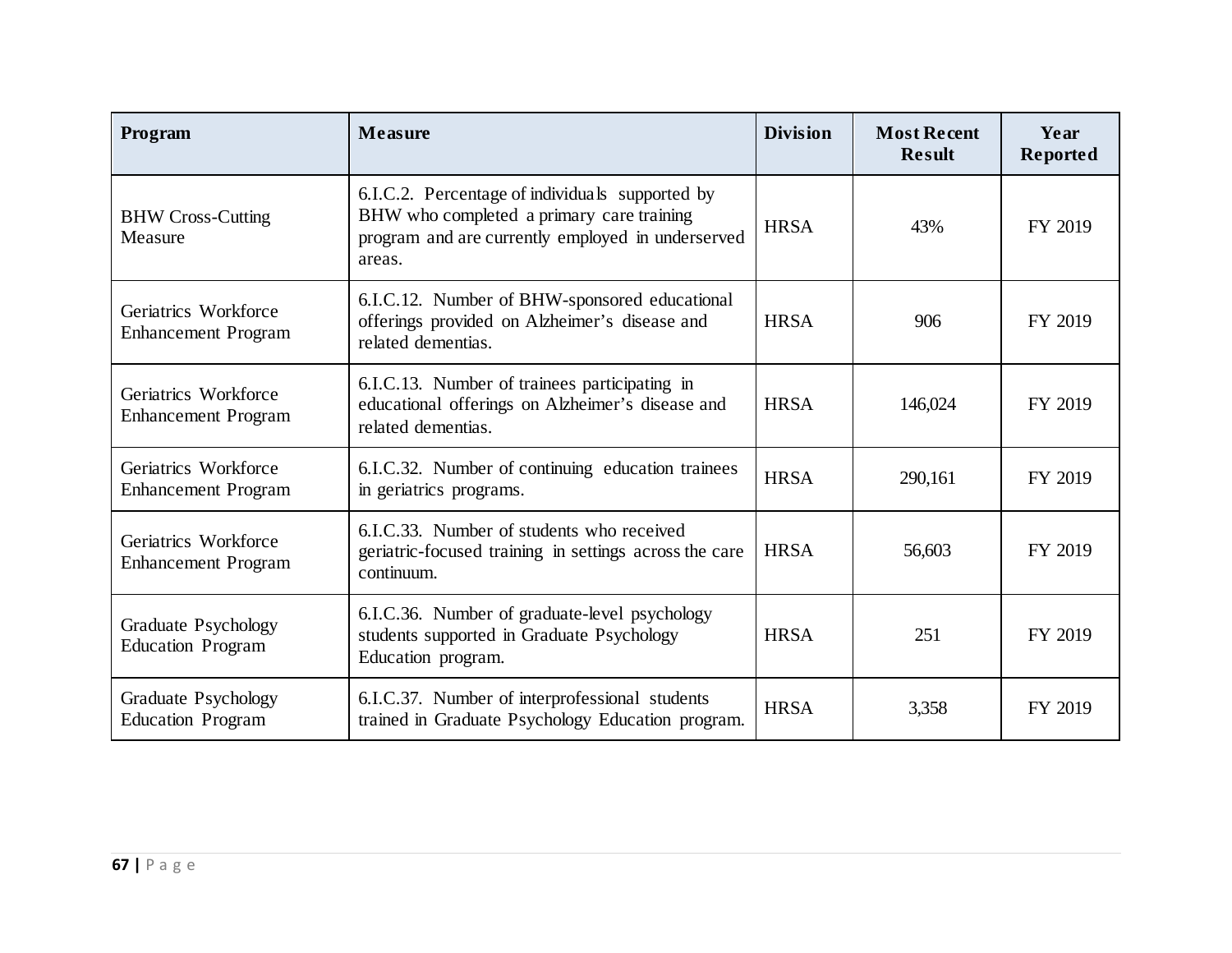| Program                                                                             | <b>Measure</b>                                                                                                                                                                                     | <b>Division</b> | <b>Most Recent</b><br><b>Result</b>                                        | Year<br>Reported |
|-------------------------------------------------------------------------------------|----------------------------------------------------------------------------------------------------------------------------------------------------------------------------------------------------|-----------------|----------------------------------------------------------------------------|------------------|
| <b>Health Careers Opportunity</b><br>Program                                        | 6.I.C.51. Number of Health Careers Opportunity<br>Program trainees from disadvantaged backgrounds<br>participating in academic programming, clinical<br>training, and/or student support services. | <b>HRSA</b>     | 4,259                                                                      | FY 2019          |
| <b>Health Careers Opportunity</b><br>Program                                        | 6.I.C.52. Percent of Health Careers Opportunity<br>Program health professions program completers<br>who intend to work in primary care settings.                                                   | <b>HRSA</b>     | 2%                                                                         | FY 2019          |
| Maternal and Child Health<br><b>Graduate Training Programs</b>                      | Former Trainee Survey. The percentage of former<br>trainees who report working with underserved or<br>vulnerable populations.                                                                      | <b>HRSA</b>     | 83%                                                                        | FY 2019          |
| Maternal and Child Health<br>Pipeline Training Program<br>(Undergraduate)           | The percent of MCH Pipeline Program graduates<br>who have been engaged in work with populations<br>considered to be underserved or vulnerable 5 years<br>post-graduation.                          | <b>HRSA</b>     | 89%                                                                        | FY 2019          |
| Maternal and Child Health<br>Undergraduate and Graduate<br><b>Training Programs</b> | Training 06. The percentage of participants in<br>MCHB long-term training programs who are from<br>underrepresented racial and ethnic groups.                                                      | <b>HRSA</b>     | 30.8%<br>underrepresented<br>racial groups;<br>11.5% Hispanic<br>or Latino | FY 2019          |
| <b>Medical Student Education</b><br>Program                                         | 6.I.C.59. Number of medical students trained in<br>underserved states.                                                                                                                             | <b>HRSA</b>     | 551                                                                        | FY 2019          |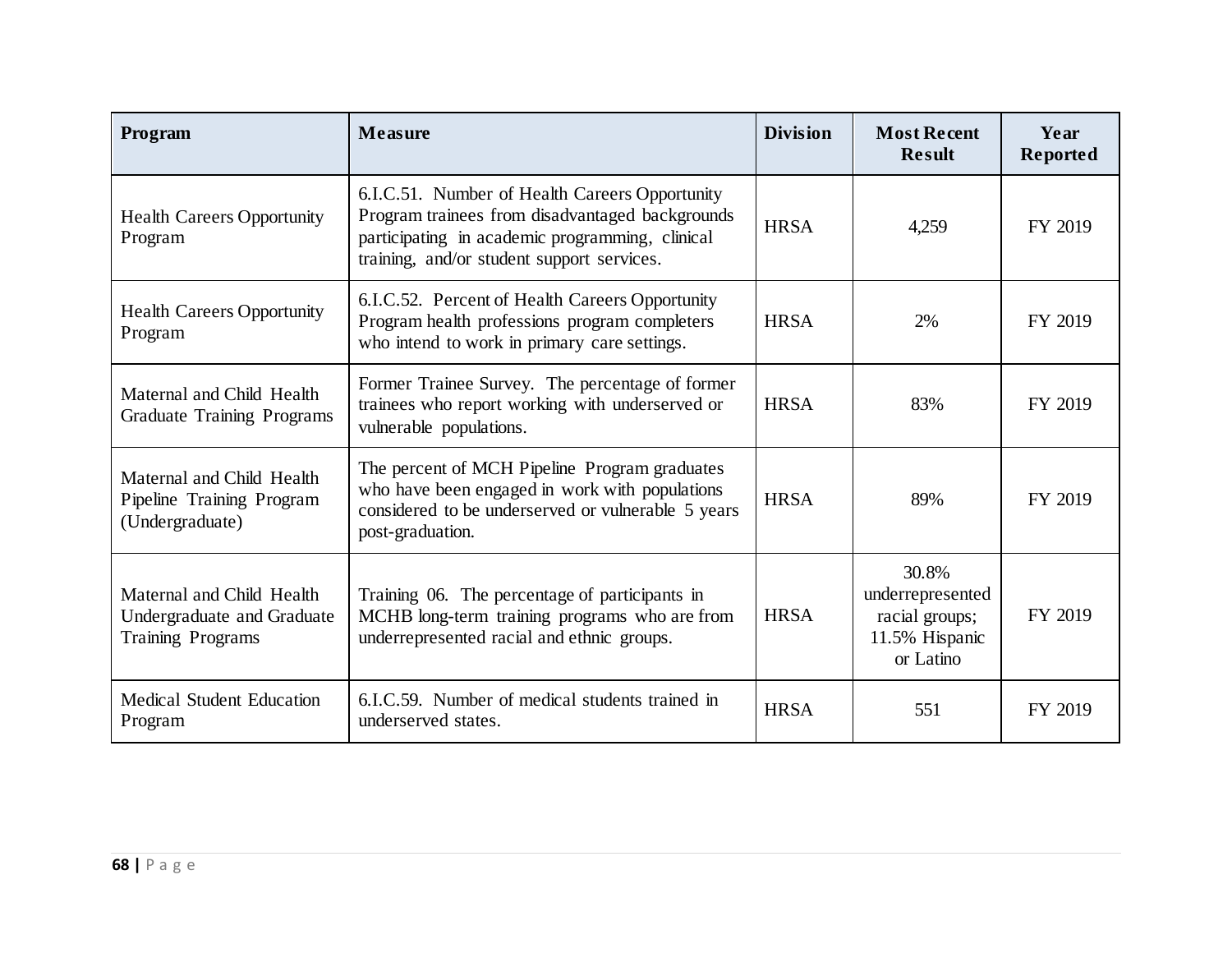| Program                                    | <b>Measure</b>                                                                                                                                                                                                                                                                      | <b>Division</b> | <b>Most Recent</b><br><b>Result</b> | Year<br>Reported |
|--------------------------------------------|-------------------------------------------------------------------------------------------------------------------------------------------------------------------------------------------------------------------------------------------------------------------------------------|-----------------|-------------------------------------|------------------|
| Nurse Corps                                | 5.1.C.5. Proportion of Nurse Corps Loan<br>Repayment Program/Scholarship Program<br>participants retained in service at a critical shortage<br>facility for at least 1 year beyond the completion of<br>their Nurse Corps Loan Repayment<br>Program/Scholarship Program commitment. | <b>HRSA</b>     | 85%                                 | FY 2019          |
| Nurse Corps                                | 5.I.C.4. Proportion of Nurse Corps Loan<br>Repayment Program participants who extend their<br>service contracts to commit to work at a critical<br>shortage facility for an additional year.                                                                                        | <b>HRSA</b>     | 58%                                 | FY 2020          |
| Nursing Workforce Diversity<br>Program     | 6.I.C.41. Percent of program participants who are<br>underrepresented minorities and/or from<br>disadvantaged backgrounds.                                                                                                                                                          | <b>HRSA</b>     | 100%                                | FY 2019          |
| Opioid Workforce Expansion<br>Program      | 6.I.C.53. Number of Opioid Workforce Expansion<br>Program trainees currently receiving training in<br>opioid-related behavioral health degree and<br>certificate programs.                                                                                                          | <b>HRSA</b>     | 1,001                               | FY 2019          |
| Opioid Workforce Expansion<br>Program      | 6.I.C.54. Number of Opioid Workforce Expansion<br>Program graduates completing opioid-related<br>behavioral health programs and entering the<br>behavioral health workforce.                                                                                                        | <b>HRSA</b>     | 537                                 | FY 2019          |
| Scholarships for<br>Disadvantaged Students | 6.I.C.22. Number of disadvantaged students with<br>scholarships.                                                                                                                                                                                                                    | <b>HRSA</b>     | 2,992                               | FY 2019          |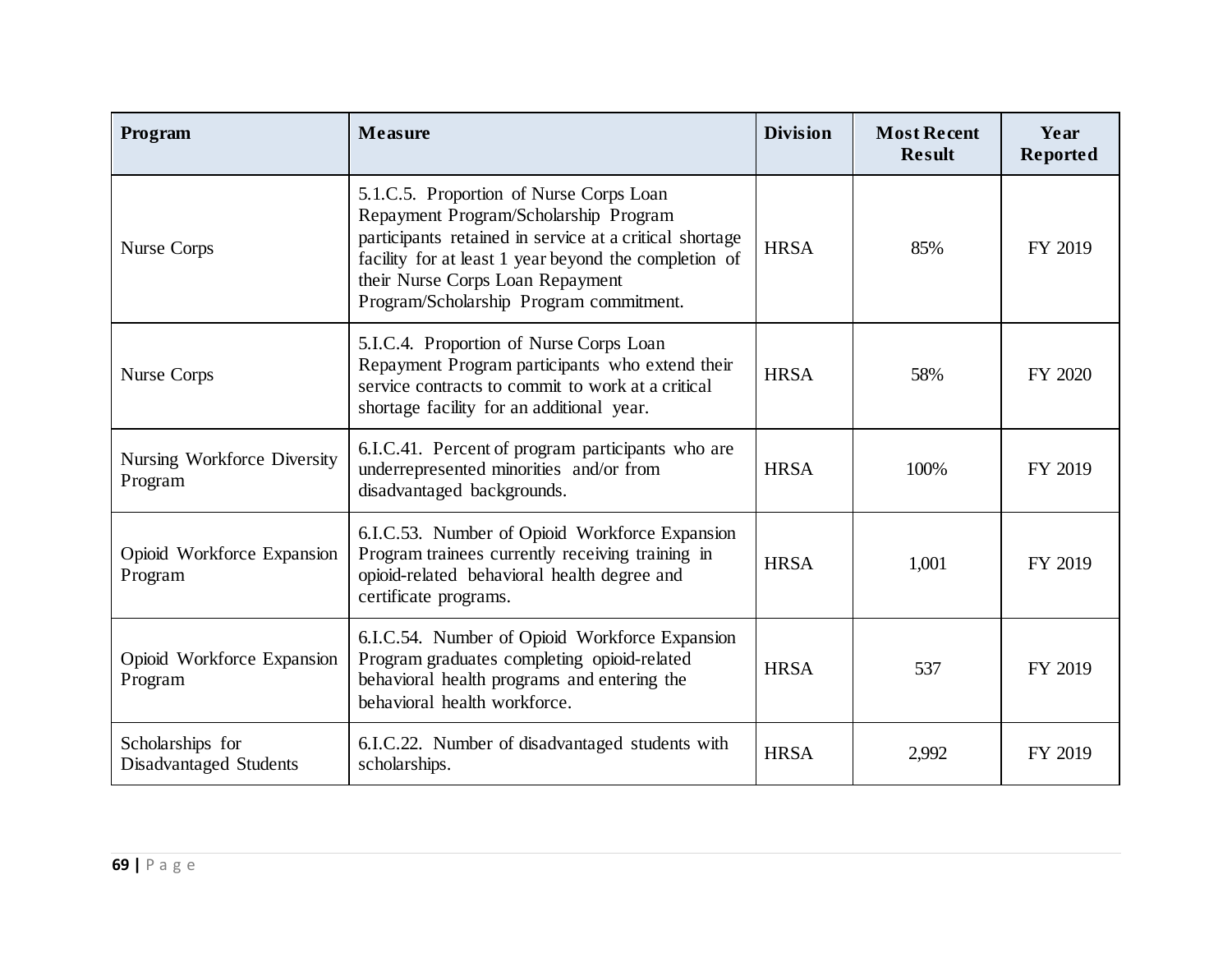| Program                                                            | <b>Measure</b>                                                                                                                                     | <b>Division</b> | <b>Most Recent</b><br><b>Result</b> | Year<br>Reported |
|--------------------------------------------------------------------|----------------------------------------------------------------------------------------------------------------------------------------------------|-----------------|-------------------------------------|------------------|
| <b>Teaching Health Center</b><br><b>Graduate Medical Education</b> | 6.I.C.48. Percent of Teaching Health Center<br>Graduate Medical Education-supported residents<br>training in rural and/or underserved communities. | <b>HRSA</b>     | 93%                                 | FY 2019          |
| <b>Teaching Health Center</b><br><b>Graduate Medical Education</b> | 6.I.C.5. Number of resident positions supported by<br>Teaching Health Centers.                                                                     | <b>HRSA</b>     | 738                                 | FY 2019          |

## **Goal 3: Enhance Health Care Quality through Professional Development, Collaboration, and Evidence-Informed Practice**

| Program                                                                                                    | <b>Measure</b>                                                                                                                                                                                                                                      | <b>Division</b> | <b>Most Recent</b><br><b>Result</b>                                          | Year<br>Reported |
|------------------------------------------------------------------------------------------------------------|-----------------------------------------------------------------------------------------------------------------------------------------------------------------------------------------------------------------------------------------------------|-----------------|------------------------------------------------------------------------------|------------------|
| University Centers for<br>Excellence in Developmental<br>Disabilities, Education,<br>Research, and Service | Increase the percentage of individuals with<br>developmental disabilities receiving the benefit of<br>services through activities in which professionals<br>were involved who completed this state-of-the-art<br>training within the past 10 years. | <b>ACL</b>      | 45.89%                                                                       | FY 2019          |
| National Special Pathogen<br>System - Hospital<br>Associations (HA)                                        | Number of COVID-19-specific trainings supported<br>per hospital association with Hospital Association<br>COVID-19 Preparedness and Response Activities<br>Cooperative Agreement funding.                                                            | <b>ASPR</b>     | 180 conducted<br>by HA, 6,788<br>trainings<br>conducted by<br>sub-recipients | FY 2020          |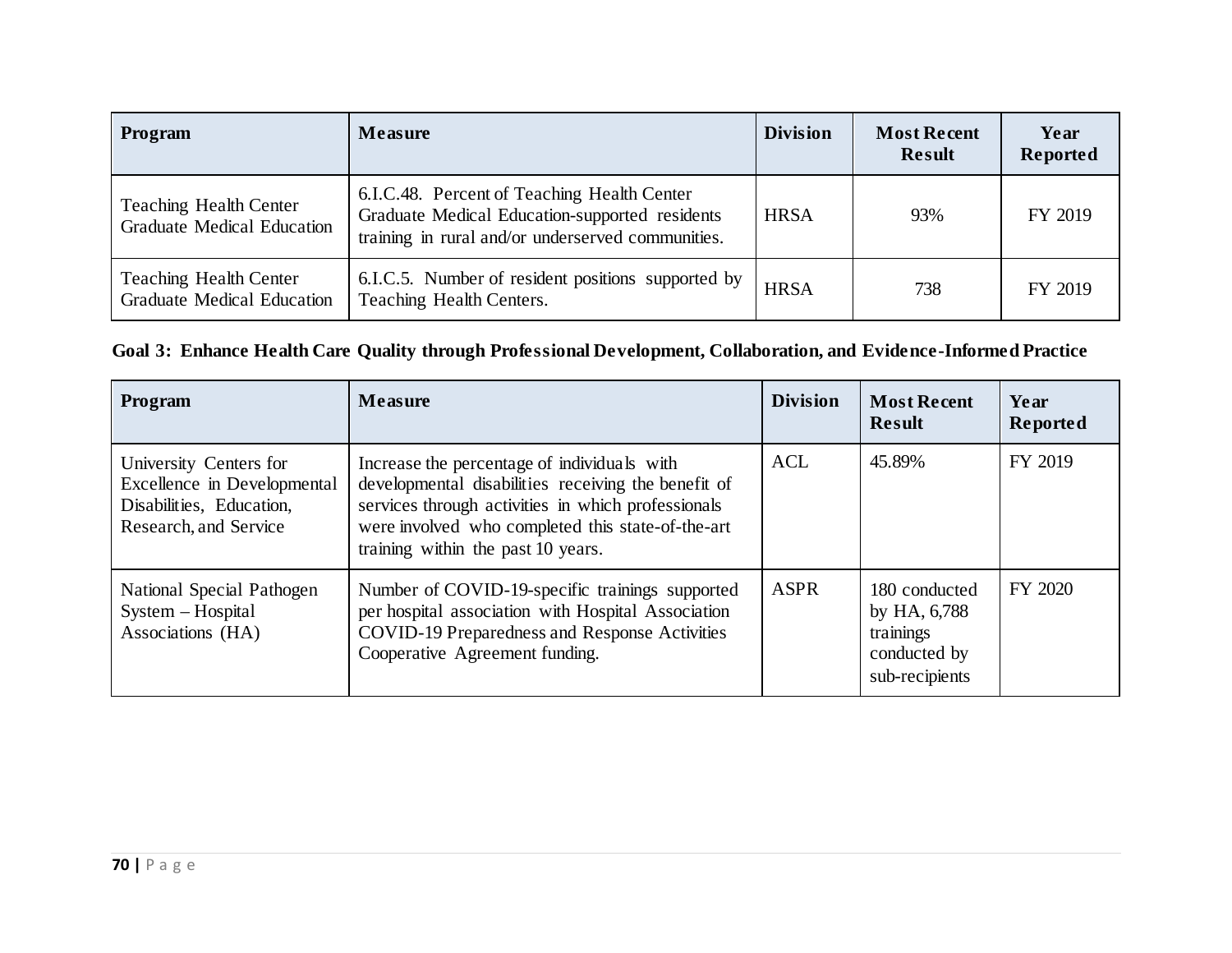| Program                                    | <b>Measure</b>                                                                                                                                                                                                                                                                               | <b>Division</b> | <b>Most Recent</b><br><b>Result</b>                                           | Year<br>Reported |
|--------------------------------------------|----------------------------------------------------------------------------------------------------------------------------------------------------------------------------------------------------------------------------------------------------------------------------------------------|-----------------|-------------------------------------------------------------------------------|------------------|
| National Special Pathogen<br>$System - HA$ | Number of hospital associations providing<br>cooperative agreement-supported training or<br>resources to implement or expand telemedicine and<br>telehealth capabilities with Hospital Association<br><b>COVID-19 Preparedness and Response Activities</b><br>Cooperative Agreement funding. | <b>ASPR</b>     | 4 out of $62$ by<br>HA, 166 out of<br>$3,740$ by sub-<br>recipients           | FY 2020          |
| National Special Pathogen<br>$System - HA$ | Number of hospital associations providing<br>cooperative agreement-supported training or<br>resources on COVID-19 infection control and triage<br>with Hospital Association COVID-19 Preparedness<br>and Response Activities Cooperative<br>Agreement funding.                               | <b>ASPR</b>     | $5$ out of 62 by<br>HA, 174 out of<br>$3,740$ by sub-<br>recipients           | FY 2020          |
| National Special Pathogen<br>$System - HA$ | Number of staff trained on methods to implement or<br>expand telemedicine and telehealth capabilities<br>with Hospital Association COVID-19 Preparedness<br>and Response Activities Cooperative<br>Agreement funding.                                                                        | <b>ASPR</b>     | $4,041$ (sub-<br>recipients)                                                  | FY 2020          |
| National Special Pathogen<br>$System - HA$ | Number of trainings on COVID-19 infection control<br>practices supported per hospital association<br>with Hospital Association COVID-19 Preparedness<br>and Response Activities Cooperative<br>Agreement funding.                                                                            | <b>ASPR</b>     | 296 conducted<br>by HA, 13,262<br>trainings<br>conducted by<br>sub-recipients | FY 2020          |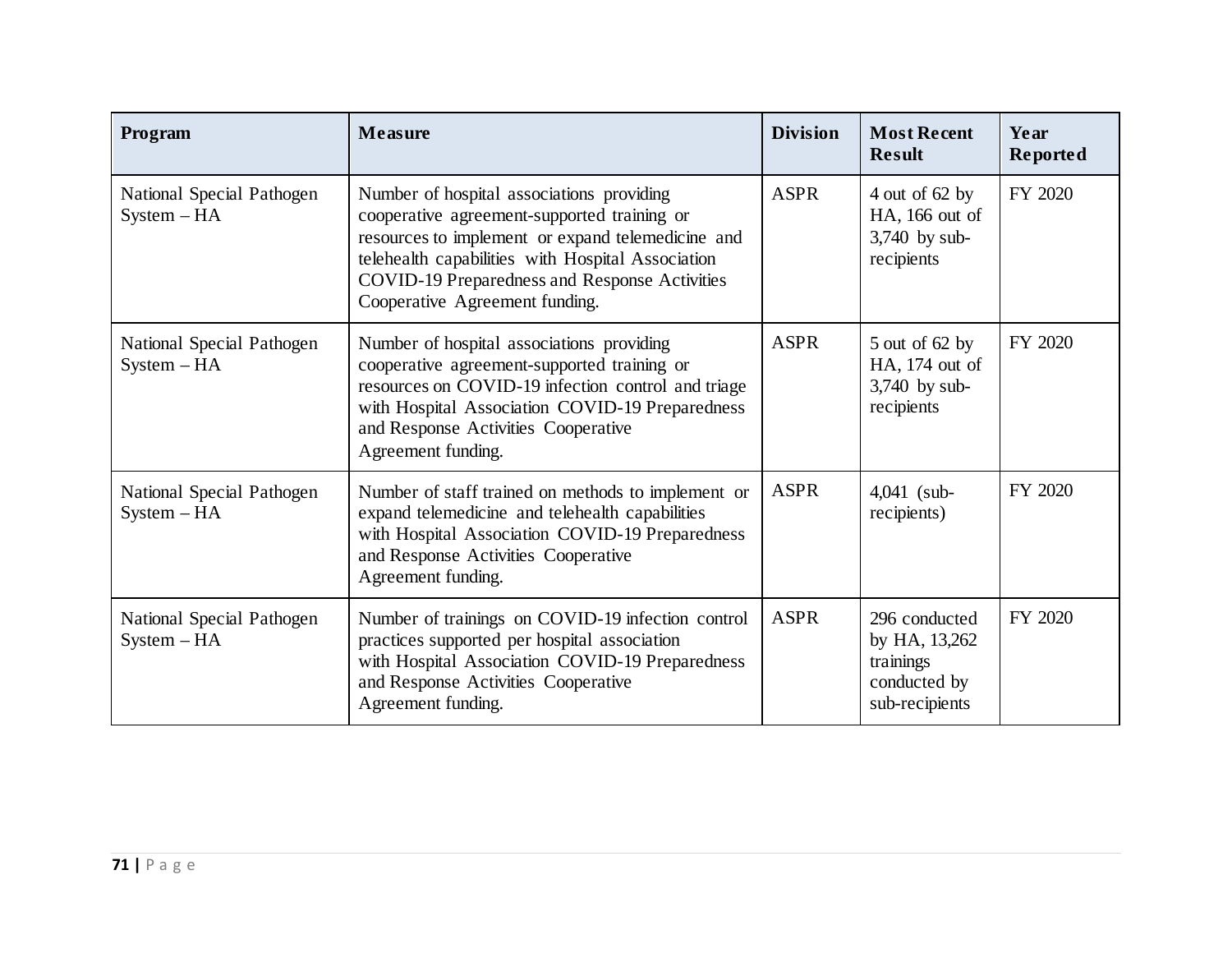| Program                                                                                                                                                                                | Measure                                                                                                                                                                                                           | <b>Division</b> | <b>Most Recent</b><br><b>Result</b>                                                         | Year<br>Reported |
|----------------------------------------------------------------------------------------------------------------------------------------------------------------------------------------|-------------------------------------------------------------------------------------------------------------------------------------------------------------------------------------------------------------------|-----------------|---------------------------------------------------------------------------------------------|------------------|
| National Special Pathogen<br>$System - HA$                                                                                                                                             | Number of trainings on COVID-19 infection control<br>practices supported per hospital association<br>with Hospital Association COVID-19 Preparedness<br>and Response Activities Cooperative<br>Agreement funding. | <b>ASPR</b>     | $176$ sub-<br>recipients out of<br>3,781 total sub-<br>recipients<br>conducted<br>trainings | FY 2020          |
| National Special Pathogen<br>$System - HA$                                                                                                                                             | Number of trainings on COVID-19 triage supported<br>per hospital association with Hospital Association<br><b>COVID-19 Preparedness and Response Activities</b><br>Cooperative Agreement funding.                  | <b>ASPR</b>     | 66 conducted<br>by HA, 2,667<br>trainings<br>conducted by<br>sub-recipients                 | FY 2020          |
| National Special Pathogen<br>$System - HA$                                                                                                                                             | Percent of sub-recipients that conducted training or<br>exercises to improve Emergency Medical Services<br>COVID-19 preparedness and response activities.                                                         | <b>ASPR</b>     | $172$ out of<br>3,781 sub-<br>recipient<br>conducted<br>triage training                     | FY 2020          |
| Division of Scientific<br><b>Education and Professional</b><br>Development                                                                                                             | Increase the number of CDC's free accredited<br>courses passed by learners to earn continuing<br>education credits, demonstrating successful<br>achievement of educational content.                               | <b>CDC</b>      | 505,992                                                                                     | FY 2020          |
| Division of Scientific<br><b>Education and Professional</b><br>Development and the Center<br>for State, Tribal, Local, and<br>Territorial Support's Public<br>Health Associate Program | Increase the number of CDC trainees in state, tribal,<br>local, and territorial public health agencies.                                                                                                           | <b>CDC</b>      | 333                                                                                         | FY 2020          |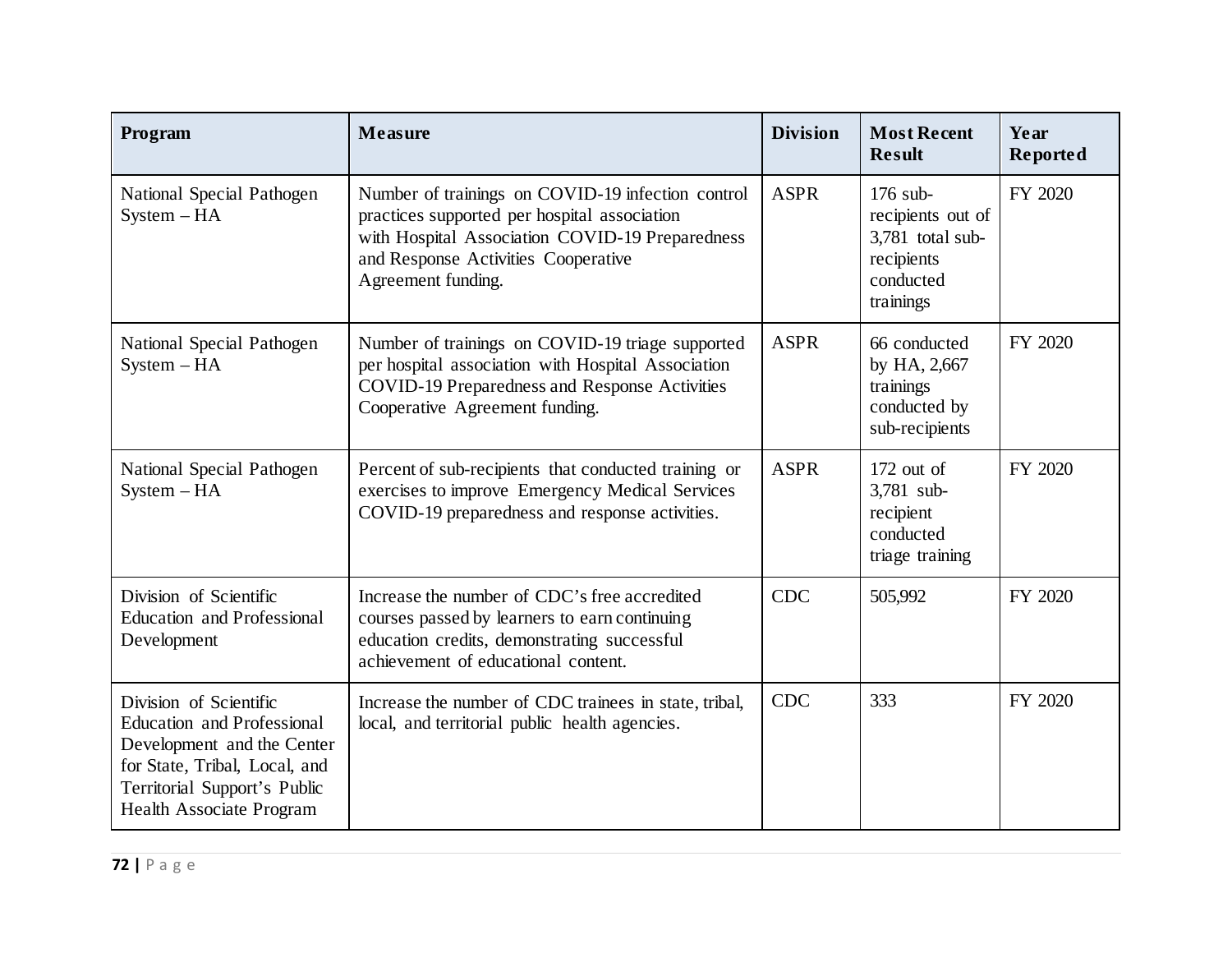| Program                  | Measure                                                                                                                                                                                                                                                                                                                                                                                                                                                                                                                                                                                                                                                                     | <b>Division</b> | <b>Most Recent</b><br><b>Result</b>                                                                                                                                                                                                                                                                                                                                                      | Year<br>Reported |
|--------------------------|-----------------------------------------------------------------------------------------------------------------------------------------------------------------------------------------------------------------------------------------------------------------------------------------------------------------------------------------------------------------------------------------------------------------------------------------------------------------------------------------------------------------------------------------------------------------------------------------------------------------------------------------------------------------------------|-----------------|------------------------------------------------------------------------------------------------------------------------------------------------------------------------------------------------------------------------------------------------------------------------------------------------------------------------------------------------------------------------------------------|------------------|
| <b>Project Firstline</b> | For the initial phase of the program (Project Firstline<br>infection control training for health care personnel<br>and the public health workforce), Project Firstline<br>will track the following elements: learning needs of<br>frontline workers, reach of Project Firstline partner<br>networks, program responsiveness to the infection<br>control informational and delivery needs of frontline<br>workers, profession or role of those receiving<br>Project Firstline training materials, perceived value<br>of information to the trainee, and integration of<br>infection prevention and control curricular elements<br>into academic workforce training programs. | <b>CDC</b>      | 130 educational<br>products<br>300 educational<br>events about<br>infection<br>control,<br>reaching more<br>than 33,000<br>health care<br>workers<br>94% of<br>participants<br>reported<br>improved<br>understanding<br>of infection<br>control topics as<br>a result of these<br>educational<br>opportunities<br>and 93% stated<br>they would<br>recommend the<br>training to<br>others | FY 2020          |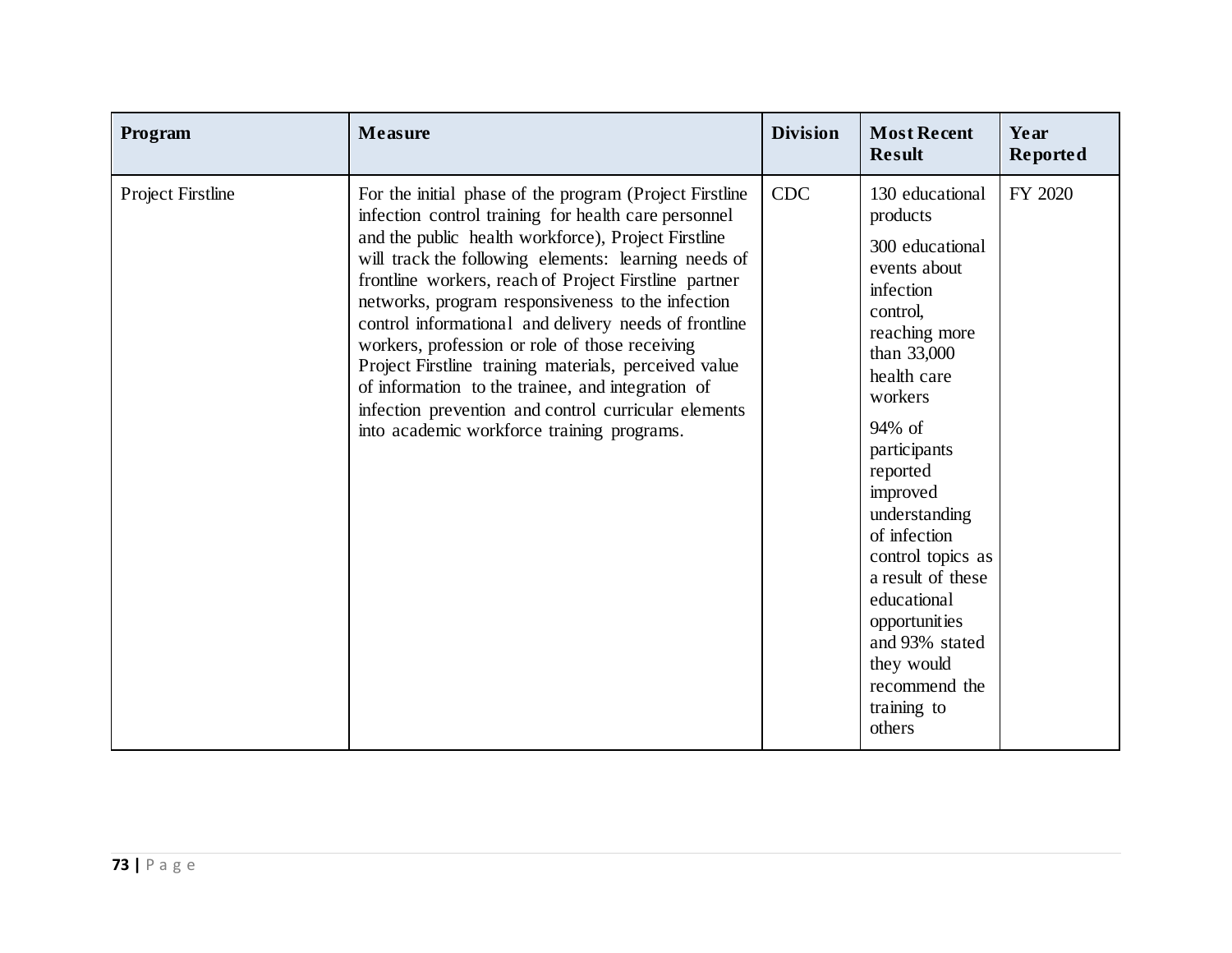| Program                                                                                        | <b>Measure</b>                                                                                                                                                                                                                                           | <b>Division</b> | <b>Most Recent</b><br><b>Result</b> | Year<br>Reported |
|------------------------------------------------------------------------------------------------|----------------------------------------------------------------------------------------------------------------------------------------------------------------------------------------------------------------------------------------------------------|-----------------|-------------------------------------|------------------|
| Resources for Integrated<br>Care, a CMS/Medicare-<br>Medicaid Coordination<br>Office contract  | The Resources for Integrated Care Contractor tracks<br>webinar attendance and website statistics. The<br>contractor also solicits ongoing feedback of<br>technical assistance products to determine<br>effectiveness and potential areas of improvement. | <b>CMS</b>      | $-$                                 |                  |
| <b>BHW Cross-Cutting</b><br>Measure                                                            | 6.I.1. Percent of clinical training sites that provide<br>interprofessional training to individuals enrolled in a<br>primary care training program.                                                                                                      | <b>HRSA</b>     | 71%                                 | FY 2019          |
| <b>NEPOR</b>                                                                                   | 6.I.C.58. Number of NEPQR trainees and<br>professionals participating in interprofessional team-<br>based care.                                                                                                                                          | <b>HRSA</b>     | 2,947                               | FY 2019          |
| Ryan White HIV/AIDS<br>Program Part F: AETC<br>Program                                         | 21.V.B.1. Proportion of Ryan White HIV/AIDS<br>Program AETC training intervention participants<br>that are racial and ethnic minorities.                                                                                                                 | <b>HRSA</b>     | 51%                                 | FY 2018          |
| <b>Assertive Outpatient</b><br><b>Treatment for Individuals</b><br>with Serious Mental Illness | 3.4.08. Number of people in the mental health and<br>related workforce trained in mental health-related<br>practices/activities.                                                                                                                         | <b>SAMHSA</b>   | 2,724                               | FY 2020          |
| Infant and Early Childhood<br>Mental Health                                                    | 3.4.18. Number of people in the mental health and<br>related workforce trained in specific mental health-<br>related practices/activities as a result of the program.                                                                                    | <b>SAMHSA</b>   | 3,537                               | FY 2020          |
| <b>National Traumatic</b><br>Childhood Stress Initiative                                       | 3.2.24. Number of child-serving professionals<br>trained in providing trauma-informed services.                                                                                                                                                          | <b>SAMHSA</b>   | 294,580                             | FY 2020          |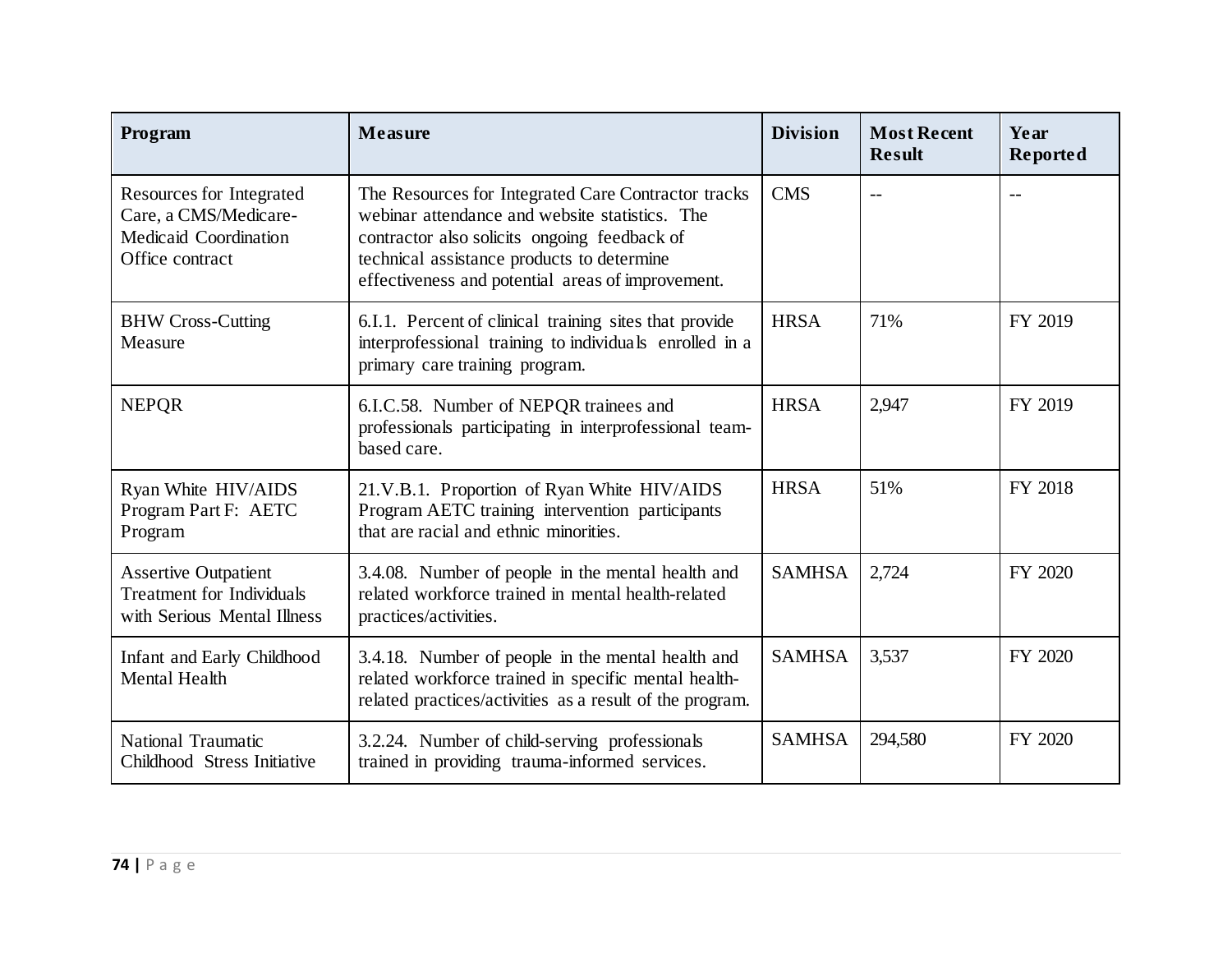| Program                                         | Measure                                                                                                                                                                              | <b>Division</b> | <b>Most Recent</b><br><b>Result</b> | Year<br>Reported |
|-------------------------------------------------|--------------------------------------------------------------------------------------------------------------------------------------------------------------------------------------|-----------------|-------------------------------------|------------------|
| Other Mental Health<br><b>Capacity Programs</b> | 3.5.00. Number of people in the mental health and<br>related workforce trained in mental health-related<br>practices/activities that are consistent with the goals<br>of the grants. | <b>SAMHSA</b>   | 28,746                              | FY 2020          |

### **Goal 4: Develop and Apply Data and Evidence to Strengthen the Health Workforce**

| Program                                   | <b>Measure</b>                                                                                                                                                                                                                          | <b>Division</b> | <b>Most Recent</b><br><b>Result</b> | Year<br>Reported |
|-------------------------------------------|-----------------------------------------------------------------------------------------------------------------------------------------------------------------------------------------------------------------------------------------|-----------------|-------------------------------------|------------------|
| <b>National Practitioner</b><br>Data Bank | 8.III.B.5. Increase the number of practitioners<br>enrolled in Continuous Query (which is a<br>subscription service for Data Bank queries that<br>notifies them of new information on enrolled<br>practitioners within 1 business day). | <b>HRSA</b>     | 4,538,937                           | FY 2020          |
| <b>National Practitioner</b><br>Data Bank | 8.III.B.7. Increase annually the number of reports<br>disclosed to health care organizations.                                                                                                                                           | <b>HRSA</b>     | 2,022,845                           | FY 2020          |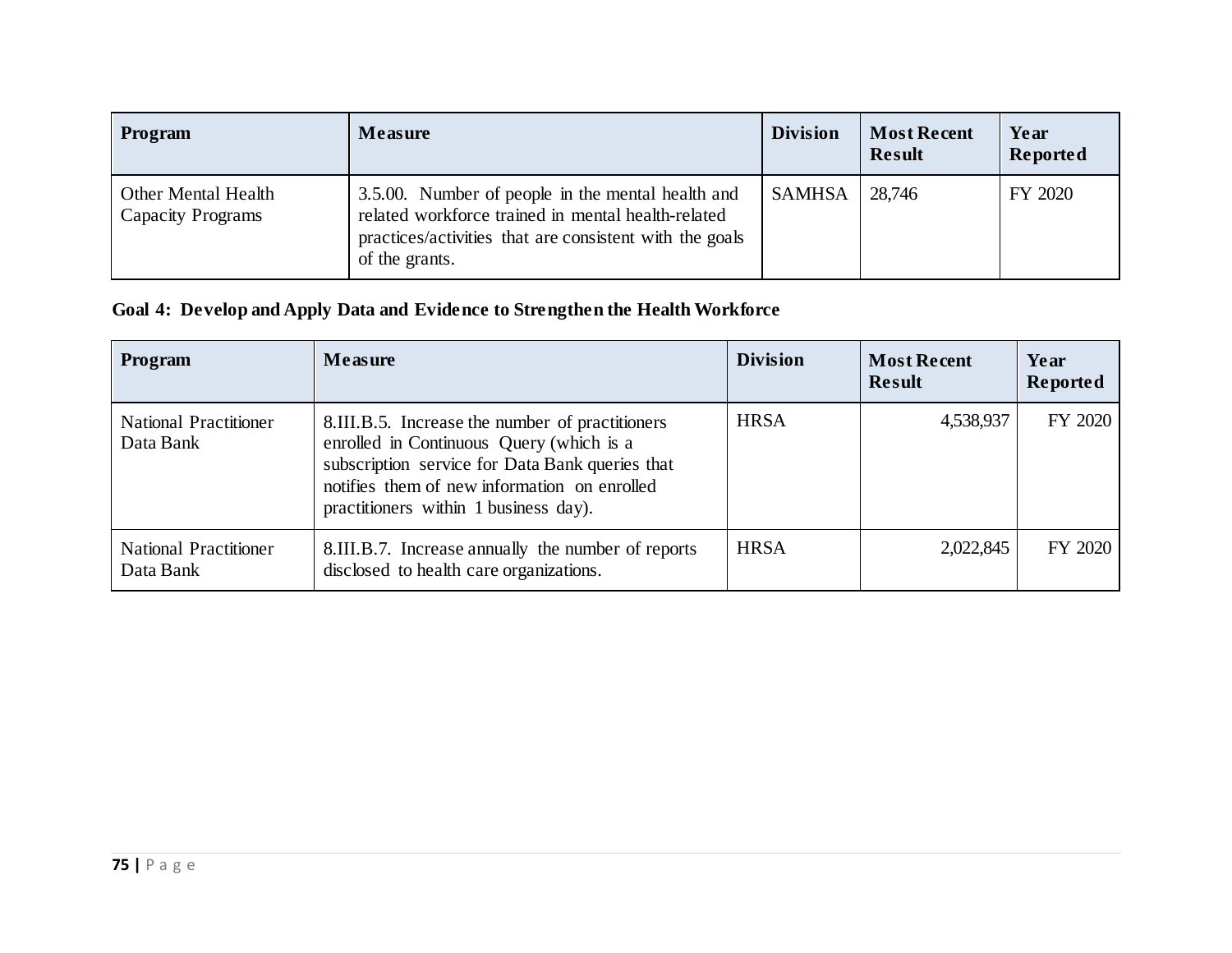# **Appendix C: Health Workforce Strategic Plan Workgroup**

Below are the Department of Health and Human Services Operating and Staff Divisions that invest in the activities articulated in the Health Workforce Strategic Plan and contributed to the development of this Report to Congress.

- Administration for Children and Families
- Administration on Community Living
- Agency for Healthcare Research and Quality
- Centers for Disease Control and Prevention
- Centers for Medicare & Medicaid Services
- Food and Drug Administration
- Health Resources and Services Administration
- Indian Health Service
- Office of the Assistant Secretary for Health
- Office of the Assistant Secretary for Planning and Evaluation
- Substance Abuse and Mental Health Services Administration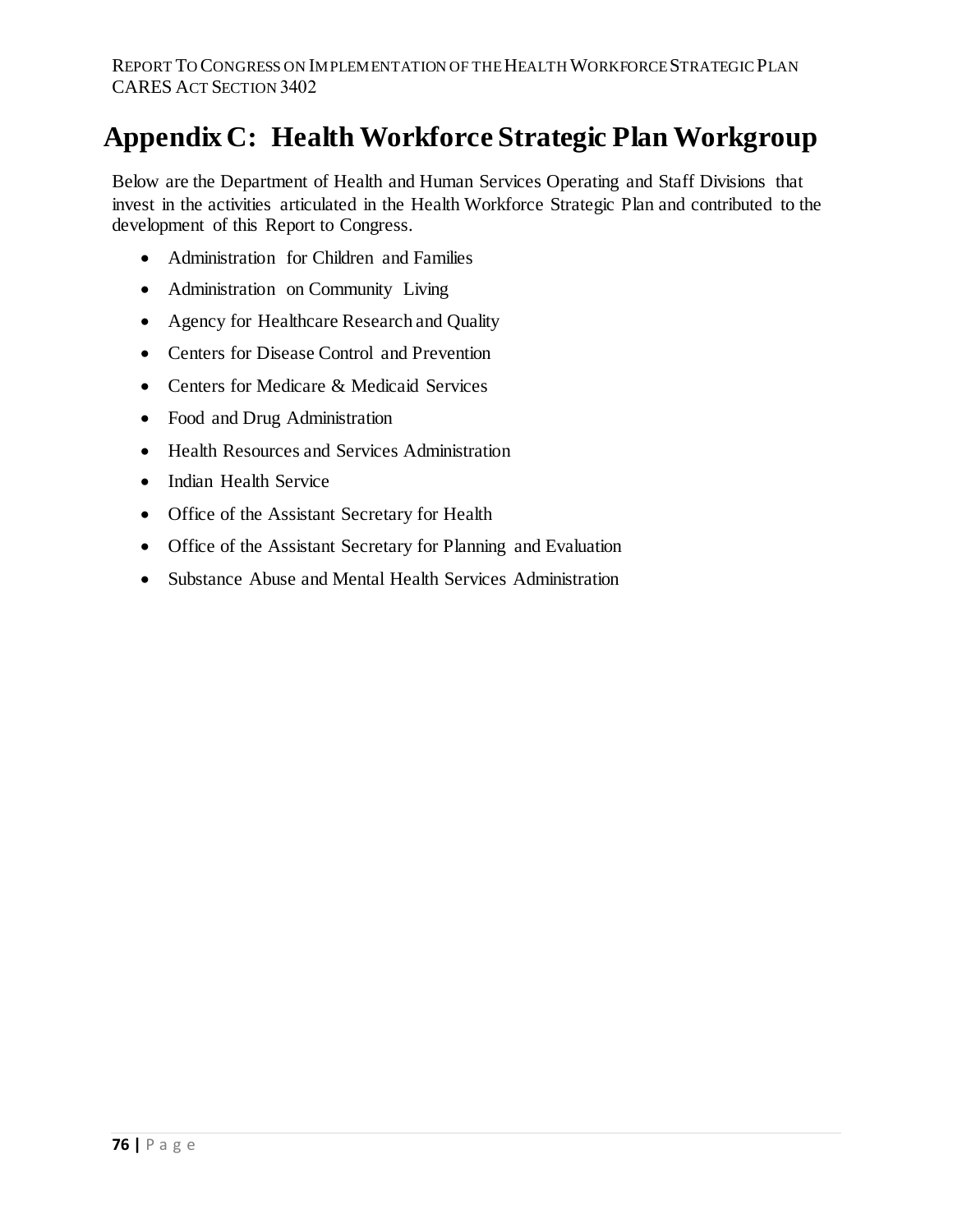# **Appendix D: Advisory Committees**

Section 3402 of the CARES Act directed the Department to consult with two advisory committees on the development of the Health Workforce Strategic Plan. The Department engaged these committees on the plan's initial framework and invited their input. Letters from these advisory committees are included separately.

#### **Advisory Committee on Training in Primary Care Medicine and Dentistry**

The [Advisory Committee on Training in Primary Care Medicine and Dentistry](https://www.hrsa.gov/advisory-committees/primarycare-dentist/index.html) advises and makes recommendations to the Secretary of the Department of Health and Human Services, the Senate Committee on Health, Education, Labor and Pensions, and the House of Representatives Committee on Energy and Commerce on policy, program development, and other matters of significance concerning the medicine and dentistry activities under Section 747 of the Public Health Service (PHS) Act. In addition, the Committee develops, publishes, and implements performance measures and longitudinal evaluations for programs under Part C of Title VII of the PHS Act.

#### **Council on Graduate Medical Education**

The [Council on Graduate Medical Education](https://www.hrsa.gov/advisory-committees/graduate-medical-edu/index.html) provides an ongoing assessment of physician workforce trends, training issues and financing policies, and recommends appropriate federal and private sector efforts on these issues. The Council advises and makes recommendations to the Secretary of the U.S. Department of Health and Human Services and to the Senate Committee on Health, Education, Labor and Pensions, and the House of Representatives Committee on Energy and Commerce.

The Department also engaged and invited input from three advisory committees not specifically mentioned in the CARES Act but with whom the Department regularly engages on matters related to the health workforce. Letters from these advisory committees are included separately.

#### **[Advisory Committee on Interdisciplinary, Community-Based Linkages](https://www.hrsa.gov/advisory-committees/interdisciplinary-community-linkages/index.htmlv)**

The Advisory Committee on Interdisciplinary, [Community-Based](https://www.hrsa.gov/advisory-committees/interdisciplinary-community-linkages/index.html) Linkages (ACICBL) is authorized by section 757 of the PHS Act (42 U.S.C. 294f), as amended. ACICBL provides advice and recommendations on policy and program development to the Secretary of Health and Human Services concerning the activities under Title VII, Part D of the PHS Act, and is responsible for submitting an annual report to the Secretary and Congress describing the activities of ACICBL, including its findings and recommendations concerning the activities under Title VII, Part D of the PHS Act. In addition, ACICBL develops, publishes, and implements performance measures and guidelines for longitudinal evaluations, as well as recommends appropriation levels for programs under this part. ACICBL focuses on the following targeted program areas and/or disciplines: Area Health Education Centers, Geriatrics, Allied Health, Chiropractic, Podiatric Medicine, Social Work, Graduate Psychology, and Rural Health.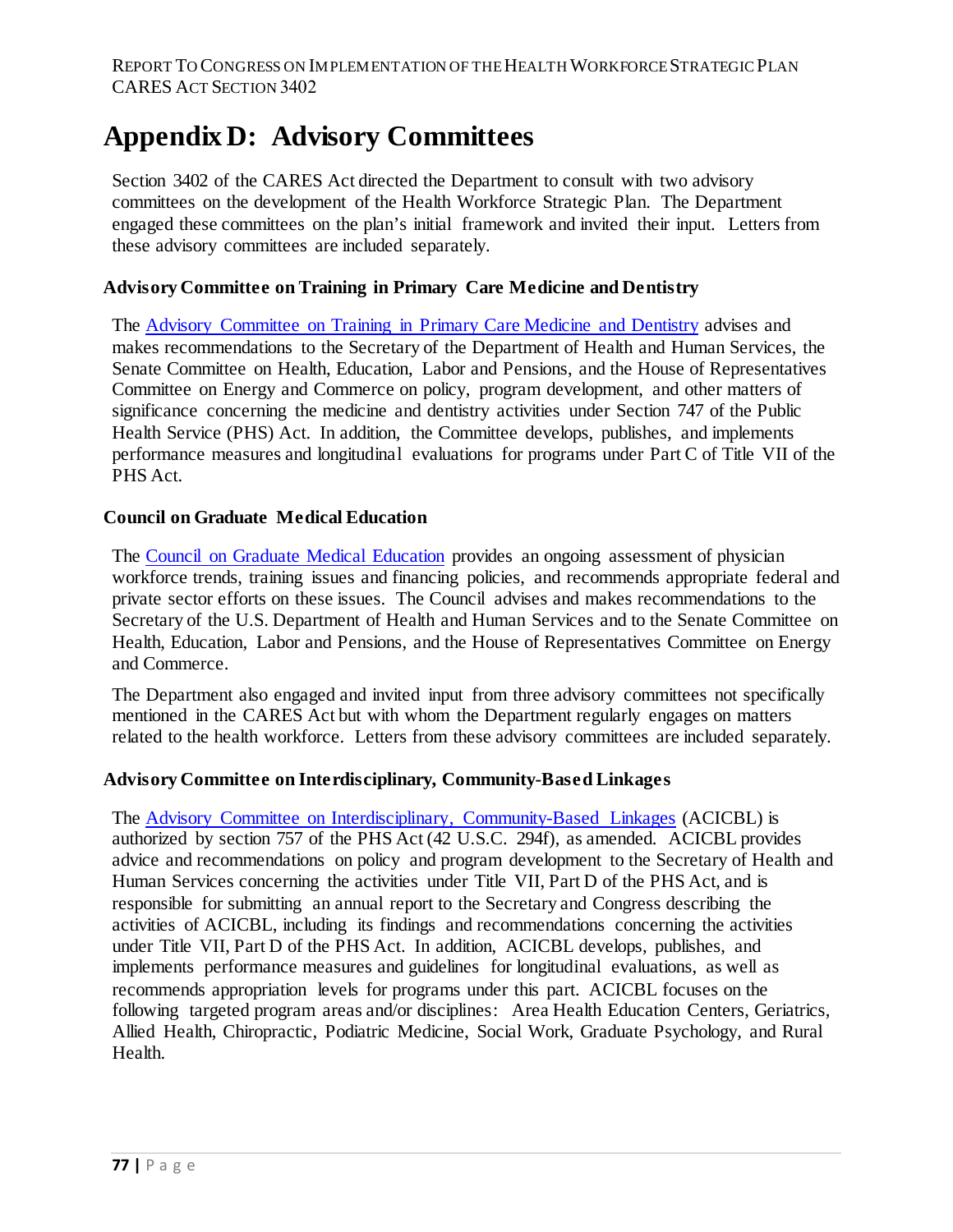#### **National Advisory Council on Nurse Education and Practice**

The National Advisory Council on Nurse [Education](https://www.hrsa.gov/advisory-committees/nursing/index.html) and Practice (NACNEP) is authorized by section 851 of the PHS Act (42 U.S.C. 297t), as amended. NACNEP provides advice and recommendations on policy, program, and general regulation development to the Secretary of Health and Human Services and Congress with respect to the administration of Title VIII of the PHS Act. This includes the range of issues relating to nurse workforce, nurse supply, education, and practice improvement. In addition, NACNEP is responsible for submitting an annual report to the Secretary and Congress on its activities, including findings and recommendations [concerning](https://nhsc.hrsa.gov/about/national-advisory-council-nhsc/index.html) the activities under Title VIII.

#### **National Advisory Council on the National Health Service Corps**

The National [Advisory](https://www.hrsa.gov/advisory-committees/national-health-service-corps) Council on the National Health Service Corps (NACNHSC) was established under section 337 of the PHS Act (42 U.S.C. § 254j), as amended. NACNHSC is governed by provisions of Public Law 92-463 (5 U.S.C. App. 2), which set forth standards for the formation and use of advisory committees. NACNHSC serves as a forum to discuss and identify the priorities of the NHSC, bring forward new priorities as needed, and anticipate health workforce emerging program trends as well as challenges. NACNHSC provides ongoing communication with Council members, professional organizations, and with the NHSC. NACNHSC functions as a sounding board for proposed policy changes by using its expertise to advise on specific program areas and new initiatives.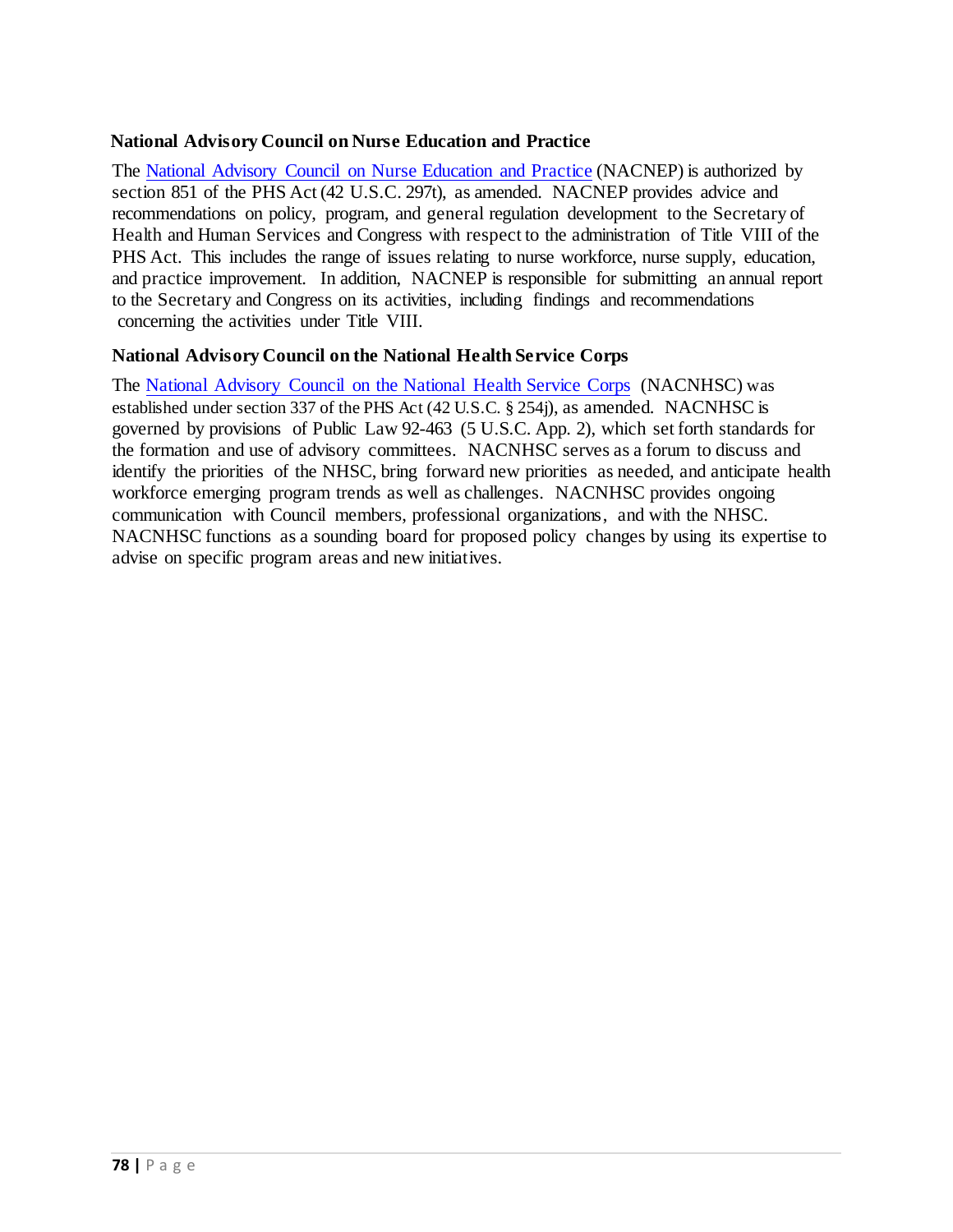# **Appendix E: Definitions**

Below are the definitions used to develop the Health Workforce Strategic Plan. These definitions informed the initial environmental scan, which gathered information about relevant legislation, funded programs, research and evaluations, and data collection efforts, and guided drafting the full plan narrative.

**Health Workforce.[37](#page-78-0)** This plan, which is inclusive of workforce occupations defined within the U.S. Department of Labor, Bureau of Labor Statistics [Standard Occupational Classification](https://www.bls.gov/soc/)  [system,](https://www.bls.gov/soc/) defines the health workforce as follows: the occupations include all health care providers with direct patient care and support responsibilities, such as physicians (including primary care physicians, preventive medicine physicians, and specialty physicians), nurses, nurse practitioners, optometrists, physician assistants, pharmacists, dentists, dental hygienists, and other oral health care professionals, allied health professionals, doctors of chiropractic, community health workers, health care paraprofessionals, direct support professionals, psychologists and other behavioral and mental health professionals (including substance abuse prevention and treatment providers), social workers, physical and occupational therapists, certified nurse midwives, podiatrists, the Emergency Medical Services workforce (including professional and volunteer ambulance personnel and firefighters who perform emergency medical services), licensed complementary and alternative medicine providers, integrative health practitioners, public health professionals, and any other health professional that the Comptroller General of the U.S. determines appropriate.<sup>[38](#page-78-1)</sup>

**Health Disparities.** A higher burden of illness, injury, disability, or mortality experienced by one group relative to another.

**Health Care Access.** The ability of patients to access available services and the linking of appropriately trained providers to those in need of care.

**Health Care Equity.** The absence of disparities or avoidable differences among socioeconomic and demographic groups or geographical areas in health status and health outcomes such as disease, disability, or mortality.

**Health Care Provider Quality.** Training and professional development to help health care providers to use techniques proven to help patients.

**Health Workforce Distribution.** Health care providers work where they are needed.

**Health Workforce Employment.** The condition of paid work positions in the health care and social assistance sectors of the U.S. economy. This term is limited to occupations and professions commonly found in employment settings such as ambulatory health care services, hospitals, nursing and residential care facilities, and social assistance organizations, as defined by the North American Industry Classification System.

l

<span id="page-78-0"></span> $37$  Note: Not all of these health workforce occupations have funded HHS programs to support their supply or distribution. Program descriptions throughout th[e Health Workforce Strategic Plan i](https://bhw.hrsa.gov/sites/default/files/bureau-health-workforce/about-us/hhs-health-workforce-strategic-plan-2021.pdf)dentify which HHS programs target specific occupations.

<span id="page-78-1"></span><sup>38</sup> Definition of the Health Care Workforce. 2010. 42 U.S.C. 294q - National Health Care Workforce Commission. [https://www.govinfo.gov/app/details/USCODE-2010-title42/USCODE-2010-title42-chap6A](https://www.govinfo.gov/app/details/USCODE-2010-title42/USCODE-2010-title42-chap6A-subchapV-partE-subpart1-sec294q)[subchapV-partE-subpart1-sec294q](https://www.govinfo.gov/app/details/USCODE-2010-title42/USCODE-2010-title42-chap6A-subchapV-partE-subpart1-sec294q) (Accessed October 22, 2021).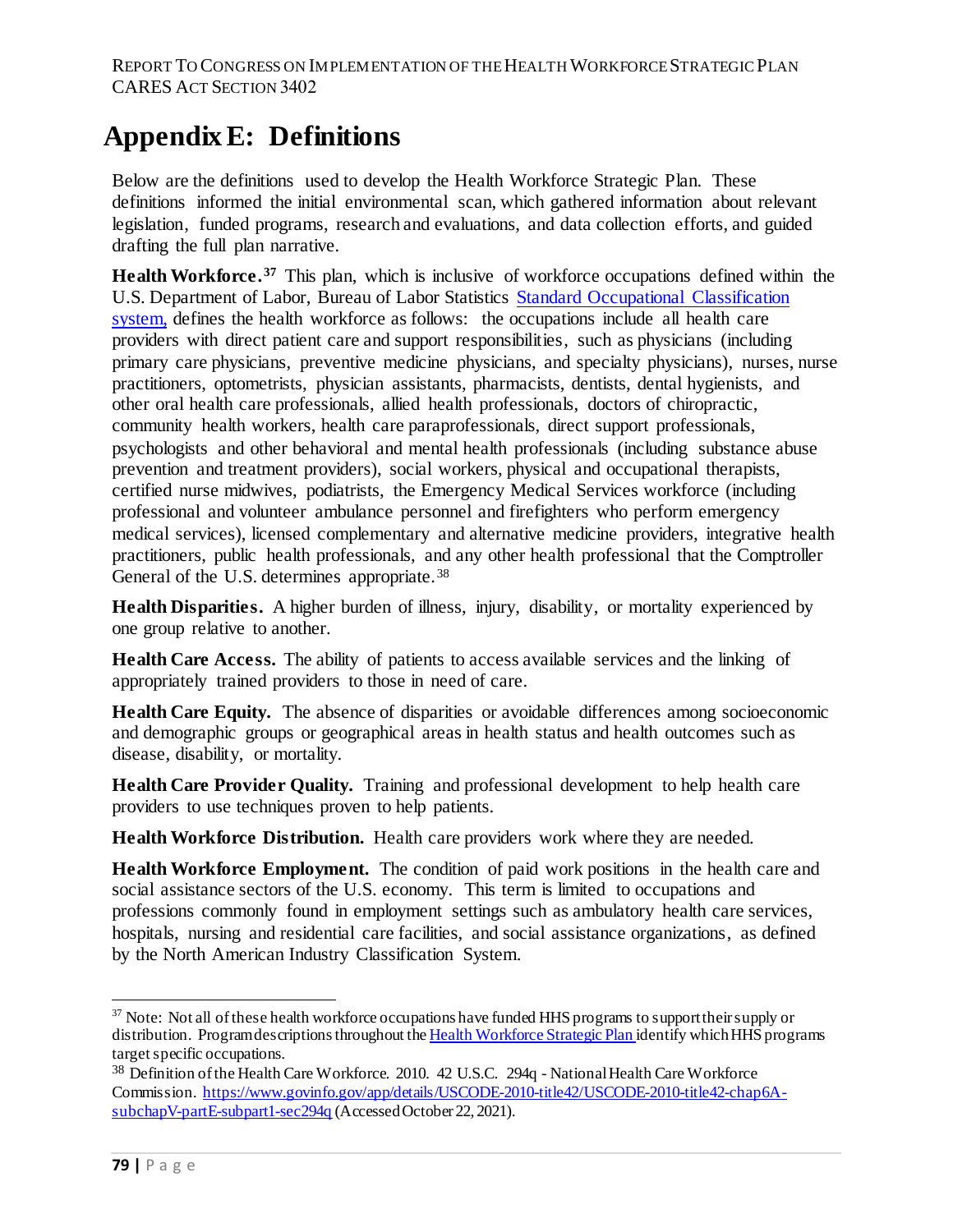REPORT TO CONGRESS ON IMPLEMENTATION OF THEHEALTH WORKFORCE STRATEGIC PLAN CARES ACT SECTION 3402

**Health Workforce Supply.** The number of health care workers in the workforce.

**Health Workforce Surveillance.** Collecting, analyzing, and using data to understand opportunities to strengthen the health workforce.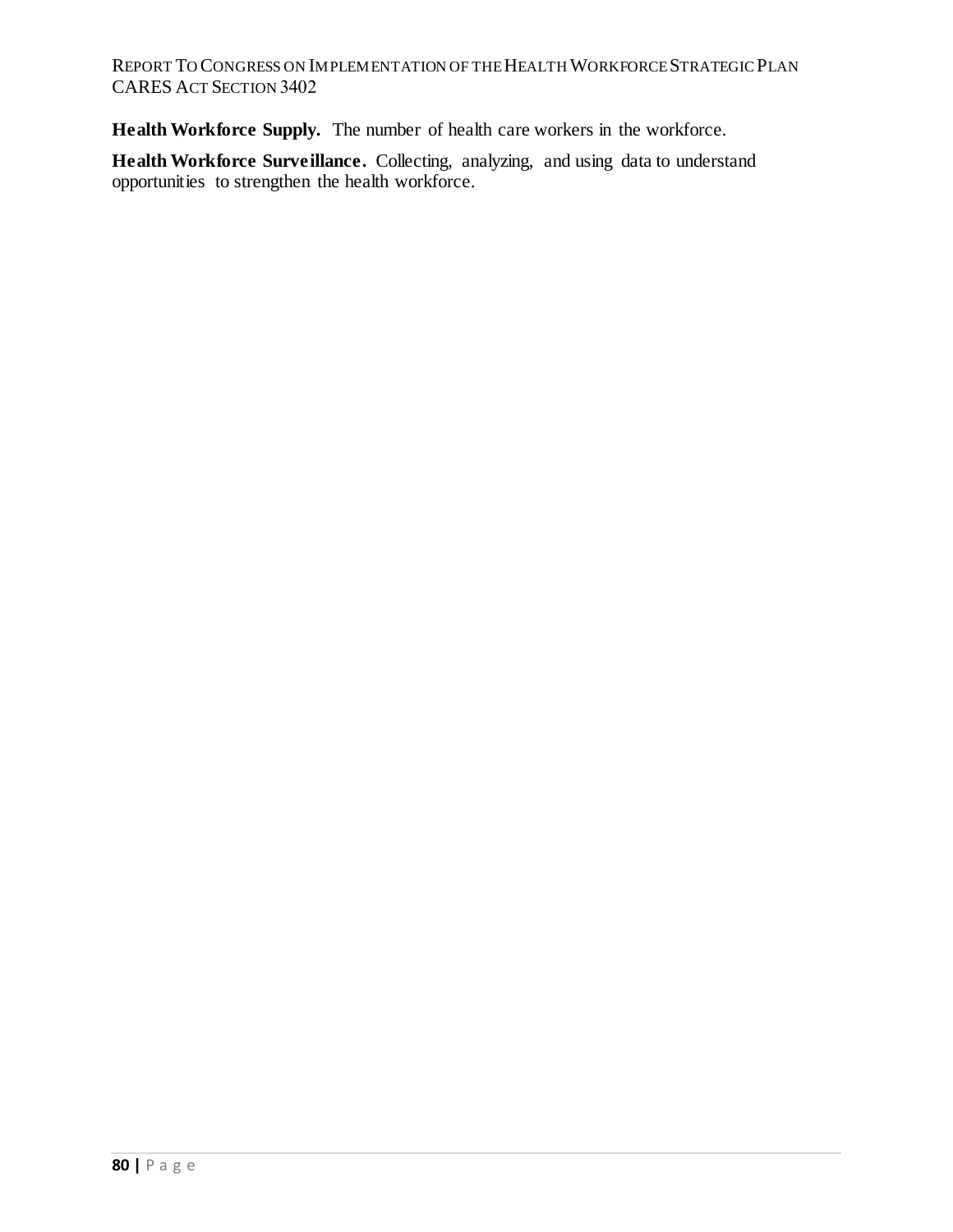# **Appendix F: American Rescue Plan Act, Workforce Provisions**

The American Rescue Plan Act of 2021 invests significant resources in the health care, public health, and mental health workforce, priorities that align with the major components of the Health Workforce Strategic Plan. Supporting students through scholarships, state loan repayment programs, and graduate medical education will help expand the supply of the public health, primary health care, and mental health care workforce. Funding will help community health centers establish, expand, and sustain a public health workforce, including case investigators, contact tracers, social support specialists, community health workers, public health nurses, disease intervention specialists, epidemiologists, program managers, laboratory personnel, and informaticians. Federal funding will hire and train laboratory personnel and other staff to serve in medically underserved areas; will expand the supply of Medical Reserve Corps volunteers to respond to this public health emergency in areas of need; and will strengthen the ability of the Indian Health Service's public health workforce to respond to COVID-19. New investments will help enhance the informatics capabilities of the public health workforce; establish and expand evidence-informed programs and protocols to support providers' mental health; and will promote care coordination and other evidence-based integrated models of care. Below are the workforce-related provisions of the American Rescue Plan Act.

| <b>Section</b>                                                                               | <b>Health Workforce-Related Provision</b>                                                                                                                                                                                       |
|----------------------------------------------------------------------------------------------|---------------------------------------------------------------------------------------------------------------------------------------------------------------------------------------------------------------------------------|
| SEC. 2401. Funding<br>for COVID-19 testing,<br>contact tracing, and<br>mitigation activities | (6) [The Secretary shall] award grants to, or enter into cooperative<br>agreements or contracts with, state, local, and territorial public health<br>departments to establish, expand, and sustain a public health<br>workforce |
| SEC. 2402. Funding<br>for SARS-COV-2<br>genomic sequencing<br>and surveillance               | (3) [The Secretary, acting through the CDC Director, shall] enhance<br>and expand the informatics capabilities of the public health<br>workforce                                                                                |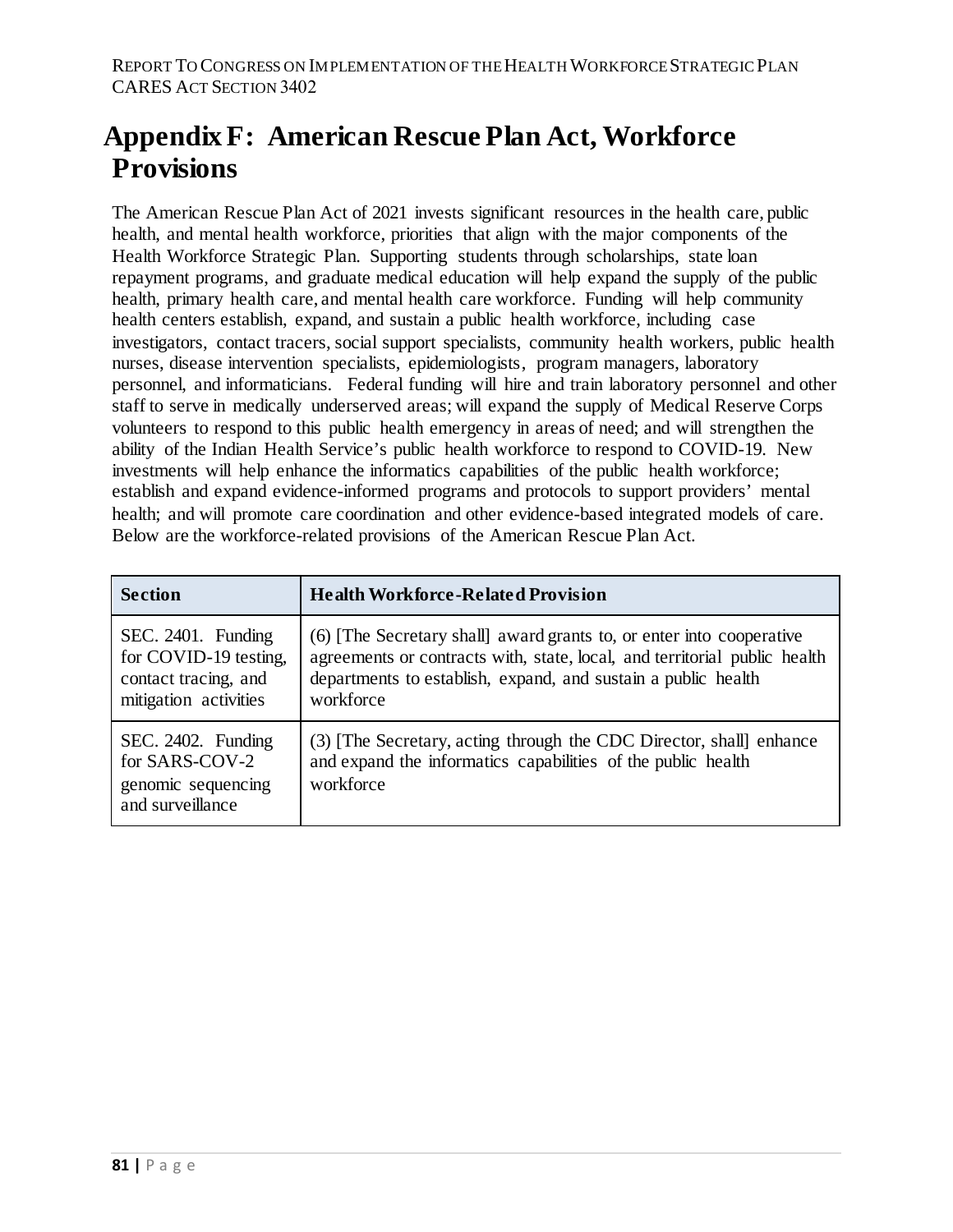| <b>Section</b>                                       | <b>Health Workforce-Related Provision</b>                                                                                                                                                                                                                                                                                                                                                                                                                                                                                                   |
|------------------------------------------------------|---------------------------------------------------------------------------------------------------------------------------------------------------------------------------------------------------------------------------------------------------------------------------------------------------------------------------------------------------------------------------------------------------------------------------------------------------------------------------------------------------------------------------------------------|
| SEC. 2501. Funding<br>for public health<br>workforce | (a) In General.—In addition to amounts otherwise available, there is<br>appropriated to the Secretary of Health and Human Services (in this<br>subtitle referred to as the "Secretary") for fiscal year 2021, out of any<br>money in the Treasury not otherwise appropriated, \$7,660,000,000,<br>to remain available until expended, to carry out activities related to<br>establishing, expanding, and sustaining a public health workforce,<br>including by making awards to State, local, and territorial public<br>health departments. |
|                                                      | (b) Use of funds for public health departments.— Amounts made<br>available to an awardee pursuant to subsection (a) shall be used for<br>the following:                                                                                                                                                                                                                                                                                                                                                                                     |
|                                                      | (1) Costs, including wages and benefits, related to the recruiting,<br>hiring, and training of individuals—                                                                                                                                                                                                                                                                                                                                                                                                                                 |
|                                                      | (A) to serve as case investigators, contact tracers, social support<br>specialists, community health workers, public health nurses, disease<br>intervention specialists, epidemiologists, program managers,<br>laboratory personnel, informaticians, communication and policy<br>experts, and any other positions as may be required to prevent,<br>prepare for, and respond to COVID-19; and                                                                                                                                               |
|                                                      | $(B)$ who are employed by—                                                                                                                                                                                                                                                                                                                                                                                                                                                                                                                  |
|                                                      | (i) the state, territorial, or local public health department involved; or                                                                                                                                                                                                                                                                                                                                                                                                                                                                  |
|                                                      | (ii) a nonprofit private or public organization with demonstrated<br>expertise in implementing public health programs and established<br>relationships with such state, territorial, or local public health<br>departments, particularly in medically underserved areas.                                                                                                                                                                                                                                                                    |
|                                                      | (2) Personal protective equipment, data management and other<br>technology, or other necessary supplies.                                                                                                                                                                                                                                                                                                                                                                                                                                    |
|                                                      | (3) Administrative costs and activities necessary for awardees to<br>implement activities funded under this section.                                                                                                                                                                                                                                                                                                                                                                                                                        |
|                                                      | (4) Subawards from recipients of awards under subsection (a) to local<br>health departments for the purposes of the activities funded under this<br>section.                                                                                                                                                                                                                                                                                                                                                                                |
| SEC. 2502. Funding<br>for Medical Reserve<br>Corps   | Carry out section 2810 of the Public Health Service Act (42 U.S.C.<br>300hh-15) – Medical Reserve Corps to provide for an adequate<br>supply of volunteers in the case of a federal, state, local, or tribal<br>public health emergency.                                                                                                                                                                                                                                                                                                    |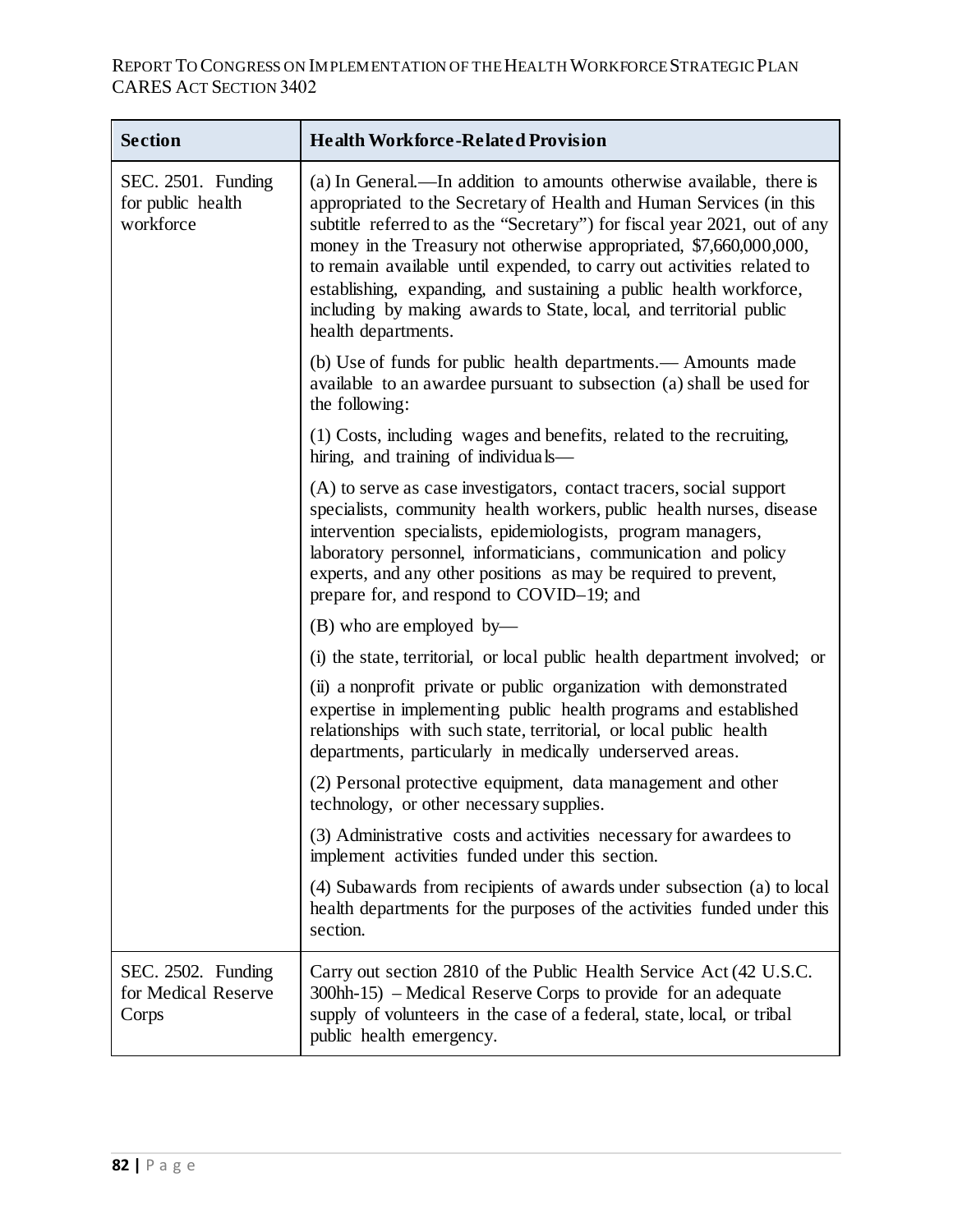### REPORT TO CONGRESS ON IMPLEMENTATION OF THEHEALTH WORKFORCE STRATEGIC PLAN CARES ACT SECTION 3402

| <b>Section</b>                                                                    | <b>Health Workforce-Related Provision</b>                                                                                                                                                                                                                                                                                                                                                                                                   |
|-----------------------------------------------------------------------------------|---------------------------------------------------------------------------------------------------------------------------------------------------------------------------------------------------------------------------------------------------------------------------------------------------------------------------------------------------------------------------------------------------------------------------------------------|
| SEC. 2601(b).<br>Funding for<br>Community Health<br>Centers and<br>community care | (3) To purchase equipment and supplies to conduct mobile testing or<br>vaccinations for COVID-19, to purchase and maintain mobile<br>vehicles and equipment to conduct such testing or vaccinations, and<br>to hire and train laboratory personnel and other staff to conduct such<br>mobile testing or vaccinations, particularly in medically underserved<br>areas;<br>(4) to establish, expand, and sustain the health care workforce to |
|                                                                                   | prevent, prepare for, and respond to COVID-19, and to carry out<br>other health workforce-related activities;                                                                                                                                                                                                                                                                                                                               |
| SEC. 2602. Funding                                                                | (b) State Loan Repayment Programs.—                                                                                                                                                                                                                                                                                                                                                                                                         |
| for National Health<br>Service Corps                                              | (1) In general.—Of the amount made available pursuant to subsection<br>$(a)$ , \$100,000,000 shall be made available for providing primary<br>health services through grants to states under section 338I(a) of the<br>Public Health Service Act (42 U.S.C. 254q-1(a)).                                                                                                                                                                     |
|                                                                                   | (2) Conditions.—With respect to grants described in paragraph (1)<br>using funds made available under such paragraph:                                                                                                                                                                                                                                                                                                                       |
|                                                                                   | (A) Section 338I (b) of the Public Health Service Act (42 U.S.C.<br>$254q-1$ (b)) shall not apply.                                                                                                                                                                                                                                                                                                                                          |
|                                                                                   | (B) Notwithstanding section 338I (d) (2) of the Public Health Service<br>Act (42 U.S.C. $254q-1(d)(2)$ ), not more than 10 percent of an award<br>to a state from such amounts, may be used by the state for costs of<br>administering the State loan repayment program.                                                                                                                                                                    |
| SEC. 2603. Funding<br>for Nurse Corps                                             | Carry out section 846 of the Public Health Service Act (42 U.S.C.<br>297 <sub>n</sub> ).                                                                                                                                                                                                                                                                                                                                                    |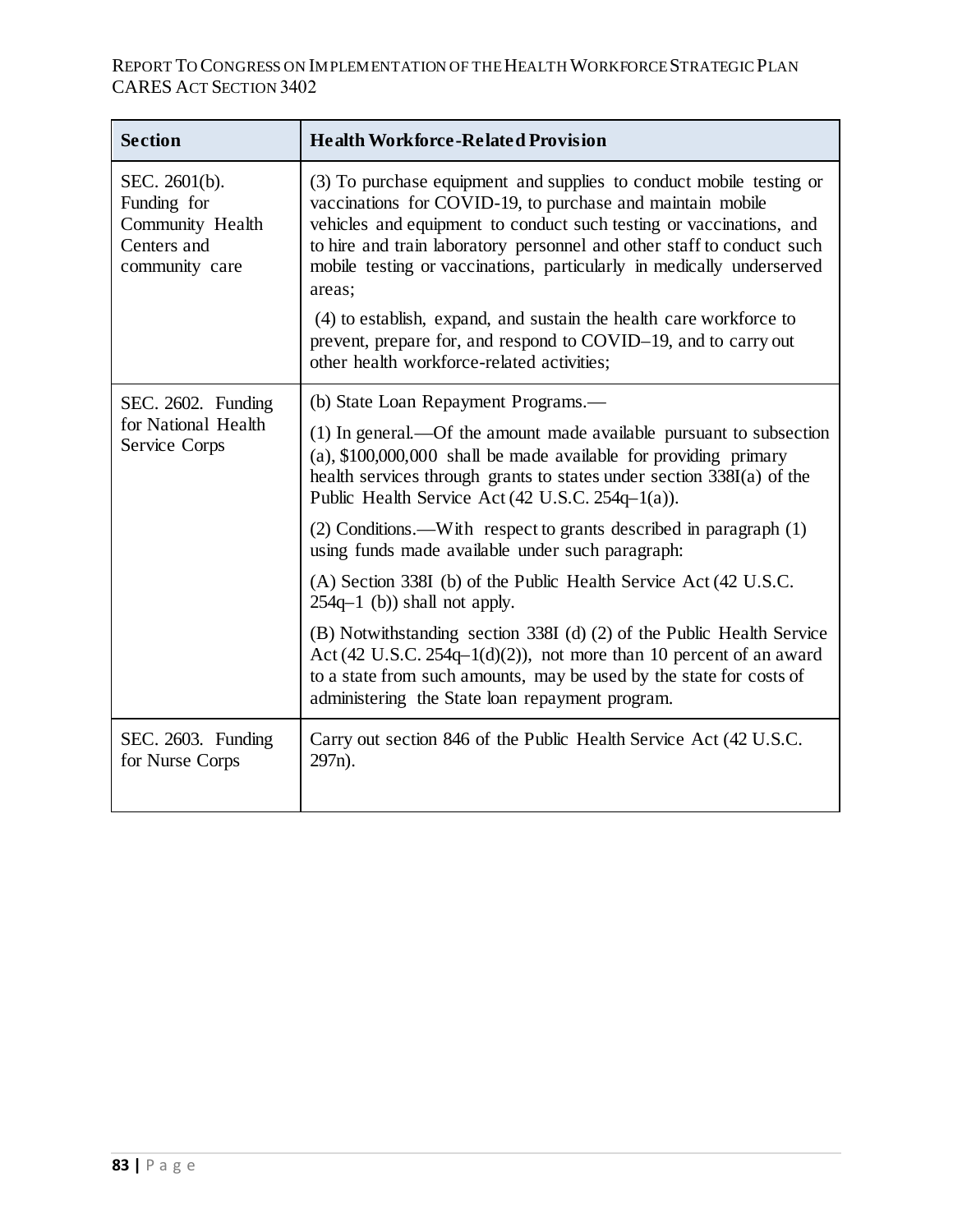### REPORT TO CONGRESS ON IMPLEMENTATION OF THEHEALTH WORKFORCE STRATEGIC PLAN CARES ACT SECTION 3402

| <b>Section</b>                                                                                                                                 | <b>Health Workforce-Related Provision</b>                                                                                                                                                                                                                                                                                                                                                                                                                                                                                                                                      |
|------------------------------------------------------------------------------------------------------------------------------------------------|--------------------------------------------------------------------------------------------------------------------------------------------------------------------------------------------------------------------------------------------------------------------------------------------------------------------------------------------------------------------------------------------------------------------------------------------------------------------------------------------------------------------------------------------------------------------------------|
| SEC. 2604. Funding<br>for Teaching Centers<br>that operate Graduate<br><b>Medical Education</b>                                                | (b) Use of funds.—Amounts made available pursuant to subsection<br>(a) shall be used for the following activities:                                                                                                                                                                                                                                                                                                                                                                                                                                                             |
|                                                                                                                                                | (1) For making payments to establish new approved graduate medical<br>residency training programs pursuant to section $340H$ (a) (1) (C) of<br>the Public Health Service Act $(42 \text{ U.S.C. } 256\text{h} \text{ (a) } (1) \text{ (C)}).$                                                                                                                                                                                                                                                                                                                                  |
|                                                                                                                                                | (2) To provide an increase to the per resident amount described in<br>section 340H (a) (2) of the Public Health Service Act (42 U.S.C.<br>$256h$ (a) (2)) of \$10,000.                                                                                                                                                                                                                                                                                                                                                                                                         |
|                                                                                                                                                | (3) For making payments under section $340H$ (a) (1) (A) of the<br>Public Health Service Act (42 U.S.C. 256h).                                                                                                                                                                                                                                                                                                                                                                                                                                                                 |
|                                                                                                                                                | (a) $(1)$ (A) to qualified teaching health centers for maintenance of<br>filled positions at existing approved graduate medical residency<br>training programs.                                                                                                                                                                                                                                                                                                                                                                                                                |
|                                                                                                                                                | (4) For making payments under section $340H$ (a) (1) (B) of the Public<br>Health Service Act (42 U.S.C. 256h).                                                                                                                                                                                                                                                                                                                                                                                                                                                                 |
|                                                                                                                                                | $(a)$ (1) (B) for the expansion of existing approved graduate medical<br>residency training programs.                                                                                                                                                                                                                                                                                                                                                                                                                                                                          |
|                                                                                                                                                | (5) For making awards under section 749A of the Public Health<br>Service Act (42 U.S.C. 2931-1) to teaching health centers for the<br>purpose of establishing new accredited or expanded primary care<br>residency programs.                                                                                                                                                                                                                                                                                                                                                   |
|                                                                                                                                                | (6) To cover administrative costs and activities necessary for<br>qualified teaching health centers receiving payments under section<br>340H of the Public Health Service Act (42 U.S.C. 256h) to carry out<br>activities under such section.                                                                                                                                                                                                                                                                                                                                  |
| Section 2705<br>Funding for grants for<br>health care providers<br>to promote mental<br>health among their<br>health professional<br>workforce | The Secretary, acting through the Administrator of the Health<br>Resources and Services Administration, shall, taking into<br>consideration the needs of rural and medically underserved<br>communities, use amounts appropriated by subsection (a) to award<br>grants or contracts to entities providing health care, including health<br>care providers associations and federally qualified health centers, to<br>establish, enhance, or expand evidence-informed programs or<br>protocols to promote mental health among their providers, other<br>personnel, and members. |